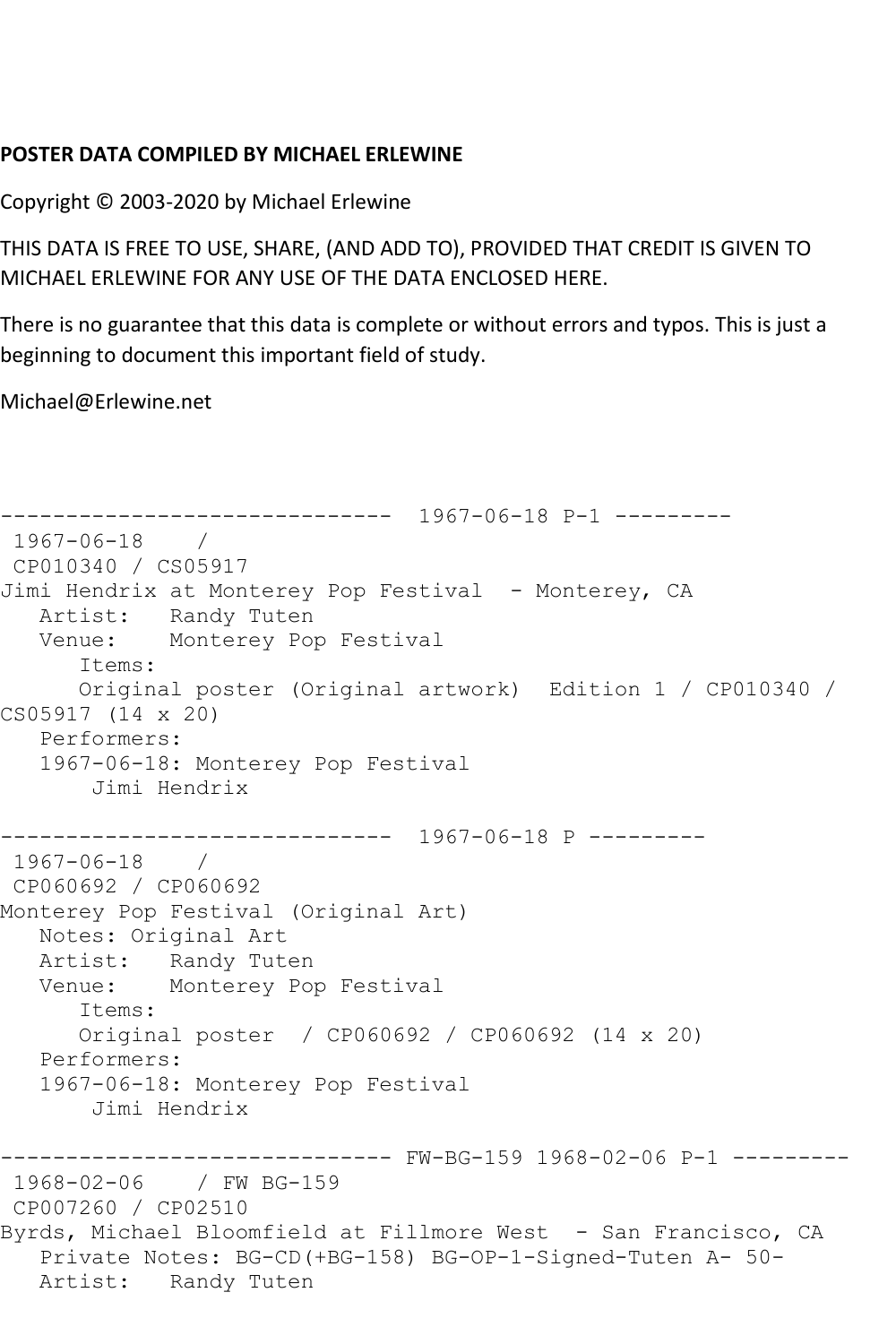Venue: Fillmore West Promoter: Bill Graham Original Series Items: Original poster FW-BG-159 Edition 1 / CP007260 / CP02510 Description: 1 original (14 x 21-3/4) Price: 100.00 Postcard FW-BG-159 Edition 1 / CP007858 / CP03102 Description: original, postal variations, double with BG158  $(7 \times 9 - 1/4)$  Price: 75.00 Performers: 1969-02-06 1969-02-08: Fillmore West Byrds / Michael Bloomfield / Nick Gravenites / Mark Naftalin / Pacific Gas and Electric 1968-02-09: Michael Bloomfield / Nick Gravenites / Mark Naftalin / Pacific Gas and Electric ------------------------------ WIN-FD+ 1968-10-31 P-1 --------- 1968-10-31 / WIN FD+ CP005632 / CP00881 John Mayall, Canned Heat Blues Band at Winterland - San Francisco, CA Private Notes: Misc \* A- 50.00 2-c0pies@ Event: Halloween Artist: Randy Tuten<br>Venue: Winterland Winterland Promoter: Family Dog Presents Items: Original poster WIN-FD+ Edition 1 / CP005632 / CP00881 Description: 1 original (14 x 21) Price: 60.00 Handbill WIN-FD+ Edition 1 / Price: 75.00 Postcard WIN-FD+ Edition 1 / Description: 1 original Performers: 1968-10-31: Winterland John Mayall / Canned Heat Blues Band / Sir Douglas Quintet / Jerry Abrams Headlights ------------------------------ FW-BG-154 1969-01-02 P-1 --------- 1969-01-02 / FW BG-154 CP007255 / CP02505 Grateful Dead, Blood Sweat and Tears Private Notes: BG-CD(C+BG-155) BG-OP-1-Signed-Tuten Artist: Randy Tuten Venue: Fillmore West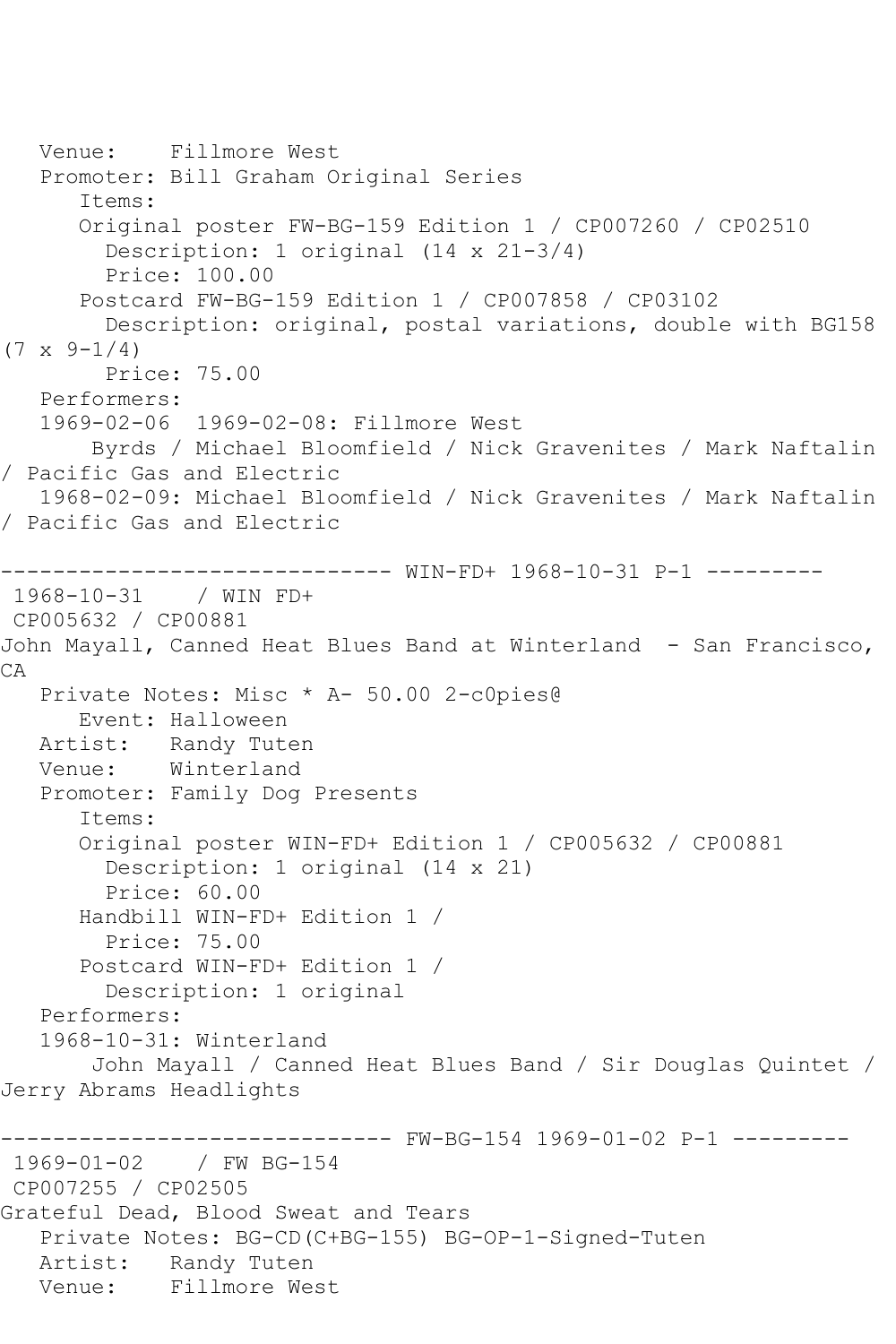```
 Promoter: Bill Graham Original Series
       Items:
       Original poster FW-BG-154 Edition 1 / CP007255 / CP02505
         Description: 1 original (14 x 21-1/2)
         Price: 150.00
       Postcard FW-BG-154 Edition 1 / CP007856 / CP03100
         Description: original, postal variations, double with BG155 
(7 \times 9 - 1/4) Price: 50.00
   Performers:
   1969-01-02 1969-01-04: Fillmore West
        Grateful Dead / Blood Sweat and Tears / Spirit
------------------------------ FW-BG-155 1969-01-09 P-1 ---------
1969-01-09 / FW BG-155
CP007256 / CP02506
Country Joe and the Fish, Led Zeppelin at Fillmore West - San 
Francisco, CA
   Private Notes: BG-CD(+BG-155) BG-OP-1-Signed-Tuten
   Artist: Randy Tuten
   Venue: Fillmore West
   Promoter: Bill Graham Original Series
       Items:
       Original poster FW-BG-155 Edition 1 / CP007256 / CP02506
         Description: 1 original (14 x 21-1/2)
         Price: 600.00
       Postcard FW-BG-155 Edition 1 / CP007856 / CP03100
         Description: original, postal variations, double with BG154 
(7 \times 9 - 1/4) Price: 45.00
   Performers:
   1969-01-09 1969-01-11: Fillmore West
        Country Joe and the Fish / Led Zeppelin / Taj Mahal
                         ------ FW-BG-158 1969-01-30 P-1 ---------
1969-01-30 / FW BG-158
CP007259 / CP02509
Chuck Berry, Michael Bloomfield at Fillmore West - San Francisco,
CA
   Private Notes: BG-CD(C+BG-158) BG-OP-1-Signed-Tuten
            Randy Tuten
   Venue: Fillmore West
   Promoter: Bill Graham Original Series
       Items:
       Original poster FW-BG-158 Edition 1 / CP007259 / CP02509
         Description: 1 original (14 x 21)
         Price: 100.00
```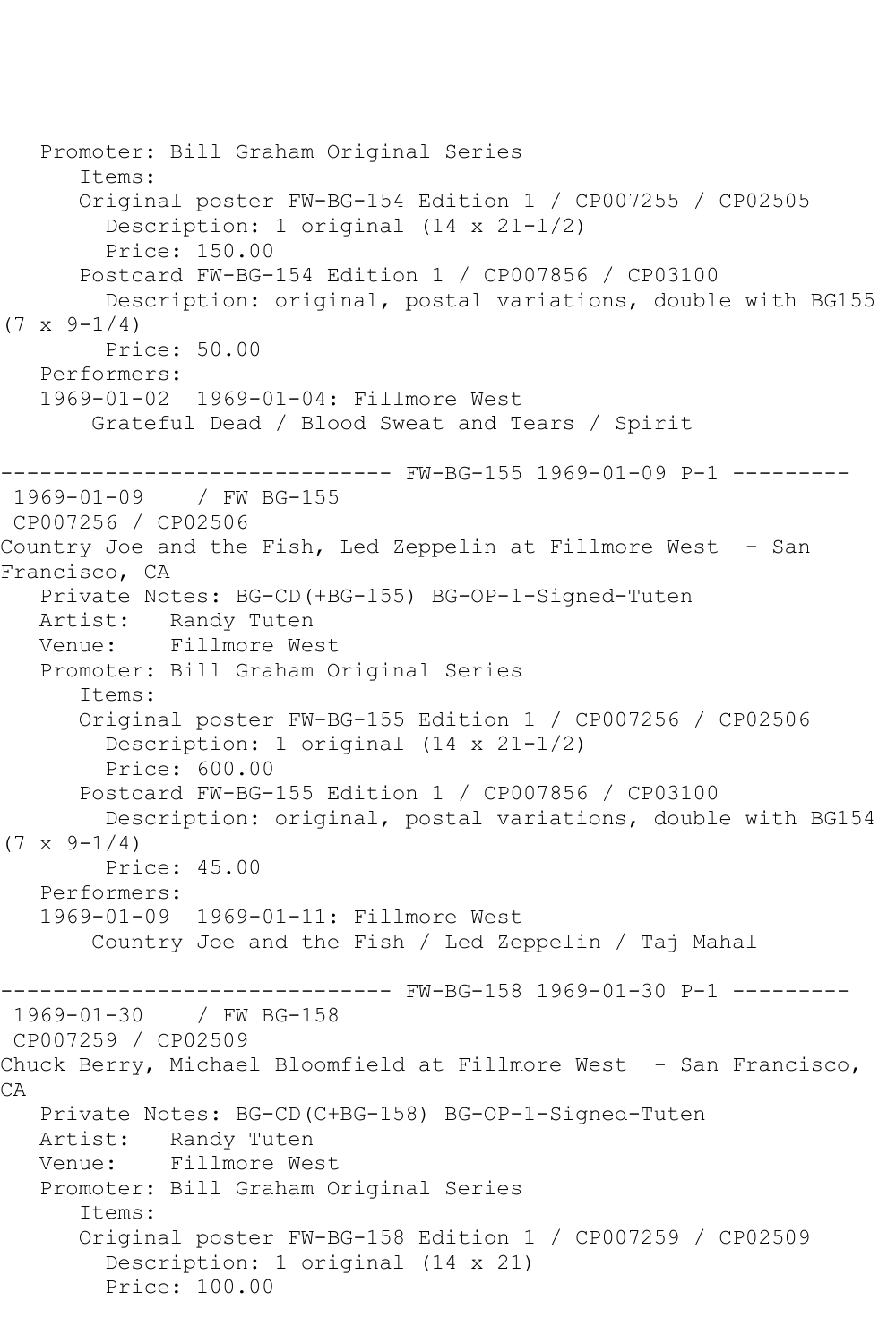Postcard FW-BG-158 Edition 1 / CP007858 / CP03102 Description: original, postal variations, double with BG159  $(7 \times 9 - 1/4)$  Price: 45.00 Performers: 1969-01-30 1969-02-02: Fillmore West Chuck Berry / Michael Bloomfield / Nick Gravenites / Mark Naftalin / Initial Shock ------------------------------ FW-BG-164 1969-03-13 P-1 --------- 1969-03-13 / FW BG-164 CP007265 / CP02515 Creedence Clearwater Revival, Jethro Tull at Fillmore West - San Francisco, CA Private Notes: BG-CD(A) BG-OP-1-Signed-Tuten Artist: Randy Tuten Venue: Fillmore West Promoter: Bill Graham Original Series Items: Original poster FW-BG-164 Edition 1 / CP007265 / CP02515 Description: 1 original (14 x 21) Price: 150.00 Postcard FW-BG-164 Edition 1 / CP007863 / CP03107 Description: original, postal+ variations, double with BG165  $(4-5/8 \times 7)$  Price: 25.00 Performers: 1969-03-13 1969-03-16: Fillmore West Creedence Clearwater Revival / Jethro Tull / Sanpaku ------------------------------ WIN-BG-165 1969-03-20 P-1 --------- 1969-03-20 / WIN BG-165 CP007266 / CP02516 Janis Joplin and Her Band, Savoy Brown at Winterland - San Francisco, CA Private Notes: BG-CD(B) BG-OP-1-Signed-Tuten Artist: Randy Tuten Venue: Winterland Promoter: Bill Graham Original Series Items: Original poster WIN-BG-165 Edition 1 / CP007266 / CP02516 Description: 1 original, 2 reprints (14-3/16 x 21) Price: 500.00 Original poster WIN-BG-165 Edition 2 / Description: Inside stripe of juke box is yellow. See Eric King's guide for complete details. Price: 250.00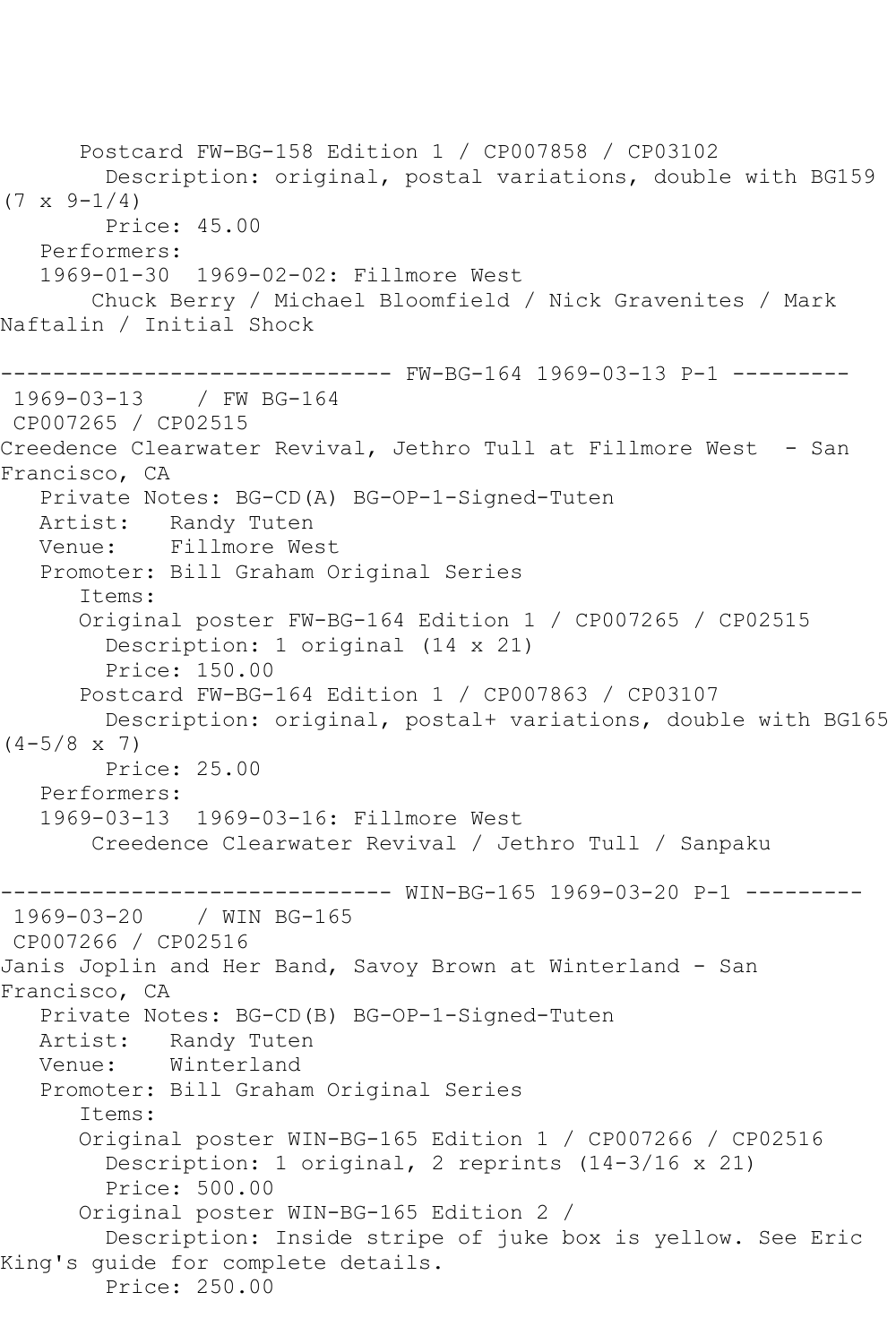Postcard WIN-BG-165 Edition 1 / CP007864 / CP03108 Description: original, postal + variations, double with BG164 (4-5/8 x 7) Price: 25.00 Performers: 1969-03-20 1969-03-23: Winterland Janis Joplin / Savoy Brown / Aum 1969-03-23: Fillmore Auditorium - SF Janis Joplin / Savoy Brown / Aum ------------------------------ FW-BG-168 1969-04-10 P-1 --------- 1969-04-10 / FW BG-168 CP007269 / CP02519 Jeff Beck Group (listed But Did Not Appear), Country Joe and the at Fillmore West - San Francisco, CA Private Notes: BG-CD(B) BG-OP-1-Signed-Tuten Artist: Randy Tuten Venue: Fillmore West Promoter: Bill Graham Original Series Items: Original poster FW-BG-168 Edition 1 / CP007269 / CP02519 Description: 1 original (13 x 21) Price: 150.00 Postcard FW-BG-168 Edition 1 / CP007867 / CP03111 Description: original, postal + variations, double with BG169 (4-5/8 x 7) Price: 35.00 Performers: 1969-04-10: Fillmore West Jeff Beck Group (listed But Did Not Appear) / Country Joe and the Fish / Aynsley Dunbar Retaliation / Zephyr 1969-04-11: Country Joe and the Fish / Aynsley Dunbar Retaliation / Zephyr 1969-04-12: Chuck Berry / Aynsley Dunbar Retaliation / Zephyr 1969-04-13: Chuck Berry / Aynsley Dunbar Retaliation / Zephyr ------------------------------ FW-BG-169 1969-04-17 P-1 --------- 1969-04-17 / FW BG-169 CP007270 / CP02520 Band, Sons of Champlin at Fillmore West - San Francisco, CA Private Notes: BG-CD(B) BG-OP-1-Signed-Tuten Artist: Randy Tuten Venue: Fillmore West Promoter: Bill Graham Original Series Items: Original poster FW-BG-169 Edition 1 / CP007270 / CP02520 Description: 1 original (13-11/16 x 20-3/4)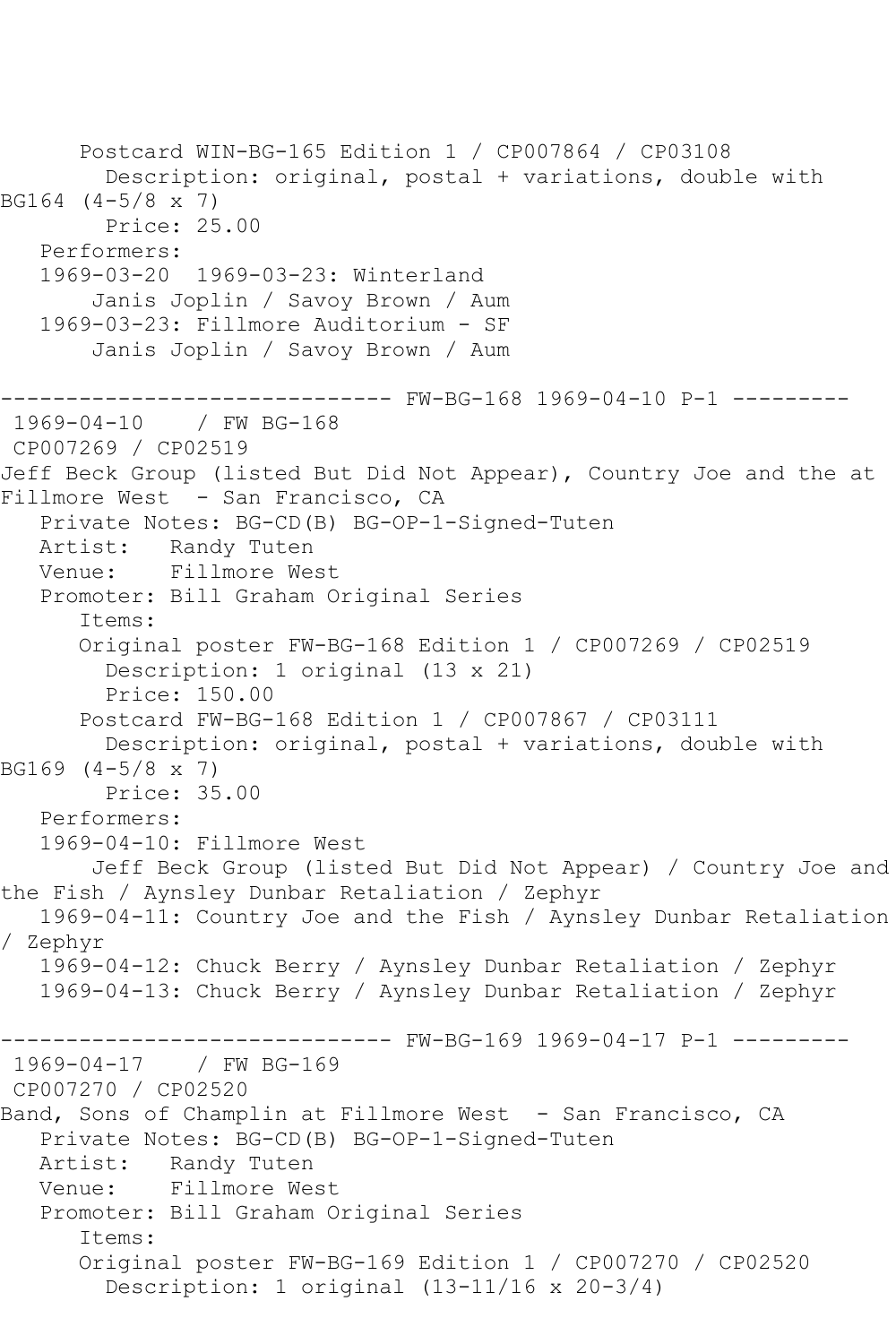```
 Price: 300.00
       Original poster FW-BG-169 Edition 2 / 
         Description: "W" printed below ticket outlets strip. 2nd 
printing of 1,000 posters. See Eric King's guide for complete 
details.
         Price: 175.00
       Postcard FW-BG-169 Edition 1 / CP007868 / CP03112
         Description: original, postal + variations, double with 
BG168 (4-5/8 x 7)
         Price: 35.00
   Performers:
   1969-04-17 1969-04-19: Fillmore West
        Band / Sons of Champlin / Ace of Cups
                  ------------------------------ FW-BG-170 1969-04-24 P-1 ---------
1969-04-24 / FW BG-170
CP007271 / CP02521
Brian Auger and the Trinity, Julie Driscoll at Fillmore West - San 
Francisco, CA
   Private Notes: BG-CD(B) BG-OP-1-Signed-Tuten
   Artist: Randy Tuten
   Venue: Fillmore West
   Promoter: Bill Graham Original Series
       Items:
       Original poster FW-BG-170 Edition 1 / CP007271 / CP02521
         Description: 1 original, 1 reprint (14 x 20-1/2)
         Price: 400.00
       Original poster FW-BG-170 Edition 2 / 
         Description: See Eric King's guide for complete details.
         Price: 400.00
       Postcard FW-BG-170 Edition 1 / CP007869 / CP03113
         Description: original, postal variations, double with BG171 
(4-5/8 \times 7) Price: 50.00
       Ticket FW-BG-170 Edition 1 / CP001609 / 1631 (14 x 20)
   Performers:
   1969-04-24 1969-04-27: Fillmore West
        Brian Auger / Julie Driscoll / Led Zeppelin
------------------------------ FW-BG-171 1969-05-01 P-1 ---------
              / FW BG-171
CP007272 / CP02522
Mongo Santamaria, Cold Blood at Fillmore West - San Francisco, CA
   Private Notes: BG-CD(A) BG-OP-1-Signed-Tuten
   Artist: Randy Tuten
   Venue: Fillmore West
   Promoter: Bill Graham Original Series
```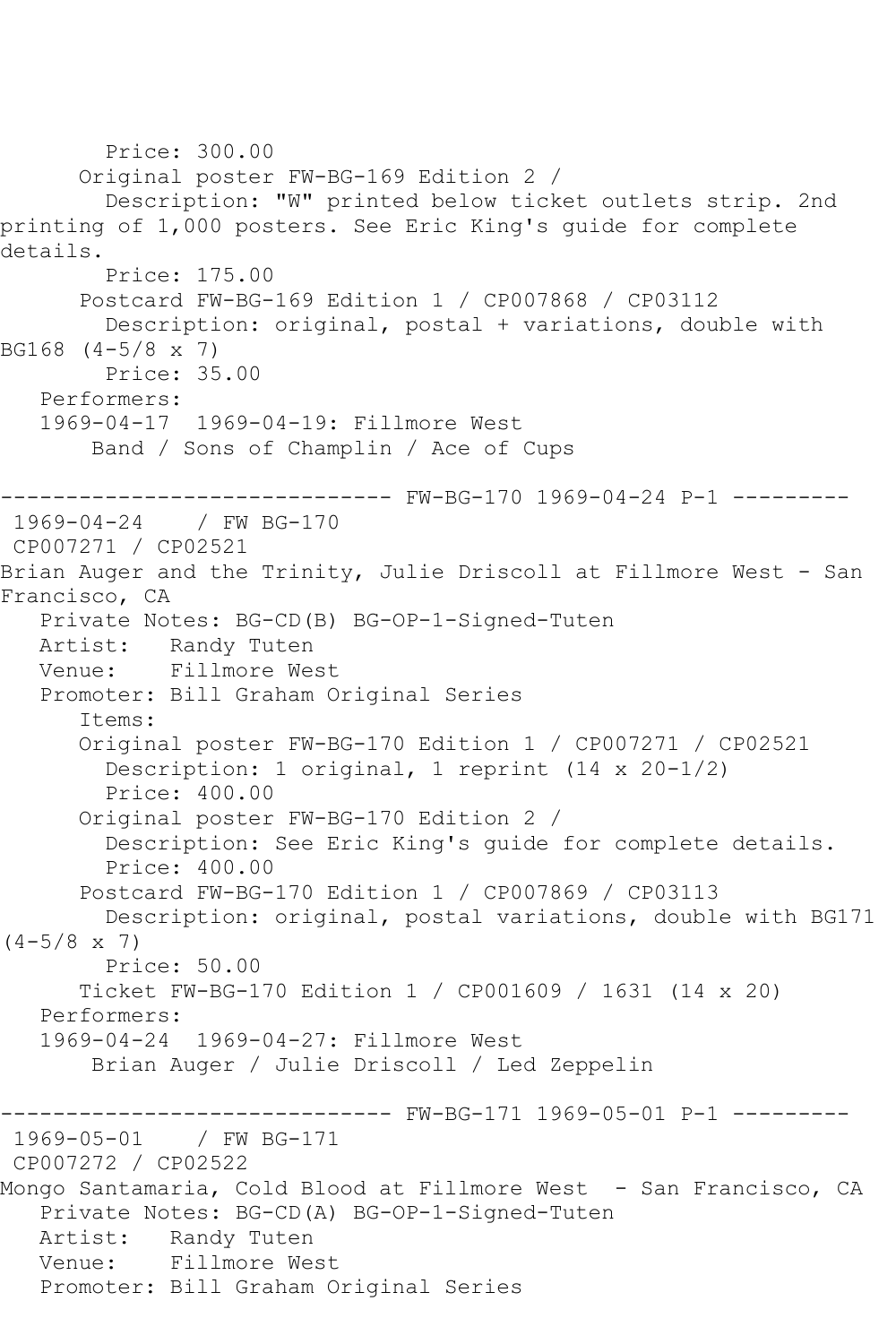```
 Items:
       Original poster FW-BG-171 Edition 1 / CP007272 / CP02522
         Description: 1 original, 1 reprint (14 x 21)
         Price: 300.00
       Original poster FW-BG-171 Edition 2 / 
         Description: Gray background. Hs Winterland "W" at end of 
ticket outlet into. See Eric King's guide for complete details.
         Price: 75.00
       Postcard FW-BG-171 Edition 1 / CP007870 / CP03114
         Description: original, postal variations, double with BG170 
(4-5/8 \times 7-1/8) Price: 40.00
   Performers:
   1969-05-01: Fillmore West
        Mongo Santamaria / Cold Blood / Elvin Bishop
   1969-05-02 1969-05-03: Winterland
        Jefferson Airplane / Mongo Santamaria / Grateful Dead
   1969-05-04: Fillmore West
        Mongo Santamaria / Cold Blood / Elvin Bishop
------------------------------ WIN 1969-05-02 O-1 ---------
1969-05-02 / WIN 
CP002827 / 2790
Jefferson Airplane, Grateful Dead at Winterland - San Francisco, CA
  Artist: Randy Tuten<br>Venue: Winterland
            Winterland
   Promoter: Bill Graham Presents
       Items:
       WIN Edition 1 / CP002827 / 2790
   Performers:
   1969-05-02: Winterland
        Jefferson Airplane / Grateful Dead / Mongo Santamaria
------------------------------ FW-BG-172 1969-05-08 P-1 ---------
1969-05-08 / FW BG-172
CP007273 / CP02523
Albert King, It's a Beautiful Day at Fillmore West - San Francisco,
CA
   Private Notes: BG-CD(A) BG-OP-1-Signed-Tuten
   Artist: Randy Tuten
   Venue: Fillmore West
   Promoter: Bill Graham Original Series
       Items:
       Original poster FW-BG-172 Edition 1 / CP007273 / CP02523
         Description: 1 original (14 x 21)
         Price: 100.00
       Postcard FW-BG-172 Edition 1 / CP007871 / CP03115
```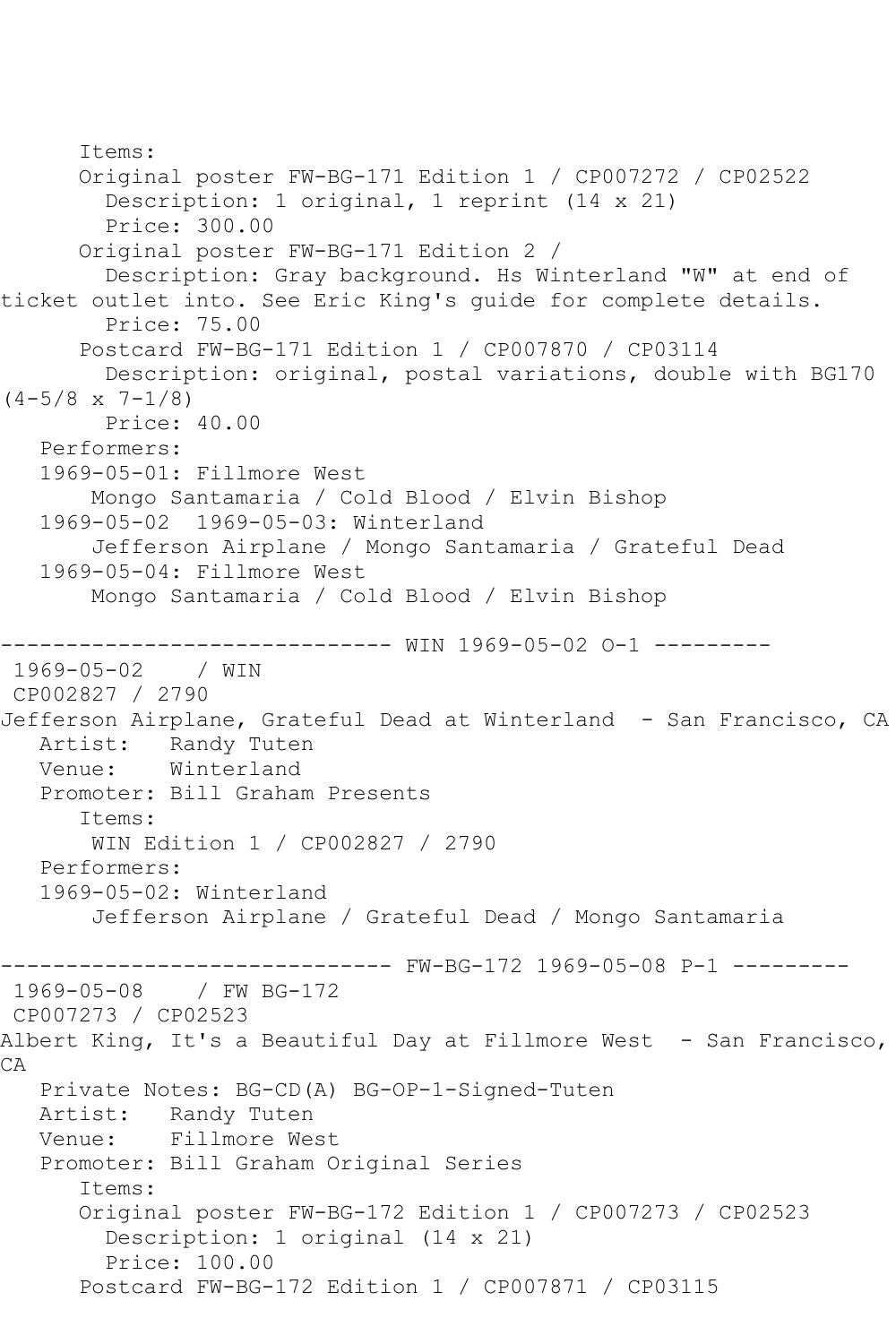Description: original, postal variations, double with BG173  $(4-5/8 \times 7)$  Price: 40.00 Performers: 1969-05-08 1969-05-11: Fillmore West Albert King / It's a Beautiful Day / Aum ------------------------------ FW-BG-174 1969-05-23 P-1 --------- 1969-05-23 / FW BG-174 CP007275 / CP02525 Creedence Clearwater Revival, Northern California State Youth Cho at Fillmore West - San Francisco, CA Private Notes: BG-CD(B+BG-175) BG-OP-1-Signed-Tuten Artist: Randy Tuten Venue: Fillmore West Promoter: Bill Graham Original Series Items: Original poster FW-BG-174 Edition 1 / CP007275 / CP02525 Description: 1 original (14 x 21) Price: 400.00 Postcard FW-BG-174 Edition 1 / CP007873 / CP03117 Description: original, postal variations, double with BG175  $(9-1/4 \times 7)$  Price: 75.00 Performers: 1969-05-22 1969-05-25: Fillmore West Creedence Clearwater Revival / Northern California State Youth Choir / Dorothy Morrison / Bangor Flying Circus 1969-05-25: Fillmore West Creedence Clearwater Revival / Northern California State Youth Choir / Dorothy Morrison / Bangor Flying Circus 1969-05-23 1969-05-24: Winterland Bangor Flying Circus / Creedence Clearwater Revival / Northern California State Youth Choir / Dorothy Morrison ------------------------------ FW-BG-175 1969-05-29 P-1 --------- 1969-05-29 / FW BG-175 CP007276 / CP02526 Steve Miller Blues Band, Chicago at Fillmore West - San Francisco, CA Private Notes: BG-CD(+BG-174) BG-OP-1-Signed-Tuten Artist: Randy Tuten Venue: Fillmore West Promoter: Bill Graham Original Series Items: Original poster FW-BG-175 Edition 1 / CP007276 / CP02526 Description: 1 original (14 x 21)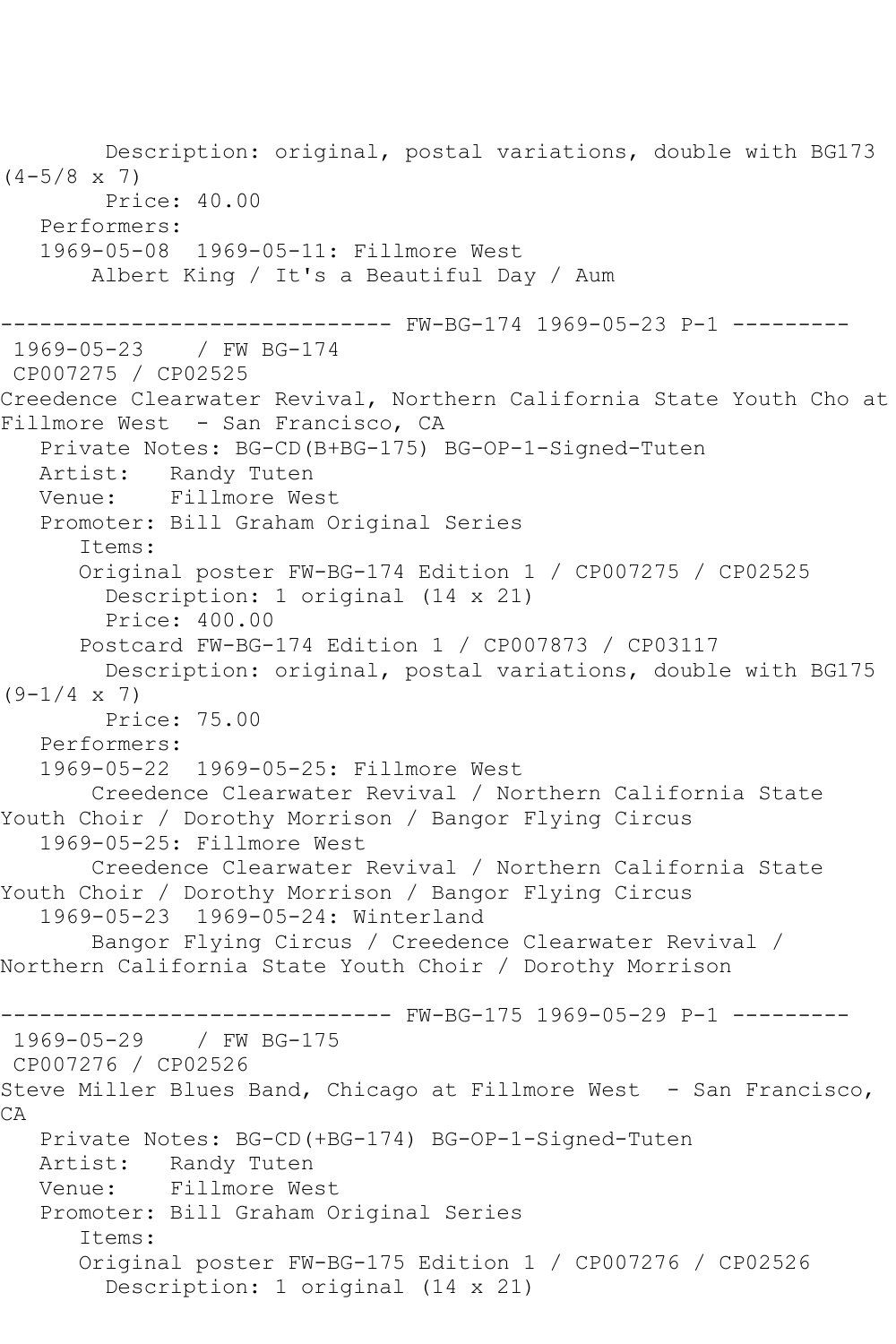```
 Price: 175.00
       Original poster FW-BG-175 Edition 2 / 
         Description: See Eric King's guide for complete details. 
Small handwritten "W" after the ticket outlet strip.
         Price: 100.00
       Postcard FW-BG-175 Edition 1 / CP007873 / CP03117
         Description: original, 1 variation, double with BG174 (7 x 
9 - 1/4 Price: 300.00
   Performers:
   1969-05-29 1969-06-01: Fillmore West
        Steve Miller Blues Band / Chicago / Charlatans
------------------------------ FW-BG-176 1969-06-05 P-1 ---------
1969-06-05
CP007277 / CP02527
Grateful Dead, Jr. Walker at Fillmore West - San Francisco, CA
   Private Notes: BG-CD(A) BG-OP-1-Signed-Tuten
           Randy Tuten
   Venue: Fillmore West
   Promoter: Bill Graham Original Series
       Items:
       Original poster FW-BG-176 Edition 1 / CP007277 / CP02527
         Description: 1 original, 1 reprint, 1 pirate (14 x 21)
         Price: 275.00
       Postcard FW-BG-176 Edition 1 / CP007874 / CP03118
         Description: original, postal + variations, double with 
BG177 (4-5/8 x 7)
        Price: 75.00
   Performers:
   1969-06-05 1969-06-08: Fillmore West
        Grateful Dead / Jr. Walker and the All Stars / All Stars / 
Glass Family
                         ------ FW-BG-177 1969-06-12 P-1 ---------
1969-06-12 / FW BG-177
CP007278 / CP02528
Byrds, Pacific Gas and Electric at Fillmore West - San Francisco,
CA
   Private Notes: BG-CD(B) BG-OP-1-Signed-Tuten
            Randy Tuten
   Venue: Fillmore West
   Promoter: Bill Graham Original Series
       Items:
       Original poster FW-BG-177 Edition 1 / CP007278 / CP02528
         Description: 1 original (14 x 21)
        Price: 175.00
```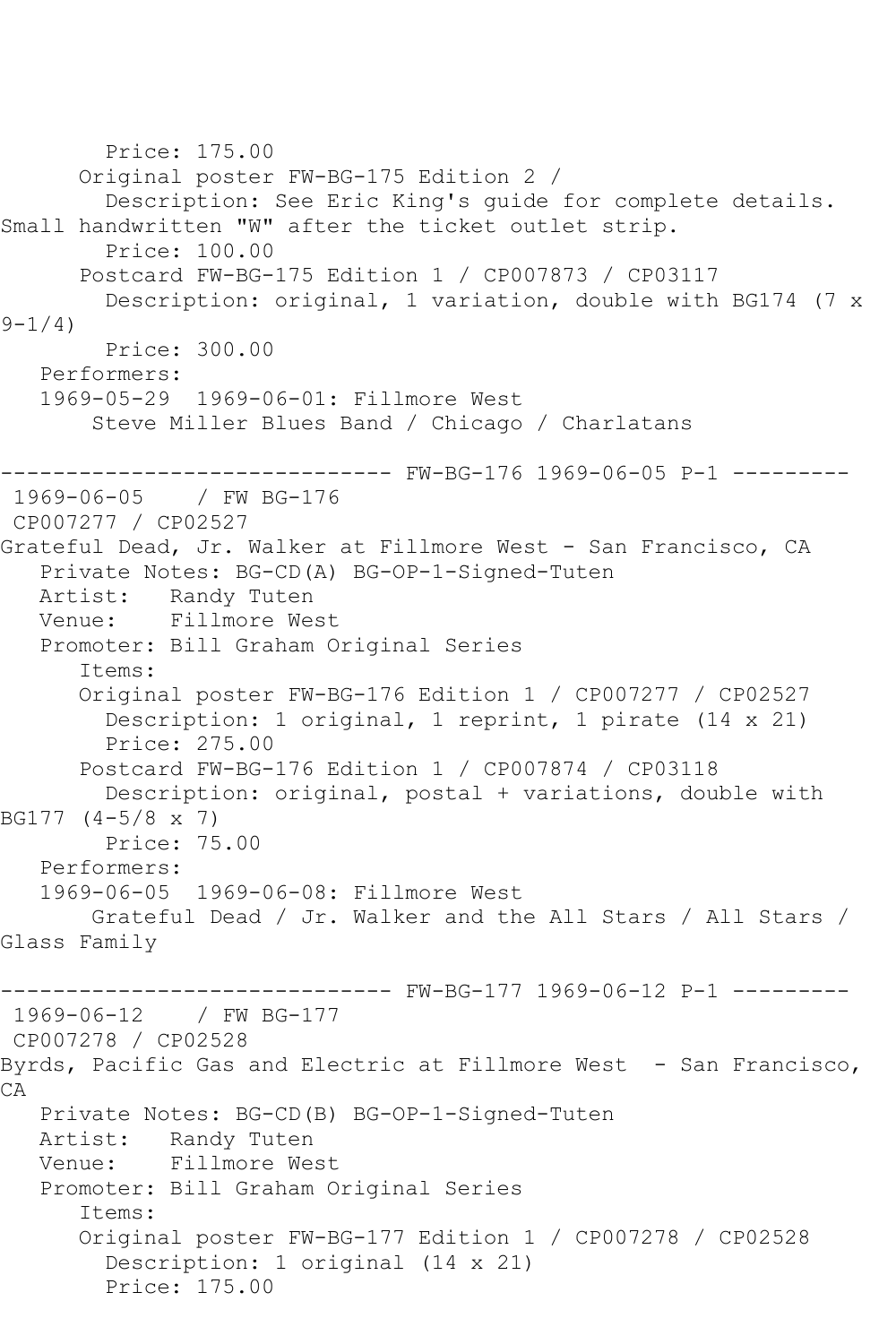Postcard FW-BG-177 Edition 1 / CP007875 / CP03119 Description: original, 1 variation, double with BG176 (4-5/8 x 7) Price: 75.00 Performers: 1969-06-12 1969-06-15: Fillmore West Byrds / Pacific Gas and Electric / Joe Cocker and his Grease Band ------------------------------ COW-BG-186 1969-07-25 P-1 --------- 1969-07-25 / COW BG-186 CP007287 / CP02537 Doors, Lonnie Mack at Cow Palace - Santa Barbara, CA Private Notes: BG-CD(A) BG-OP-1 Artist: Randy Tuten Venue: Cow Palace, Sacramento Promoter: Bill Graham Original Series Items: Original poster COW-BG-186 Edition 1 / CP007287 / CP02537 Description: 1 original, 1 reprint (14 x 21-1/2) Price: 1000.00 Original poster COW-BG-186 Edition 2 / Description: Has "W" added in after ticket outlets. See Eric King's guide for complete details. Price: 200.00 Postcard COW-BG-186 Edition 1 / CP007882 / CP03126 Description: original, postal variations (4-5/8 x 7-1/4) Price: 100.00 COW-BG-186 / CP002535 / 2510 Performers: 1969-07-25: Cow Palace, Sacramento Doors / Lonnie Mack / Elvin Bishop ------------------------------ FW-BG-191 1969-09-11 P-1 --------- 1969-09-11 / FW BG-191 CP007305 / CP02555 Steve Miller Blues Band, James Cotton Blues Band at Fillmore West -San Francisco, CA Private Notes: BG-CD(B+BG-192) BG-OP-1-Signed-Tuten Artist: Randy Tuten<br>Venue: Fillmore We Fillmore West Promoter: Bill Graham Original Series Items: Original poster FW-BG-191 Edition 1 / CP007305 / CP02555 Description: 1 original (14 x 21) Price: 125.00 Postcard FW-BG-191 Edition 1 / CP007887 / CP03131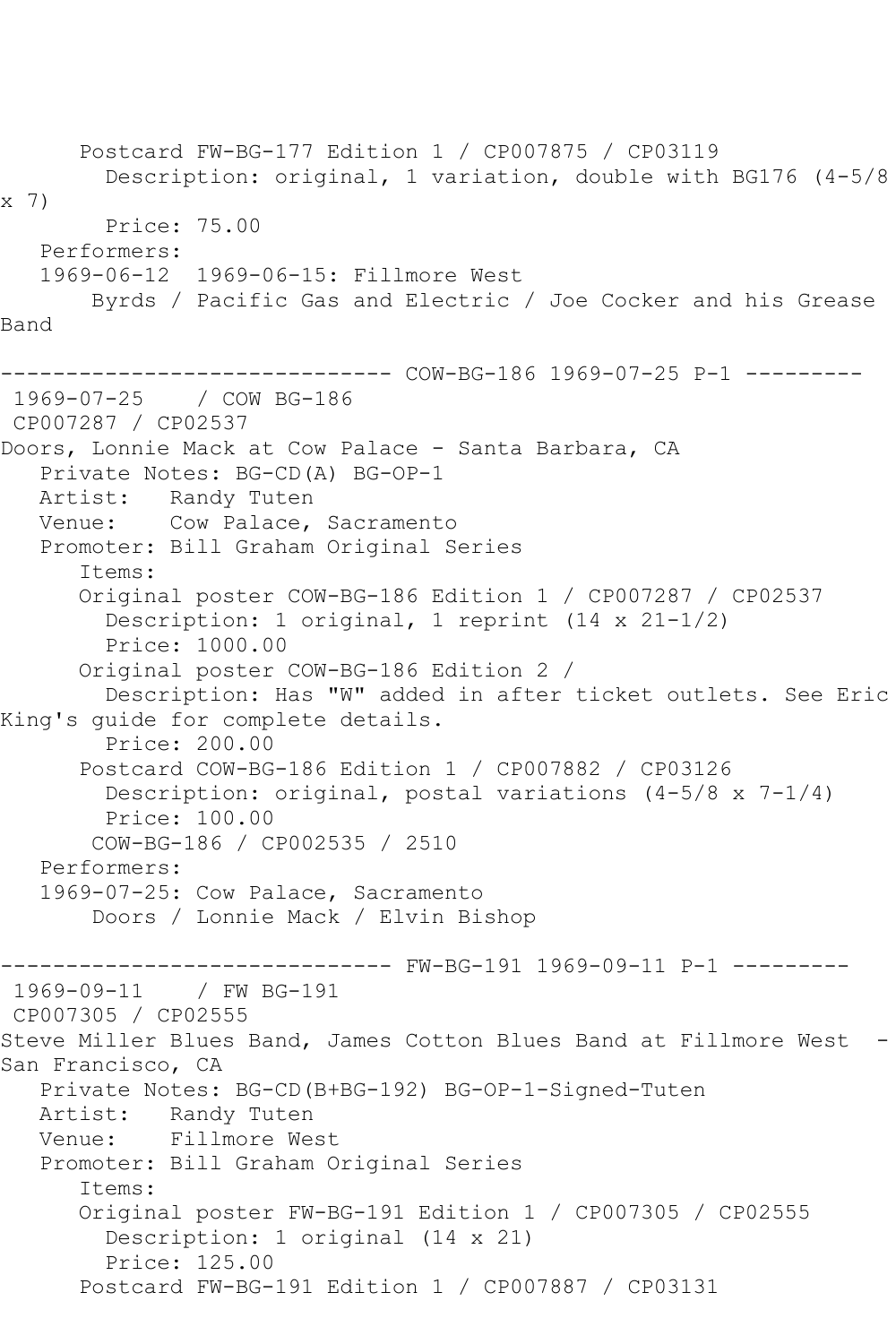Description: original, postal variations, double with BG192  $(7 \times 9 - 1/4)$  Price: 150.00 Performers: 1969-09-11 1969-09-14: Fillmore West Steve Miller Blues Band / James Cotton Blues Band / Keef Hartley ------- FW-BG-192 1969-09-18 P-1 ---------1969-09-18 / FW BG-192 CP007293 / CP02543 Taj Mahal, Buddy Guy at Fillmore West - San Francisco, CA Private Notes: BG-CD(+BG-191) BG-OP-1-Signed-Tuten Artist: Randy Tuten Venue: Fillmore West Promoter: Bill Graham Original Series Items: Original poster FW-BG-192 Edition 1 / CP007293 / CP02543 Description: 1 original (14 x 21) Price: 150.00 Postcard FW-BG-192 Edition 1 / CP007887 / CP03131 Description: original, 1 variation, double with BG191 (7 x  $9 - 1/4$ ) Price: 110.00 Performers: 1969-09-18 1969-09-21: Fillmore West Taj Mahal / Buddy Guy / Spooky Tooth ------------------------------ FW-BG-195 1969-10-09 P-1 --------- 1969-10-09 / FW BG-195 CP007296 / CP02546 Country Joe and the Fish, Albert King at Fillmore West - San Francisco, CA Private Notes: BG-CD(A) BG-OP-1-Signed-Tuten Artist: Randy Tuten Venue: Fillmore West Promoter: Bill Graham Original Series Items: Original poster FW-BG-195 Edition 1 / CP007296 / CP02546 Description: 1 original (14 x 21) Price: 125.00 Postcard FW-BG-195 Edition 1 / CP007889 / CP03133 Description: original, postal variations, double with BG196  $(4-5/8 \times 7)$  Price: 25.00 Performers: 1969-10-09 1969-10-12: Fillmore West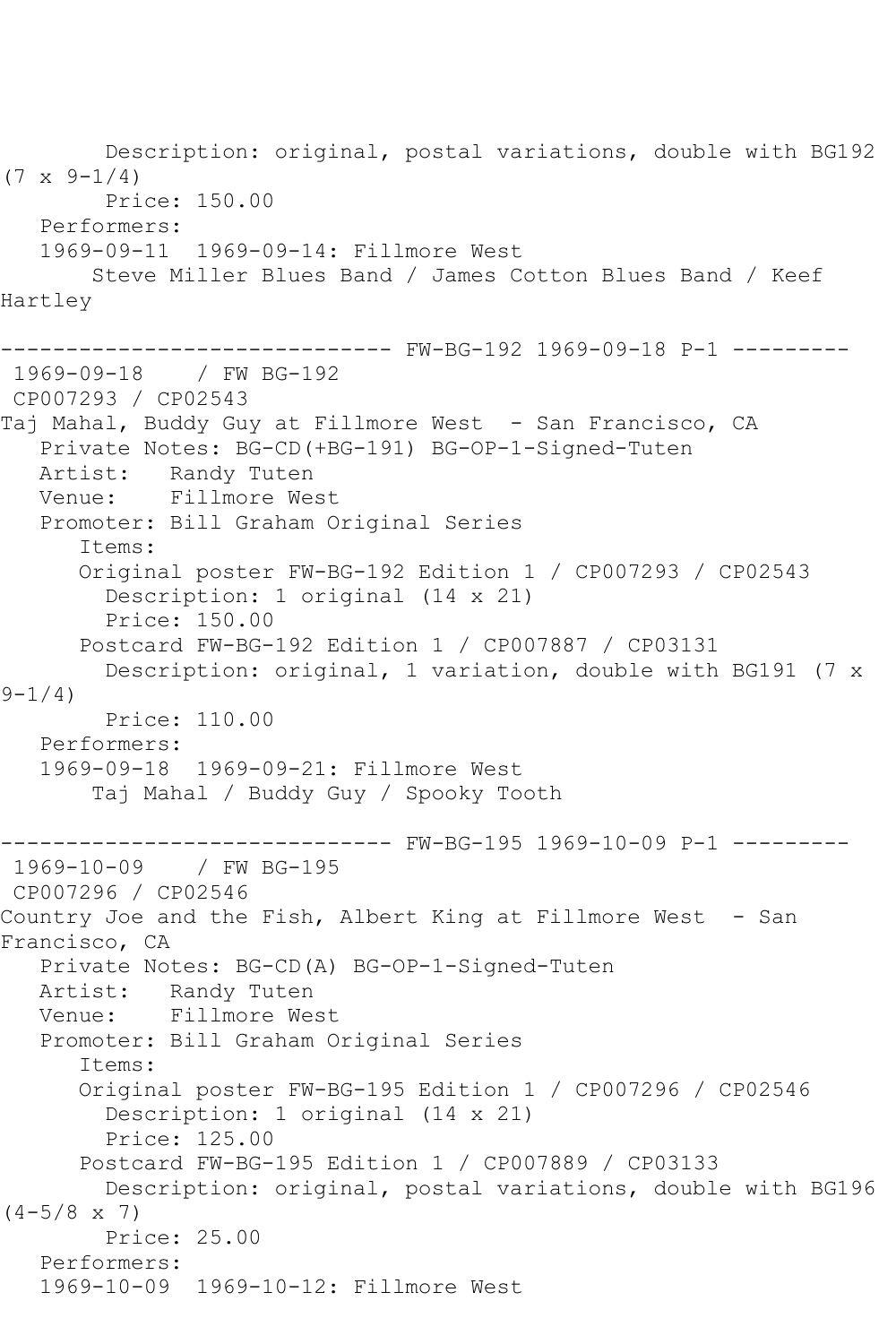Country Joe and the Fish / Albert King / Blodwyn Pig ------------------------------ FW-BG-196 1969-10-16 P-1 --------- 1969-10-16 / FW BG-196 CP007297 / CP02547 Joe Cocker and his Grease Band, Little Richard at Fillmore West -San Francisco, CA Private Notes: BG-CD(A) BG-OP-1-Signed-Tuten Artist: David Singer Venue: Fillmore West Promoter: Bill Graham Original Series Items: Original poster FW-BG-196 Edition 1 / CP007297 / CP02547 Description: 1 original (21 x 14) Price: 175.00 Postcard FW-BG-196 Edition 1 / CP007890 / CP03134 Description: original,1 variations double with BG195 (4- 11/16 x 7) Price: 40.00 Performers: 1969-10-16 1969-10-19: Fillmore West Joe Cocker and his Grease Band / Little Richard / Move ------------------------------ WIN-BG-199 1969-11-06 P-1 --------- 1969-11-06 / WIN BG-199 CP007300 / CP02550 Led Zeppelin, Bonzo Dog Band at Winterland - San Francisco, CA Private Notes: BG-CD(A) BG-OP-1-Signed-Tuten Artist: Randy Tuten Venue: Winterland Promoter: Bill Graham Original Series Items: Original poster WIN-BG-199 Edition 1 / CP007300 / CP02550 Description: 1 original, 1 reprint (14 x 22) Price: 1500.00 Postcard WIN-BG-199 Edition 1 / CP007893 / CP03137 Description: original, postal, double with BG200, 1 pirate  $(4-5/8 \times 7-1/8)$  Price: 150.00 Performers: 1969-11-06 1969-11-08: 1969-11-09: Winterland Led Zeppelin / Bonzo Dog Band / Rahsaan Roland Kirk 1969-11-09: Oakland Coliseum Rolling Stones

---------- OAC-BG-201 1969-11-09 P-1 ---------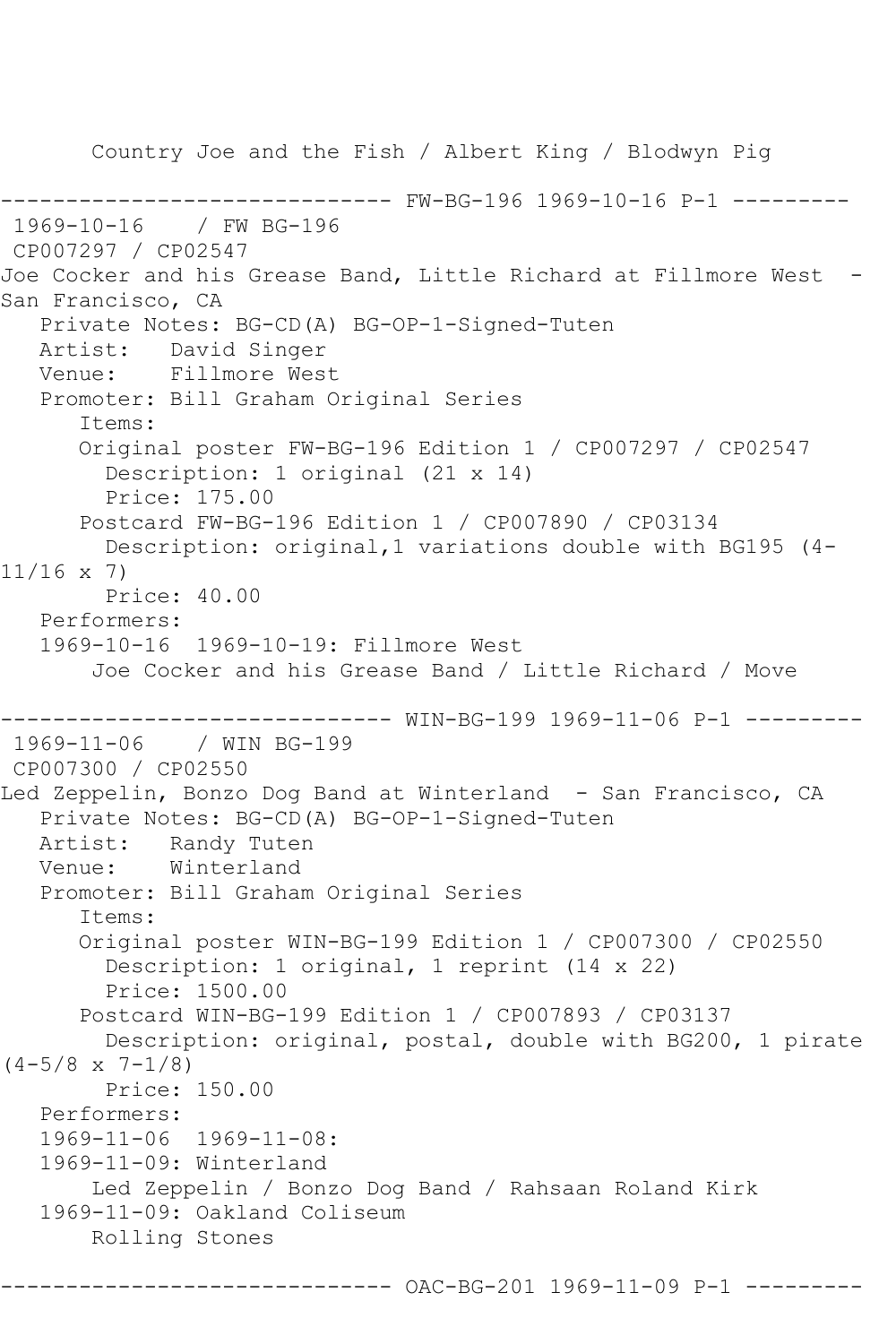```
1969-11-09 / OAC BG-201
CP007302 / CP02552
Rolling Stones at Oakland Coliseum - Oakland, CA
   Private Notes: BG-CD(A) BG-OP-1-Signed-Tuten
   Artist: Randy Tuten
   Venue: Oakland Coliseum
    Promoter: Bill Graham Original Series
       Items:
       Original poster OAC-BG-201 Edition 1 / CP007302 / CP02552
         Description: 1 original, 1 reprint (indistinguishable), 1 
pirate (14 x 21)
         Price: 600.00
       Original poster OAC-BG-201 Edition 2 / 
         Description: See Eric King's guide for complete details.
         Price: 300.00
       Postcard OAC-BG-201 Edition 1 / CP007895 / CP03139
         Description: 1 original (4-5/8 x 7-5/16)
         Price: 75.00
        OAC-BG-201 / CP002551 / 2525
        OAC-BG-201 / CP002645 / 2613
        OAC-BG-201 / CP015033 / ME0180
    Performers:
    1969-11-09: Oakland Coliseum
        Rolling Stones
                  ------------------------------ SDSA-BG-202 1969-11-10 P-1 ---------
1969-11-10 / SDSA BG-202
CP007896 / CP03140
Rolling Stones at San Diego Sports Arena - San Diego, CA
    Private Notes: BG-CD(A) BG-OP-1
   Artist: Randy Tuten
   Venue: San Diego Sports Arena
   Promoter: Bill Graham Original Series
       Items:
       Original poster SDSA-BG-202 Edition 1 / CP007896 / CP03140
         Description: 1 original (4-9/16 x 7-5/16)
         Price: 2000.00
       Postcard SDSA-BG-202 Edition 1 / CP007303 / CP02553
         Description: 1 original
         Price: 200.00
    Performers:
    1969-11-10 1969-11-11: San Diego Sports Arena
        Rolling Stones
                     ------------------------------ WIN-BG-200 1969-11-13 P-1 ---------
1969-11-13 / WIN BG-200
CP007301 / CP02551
```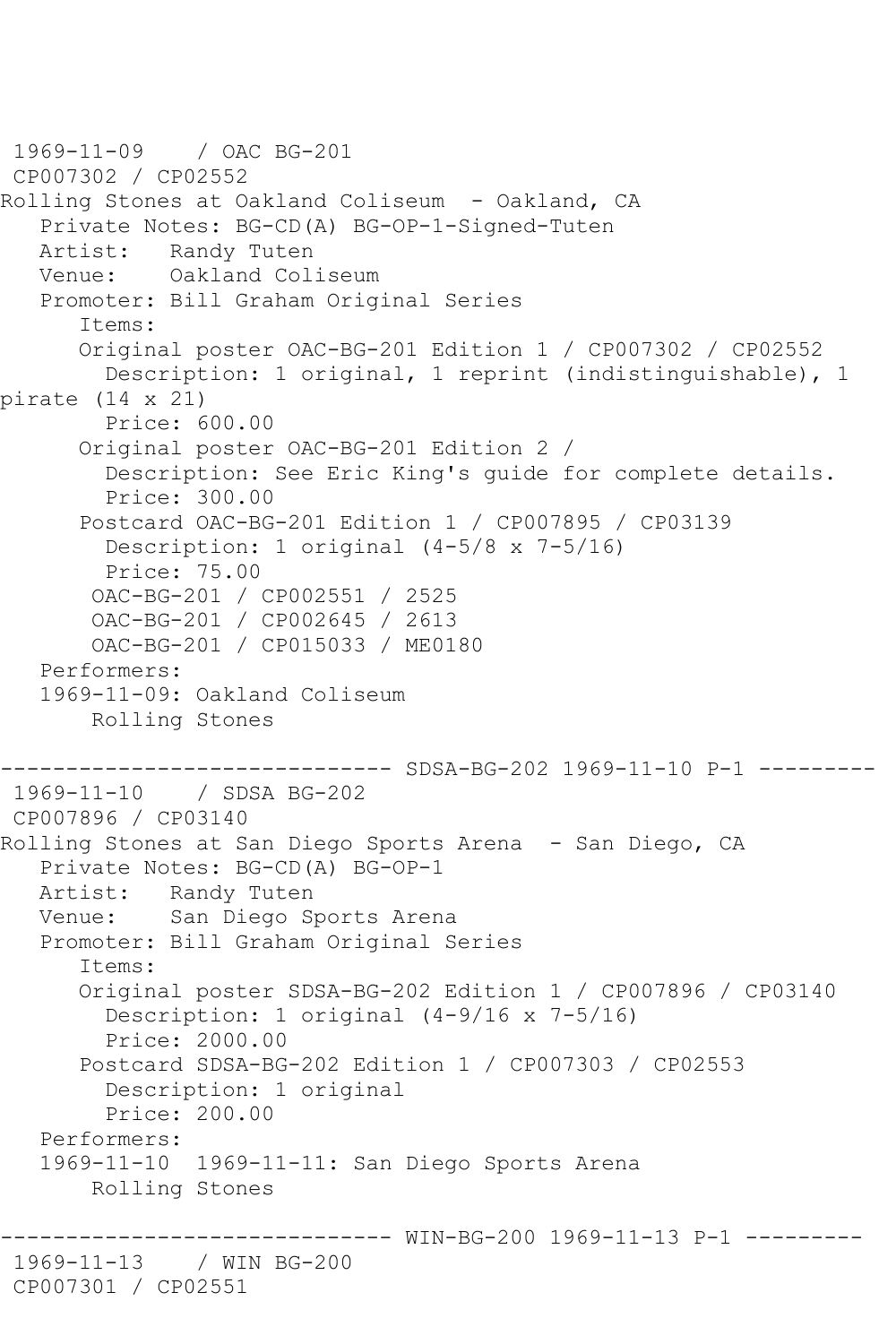ÈNJ, Cold Blood at Winterland - San Francisco, CA Private Notes: BG-CD(A) BG-OP-1-Signed-Tuten Artist: Randy Tuten Venue: Winterland Promoter: Bill Graham Original Series Items: Original poster WIN-BG-200 Edition 1 / CP007301 / CP02551 Description: 1 original (14 x 22) Price: 350.00 Postcard WIN-BG-200 Edition 1 / CP007894 / CP03138 Description: original, with BG199 (4-5/8 x 7-1/8) Price: 40.00 Performers: 1969-11-13 1969-11-16: Winterland / Cold Blood / Joy of Cooking / Lamb ------------------------------ FW-BG-203 1969-11-20 P-1 --------- 1969-11-20 / FW BG-203 CP007304 / CP02554 Jethro Tull, MC5 at Fillmore West - San Francisco, CA Private Notes: BG-CD(B+BG-204) BG-OP-1-Signed-Tuten Artist: Randy Tuten Venue: Fillmore West Promoter: Bill Graham Original Series Items: Original poster FW-BG-203 Edition 1 / CP007304 / CP02554 Description: 1 original (14 x 22) Price: 175.00 Postcard FW-BG-203 Edition 1 / CP007897 / CP03141 Description: original, postal variations, double with BG204  $(7 \times 9 - 1/4)$  Price: 125.00 Performers: 1969-11-20 1969-11-23: Fillmore West Jethro Tull / MC5 / Sanpaku ------------------------------ FW-BG-204 1969-11-27 P-1 --------- 1969-11-27 / FW BG-204 CP007292 / CP02542 Kinks, Taj Mahal at Fillmore West - San Francisco, CA Private Notes: BG-CD(+BG-203) BG-OP-1 Artist: Randy Tuten Venue: Fillmore West Promoter: Bill Graham Original Series Items: Original poster FW-BG-204 Edition 1 / CP007292 / CP02542 Description: 1 original (14 x 21)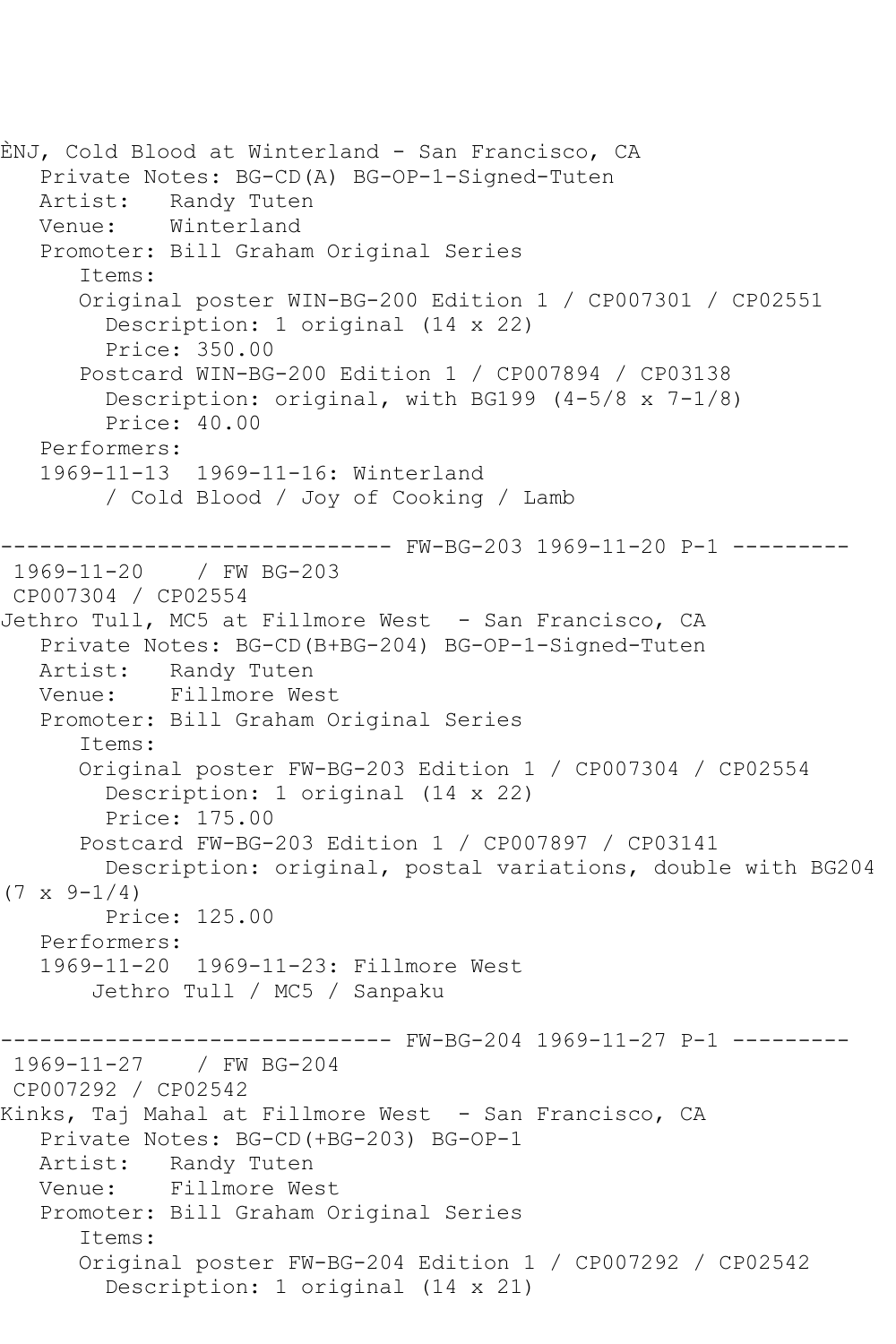Price: 175.00 Postcard FW-BG-204 Edition 1 / CP007897 / CP03141 Description: original, 1 variation, double with BG203 Price: 50.00 Performers: 1969-11-27 1969-11-30: Fillmore West Kinks / Taj Mahal / Sha Na Na ------------------------------ 1970-01 P ---------  $1970 - 01$ CP031326 / NM11276 McGinness-Flint at PROMOTIONAL POSTER Artist: Randy Tuten Venue: PROMOTIONAL POSTER Items: Original poster / CP031326 / NM11276 Performers: 1970-01: PROMOTIONAL POSTER McGinness-Flint ------------------------------ WIN-BG-219 1970-02-05 P-1 --------- 1970-02-05 / WIN BG-219 CP007320 / CP02570 Doors at Winterland - San Francisco, CA Private Notes: BG-CD(A) BG-OP-1-Signed-Tuten Artist: Randy Tuten Venue: Winterland Promoter: Bill Graham Original Series Items: Original poster WIN-BG-219 Edition 1 / CP007320 / CP02570 Description: 1 original (14 x 21) Price: 1800.00 Postcard WIN-BG-219 Edition 1 / CP007908 / CP03152 Description: 1 original, 1 pirate (4-5/8 x 7) Price: 200.00 Performers: 1970-02-05 1970-02-06: Winterland Doors ------------------------------ WIN-BG-222 1970-02-23 P-1 --------- 1970-02-23 / WIN BG-222 CP007338 / CP02588 Jefferson Airplane, Quicksilver Messenger Service at Winterland - San Francisco, CA Private Notes: BG-CD(A+B) BG-OP-1-Signed-Tuten Benefit: Benefit for Grateful Dead Bust Artist: Randy Tuten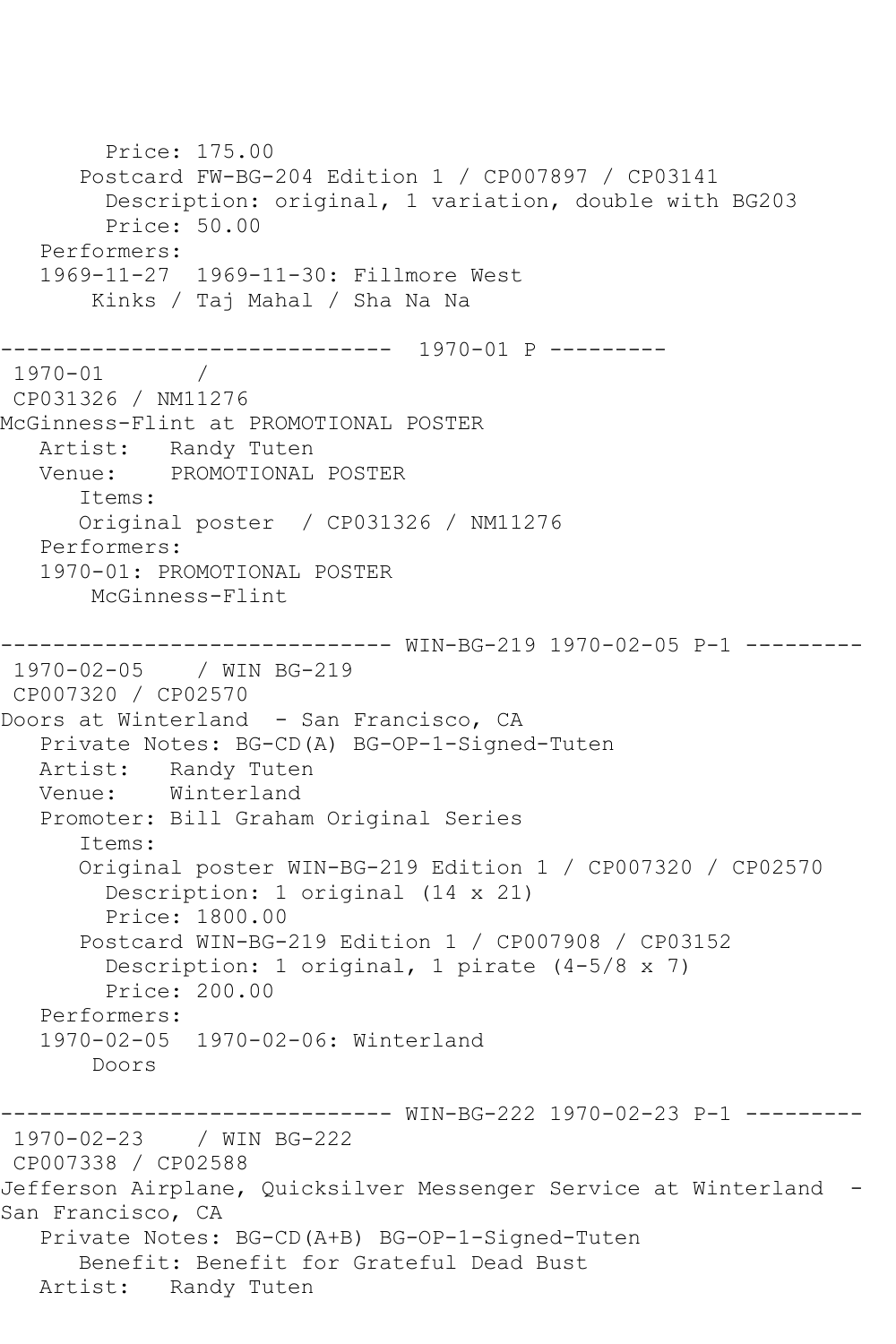Venue: Winterland Promoter: Bill Graham Original Series Items: Original poster WIN-BG-222 Edition 1 / CP007338 / CP02588 Description: 2 originals (see BG-220A) (14 x 22) Price: 2300.00 Postcard WIN-BG-222 Edition 1 / CP007912 / CP03156 Description: original, 1 variations (4-5/8 x 7) Price: 340.00 Performers: 1970-02-23: Winterland Jefferson Airplane / Quicksilver Messenger Service / Carlos Santana / It's a Beautiful Day / Dan Hicks ------------------------------ WIN-BG-222A 1970-02-23 P-1 --------- 1970-02-23 / WIN BG-222A CP002646 / 2614 Jefferson Airplane, Quicksilver Messenger Service at Winterland - San Francisco, CA Private Notes: BG-CD(B+BG-224) Artist: Randy Tuten Venue: Winterland Promoter: Bill Graham Original Series Items: Original poster WIN-BG-222A Edition 1 / CP002646 / 2614 Description: one of two originals (14 x 22) Price: 4000.00 Postcard WIN-BG-222A Edition 1 / CP007911 / CP03155 (4-5/8 x 7) Price: 350.00 Performers: 1970-02-23: Winterland Jefferson Airplane / Quicksilver Messenger Service / Carlos Santana / It's a Beautiful Day / Dan Hicks ------------------------------ FDGH-FDGH 1970-02-27 H-1 --------- 1970-02-27 / FDGH FDGH CP009744 / CS04839 Grateful Dead, Commander Cody and his Lost Planet Airmen at 660 Great Highway - San Francisco, CA Artist: Randy Tuten Venue: 660 Great Highway Promoter: Family Dog Great Highway Items: Handbill FDGH-FDGH Edition 1 / CP009744 / CS04839 Description: Reprint (8-1/2 x 12-3/8) Price: 150.00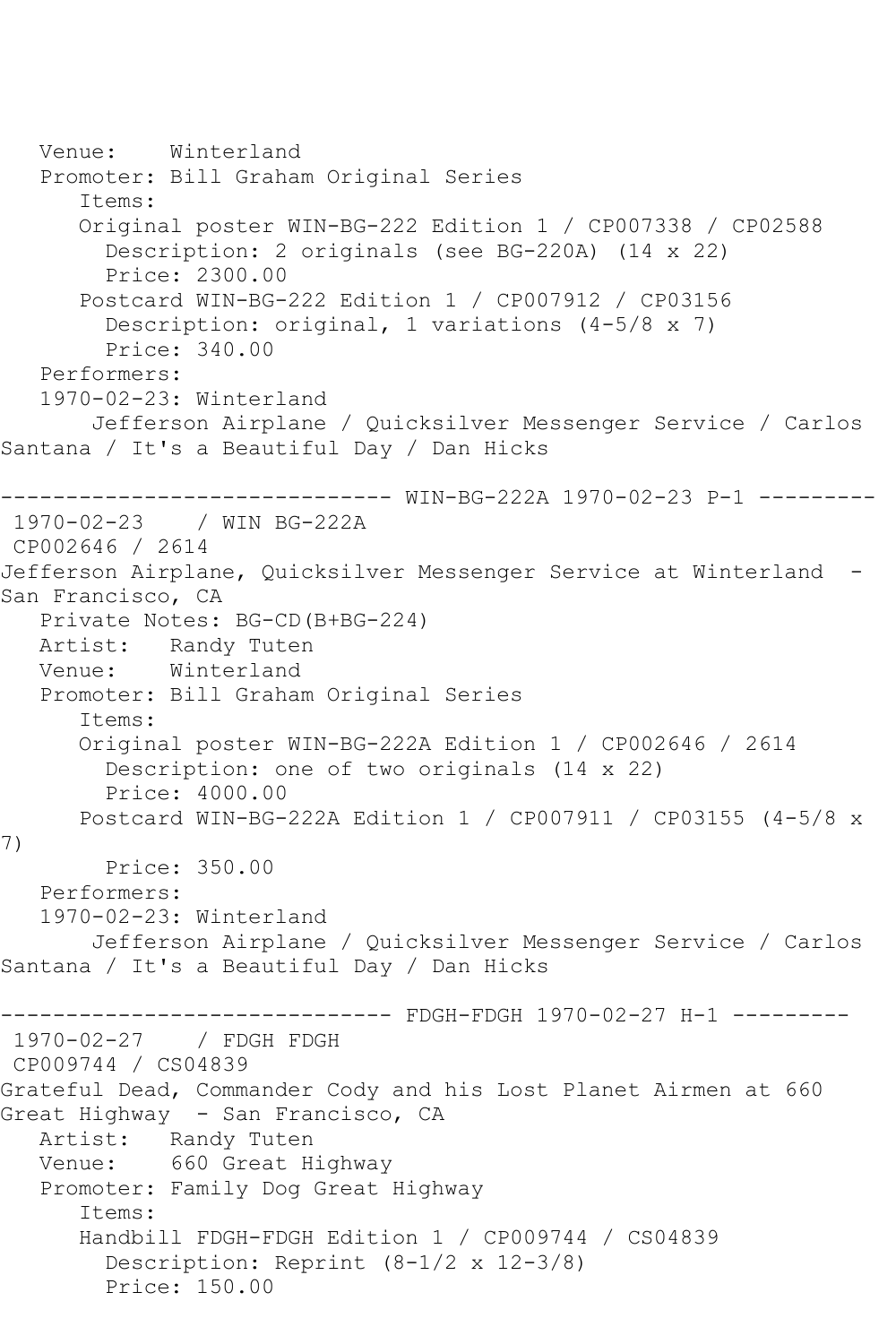Performers: 1970-02-27 1970-02-28: 660 Great Highway Grateful Dead / Commander Cody and his Lost Planet Airmen ------------------------------ FDGH-FDGH 1970-03-06 P --------- 1970-03-06 / FDGH FDGH CP031293 / NM11243 Lee Michaels, Rhythm Dukes at 660 Great Highway - San Francisco, CA Artist: Randy Tuten Venue: 660 Great Highway Promoter: Family Dog Great Highway Items: Original poster FDGH-FDGH / CP031293 / NM11243 Original poster FDGH-FDGH Edition 1 / CP013521 / HG700306 (8- 1/2 x 11) Performers: 1970-03-06 1970-03-08: 660 Great Highway Lee Michaels / Rhythm Dukes / Robert M. Savage ------------------------------ FDGH-FDGH 1970-03-13 P-1 --------- 1970-03-13 / FDGH FDGH CP002828 / 2791 Country Joe and the Fish, Joy of Cooking at 660 Great Highway - San Francisco, CA Artist: Randy Tuten<br>Venue: 660 Great H 660 Great Highway Promoter: Family Dog Great Highway Items: Original poster FDGH-FDGH Edition 1 / CP002828 / 2791 Handbill FDGH-FDGH Edition 1 / CP013522 / HG700313 Description: 1 original and 1 variant Performers: 1970-03-13 1970-03-15: 660 Great Highway Country Joe and the Fish / Joy of Cooking ------------------------------ FDGH-FDGH 1970-03-13 H --------- 1970-03-13 / FDGH FDGH CP070118 Country Joe and the Fish, Joy of Cooking at 660 Great Highway - San Francisco, CA Artist: Randy Tuten Venue: 660 Great Highway Promoter: Family Dog Great Highway Items: Handbill FDGH-FDGH / CP070118 (8-1/2 x11) Price: 100.00 Handbill FDGH-FDGH / CP031294 / NM11244 (8-1/2 x11)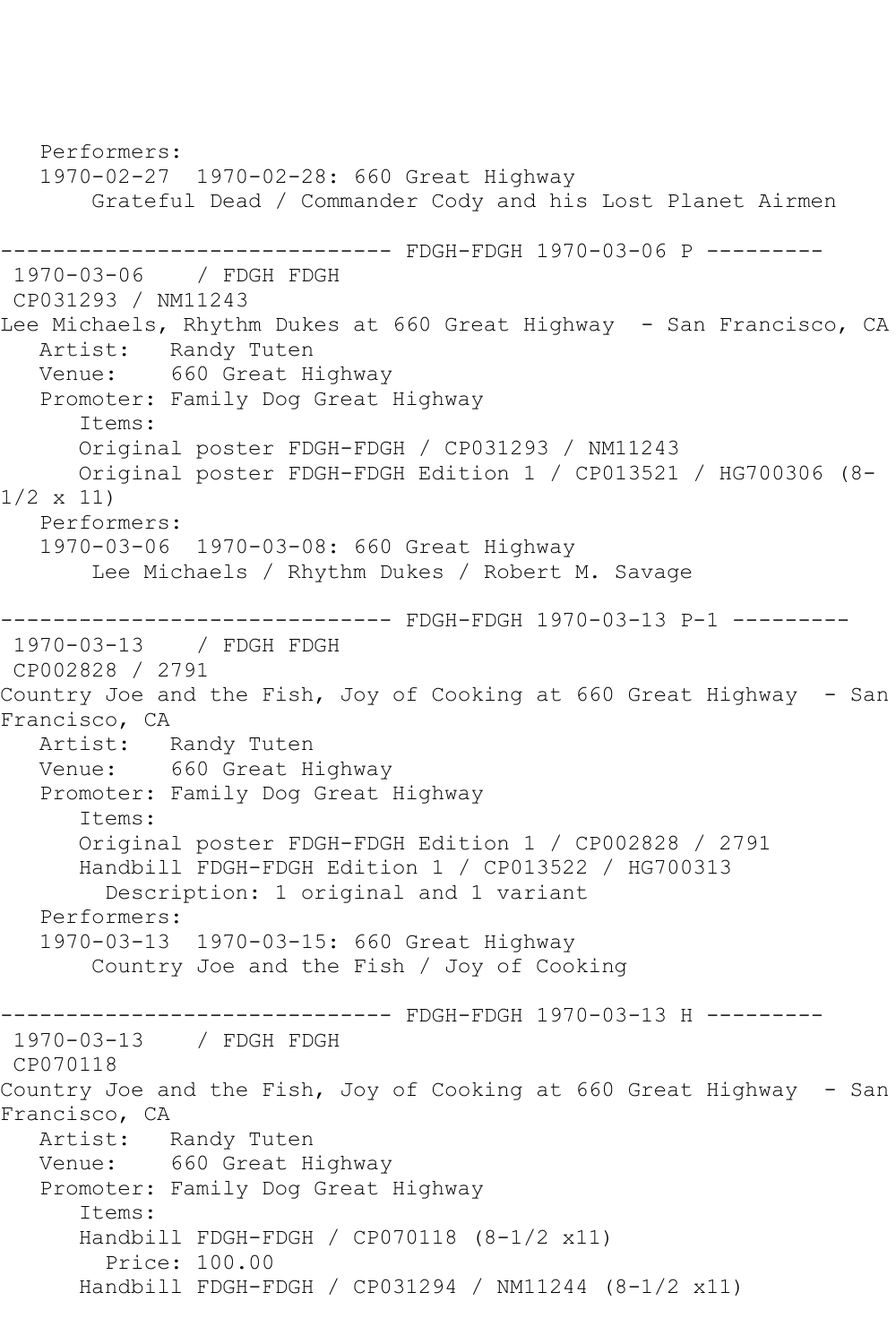Price: 100.00 Handbill FDGH-FDGH Edition 1 / CP001496 / 1517 (8-1/2 x11) Performers: 1970-03-13 1970-03-15: 660 Great Highway Country Joe and the Fish / Joy of Cooking ------------------------------ FDGH-FDGH 1970-03-20 H --------- 1970-03-20 / FDGH FDGH CP070119 Big Brother and the Holding Company, Kaleidoscope at 660 Great Highway - San Francisco, CA Artist: Randy Tuten Venue: 660 Great Highway Promoter: Family Dog Great Highway Items: Handbill FDGH-FDGH / CP070119 (8-1/2 x 11) Handbill FDGH-FDGH / CP013524 / HG700320 (8-1/2 x 11) Price: 75.00 Handbill FDGH-FDGH / CP031295 / NM11245 (8-1/2 x 11) Handbill FDGH-FDGH Edition 1 / CP001494 / 1515 (8-1/2 x 11) Price: 75.00 Performers: 1970-03-20 1970-03-22: 660 Great Highway Big Brother and the Holding Company / Kaleidoscope / Devil's Kitchen ------------------------------ FDGH-FDGH 1970-03-27 H --------- 1970-03-27 / FDGH FDGH CP031296 / NM11246 Youngbloods, Commander Cody and his Lost Planet Airmen at 660 Great Highway - San Francisco, CA Artist: Randy Tuten Venue: 660 Great Highway Promoter: Family Dog Great Highway Items: Handbill FDGH-FDGH / CP070120 (8-1/2 x 11) Price: 60.00 Handbill FDGH-FDGH / CP031296 / NM11246 (8-1/2 x 11) Price: 60.00 Handbill FDGH-FDGH Edition 1 / CP013525 / HG700327 (8-1/2 x 11) Price: 60.00 FDGH-FDGH / CP001100 / 1114 Performers: 1970-03-27 1970-03-29: 660 Great Highway Youngbloods / Commander Cody and his Lost Planet Airmen / Jeffery Cain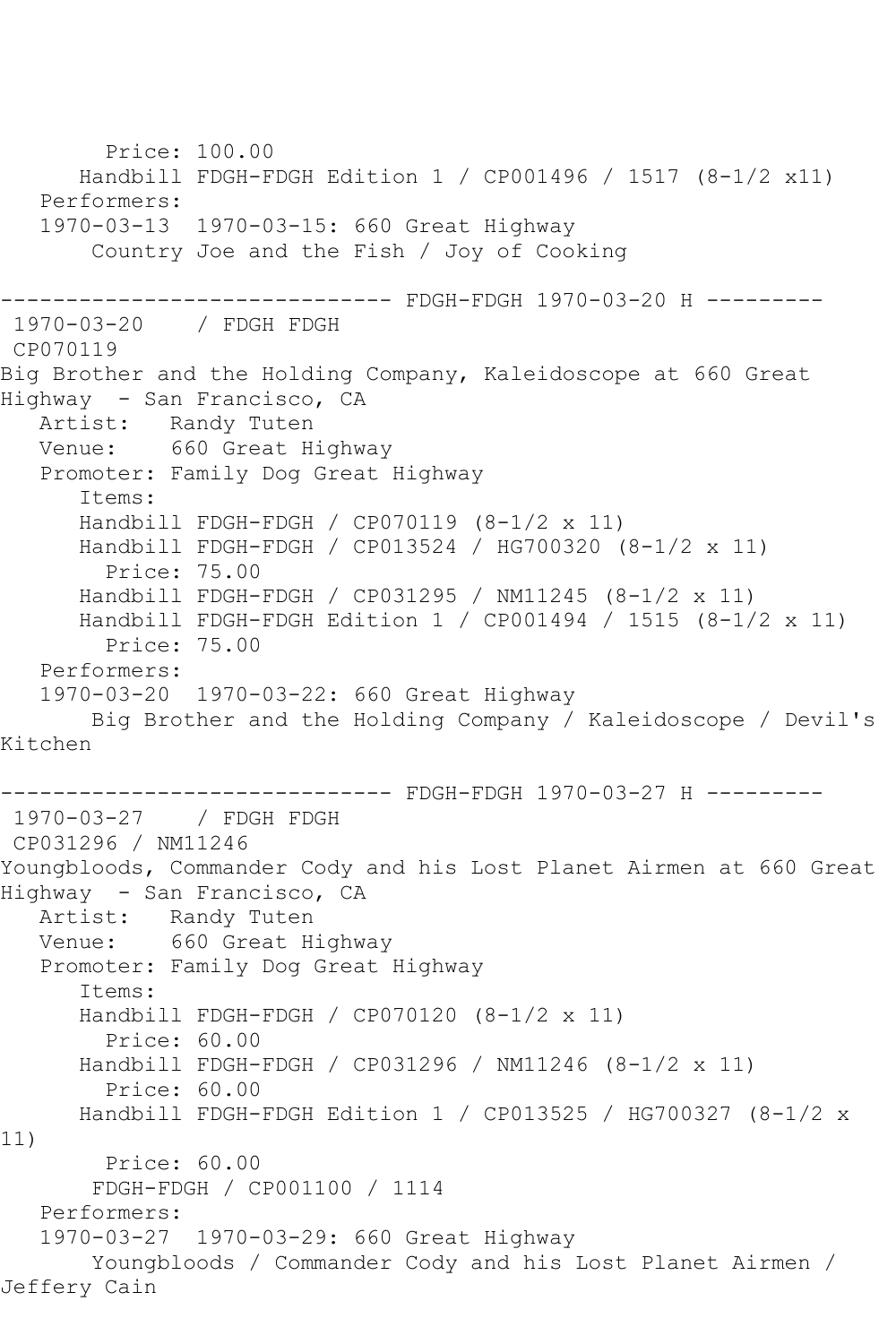------------------------------ FDGH-FDGH 1970-04-03 P-1 --------- 1970-04-03 / FDGH FDGH CP070121 Eric Burdon and War, Ballin' Jack at 660 Great Highway - San Francisco, CA Artist: Randy Tuten Venue: 660 Great Highway Promoter: Family Dog Great Highway Items: Original poster FDGH-FDGH Edition 1 / CP070121 (8-1/2 x 11) Price: 45.00 Original poster FDGH-FDGH Edition 1 / CP013526 / HG700403 (8- 1/2 x 11) Price: 45.00 Performers: 1970-04-03 1970-04-05: 660 Great Highway Eric Burdon and the Animals / Ballin' Jack ------------------------------ FDGH-FDGH 1970-04-10 P-1 --------- 1970-04-10 / FDGH FDGH CP013527 / HG700410 Albert Collins and the Icebreakers, Rhythm Dukes at 660 Great Highway - San Francisco, CA Event: 1912-1970 A Titanic Memorial Dance and Concert Artist: Randy Tuten Venue: 660 Great Highway Promoter: Family Dog Great Highway Items: Original poster FDGH-FDGH / / NM11248 Original poster FDGH-FDGH Edition 1 / CP013527 / HG700410 (8- 1/2 x 11) Price: 75.00 Performers: 1970-04-10 1970-04-12: 660 Great Highway Albert Collins and the Icebreakers / Rhythm Dukes / A.B. Skhy Blues Band ------------------------------ FDGH-FDGH 1970-04-17 H-1 --------- 1970-04-17 / FDGH FDGH CP070122 New Riders of the Purple Sage, Charlie Musselwhite at 660 Great Highway - San Francisco, CA Artist: Randy Tuten Venue: 660 Great Highway Promoter: Family Dog Great Highway Items: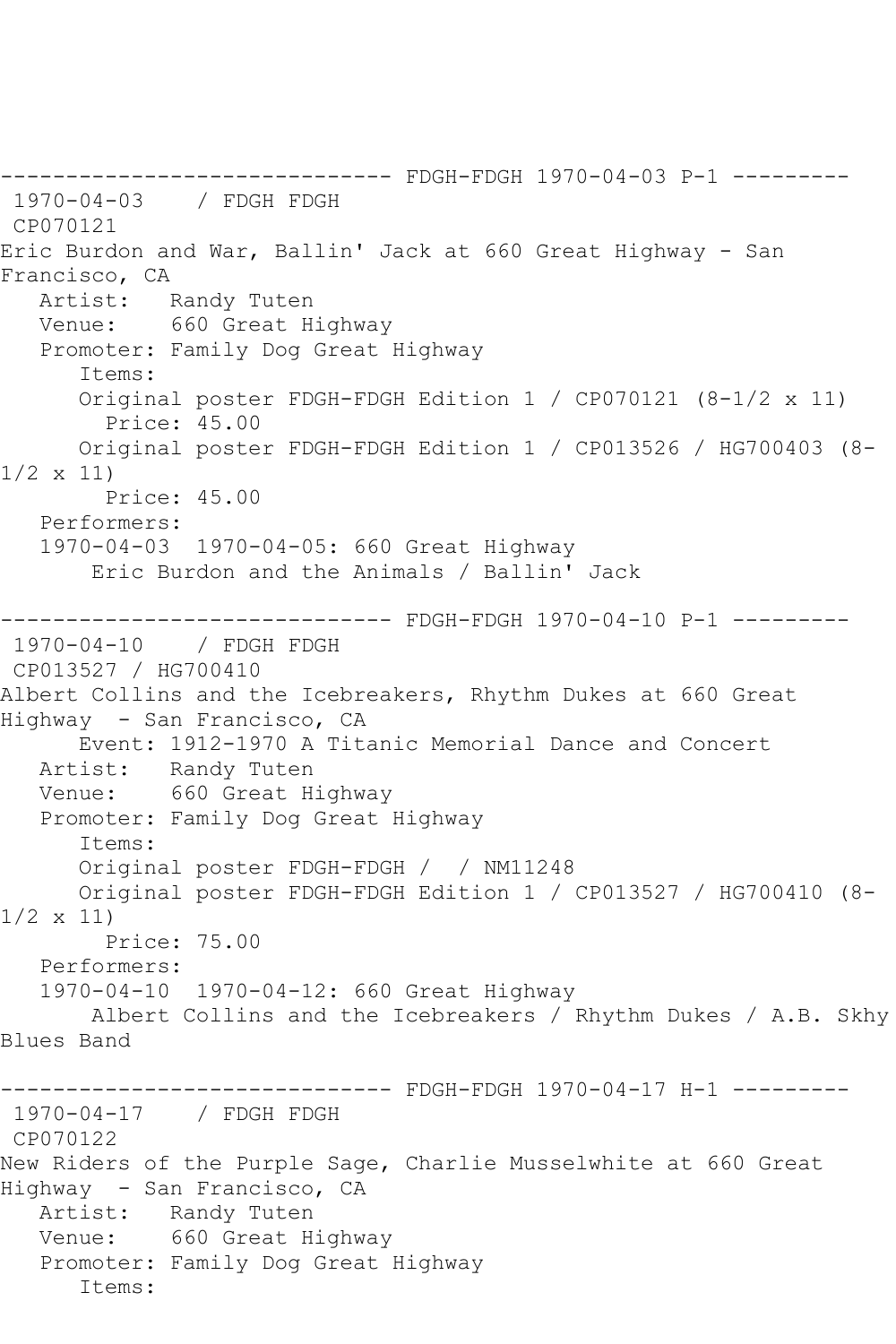FDGH-FDGH Edition 1 / CP000878 / 0894 Price: 200.00 Handbill FDGH-FDGH / CP031299 / NM11249 Price: 300.00 Handbill FDGH-FDGH Edition 1 / CP070122 (8-1/2 x 11) Handbill FDGH-FDGH Edition 1 / CP000877 / 0893 (8-1/2 x 11) Price: 300.00 Performers: 1970-04-17 1970-04-19: 660 Great Highway New Riders of the Purple Sage / Charlie Musselwhite / Mickey Hart / His Heartbreakers ------------------------------ FDGH-FDGH 1970-04-24 P-1 --------- 1970-04-24 / FDGH FDGH CP070123 Quicksilver Messenger Service, Osceola at 660 Great Highway - San Francisco, CA Artist: Randy Tuten Venue: 660 Great Highway Promoter: Family Dog Great Highway Items: Original poster FDGH-FDGH Edition 1 / CP070123 Handbill FDGH-FDGH Edition 1 / CP031300 / NM11250 (8-1/2 x 11) Price: 150.00 Handbill FDGH-FDGH Edition 1 / CP013529 / HG700424 (8-1/2 x 11) FDGH-FDGH / CP001099 / 1113 Performers: 1970-04-24 1970-04-25: 660 Great Highway Quicksilver Messenger Service / Osceola / Robert Savage ------------------------------ FDGH-FDGH 1970-05-01 H --------- 1970-05-01 / FDGH FDGH CP031301 / NM11251 Big Brother and the Holding Company, Aum at 660 Great Highway - San Francisco, CA Artist: Randy Tuten Venue: 660 Great Highway Promoter: Family Dog Great Highway Items: Handbill FDGH-FDGH / CP031301 / NM11251 Price: 75.00 Handbill FDGH-FDGH Edition 1 / CP013530 / HG700501 (8-1/2 x 11) Performers: 1970-05-01 1970-05-03: 660 Great Highway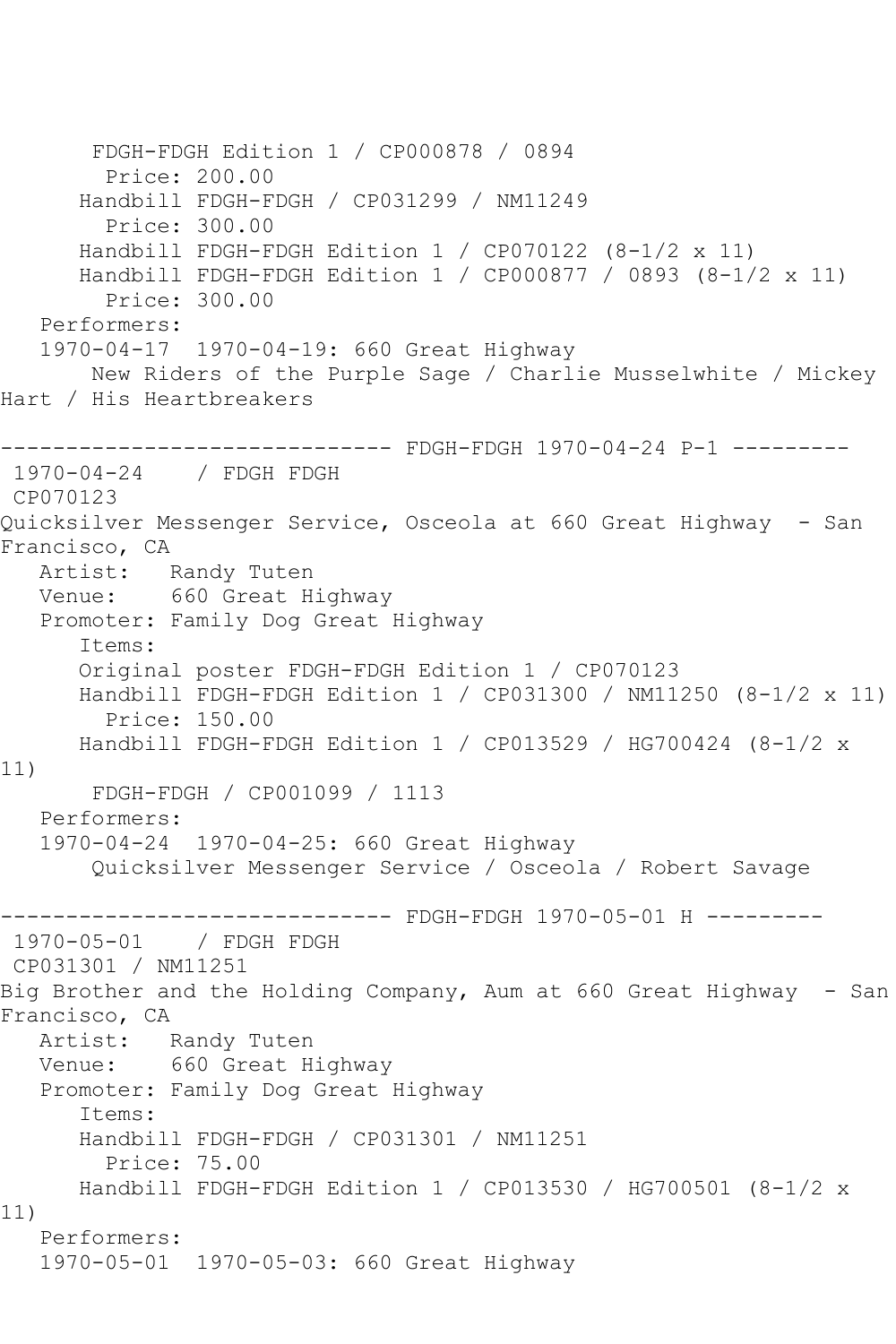Nuttycomb and Lambert ------------------------------ 1970-05-01 P --------- 1970-05-01 / CP061548 / CP061548 Big Brother and the Holding Company, Back Yard Mama's at Family Dog on the Great Highway Artist: Randy Tuten<br>Venue: Family Dog Family Dog on the Great Highway Items: Original poster / CP061548 / CP061548 (8-1/2 x 11) Performers: 1970-05-01 1970-05-03: Family Dog on the Great Highway Big Brother and the Holding Company / Back Yard Mama's / Nuttycomb Lambert / Temporary Optics ------------------------------ POC 1970-05-05 P --------- 1970-05-05 / POC CP031302 / NM11252 Taylor and Reeves at Portland Coliseum - Portland, OR Artist: Randy Tuten Venue: Portland Coliseum Items: Original poster POC / CP031302 / NM11252 Notes: This is the first job I did for Direct Productions. As it turn out I did quite alot of work for them. They already had a full color poster and handbill for this show and they wanted a handbill/flyer to hand out. This was only produced as a handbill/flyer and as it turned out the show was cancelled and reschedule later that year. wich I also designed the posters and handbills using the same promo photos and a photo of them playing with some western style lettering. The printer ran it to dark and and the photo filled in with ink. This is the same printer that did the printing for the Family Dog on the Great Highway and made lots of mistakes. Performers: 1970-05-05: Portland Coliseum / Taylor and Reeves ---------- FDGH-FDGH 1970-05-08 H-1 ---------

Big Brother and the Holding Company / Aum / Back Yard Mamas /

1970-05-08 / FDGH FDGH CP031303 / NM11253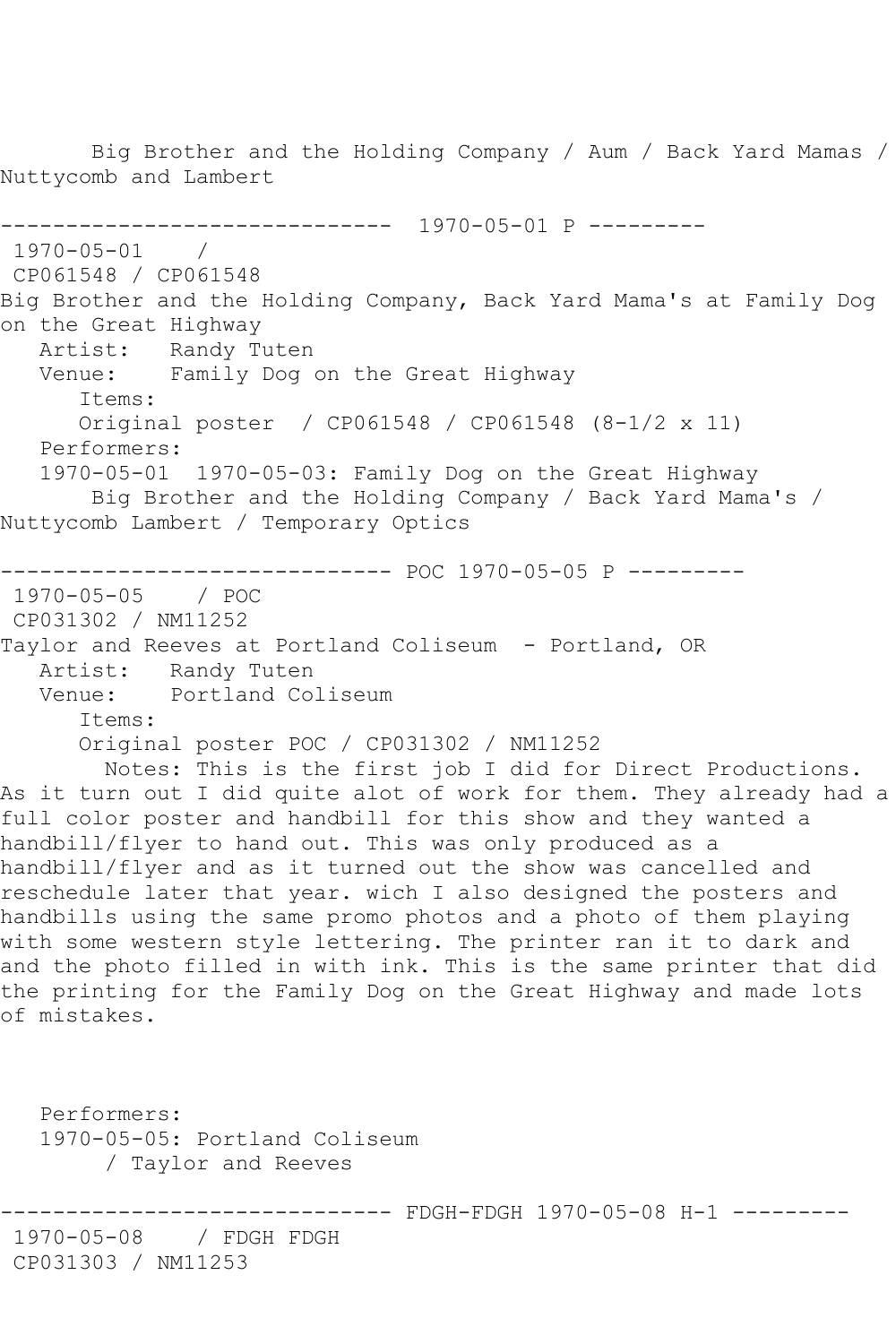Commander Cody and his Lost Planet Airmen, Osceola at 660 Great Highway - San Francisco, CA Artist: Randy Tuten Venue: 660 Great Highway Promoter: Family Dog Great Highway Items: Handbill FDGH-FDGH Edition 1 / CP031303 / NM11253 (8-1/2 x 11) Notes: REPLACE EXISTING IMAGE This is designed to look like a turn of the century early California shipping travel poster with just very plain lettering style because that way the printer couldn't mess it up. Price: 75.00 Handbill FDGH-FDGH Edition 1 / CP070124 (8-1/2 x 11) Price: 75.00 Performers: 1970-05-08 1970-05-10: 660 Great Highway Commander Cody and his Lost Planet Airmen / Osceola / Southern Comfort ------ FDGH-FDGH 1970-05-15 H ---------1970-05-15 / FDGH FDGH CP031304 / NM11 254 Big Mama Thornton, Sandy Bull at 660 Great Highway - San Francisco, CA Artist: Randy Tuten Venue: 660 Great Highway Promoter: Family Dog Great Highway Items: Handbill FDGH-FDGH / CP031304 / NM11 254 (8-1/2 x 11) Price: 75.00 Handbill FDGH-FDGH Edition 1 / CP013532 / HG700515 (8-1/2 x 11) Performers: 1970-05-15 1970-05-16: 660 Great Highway Big Mama Thornton / Sandy Bull / Mendelbaum ------------------------------ FDGH-FDGH 1970-05-22 H-1 --------- / FDGH FDGH CP070125 Georgie Fame, Short Feature at 660 Great Highway - San Francisco, CA Artist: Randy Tuten Venue: 660 Great Highway Promoter: Family Dog Great Highway Items: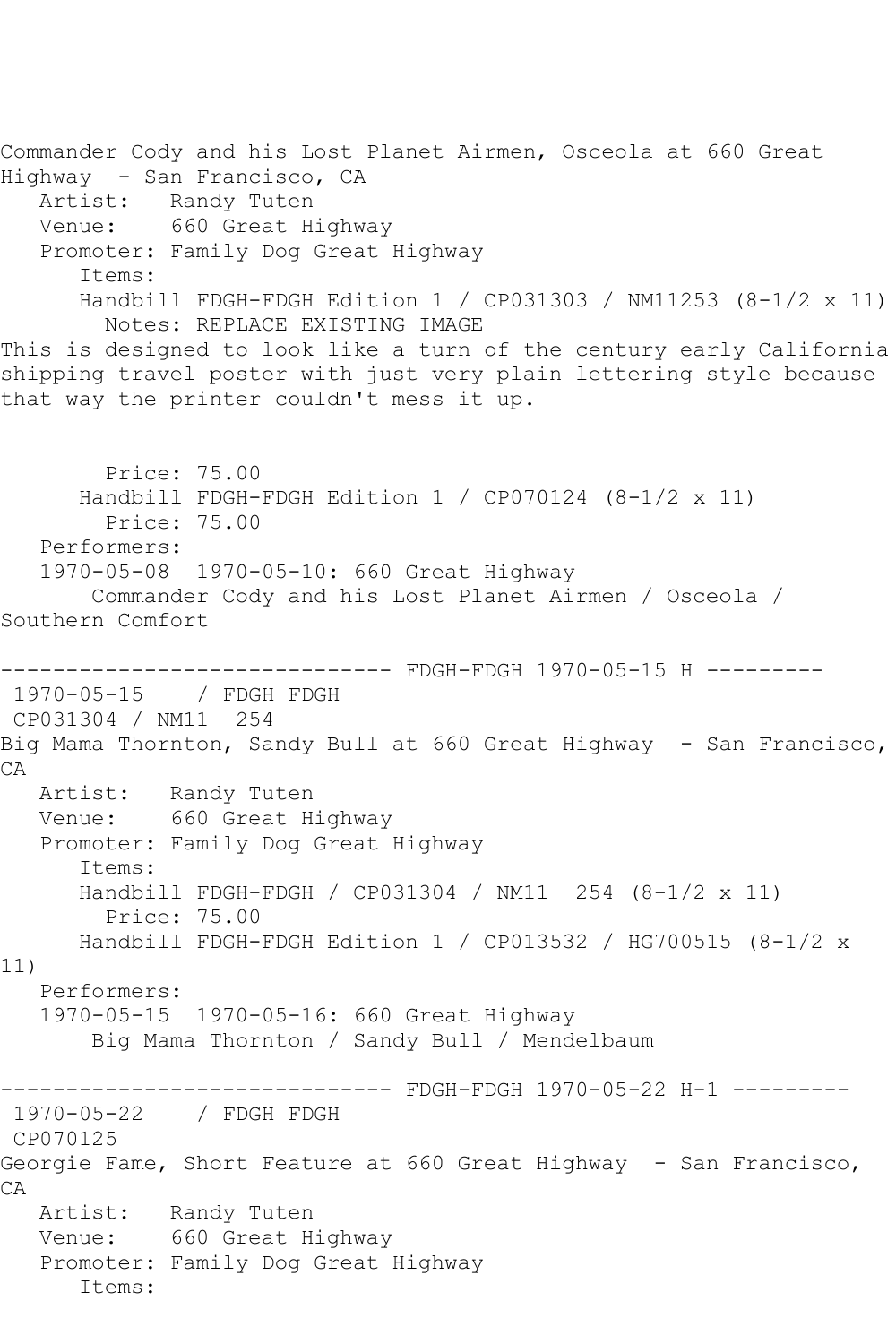Handbill FDGH-FDGH Edition 1 / CP070125 (8-1/2 x 11) Price: 100.00 Handbill FDGH-FDGH Edition 1 / CP013533 / HG700522 (8-1/2 x 11) Price: 100.00 Performers: 1970-05-22 1970-05-24: 660 Great Highway Georgie Fame / Short Feature / Jerry Hahn Brotherhood / Fourth Way ------------------------------ TCCC-4.158 1970-05-29 P-1 --------- 1970-05-29 / TCCC 4.158 CP009737 / CS04832 Guess Who, Albert King at Tarrant County Convention Center - Fort Worth, TX Notes: This item appears in the Art of Rock book, plate no. 4.158 Artist: Randy Tuten<br>Venue: Tarrant Cou Tarrant County Convention Center Promoter: Direct Productions Items: Original poster TCCC-4.158 Edition 1 / CP009737 / CS04832 Description: 1 original, 1 reprint (11 x 17) AORPlate: 4.158 Handbill TCCC-4.158 / CP009737 (7 x 11) AORPlate: 4.158 Price: 20.00 TCCC-4.158 / CP001089 / 1102 AORPlate: 4.158 TCCC-4.158 / CP018367 / RT19700529 AORPlate: 4.158 Performers: 1970-05-29: Tarrant County Convention Center Guess Who / Albert King / Taos --------- FDGH-FDGH 1970-06-19 H-1 ---------1970-06-19 / FDGH FDGH CP031308 / NM11258 Flying Burrito Brothers, Cat Mother at 660 Great Highway - San Francisco, CA<br>Artist: Randy Tuten Venue: 660 Great Highway Promoter: Family Dog Great Highway Items: Handbill FDGH-FDGH Edition 1 / CP031308 / NM11258 Var. A Notes: REPLACE EXISTING IMAGE I was trying to make a Stanley Mouse type poster and that old time dance hall feel.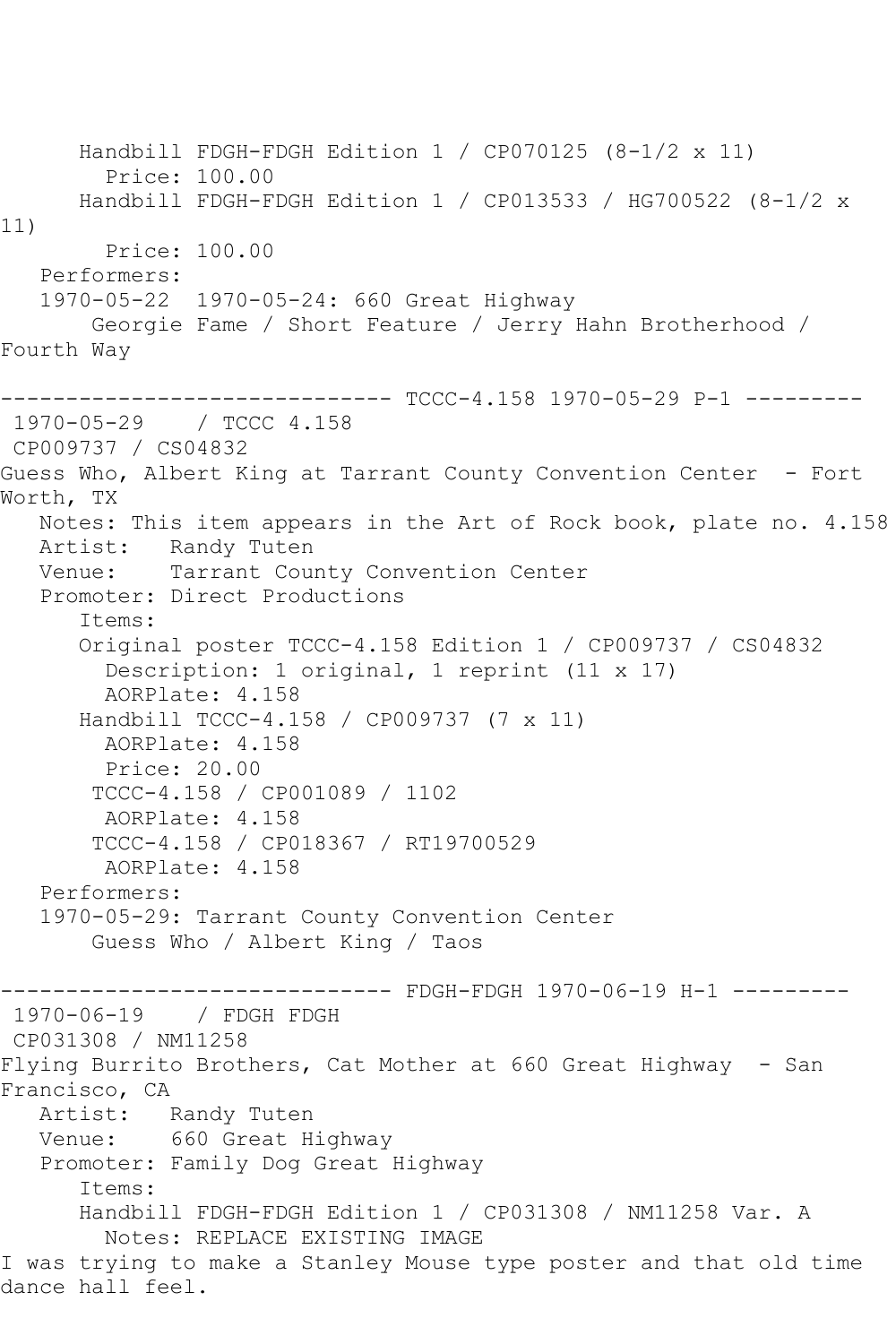Price: 125.00 Handbill FDGH-FDGH Edition 1 / CP013539 / HG700619 Var. B FDGH-FDGH / Performers: 1970-06-19: 660 Great Highway Flying Burrito Brothers / Cat Mother / Rhythm Dukes / Jerry Miller ------------------------------ EUP 1970-06-27 P --------- 1970-06-27 / EUP CP020769 / XM19700627 Ike and Tina Turner, Boz Scaggs at Euphoria , 737 East Francisco Blvd. SAN RAFAEL, CA - San Artist: Randy Tuten Venue: Euphoria , 737 East Francisco Blvd. SAN RAFAEL, CA Items: Original poster EUP / CP020769 / XM19700627 Original poster EUP / CP031309 / NM11259 Notes: REPLACE EXISTING IMAGE Tina was so hot I just tought I let the photo of her do all the work.She a great talent and works hard. Performers: 1970-06-27: Euphoria , 737 East Francisco Blvd. SAN RAFAEL, CA Ike and Tina Turner / Boz Scaggs / A.B. Skhy Blues Band ------------------------------ EUP 1970-06-27 P --------- 1970-06-27 CP031310 / NM11260 Clover, Flying Circus at Euphoria , 737 East Francisco Blvd. SAN RAFAEL, CA - San<br>Artist: Rand Artist: Randy Tuten<br>Venue: Euphoria Euphoria , 737 East Francisco Blvd. SAN RAFAEL, CA Items: Original poster EUP / CP031310 / NM11260 (12 x 14) Notes: I thought a steam boiler like music just keeps making music.

 Performers: 1970-06-27 1970-06-28: Euphoria , 737 East Francisco Blvd. SAN RAFAEL, CA Clover / Flying Circus / Mendelbaum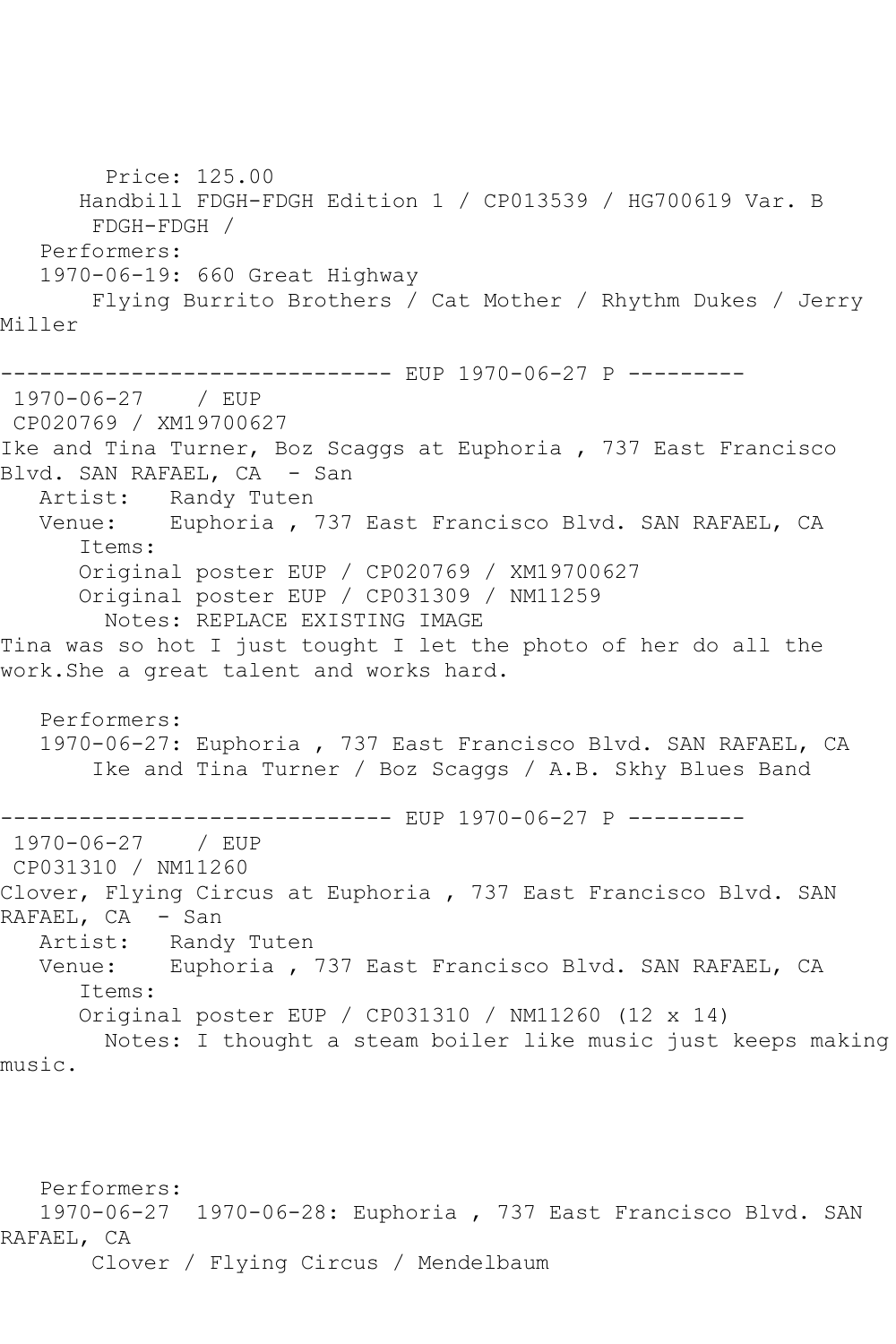------------------------------ EUP 1970-07-03 P --------- 1970-07-03 / EUP CP060181 / CP060181 Big Brother and the Holding Company, A.B. Skhy Blues Band at Euphoria<br>Artist: Randy Tuten Venue: Euphoria Promoter: Euphoric Enterprises Items: Original poster EUP / CP060181 / CP060181 (13-7/8 x 18) Original poster / CP009771 / CS04866 Performers: 1970-07-03 1970-07-05: Euphoria Big Brother and the Holding Company / A.B. Skhy Blues Band / Joy of Cooking ------------------------------ FDGH-FDGH 1970-07-31 P-1 --------- 1970-07-31 / FDGH FDGH CP070129 Youngbloods, Joy of Cooking at 660 Great Highway - San Francisco, CA Artist: Randy Tuten Venue: 660 Great Highway Promoter: Family Dog Great Highway Items: Original poster FDGH-FDGH / CP031312 / NM11262 (8-1/2 x 11) Original poster FDGH-FDGH Edition 1 / CP070129 (8-1/2 x 11) Price: 145.00 Original poster FDGH-FDGH Edition 1 / CP013545 / HG700731 (8- 1/2 x 11) Price: 145.00 Performers: 1970-07-31 1970-08-02: 660 Great Highway Youngbloods / Joy of Cooking / Jeffery Cain ------------------------------ SDCC 1970-08-27 P --------- 1970-08-27 / SDCC CP031313 / NM11263 Van Morrison, Blues Image at San Diego Community Concourse - San Diego, CA<br>Artist: Randy Tuten Venue: San Diego Community Concourse Items: Original poster SDCC / CP031313 / NM11263 Notes: The last poster/handbill look so good I tried to do the same thing for this one with a group of whores (working girls)if you look closely at the photo the pillow is a "forget me not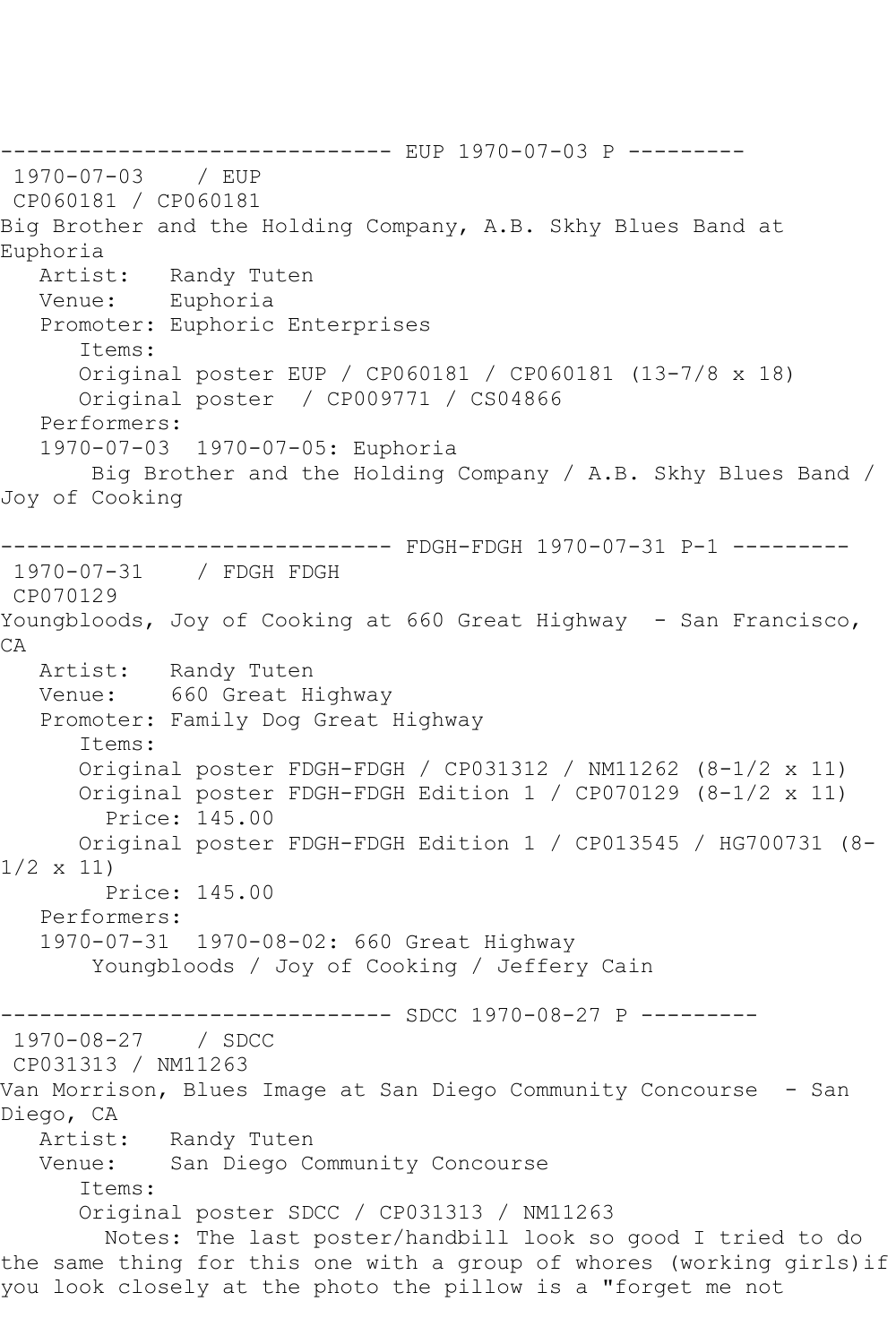pillow". I thought that was intresting and The heart border is from a stanley mouse poster for the Carousel Ballroom witch turn into the Fillmore West. I did this becasue Van Morrison is a saloon hall singer and shough have played in places like this. Performers: 1970-08-27: San Diego Community Concourse Van Morrison / Blues Image / Lambert and Nuttycomb ------------------------------ POC 1970-09-26 P --------- 1970-09-26 / POC CP031314 / NM11264 Ike and Tina Turner, Leon Russel at Portland Coliseum - Portland, OR Artist: Randy Tuten Venue: Portland Coliseum Items: Original poster POC / CP031314 / NM11264 Notes: Tina Turner what can I say and what a great show.and I figured two would be better than one. Performers: 1970-09-26: Portland Coliseum Ike and Tina Turner / Leon Russel / Bo Diddley / Boz Scaggs ------------------------------ BCT 1970-09-27 H-1 --------- 1970-09-27 / BCT CP015248 / ME0395 Ike and Tina Turner, Boz Scaggs at Berkeley Community Theater -Berkeley, CA Artist: Randy Tuten Venue: Berkeley Community Theater Promoter: Direct Productions Items: Handbill BCT / CP031315 / NM11265 Handbill BCT Edition 1 / CP015248 / ME0395 Performers: 1970-09-27: Berkeley Community Theater Ike and Tina Turner / Boz Scaggs ------------------------------ 1970-10 P --------- 1970-10 / CP031292 / NM11242 S. Paul Gee Jewelry at 1546 Grant Avenue Artist: Randy Tuten Venue: 1546 Grant Avenue Items: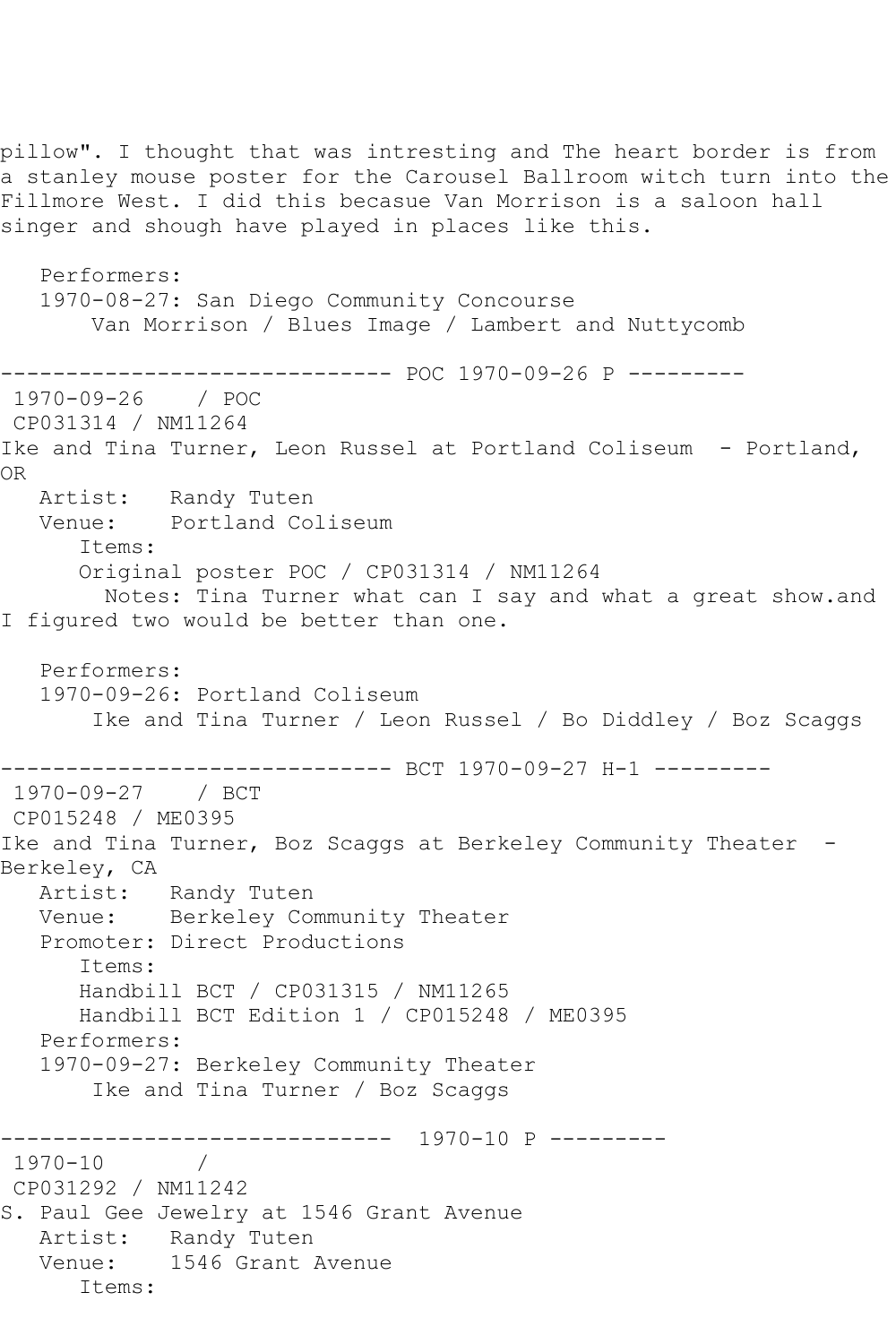Original poster / CP031292 / NM11242 Notes: S.Paul Gee was a famous North Beach Jeweler I designed this using a Aifons Mucha girl holding a peice of his Jewelry, it's the same girl Stanley Mouse used on a Avalon Ballroom Poster. with some of my lettering S.Paul Gee liked it so much he used it as business cards as well. Performers: 1970-10: 1546 Grant Avenue S. Paul Gee -------------------- WIN 1970-10-04 P ----------<br>4 / WIN  $1970 - 10 - 04$ CP031317 / NM11267 Jefferson Airplane, Grateful Dead at Winterland - San Francisco, CA Artist: Randy Tuten Venue: Winterland Items: Original poster WIN / CP031317 / NM11267 Notes: This was a playbill type book for the Winterland Productions shows for the month of october based on the Bill Graham's Fillmore East show booklets. All the shows in the booklet were in the month of October. There were only two of these books produced this being the first. I design the cover as well as the layouts of inside pages. I wasn't sure what to do for the cover so I used a Drawing/collage of crazy things including a street signs that say Post & Steiner streets in San Francisco. That's where Winterland used to be. They must have liked it they asked me to produced one for November shows as well. Performers: 1970-10-04 1970-10-31?: Winterland Jefferson Airplane / Jefferson Airplane / Grateful Dead / Ike and Tina Turner / Quicksilver Messenger Service / Dave Mason / Spirit / Bread / John Fahey / Southwind / Joy of Cooking / Bert Sommers ----------- WIN 1970-10-16 P ---------1970-10-16 / WIN CP031316 / NM11266 Dave Mason, Cass Elliot at Winterland - San Francisco, CA Artist: Randy Tuten Venue: Winterland Promoter: Joy of Cooking Items: Original poster WIN / CP031316 / NM11266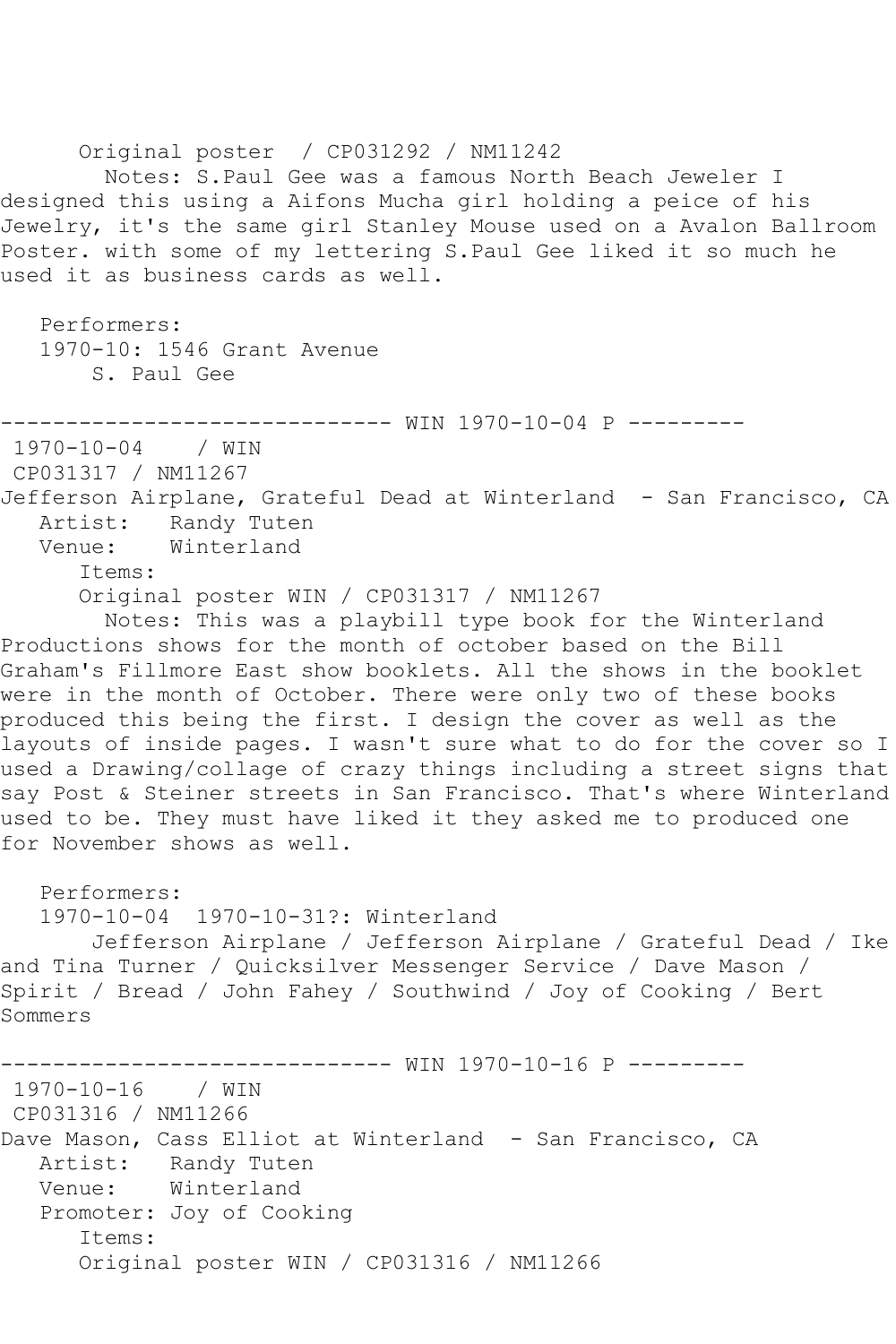Notes: Winterland Productions was started by Paul Beratta, Dell Furano and Dave Furano. Paul was Bill Graham's right hand man in the early days he left Bill Graham Presents to start Winterland Productions as an alternative to The Fillmore and of course make some money on his own. This was there second show and poster no.2. the first show and poster No.1 was Jefferson Airplane, Grateful Dead, Hot Tuna and The New Riders of the Purple Sage, October 5th & 6th, Sunday & Monday at Winterland. David Singer did the poster and these two were printed together. This would have been a better poster had a more intrested band been headlining as it was Mason-Cass were couldn't make it was replace by The Four Tops with the other acts. A handbill with red lettering on white paper was done for the Four Tops show only. After this all Winterland posters were photos with my lettering. It was to bad this was a very nice looking poster, but who cares about Mason-Cass band.Anyway the Winterland people must of like it they had me do the rest of the series of posters until they went out of business and Bill Graham took over.

 Performers: 1970-10-16 1970-10-18: Winterland Dave Mason / Cass Elliot / Bread / John Fahey ------------------------------ WIN-4.052 1970-10-30 P-1 --------- 1970-10-30 / WIN 4.052 CP007988 / CP03232 Ike and Tina Turner, Spirit at Winterland - San Francisco, CA Notes: This item appears in the Art of Rock book, plate no. 4.052 Private Notes: AOR-4.052 \* CHECK Artist: Randy Tuten<br>Venue: Winterland Winterland Promoter: Book: Art of Rock Items: Original poster WIN-4.052 Edition 1 / CP007988 / CP03232 AORPlate: 4.052 Performers: 1970-10-30: Winterland Ike and Tina Turner / Spirit / Southwind / Sommer / Bert ------------------------------ WIN-4.053 1970-11-20 P-1 --------- 1970-11-20 / WIN 4.053 CP001728 / 1751 Steve Miller Blues Band, Country Joe Mcdonald Notes: This item appears in the Art of Rock book, plate no. 4.053 Artist: Randy Tuten<br>Venue: Winterland Winterland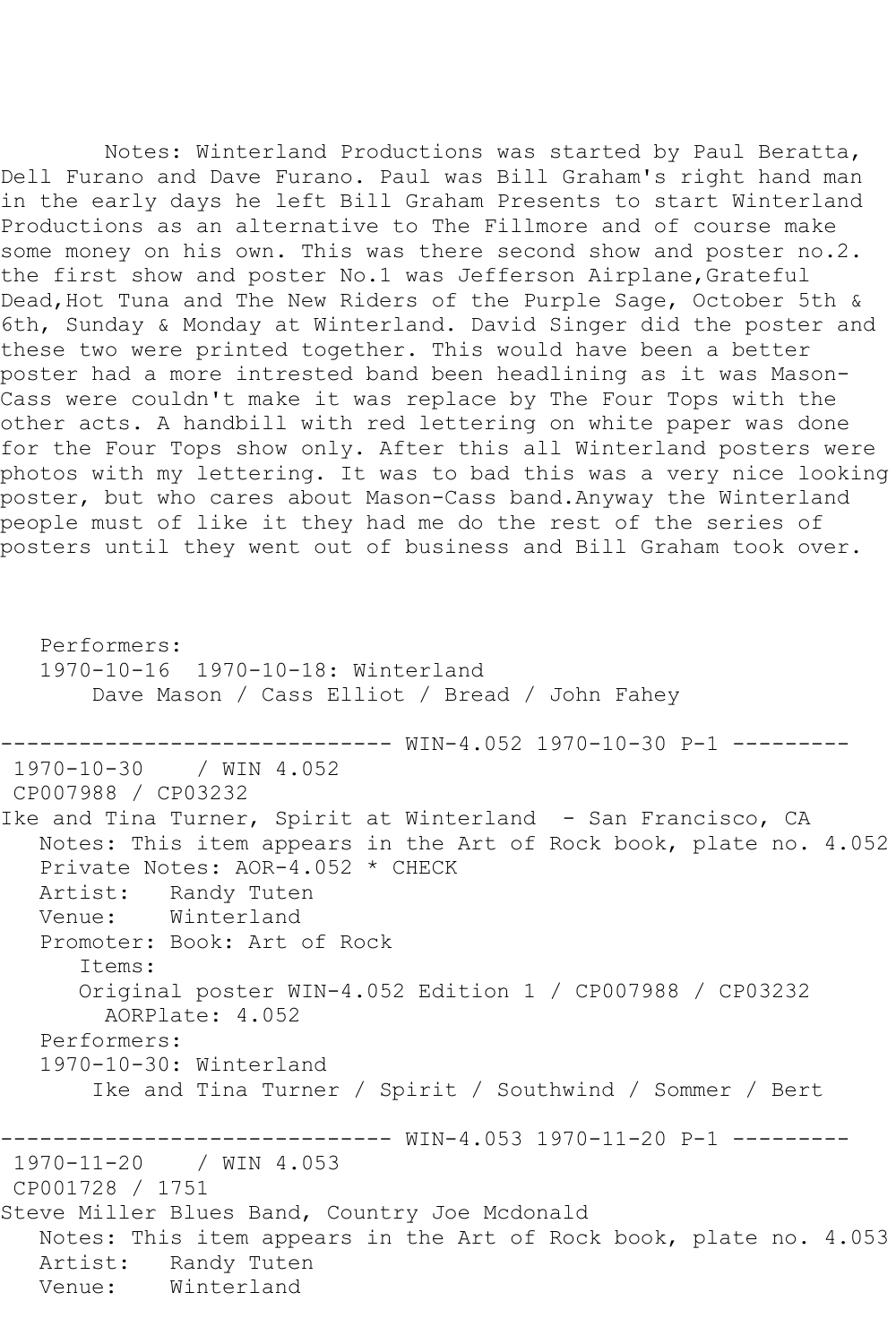Promoter: Book: Art of Rock Items: Original poster WIN-4.053 Edition 1 / CP001728 / 1751 AORPlate: 4.053 Performers: 1970-11-20 1970-11-21: Winterland Steve Miller Blues Band / Country Joe Mcdonald / Big Brother and the Holding Company / Ashton, Gardner and Dyke ------------------------------ WIN 1970-11-20 P --------- 1970-11-20 / WIN CP031319 / NM11269 Steve Miller Blues Band at Winterland - San Francisco, CA Artist: Randy Tuten Venue: Winterland Items: Original poster WIN / CP031319 / NM11269 Notes: There were only two of these books done based on the Bill Graham's Fillmore East Books or programs for shows. this is the second Winterland playbill book produced for all the November shows at Winterland. I used an angel holding a card with the Chambers Brothers on it with some of my lettering on the cover I also designed the layout of pages on the inside of the book. Performers: 1970-11-20 1970-11-28 ?: Winterland Steve Miller Blues Band ------------- SCF 1970-11-28 P ---------1970-11-28 / SCF CP031320 / NM11270 Ten Years After, Mylon at Santa Clara County Fairgrounds - Santa Clara, CA<br>Artist: Artist: Randy Tuten<br>Venue: Santa Clara Santa Clara County Fairgrounds Items: Original poster SCF / CP031320 / NM11270 Notes: This was the frist generic single show handbill done for FM Productions, a stage and production company that was a right hand of Bill Graham Presents. Bill had wanted a quick handbill to distribute at prior shows, so I produced a handbill and only a handbill, simple lettering on light blue paper, adding the moon was an afterthought, for no reason at all. Performers: 1970-11-28: Santa Clara County Fairgrounds Ten Years After / Mylon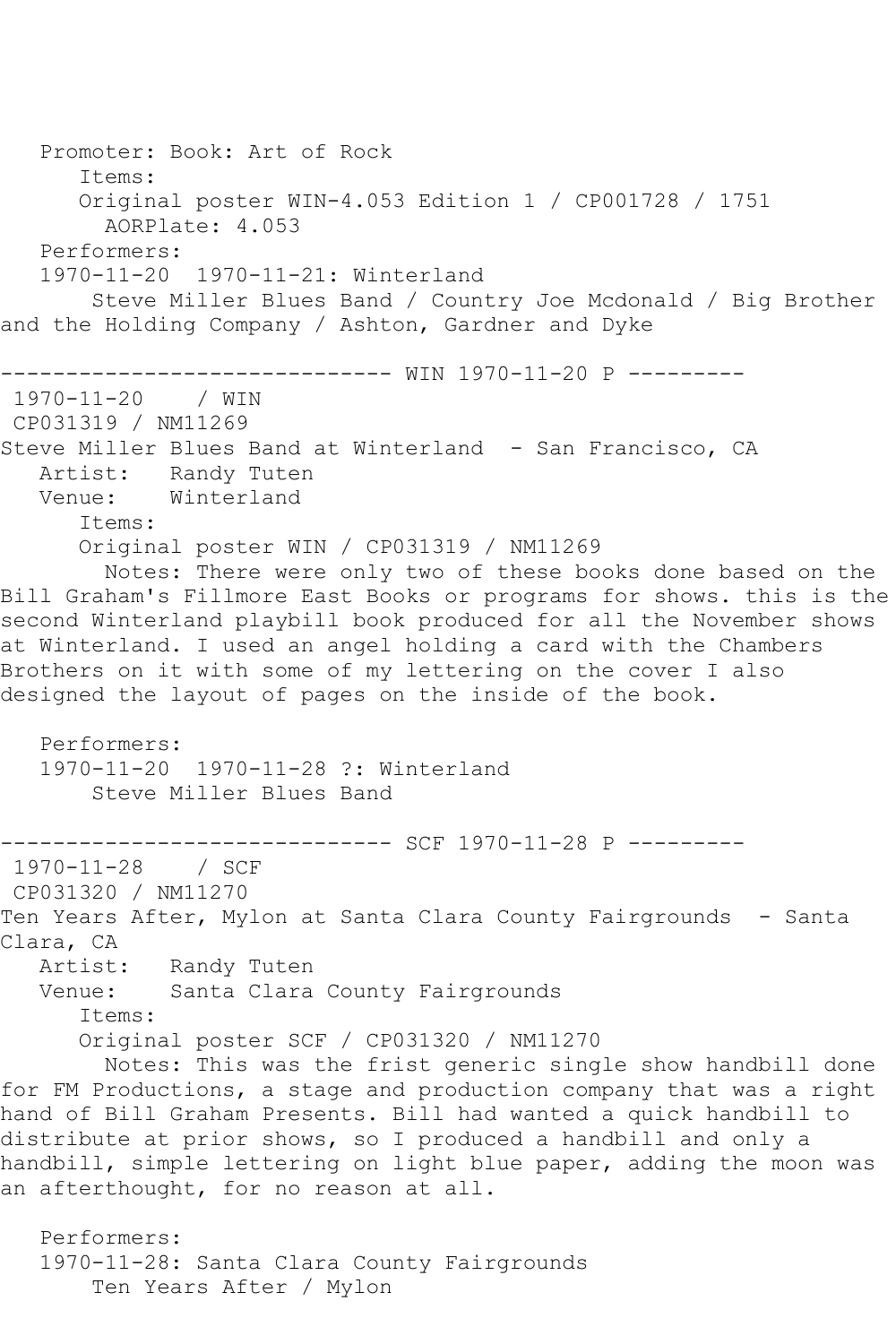------------------------------ WIN-4.054 1970-12-11 P --------- 1970-12-11 / WIN 4.054 CP060139 / CP060139 Sly and the Family Stone, Pacific Gas and Electric at Winterland - San Francisco, CA Notes: This item appears in the Art of Rock book, plate no. 4.054 Artist: Randy Tuten Venue: Winterland Promoter: Book: Art of Rock Items: Original poster WIN-4.054 / CP060139 / CP060139 (14-1/8 x 22- 1/4) AORPlate: 4.054 Price: 75.00 Performers: 1970-12-11 1970-12-12: Winterland Sly and the Family Stone / Pacific Gas and Electric / Dunn and Mccashen / Little Sister ------------------------------ -4.128 1970-12-18 P-1 --------- 1970-12-18 / 4.128 CP001065 / 1081 Laura Nyro, Jackson Browne at Community Concourse - San Diego, CA Notes: This item appears in the Art of Rock book, plate no. 4.128 Artist: Randy Tuten Venue: Community Concourse Promoter: Winterland Productions Items: Original poster -4.128 Edition 1 / CP001065 / 1081 AORPlate: 4.128 Handbill / AORPlate: 4.128 Price: 35.00 Performers: 1970-12-18: Community Concourse Laura Nyro / Jackson Browne ------------------------------ WIN 1970-12-18 P-1 --------- 1970-12-18 / WIN CP019863 / XI19001218 Canned Heat Blues Band, Youngbloods at Winterland - San Francisco, CA Artist: Randy Tuten Venue: Winterland Items: Original poster WIN Edition 1 / CP019863 / XI19001218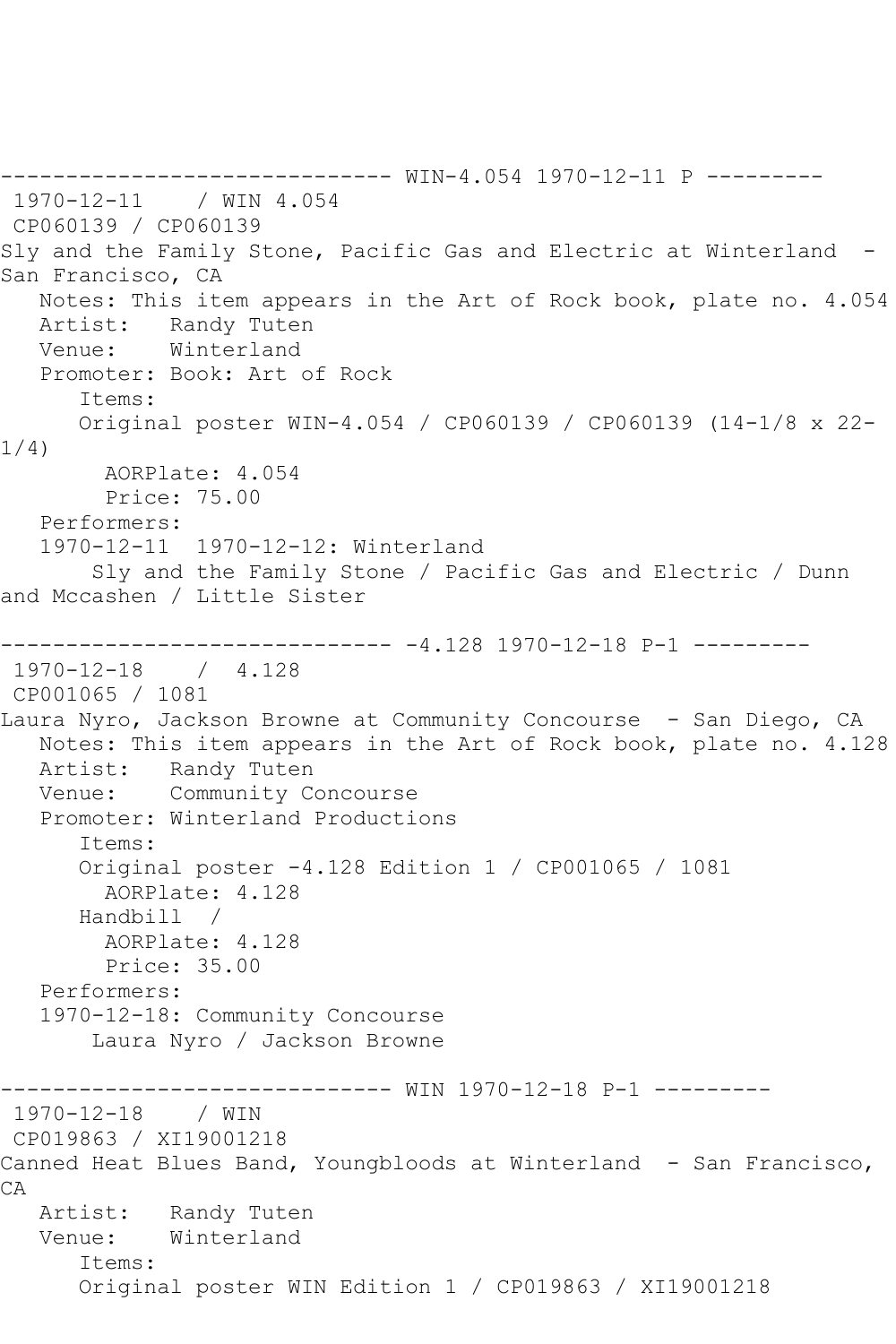Postcard WIN Edition 1 / CP007989 / CP03233 (4-6/8 x 6-7/8) Performers: 1970-12-18 1970-12-20: Winterland Canned Heat Blues Band / Youngbloods / Blues Image / Earth Disciples ------------------------------ 1971-01 P --------- 1971-01 / CP031324 / NM11274 Quicksilver Messenger Service, What About Me at PROMOTIONAL POSTER Artist: Randy Tuten Venue: PROMOTIONAL POSTER Items: Original poster / CP031324 / NM11274 Performers: 1971-01: PROMOTIONAL POSTER Quicksilver Messenger Service / What About Me ------------------------------ 1971-01 P --------- 1971-01 / CP031325 / NM11275 Sea Train PROMOTIONAL POSTER Artist: Randy Tuten Venue: PROMOTIONAL POSTER Items: Original poster / CP031325 / NM11275 Performers: 1971-01: PROMOTIONAL POSTER Sea Train ------------------------------ 1971-01 P --------- 1971-01 / CP031327 / NM11277 Tim Rose PROMOTIONAL POSTER Artist: Randy Tuten Venue: PROMOTIONAL POSTER Items: Original poster / CP031327 / NM11277 Performers: 1971-01: PROMOTIONAL POSTER Tim Rose ------------------------------ WIN 1971-01-07 P-1 --------- 1971-01-07 / WIN CP001062 / 1079 Mason Cass, Ballin' Jack at Winterland - San Francisco, CA Artist: Randy Tuten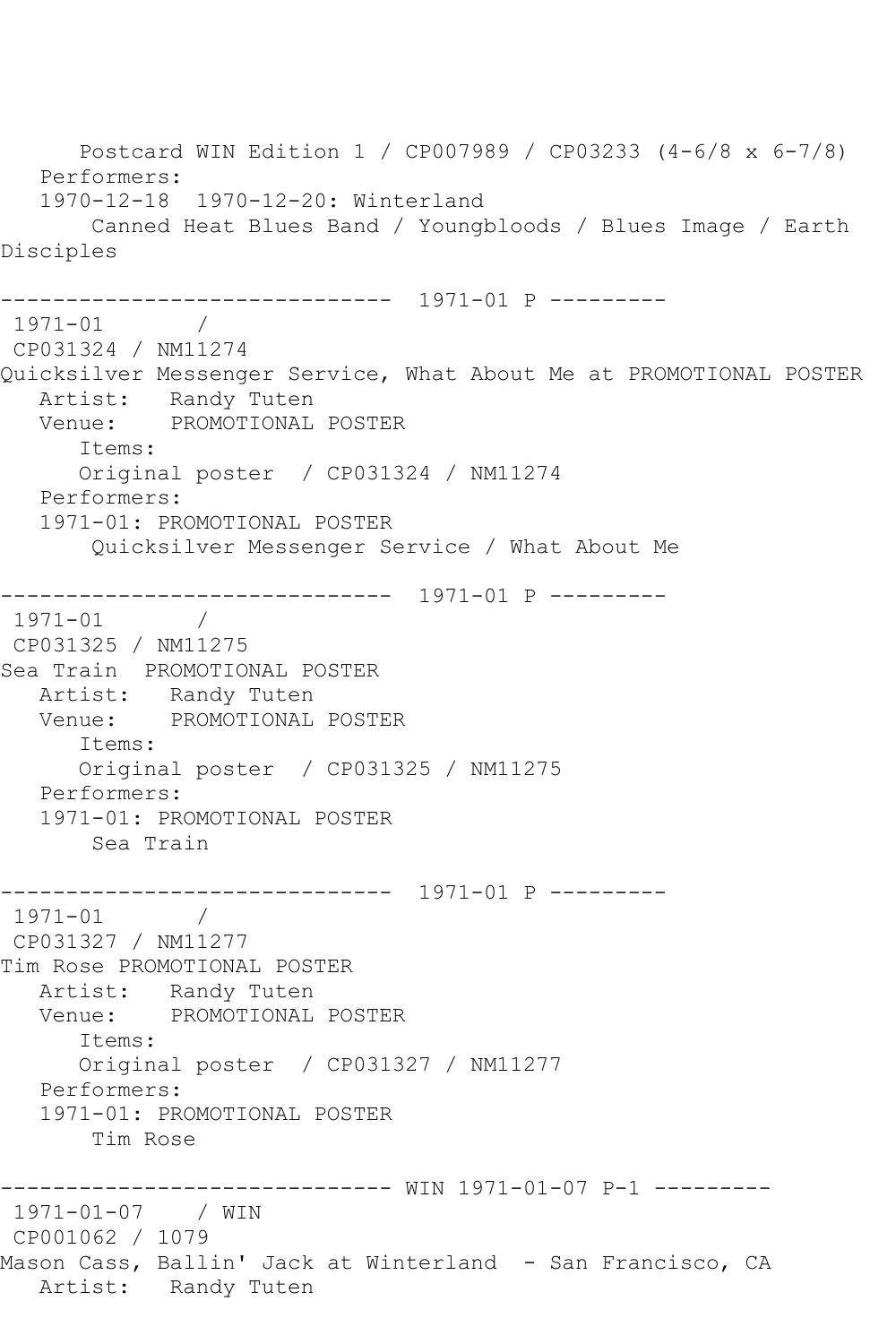Venue: Winterland Items: Original poster WIN Edition 1 / CP001062 / 1079 WIN / CP031328 / NM11278 Performers: 1971-01-07 1971-01-09: Winterland Mason Cass / Ballin' Jack / Buffalo Bob Smith / Redeye ------------------------------ 1971-02 P ---------  $1971 - 02$ CP031329 / NM11279 Fred Neil, Other Side of Life at PROMO Artist: Randy Tuten Venue: PROMO Items: Original poster / CP031329 / NM11279 Performers: 1971-02: PROMO Fred Neil / Other Side of Life ------------------------------ 1971-02 P --------- 1971-02 / CP031330 / NM11280 JOY OF COOKING at PROMO Artist: Randy Tuten<br>Venue: PROMO Venue: Items: Original poster / CP031330 / NM11280 Performers: 1971-02: PROMO Joy of Cooking ------------------------------ 1971-02 P --------- 1971-02 / CP031331 / NM11281 Hot Legs at PROMO Artist: Randy Tuten Venue: PROMO Items: Original poster / CP031331 / NM11281 Performers: 1971-02: PROMO Hot Legs ------------------------------ 1971-02 P --------- 1971-02 / CP031332 / NM11282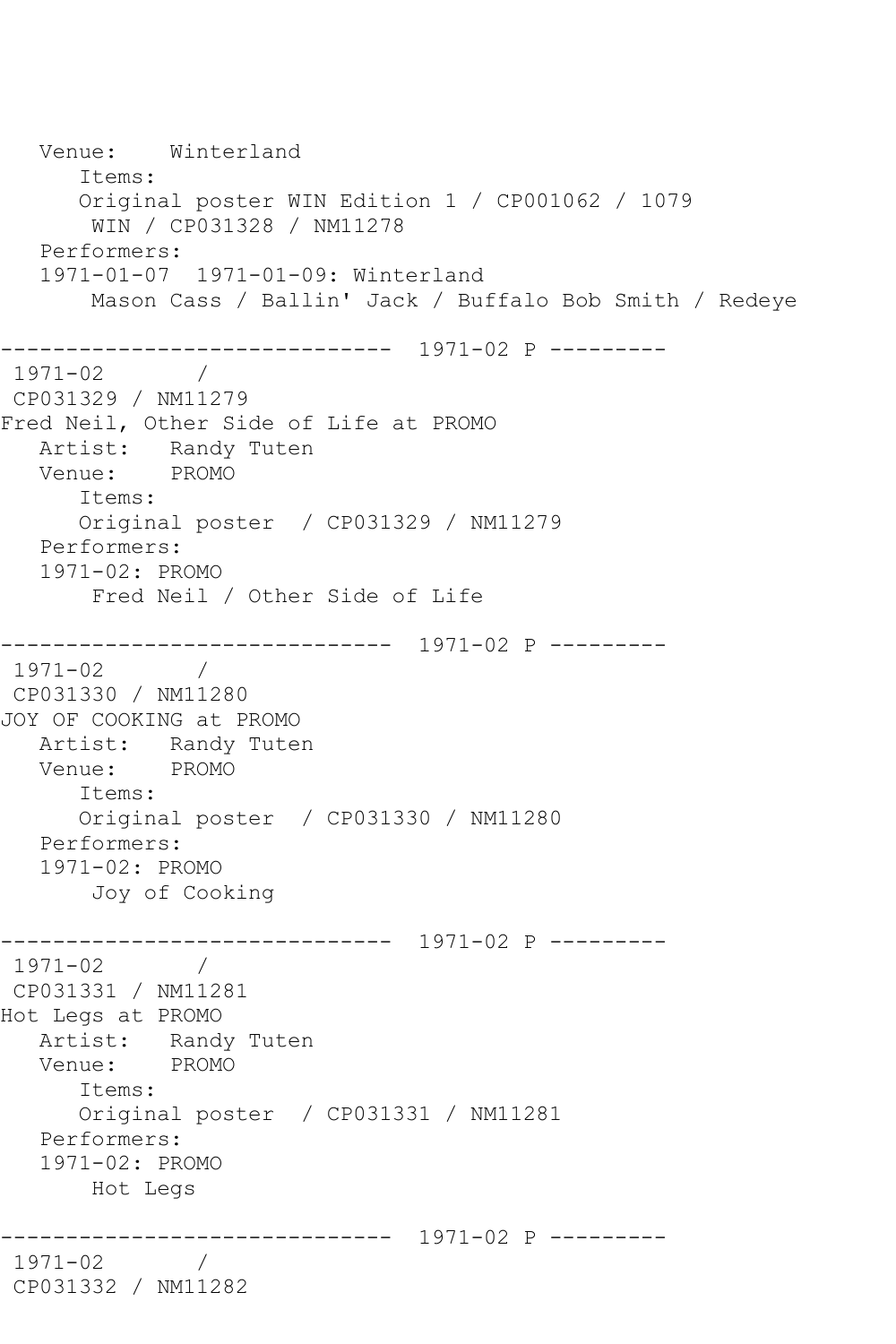Fourth Way, Werewolf at PROMO Artist: Randy Tuten Venue: PROMO Items: Original poster / CP031332 / NM11282 Performers: 1971-02: PROMO Fourth Way / Werewolf ------------------------------ 1971-02 P ---------  $1971 - 02$ CP031334 / NM11284 The Leather Store at Berkeley California Artist: Randy Tuten Venue: Berkeley, CA Items: Original poster / CP031334 / NM11284 Performers: 1971-02: Berkeley, CA Leather Store ------------------------------ 1971-02-11 P --------- 1971-02-11 / CP031333 / NM11283 Van Morrison, Elvin Bishop at Fresno Convention Center Exhibit Hall - Fresno, CA Artist: Randy Tuten Venue: Fresno Convention Center Exhibit Hall Items: Original poster / CP031333 / NM11283 Notes: This was the second of this lettering style and boarder design poster. Bill would frequently add a coming show or shows to the bottom of poster and this design made it simpler to change or add information. Also they were one color which meant it could be printed quickly. and I suppose it reflected the look of the Fillmore East ads and poster. So Bill liked it. Performers: 1971-02-11: Fresno Convention Center Exhibit Hall Van Morrison / Elvin Bishop / Tower of Power ------------------------------ 1971-03-12 P --------- 1971-03-12 / CP031335 / NM11285 Rod Stewart, Small Faces Artist: Randy Tuten Items: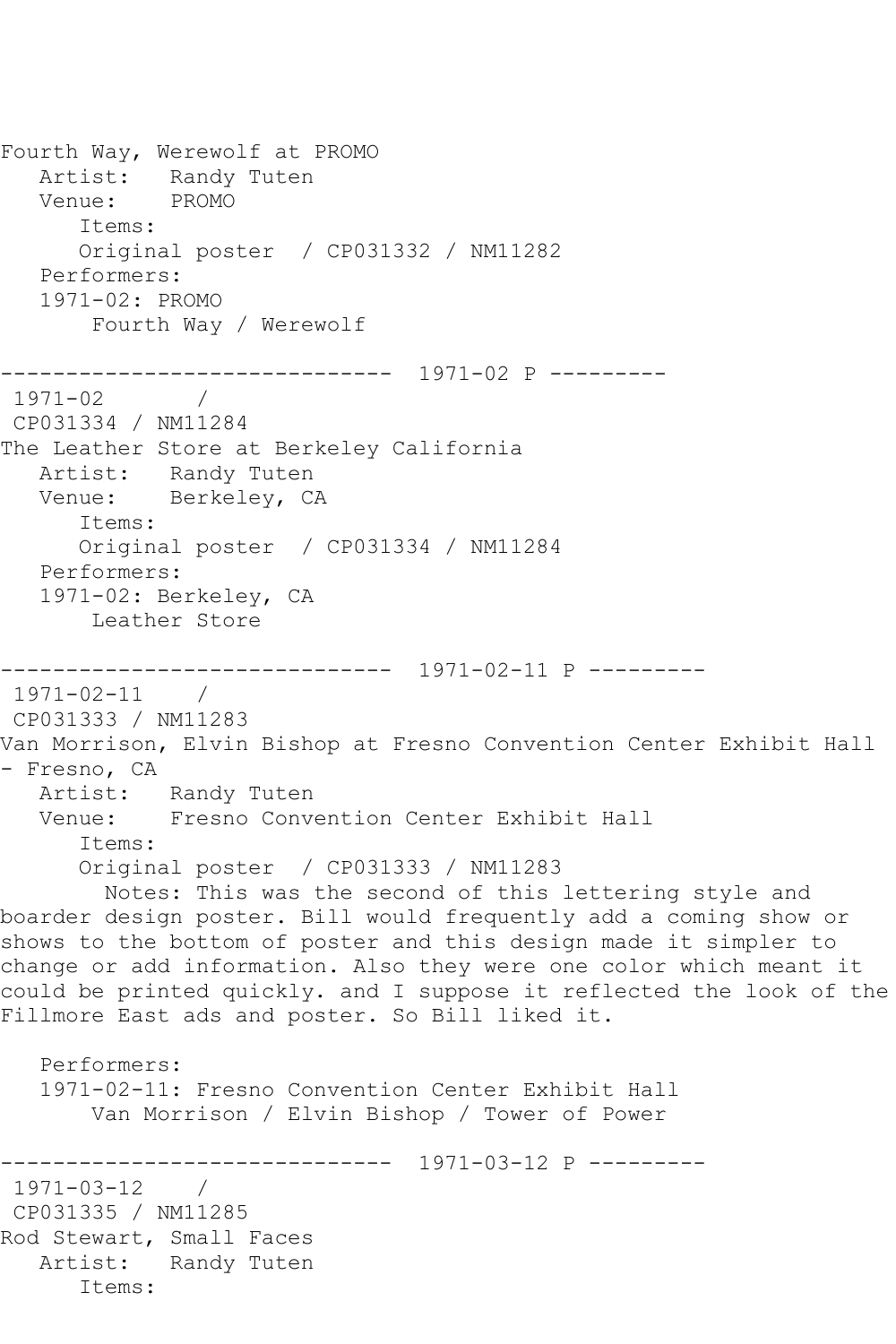Original poster / CP031335 / NM11285

 Notes: This was the third of this kind of information poster for Bill Graham Presents witch ended up being a formula lettering style and boarder that Bill would use frequently in the coming months. There were three varations of this image beside the first image above there was: March 13th, Saturday at Calexpo, Sacramento California and it was presented by F.M. productions second image. and March 21st, Sunday at the Portland Memorial Coliseum and it was a Bill Graham Presents in Portland third image. these are pictures of the handbills the poster are cut closer to the outside.

 Performers: 1971-03-12: Rod Stewart / Small Faces / Grease Band / Savoy Brown ------------------------------ 1971-03-31 P --------- 1971-03-31 / CP031336 / NM11286 Undisputed Truth, Dorothy Morrison at Woodrow Wilson High School Auditorium Artist: Randy Tuten Venue: Woodrow Wilson High School Auditorium Items: Original poster / CP031336 / NM11286 Notes: There were two versions of this poster. The March 31st version above. Then they played on Saturday, April 1st, at the San Jose Community Theater,255 Almaden Blvd. Both designs were identical except date and venue. I beleive these were the only two dates they played in Northern California. I just tried to make this look like a music poster from the 1970's. Performers: 1971-03-31: Woodrow Wilson High School Auditorium Undisputed Truth / Dorothy Morrison ----------- FW 1971-04-08 P ---------1971-04-08 / FW CP031337 / NM11287 Johnny Winter, J. GEILS BAND at Fillmore West - San Francisco, CA Artist: Randy Tuten<br>Venue: Fillmore We Fillmore West Items: Original poster FW / CP031337 / NM11287 Notes: Bill had asked me to do a quick lettering poster for these shows, as the artist that was working on the regular poster BG276 was running late getting it to the printer. This is how the straight information poster started for Bill Graham Presents in San Francisco. I believe it's the first infomation type poster for the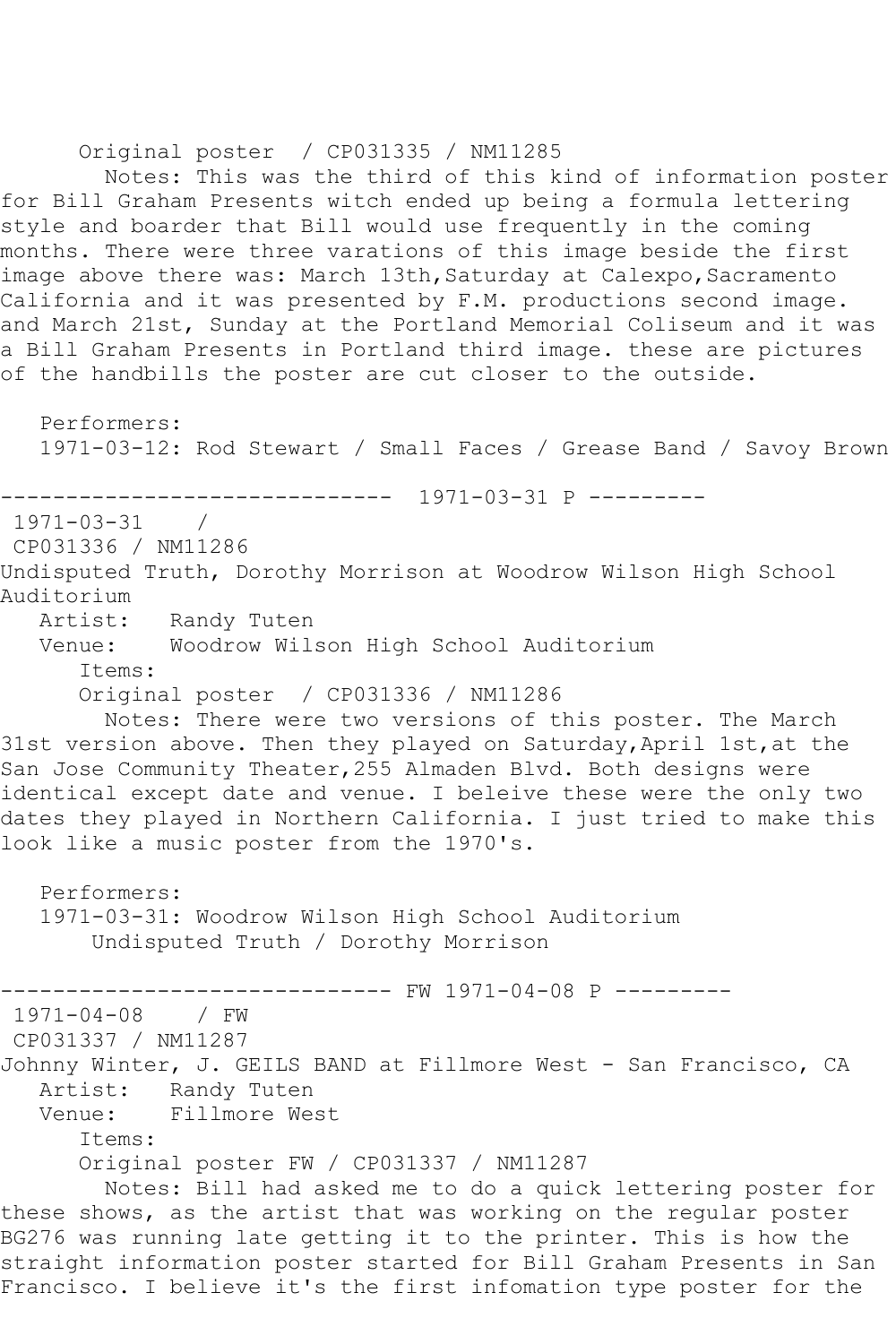Fillmore West, Winterland, Civic Auditorium. Bill needed this right now! I didn't have any time to do this so I just used the formula lettering that I had been using as I was very busy with other posters, so it had to be simple. There was only a poster produced in very limited number until the offical poster came out with handbills and all, There was no handbill produced of this image.

```
 Performers:
    1971-04-08 1971-04-11: Fillmore West
        Johnny Winter / J. Geils Band
    1971-04-09 1971-04-10: Winterland
        John Mayall / Sha Na Na
    1971-04-15 1971-04-18: Fillmore Auditorium - SF
        Dave Mason / Isley Brothers
    1971-04-17: Civic Auditorium
        Chicago
    1971-04-18: Winterland
        Grand Funk Railroad
------------------------------ FW-BG-277 1971-04-22 P-1 ---------
1971-04-22 / FW BG-277
CP007365 / CP02615
Taj Mahal, Stoneground at Fillmore West - San Francisco, CA
   Private Notes: BG-CD(A) BG-OP-1-Signed-Tuten
  Artist: D. Bread<br>Venue: Fillmore
            Fillmore West
    Promoter: Bill Graham Original Series
       Items:
       Original poster FW-BG-277 Edition 1 / CP007365 / CP02615
         Description: 1 original (14 x 21)
         Price: 75.00
       Postcard FW-BG-277 Edition 1 / CP007964 / CP03208
         Description: original, postal variations, double with BG278 
(4-1/2 \times 7) Price: 20.00
    Performers:
    1971-04-22 1971-04-25: Fillmore West
        Taj Mahal / Stoneground / Trapeze
    1971-04-30 1971-05-01: Winterland
        Ten Years After / Cactus / Trapeze
                 ------------------------------ FW-BG-278 1971-04-29 P-1 ---------
1971-04-29 / FW BG-278
CP007366 / CP02616
Michael Bloomfield, Chicago Slim at Fillmore West - San Francisco, 
CA
   Private Notes: BG-CD(A) BG-OP-1-Signed-Tuten
```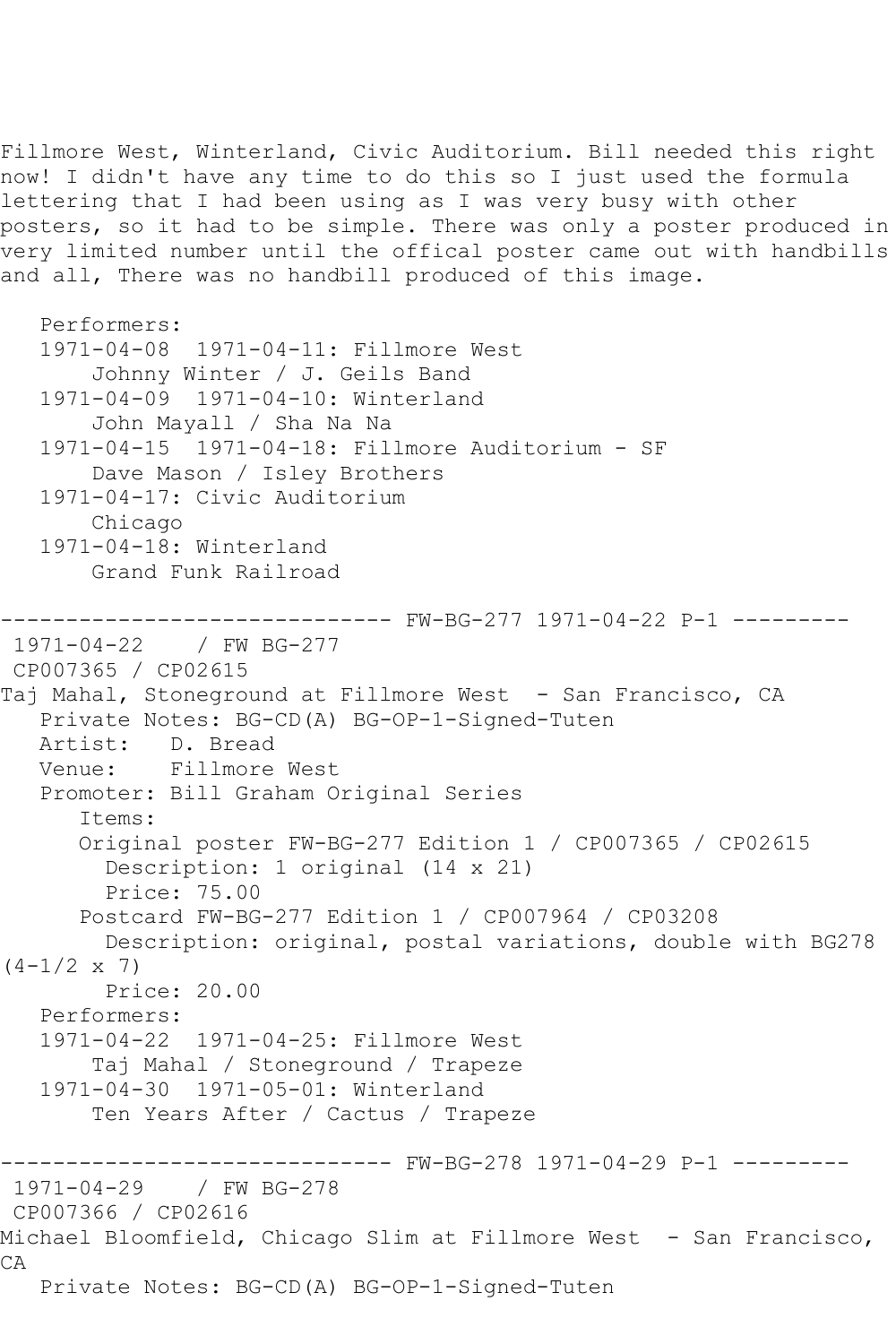Artist: Randy Tuten Venue: Fillmore West Promoter: Bill Graham Original Series Items: Original poster FW-BG-278 Edition 1 / CP007366 / CP02616 Description: 1 original (14 x 22) Price: 75.00 Postcard FW-BG-278 Edition 1 / CP007965 / CP03209 Description: original, double with BG277 (4-9/16 x 7) Price: 25.00 Performers: 1971-04-29 1971-05-02: Fillmore West Michael Bloomfield / Chicago Slim / Bola Sete / Mike Finnigan Gold 1971-04-29 71-05-01: Winterland Ten Years After / Cactus / Pot Liquor ------------------------------ WIN 1971-05-02 P --------- 1971-05-02 / WIN CP031338 / NM11288 Joe Frazier, The Champs with the Knock Outs and His All-Star Revue at Winterland - San Francisco, CA Artist: Randy Tuten<br>Venue: Winterland Winterland Items: Original poster WIN / CP031338 / NM11288 Notes: This was the last published design for Winterland Productions. They had this show so they ask me to go down to the gym and pic up a photo of Joe Frazier now if you were sent down to pic up a picture of Joe Frazier at a gym, you'd more than likely think boxing, but they wanted a picture of Joe in a tux singing! now I didn't know Joe could sing so I got a hold of this photo. Well when they saw this!. there was another poster printed with Joe Frazier in a tux singing it was printed in deep red ink on yellow paper. Both have the same design but different photos. both are hard to find. Performers: 1971-05-02: Winterland Joe Frazier / Champs with the Knock Outs and His All-Star Revue ------------------------------ SCMA 1971-05-11 P --------- 1971-05-11 / SCMA CP031339 / NM11289 Elton John, Dee Murray at Sacramento Memorial Auditorium - Sacramento, CA Artist: Randy Tuten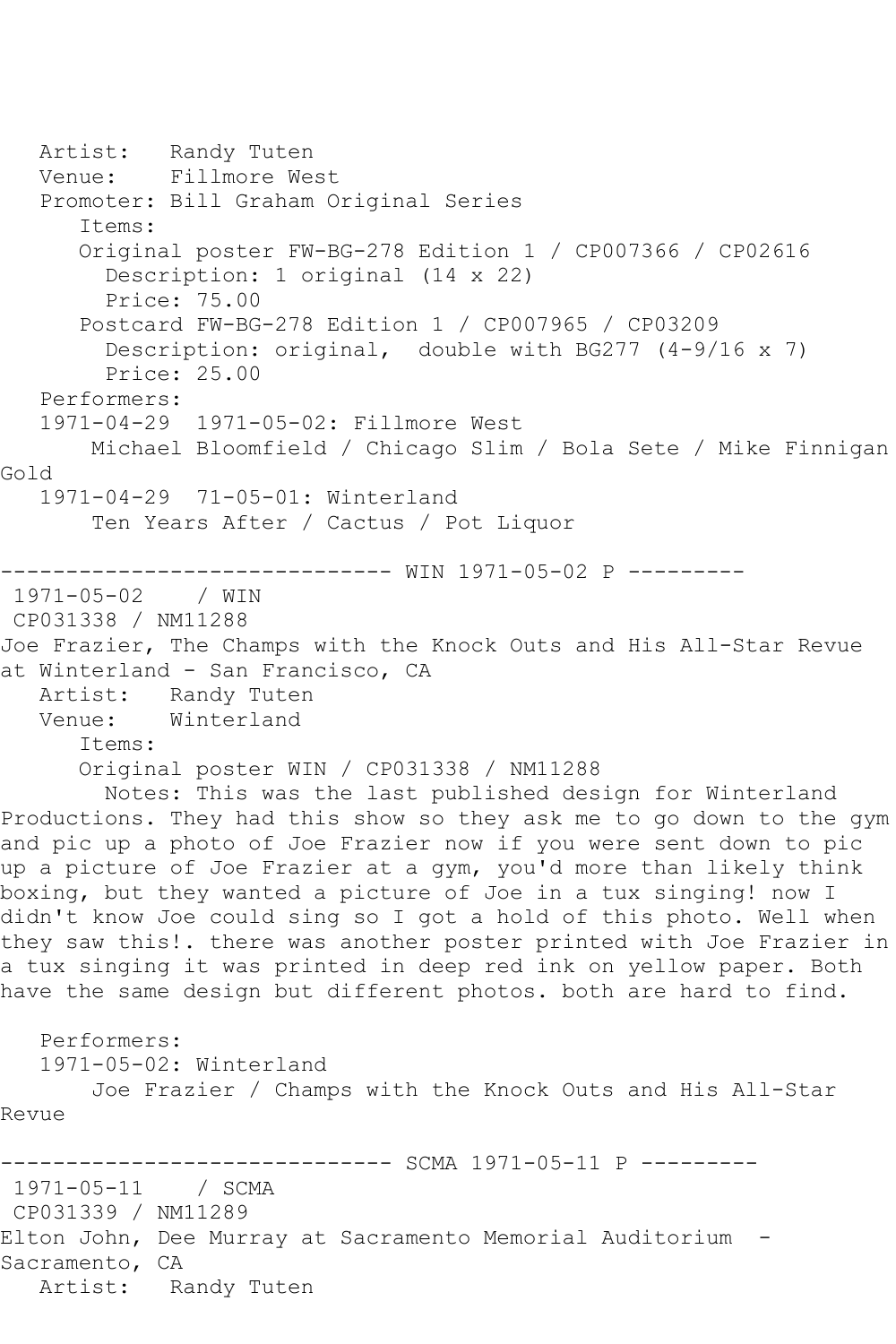Venue: Sacramento Memorial Auditorium Items: Original poster SCMA / CP031339 / NM11289 Performers: 1971-05-11: Sacramento Memorial Auditorium Elton John / Dee Murray / Mark Almond ------------------------------ FW-BG-281 1971-05-20 P-1 --------- 1971-05-20 / FW BG-281 CP007369 / CP02619 Rascals, Grootna at Fillmore West - San Francisco, CA Private Notes: BG-CD(A) BG-OP-1-Signed-Tuten Artist: Randy Tuten Venue: Fillmore West Promoter: Bill Graham Original Series Items: Original poster FW-BG-281 Edition 1 / CP007369 / CP02619 Description: 1 original (14 x 20-3/4) Price: 75.00 Postcard FW-BG-281 Edition 1 / CP007967 / CP03211 Description: original, postal variations, double with BG282  $(4-5/8 \times 7)$  Price: 20.00 Performers: 1971-05-20 1971-05-23: Fillmore West Rascals / Grootna / Grin ------------------------------ WIN 1971-05-22 P ---------  $1971 - 05 - 22$ CP031340 / NM11290 Curtis Mayfield, Muhammad Ali at Winterland - San Francisco, CA Artist: Randy Tuten<br>Venue: Winterland Winterland Items: Original poster WIN / CP031340 / NM11290 Notes: A few weeks before they, Winterland Productions had a Joe Frazier show at Winterland and the show bombed so they cancelled this show witch would have been the better show a great show. It was called Soul Together there would have been photos of Curtis Mayfield and Muhammad Ali. There were to be three shows. The first one at Richman Memorial Auditorium, Friday May, 21st. The second one at winterland above. The third one at Oakland Civic Auditorium, Sunday May, 23rd. this was to have a psychedelic boxing poster look to it. I was sorry to see this show cancelled. After this Winterland Productions was taken over by Bill Graham Presents. This is a

picture of the original art without photos.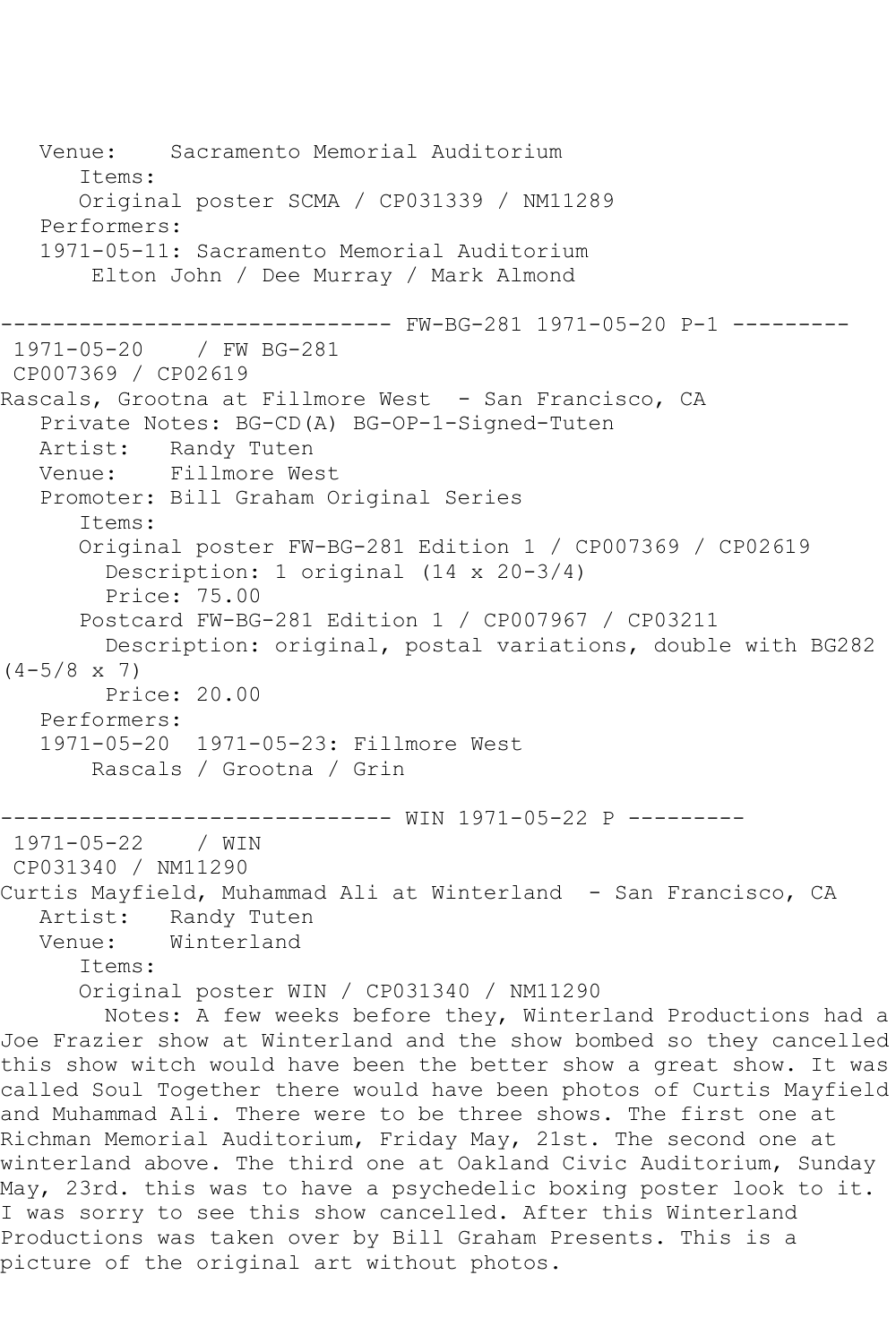Performers: 1971-05-22: Winterland Curtis Mayfield / Muhammad Ali ------------------------------ FW-BG-282 1971-05-27 P-1 --------- 1971-05-27 / FW BG-282 CP007370 / CP02620 Cold Blood, Frosty at Fillmore West - San Francisco, CA Private Notes: BG-CD(A) BG-OP-1-Signed-Tuten Artist: Randy Tuten Venue: Fillmore West Promoter: Bill Graham Original Series Items: Original poster FW-BG-282 Edition 1 / CP007370 / CP02620 Description: 1 original (14 x 22-1/4) Price: 100.00 Postcard (Pirate) FW-BG-282 / CP001375 / 1391 Postcard FW-BG-282 Edition 1 / CP007968 / CP03212 Description: original, double with BG281 (4-5/8 x 7) Price: 25.00 Performers: 1971-05-27 1971-05-30: Fillmore West Cold Blood / Frosty / Sweaty / Joy of Cooking 1971-05-28 71-05-29: Winterland Grateful Dead / New Riders of the Purple Sage / James and the Good Brothers / R.J. Fox -------------------- SELA 1971-05-28 P-1 ---------1971-05-28 / SELA CP018372 / RT19710528 B.B. King, Elvin Bishop at Selland Arena - Oakland, CA Artist: Randy Tuten<br>Venue: Selland Arer Selland Arena Items: Original poster SELA Edition 1 / CP018372 / RT19710528 SELA / NONE / RT1971052 Performers: 1971-05-28: Selland Arena B.B. King / Elvin Bishop / Big Brother and the Holding Company / Nick Gravenites ------------------------------ 1971-06-10 P --------- 1971-06-10 / CP031342 / NM11292 Santana, Tower of Power at Kentucky Fair and Exposition Center Artist: Randy Tuten Venue: Kentucky Fair and Exposition Center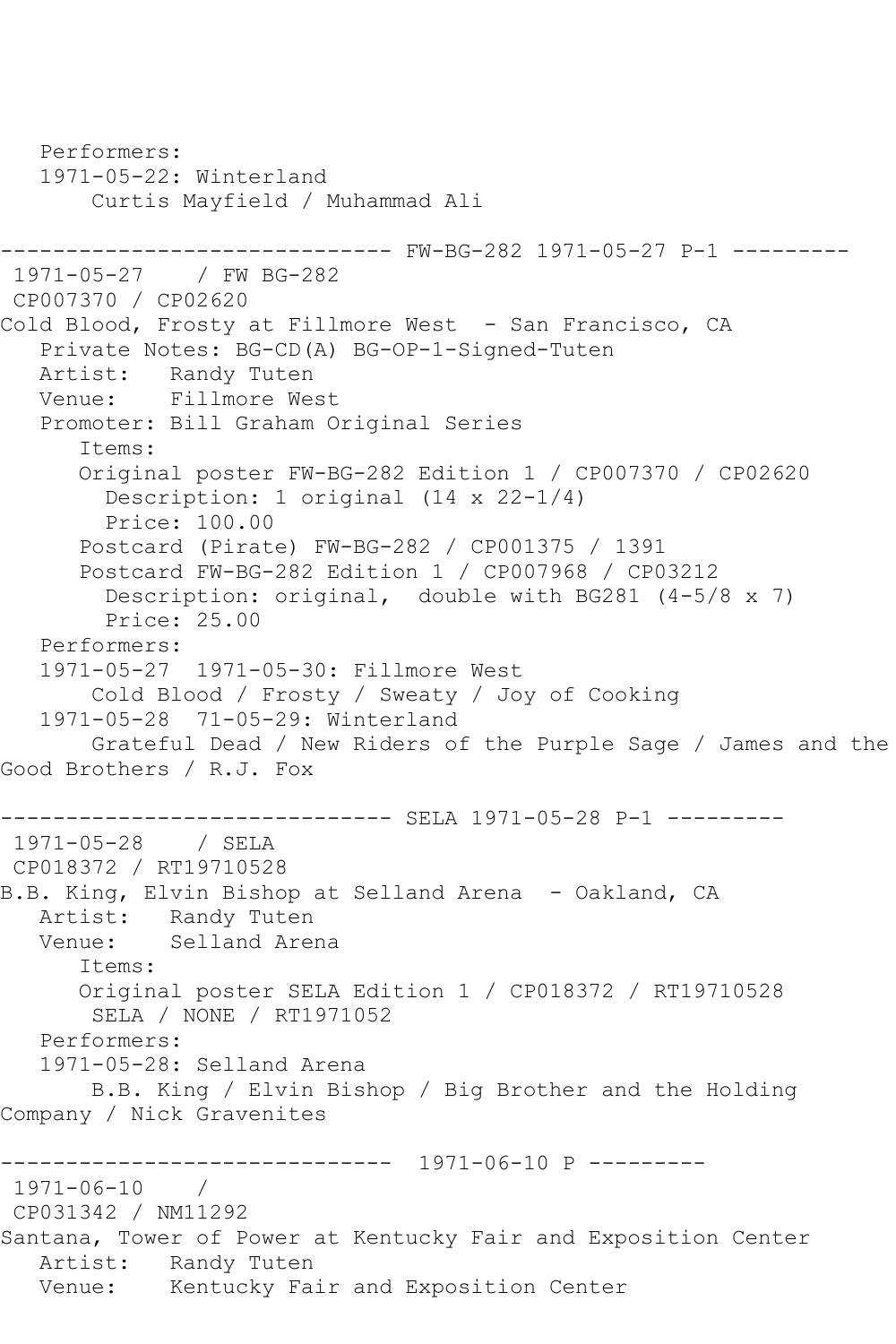Items: Original poster / CP031342 / NM11292 Notes: Photo by: Joan Chase Performers: 1971-06-10: Kentucky Fair and Exposition Center Carlos Santana / Tower of Power ------------------------------ 1971-06-15 P-1 --------- 1971-06-15 / CP018369 / RT19700615A Crosby, Stills, Nash, and Young Artist: Randy Tuten Items: Original poster Edition 1 / CP018369 / RT19700615A (14 x 16- 3/4) Performers: 1971-06-15: Crosby / Stills / Nash / Young ------------------------------ POC 1971-06-16 P --------- 1971-06-16 / POC CP009775 / CS04870 Taylor and Reeves at Portland Coliseum - Portland, OR Artist: Randy Tuten<br>Venue: Portland Co. Portland Coliseum Items: Original poster POC / CP009775 / CS04870 (18 x 15) Original poster POC / CP031307 / NM11257 Notes: I liked this design a little bit better than the frist one becasue the photo was a protrait photo and in sepia-tone it looks great. There were two designs and Direct Productions could not make up they minds so they did both, this was the second poster and handbill/flyer for this show that was reseculed from earler this year. This is a photo of the handbill/flyer the poster is dark brown ink on brown colored paper. With some of my lettering on top and incorperated into the photo and a nice boader with flowerie things in the bottom corners. I think this is classic looking CSN&Y poster with a western feel to it due largely to the photo. Performers: 1971-06-16: Portland Coliseum / Taylor and Reeves ----------- LGH-4.013 1971-06-23 P-1 ---------1971-06-23 / LGH 4.013 CP009772 / CS04867 Cold Blood, Cat Mother at Longshoremen's Hall - San Francisco, CA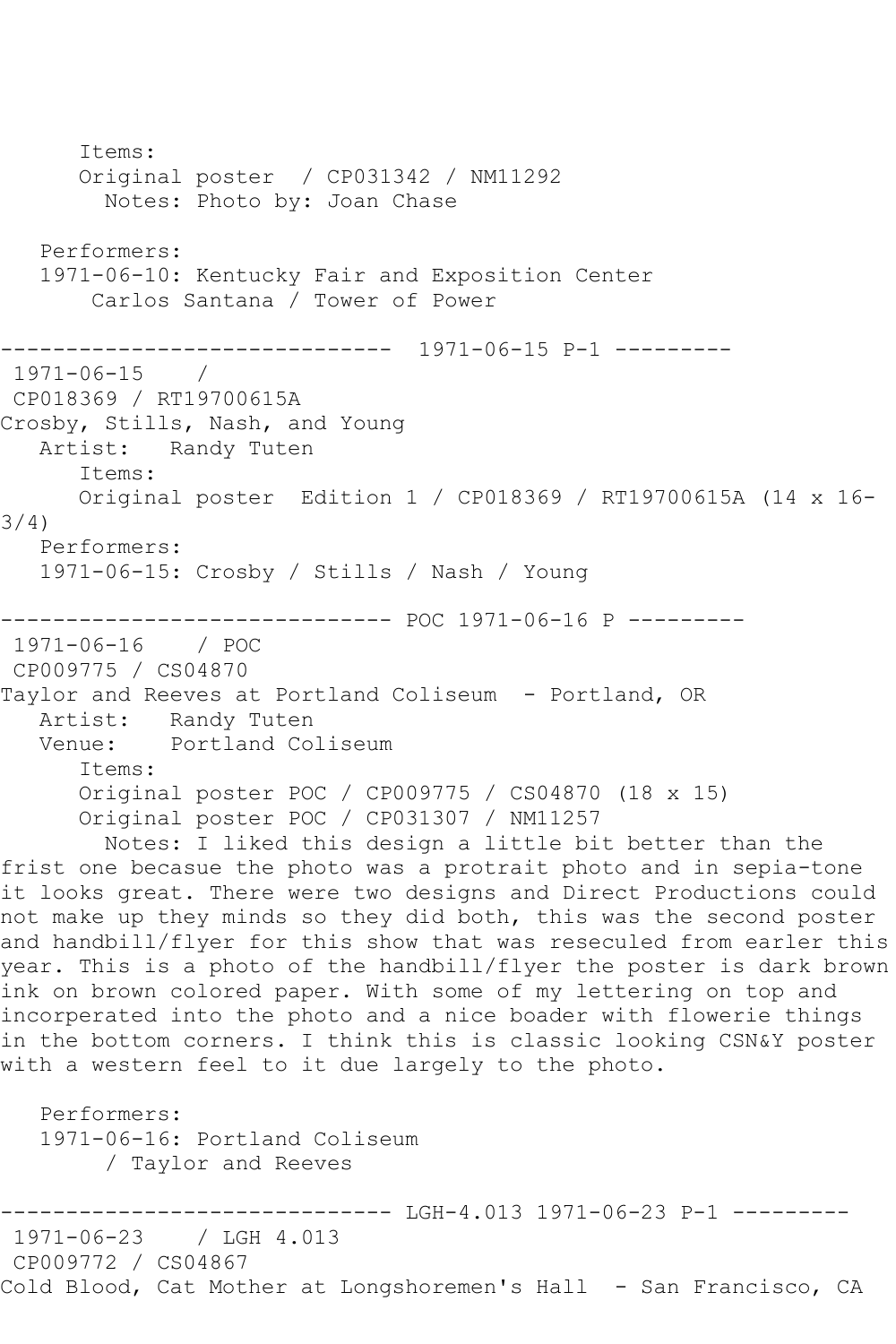```
 Notes: 
1774
This item appears in the Art of Rock book, plate no. 4.013
       Benefit: Benefit for the Clap Clinic
  Event: Hells Angels Annual Party<br>Artist: Randy Tuten
            Randy Tuten
   Venue: Longshoremen's Hall
    Promoter: Hell's Angels
       Items:
       Original poster LGH-4.013 Edition 1 / CP009772 / CS04867
         Description: 1 original, 1 reprint (11-3/16 x 19-3/4)
         AORPlate: 4.013 
         Price: 500.00
       Original poster LGH-4.013 Edition 1 / CP009773 / CS04868 Var. 
Var
         AORPlate: 4.013 
        LGH-4.013 / CP000607 / 0611
         AORPlate: 4.013 
        LGH-4.013 / CP001750 / 1774
         AORPlate: 4.013 
        LGH-4.013 / CP002232 / 2222
         AORPlate: 4.013 
        LGH-4.013 / CP018385 / RT19720613
         AORPlate: 4.013 
    Performers:
    1971-06-23: Longshoremen's Hall
        Cold Blood / Cat Mother / Gold / Getto Fox / Cat Mother
                  -------------- SCMA 1971-06-27 P ---------
1971-06-27 / SCMA 
CP031343 / NM11293
Jethro Tull, Yes at Sacramento Memorial Auditorium - Sacramento, CA
  Artist: Randy Tuten<br>Venue: Sacramento I
            Sacramento Memorial Auditorium
       Items:
       Original poster SCMA / CP031343 / NM11293
   Performers:
    1971-06-27: Sacramento Memorial Auditorium
        Jethro Tull / Yes / Kimberley
               ------------------------------ 1971-07-29 P ---------
1971-07-29 / 
CP031347 / NM11297
Cold Blood, Linx at New Monk - Berkeley, CA
   Artist: Randy Tuten
   Venue: New Monk
       Items:
```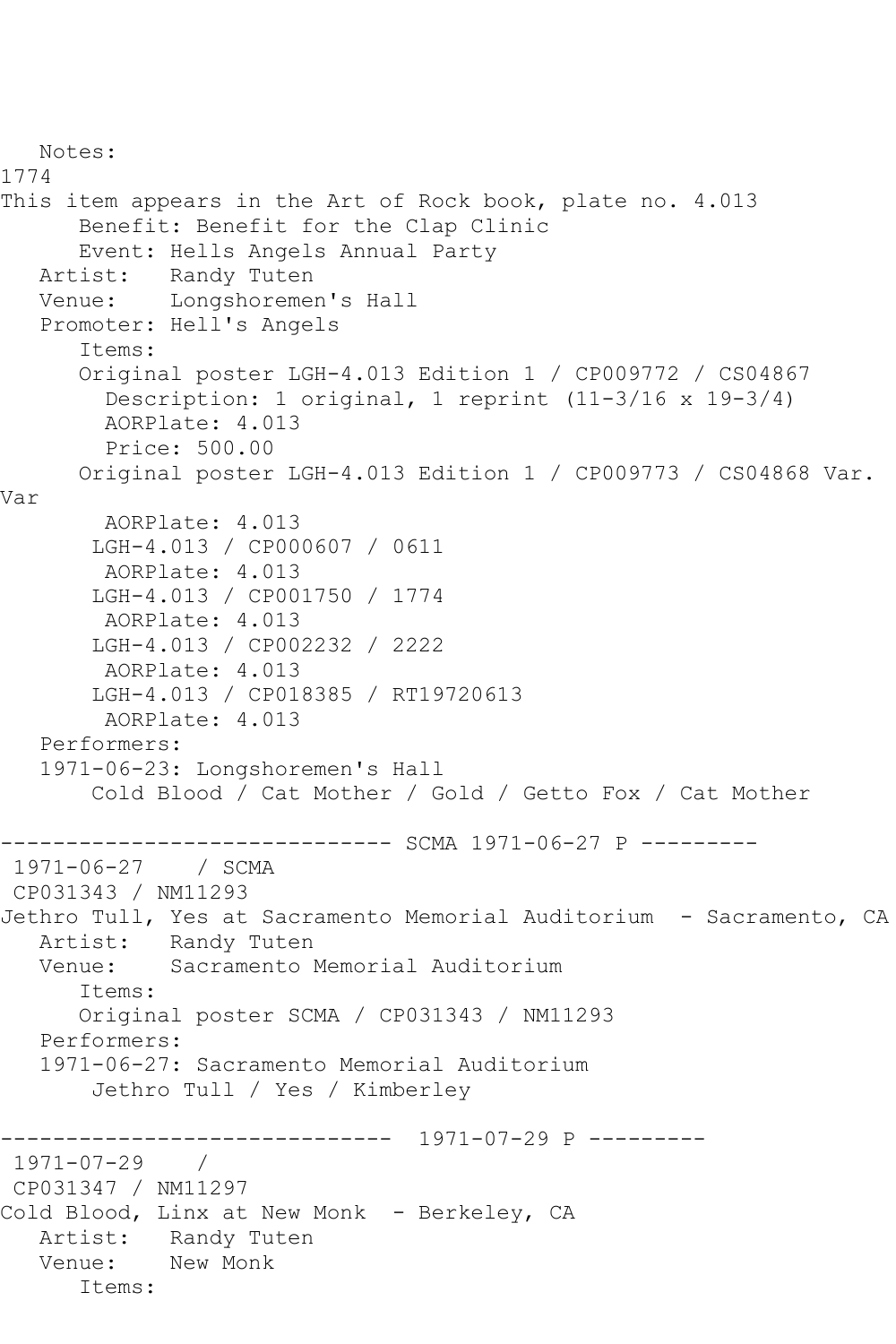```
 Original poster / CP031347 / NM11297
    Performers:
    1971-07-29 1971-07-30: New Monk
        Cold Blood / Linx
    1971-07-31 1971-08-02: New Monk
        Quicksilver Messenger Service / Charles Ford Band / Mike 
Finnigan Gold
    1971-08-03 1971-08-04: New Monk
        Pendergrass / Paul Butterfield Blues Band
    1971-08-05: New Monk
        Muddy Waters Blues Band / Paul Butterfield Blues Band
    1971-08-06 1971-08-07: New Monk
        Muddy Waters Blues Band
    1971-07-29 1971-07-31: Keystone Korner
        Rowan Brothers / Sopwith Camel
------------------------------ SELA 1971-08-06 P ---------
1971-08-06 / SELA 
CP031348 / NM11298
Lee Michaels, Cold Blood at Selland Arena - Oakland, CA
   Artist: Randy Tuten
   Venue: Selland Arena
       Items:
       Original poster SELA / CP031348 / NM11298
   Performers:
    1971-08-06: Selland Arena
        Lee Michaels / Cold Blood / Kimberley
                ------------------------------ SRF 1971-08-28 P ---------
1971-08-28 / SRF 
CP031349 / NM11299
Cold Blood, Elvin Biship at Santa Rosa Fairgrounds Pavillion
  Artist: Randy Tuten<br>Venue: Santa Rosa
            Santa Rosa Fairgrounds
       Items:
       Original poster SRF / CP031349 / NM11299
   Performers:
    1971-08-28: Santa Rosa Fairgrounds
        Cold Blood / Elvin Bishop / Yogi Phlegm
          ------------------------------ SELA 1971-09-03 P ---------
1971-09-03 / SELA 
CP031351 / NM11301
It's a Beautiful Day, Tower of Power at Selland Arena - Oakland, CA
   Artist: Randy Tuten
   Venue: Selland Arena
       Items:
```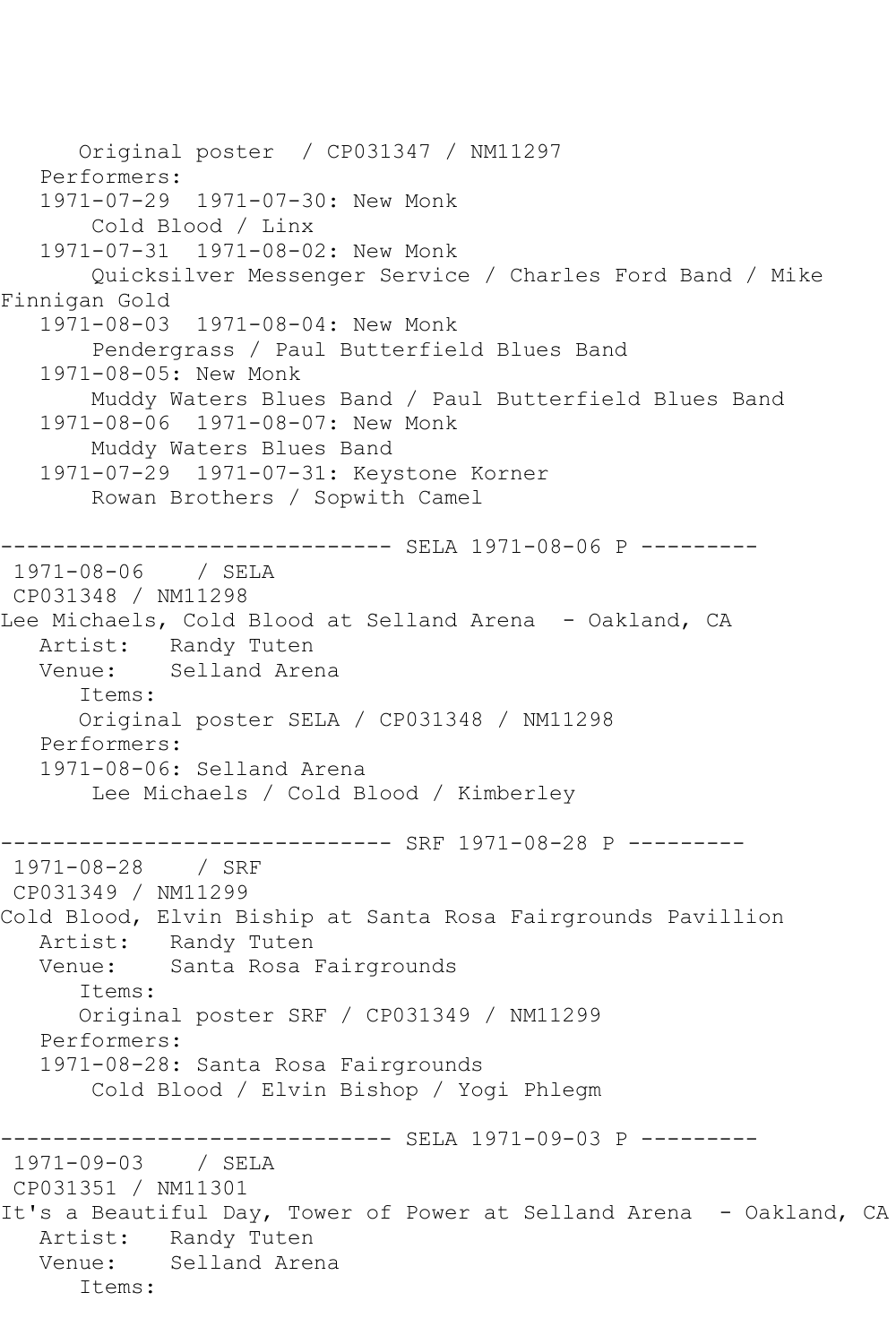Original poster SELA / CP031351 / NM11301 Performers: 1971-09-03: Selland Arena It's a Beautiful Day / Tower of Power / Glas Harp ------------------------------ 1971-09-10 P ---------  $1971 - 09 - 10$ CP031350 / NM11300 Joy of Cooking, Leo Kottke at Joy Wagon Tour Artist: Randy Tuten Venue: Joy Wagon Tour Items: Original poster / CP031350 / NM11300 Performers: 1971-09-10: Joy Wagon Tour Joy of Cooking / Leo Kottke / Joyous Noise ------------------------------ 1971-09-25 P-1 --------- 1971-09-25 / CP015078 / ME0225 Van Morrison, Tower of Power at Fairgrounds Expo Hall - Boise, ID Artist: Randy Tuten Venue: Fairgrounds Expo Hall Promoter: Direct Productions Items: Original poster Edition 1 / CP015078 / ME0225 / CP020778 / XM19710925 / CP018379 / RT19710925 Performers: 1971-09-25: Fairgrounds Expo Hall Van Morrison / Tower of Power / Jo Jo Gunne ------------------------------ KEYS 1971-10-07 P --------- 1971-10-07 / KEYS CP031352 / NM11302 Jerry Garcia, Tom Fogerty at Keystone Korner - San Francisco, CA Artist: Randy Tuten Venue: Keystone Korner Items: Original poster KEYS / CP031352 / NM11302 Performers: 1971-10-07 1971-10-07-11 ?: Keystone Korner Jerry Garcia / Tom Fogerty / War / Osceola ----------- FBH 1971-10-14 P ---------1971-10-14 / FBH CP031353 / NM11303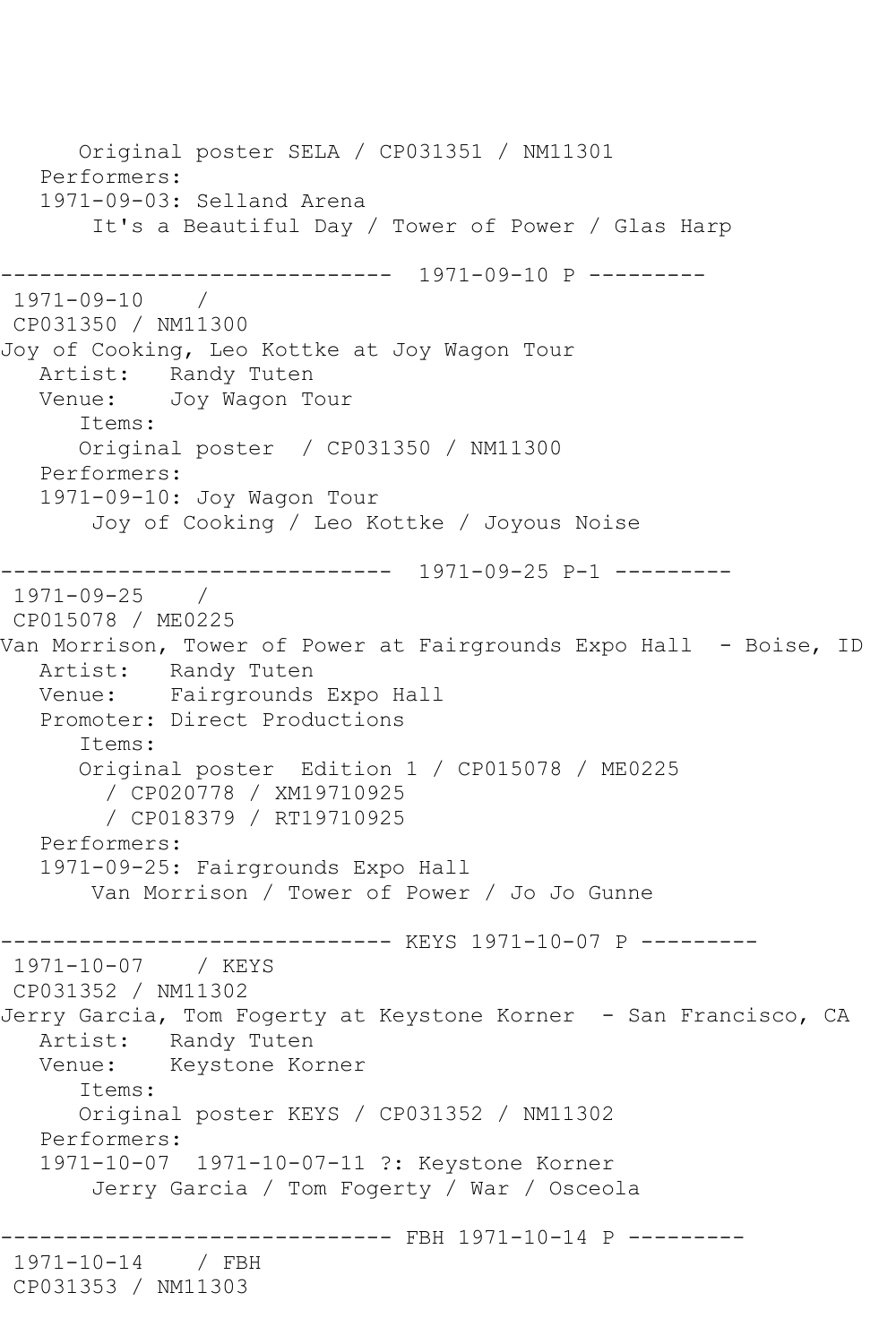Gordon Lightfoot, Mimi Farina at Freeborn Hall, U.C. Davis Artist: Randy Tuten Venue: Freeborn Hall at University of California at Davis Items: Original poster FBH / CP031353 / NM11303 Performers: 1971-10-14: Freeborn Hall at University of California at Davis Gordon Lightfoot / Mimi Farina / Tom Jans ------------------------------ 1971-10-14 P ---------  $1971 - 10 - 14$ CP031354 / NM11304 Santana, Booker T at The Felt Forum Artist: Randy Tuten Venue: Felt Forum Items: Original poster / CP031354 / NM11304 Performers: 1971-10-14 1971-10-16: Felt Forum Carlos Santana / Booker T and the MG's ------------------------------ 1971-10-17 P --------- 1971-10-17 / CP031355 Pink Floyd, Finnegan at Community Concourse - San Diego, CA Artist: Randy Tuten Venue: Community Concourse Promoter: Direct Productions Items: Original poster / CP031355 (14-1/2 x 21) Original poster / CP060422 / CP060422 (14-1/2 x 21) Performers: 1971-10-17: Community Concourse Pink Floyd / Finnegan ------------------------------ 1971-10-22 H ---------  $1971 - 10 - 22$ CP031356 / NM11306 Boz Scaggs, Youngbloods at Civic Auditorium - San Francisco, CA Artist: Randy Tuten Venue: Civic Auditorium Items: Handbill / CP031356 / NM11306 Price: 10.00 Performers: 1971-10-22 1971-10-23: Civic Auditorium Boz Scaggs / Youngbloods / Flash Cadillac / Tucky Buzzard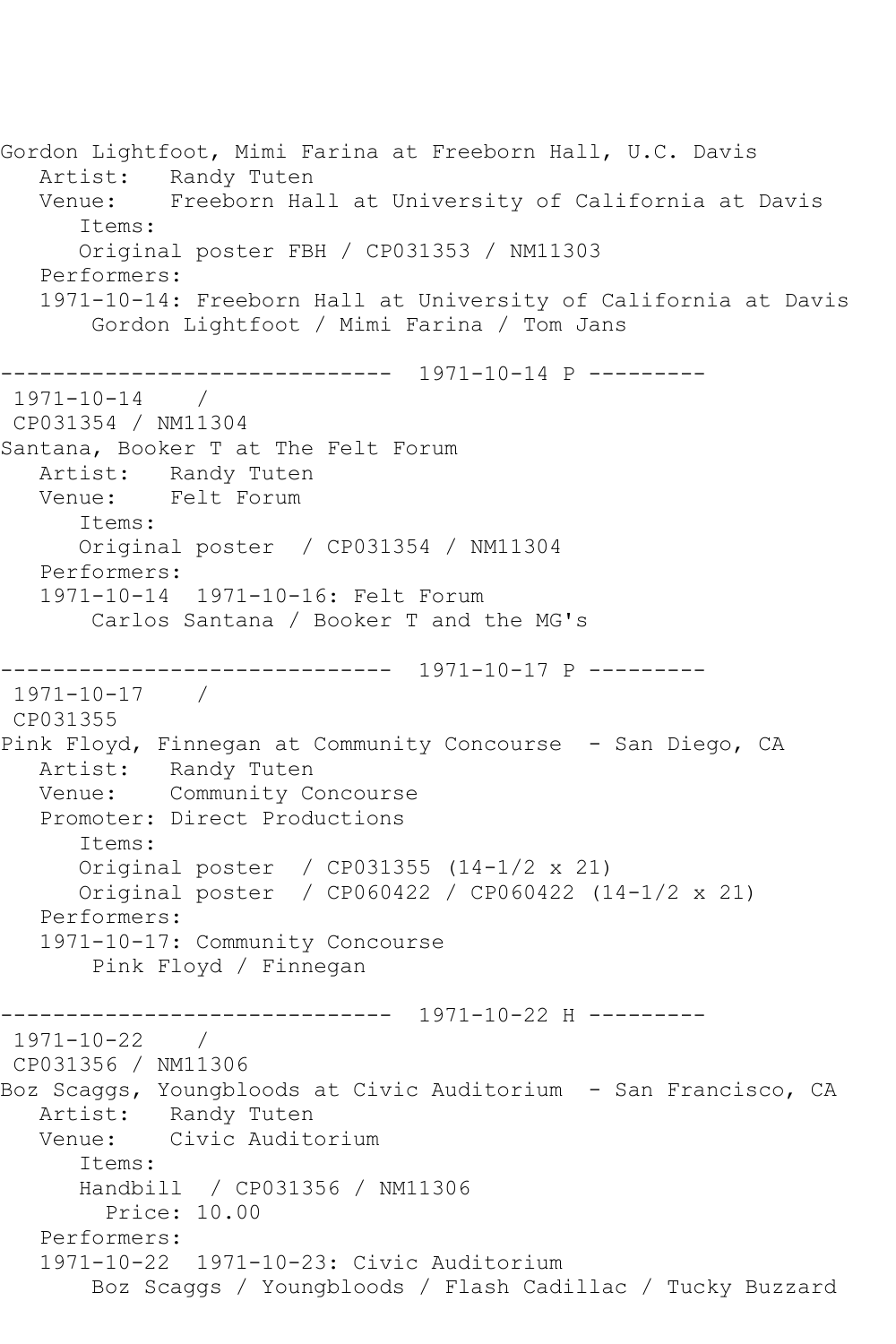------------------------------ WIN 1971-11 H-1 --------- 1971-11 CP031359 / NM11309 Van Morrison, Ten Years After at Winterland - San Francisco, CA Artist: Randy Tuten Venue: Winterland Items: Handbill WIN Edition 1 / CP031359 / NM11309 (5-1/2 x 8-1/2) Price: 10.00 Handbill WIN Edition 1 / Var. A Description: Mailer. (7 x 9) Price: 15.00 Performers: 1971-11 1971-11 AND 12 ?: Winterland Berkeley Community Theater Santa Clara County Fairgrounds S.F. Civic Aud. Van Morrison / Ten Years After / Cat Stevens / Band / Beach Boys ---------- SDSA 1971-11-04 P ---------1971-11-04 / SDSA CP031357 / NM11307 Santana, Booker T at Sand Diego Sports Arena Artist: Randy Tuten Venue: San Diego Sports Arena Items: Original poster SDSA / CP031357 / NM11307 Performers: 1971-11-04 1971-11-05: San Diego Sports Arena Carlos Santana / Booker T and the MG's / Priscilla ------------------------------ SELA 1971-11-06 P --------- 1971-11-06 / SELA CP031358 / NM11308 Santana, Booker T at Selland Arena - Fresno, CA Artist: Randy Tuten Venue: Selland Arena Items: Original poster SELA / CP031358 / NM11308 Performers: 1971-11-06: Selland Arena Carlos Santana / Booker T and the MG's / Priscilla ------------------------------ SCF 1971-11-25 P-1 --------- 1971-11-25 / SCF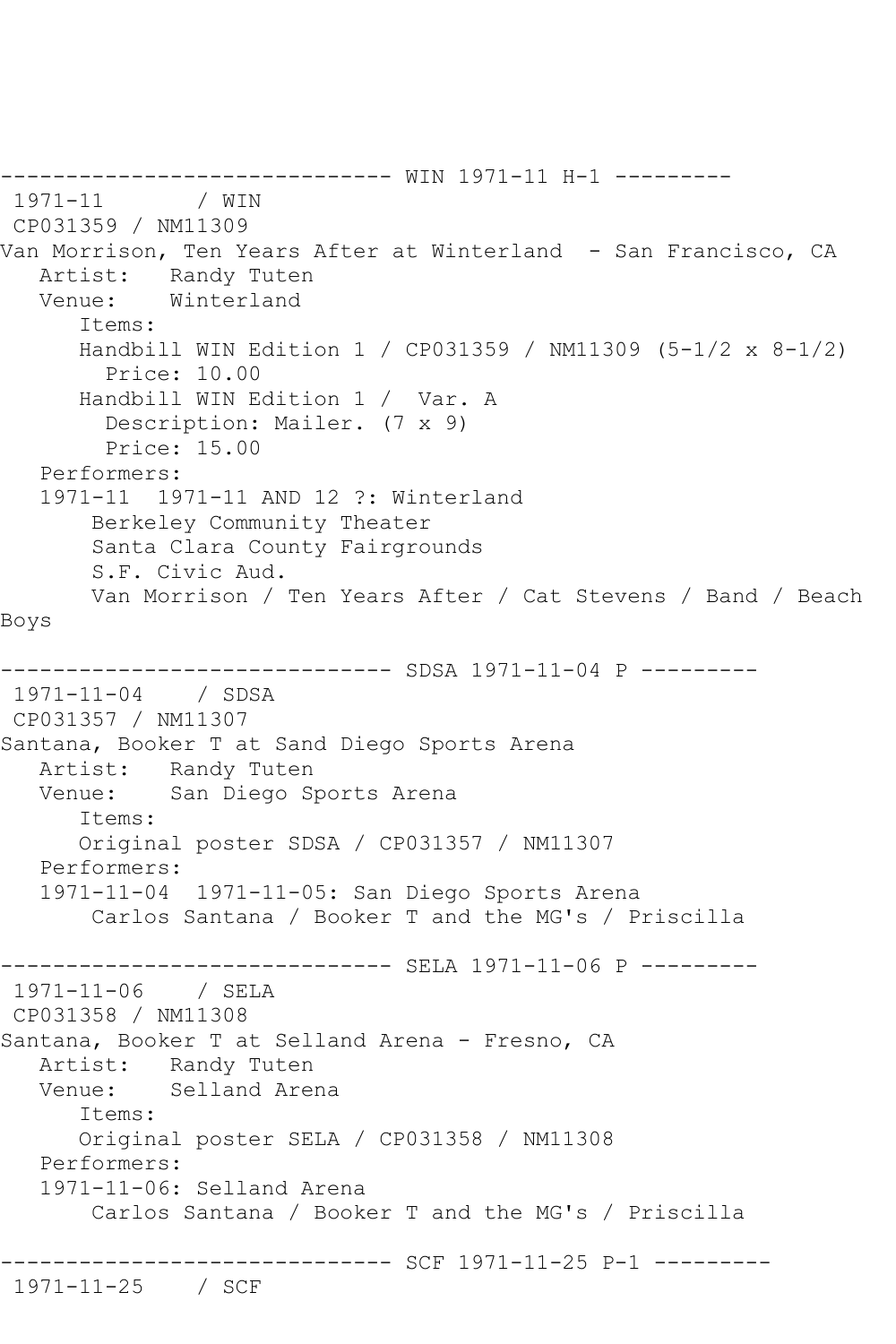```
CP015210 / ME0357
Cat Stevens, Mimi Farina at Santa Clara County Fairgrounds - Santa 
Clara, CA
  Artist: Randy Tuten<br>Venue: Santa Clara
            Santa Clara County Fairgrounds
   Promoter: F.M. Productions
       Items:
       Original poster SCF Edition 1 / CP015210 / ME0357
   Performers:
    1971-11-25: Santa Clara County Fairgrounds
        Cat Stevens / Mimi Farina / Tom Jans
------------------------------ SFC 1971-11-27 P ---------
1971-11-27 / SFC 
CP031361 / NM11311
Band, Taj Mahal at San Francisco Civic Auditorium - San Francisco, 
CA
  Artist: Randy Tuten<br>Venue: San Francise
            San Francisco Civic Auditorium
       Items:
       Original poster SFC / CP031361 / NM11311
   Performers:
    1971-11-27: San Francisco Civic Auditorium
        Band / Taj Mahal
------------------------------ SFC 1971-11-27 H ---------
1971-11-27 / SFC 
CP031362 / NM11312
Band, Taj Mahal at San Francisco Civic Auditorium [San Francisco, 
CA]
   Artist: Randy Tuten
   Venue: San Francisco Civic Auditorium
    Promoter: Joy of Cooking
       Items:
       Handbill SFC / CP031362 / NM11312
         Price: 20.00
    Performers:
    1971-11-27: San Francisco Civic Auditorium
        Band / Taj Mahal
    1971-12-03 1971-12-04: Winterland
        Hot Tuna / Tower of Power
    1971-12-10 1971-12-11: Winterland
        Beach Boys / Stoneground / Mason Proffit
    1971-12-17 1971-12-18: Winterland
        It's a Beautiful Day / Chambers Brothers
    1971-12-31: Winterland
        Grateful Dead / New Riders of the Purple Sage
```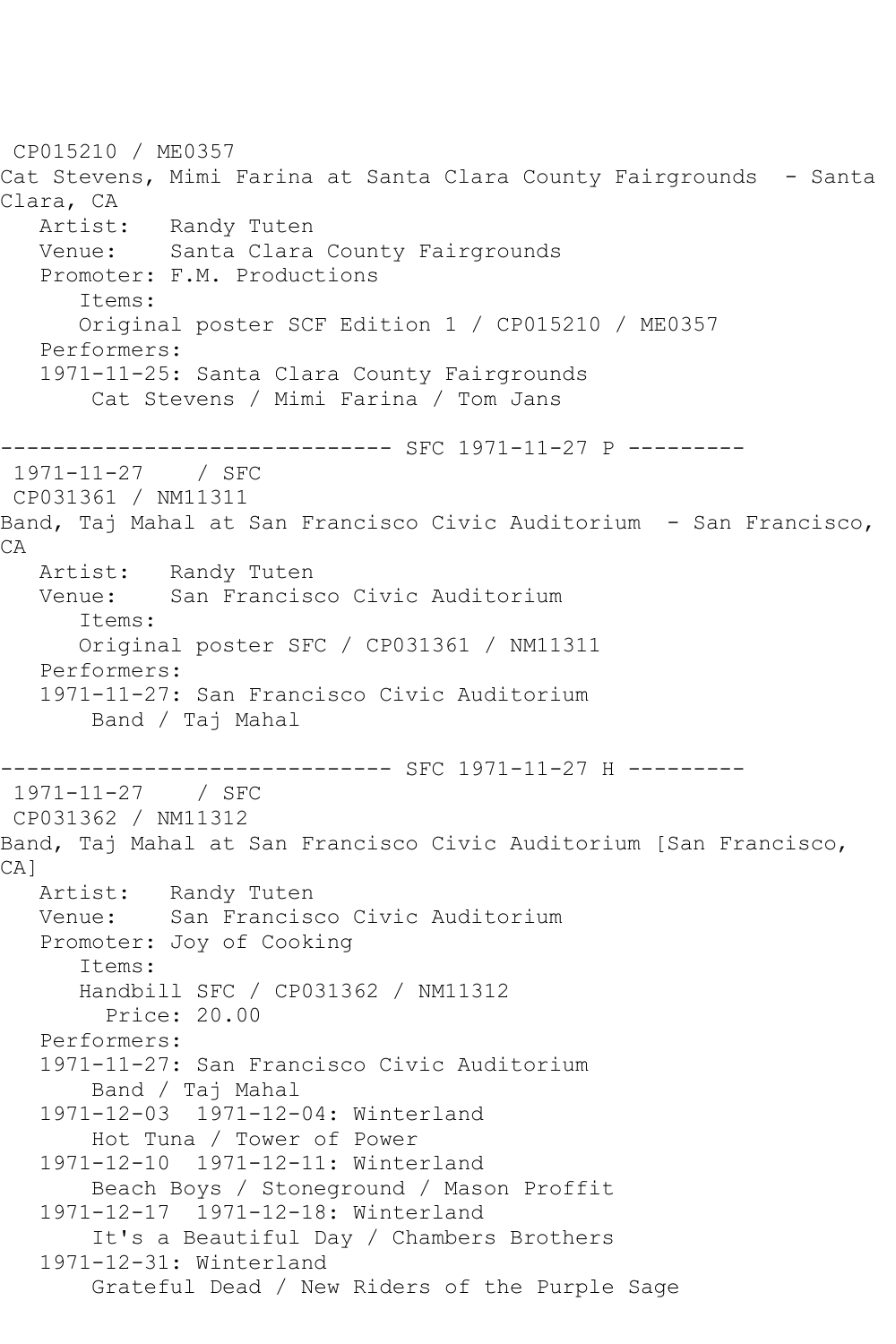------------------------------ WIN 1971-12-17 P --------- 1971-12-17 / WIN CP031363 / NM11313 It's a Beautiful Day, Chambers Brothers at Winterland - San Francisco, CA Artist: Randy Tuten Venue: Winterland Items: Original poster WIN / CP031363 / NM11313 Performers: 1971-12-17 1971-12-18: Winterland It's a Beautiful Day / Chambers Brothers / Grootna 1971-12-19: Winterland J. Geils Band / Sweathog / Mountain / Kimberley 1971-12-29: S.F. Civic Aud. Chuck Berry / Bo Diddley / Little Richard 1971-12-31: Berkeley Community Theater Boz Scaggs / Elvin Bishop / Grootna ------------------------------ 1971-12-23 P-1 --------- 1971-12-23 / CP001202 / 1212 John Lee Hooker, Jerry Garcia at Little Theater - Berkeley, CA<br>Artist: Randy Tuten Artist: Randy Tuten<br>Venue: Little Thea Little Theater Promoter: Raul Ortiz Items: Original poster Edition 1 / CP001202 / 1212 (15 x 22-1/2) / NONE / RT1971112 / CP015050 / ME0197 Performers: 1971-12-23: Little Theater John Lee Hooker / Jerry Garcia / Merl Saunders / Commander Cody and his Lost Planet Airmen / Jeffery Cain ------------------------------ 1971-12-23 P --------- 1971-12-23 / CP061464 / CP061464 John Lee Hooker, Jerry Garcia at Little Berkeley Theater Randy Tuten Venue: Little Berkeley Theater Promoter: Raul Ortiz / Third Eye Promotion Items: Original poster / CP061464 / CP061464 (14-3/4 x 22-1/2) Price: 50.00 Performers: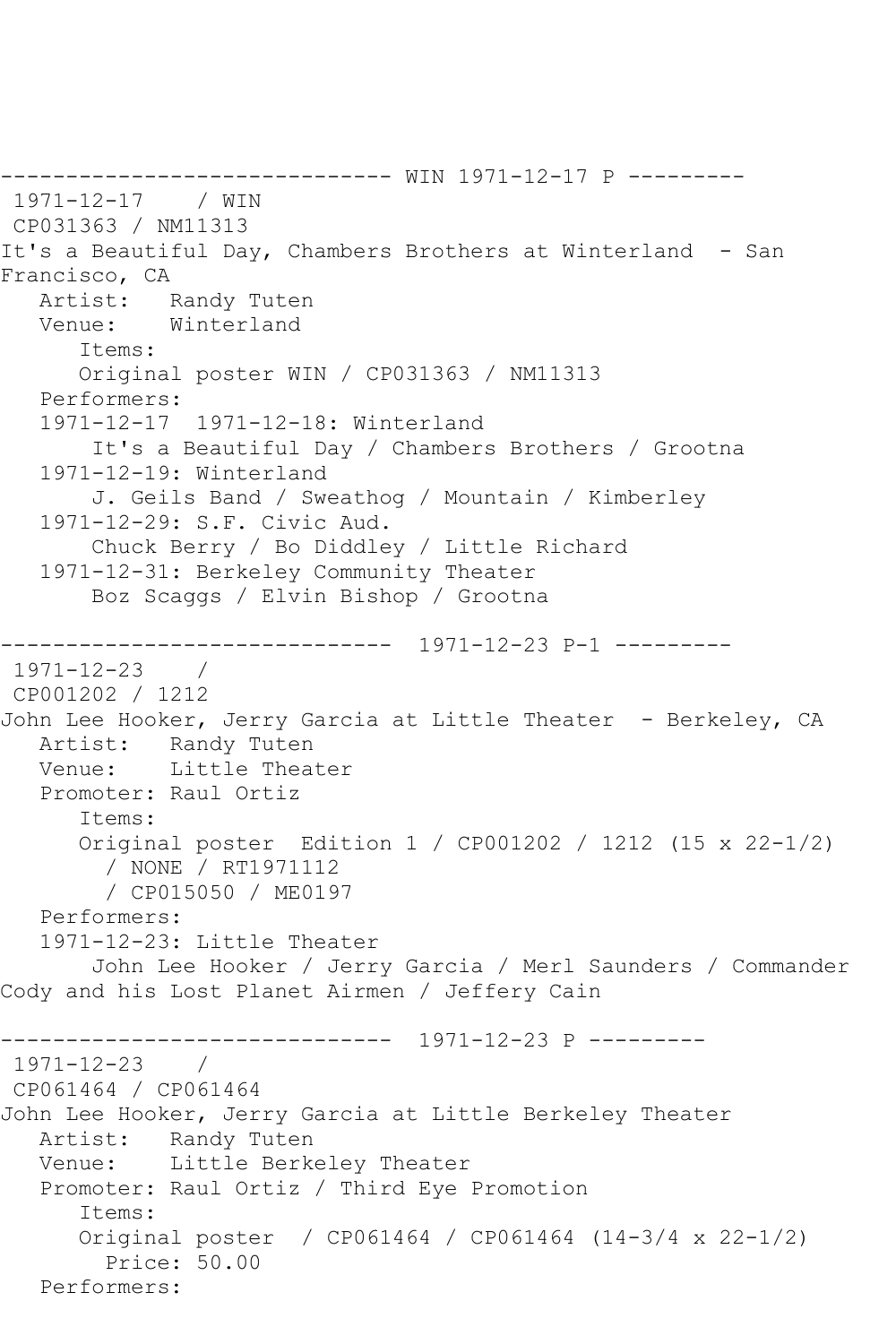1971-12-23: Little Berkeley Theater John Lee Hooker / Jerry Garcia / Merle Saunders / Commander Cody and his Lost Planet Airmen / Jeffrey Cain ------------------------------ HAYT 1972-01-16 P --------- 1972-01-16 / HAYT CP031365 / NM11315 Stoneground, Truckin at Hayward Theater - Hayward, CA Artist: Randy Tuten Venue: Hayward Theater Items: Original poster HAYT / CP031365 / NM11315 Performers: 1972-01-16: Hayward Theater Stoneground / Truckin / Nymbus ------------------------------ HAYT 1972-01-30 P --------- 1972-01-30 / HAYT CP031366 / NM11316 Elvin Bishop, Snake Root at Hayward Theater - Hayward, CA Artist: Randy Tuten Venue: Hayward Theater Items: Original poster HAYT / CP031366 / NM11316 Performers: 1972-01-30: Hayward Theater Elvin Bishop / Snake Root / Ambrosia ------------------------------ WIN 1972-02 P --------- 1972-02 / WIN CP031367 / NM11317 B.B. King, Freddie King at Winterland - San Francisco, CA Artist: Randy Tuten<br>Venue: Winterland Winterland Items: Original poster WIN / CP031367 / NM11317 Performers: 1972-02 1972-02,03 AND 04?: Winterland Berkeley Community Theater B.B. King / B.B. King / Freddie King / Copperhead / Quicksilver Messenger Service / Taj Mahal / Laura Nyro / Allman Brothers / Black Sabbath / Joni Mitchell / Jackson Browne / Humble Pie ------------------------------ WIN 1972-02 H --------- 1972-02 / WIN CP031370 / NM11320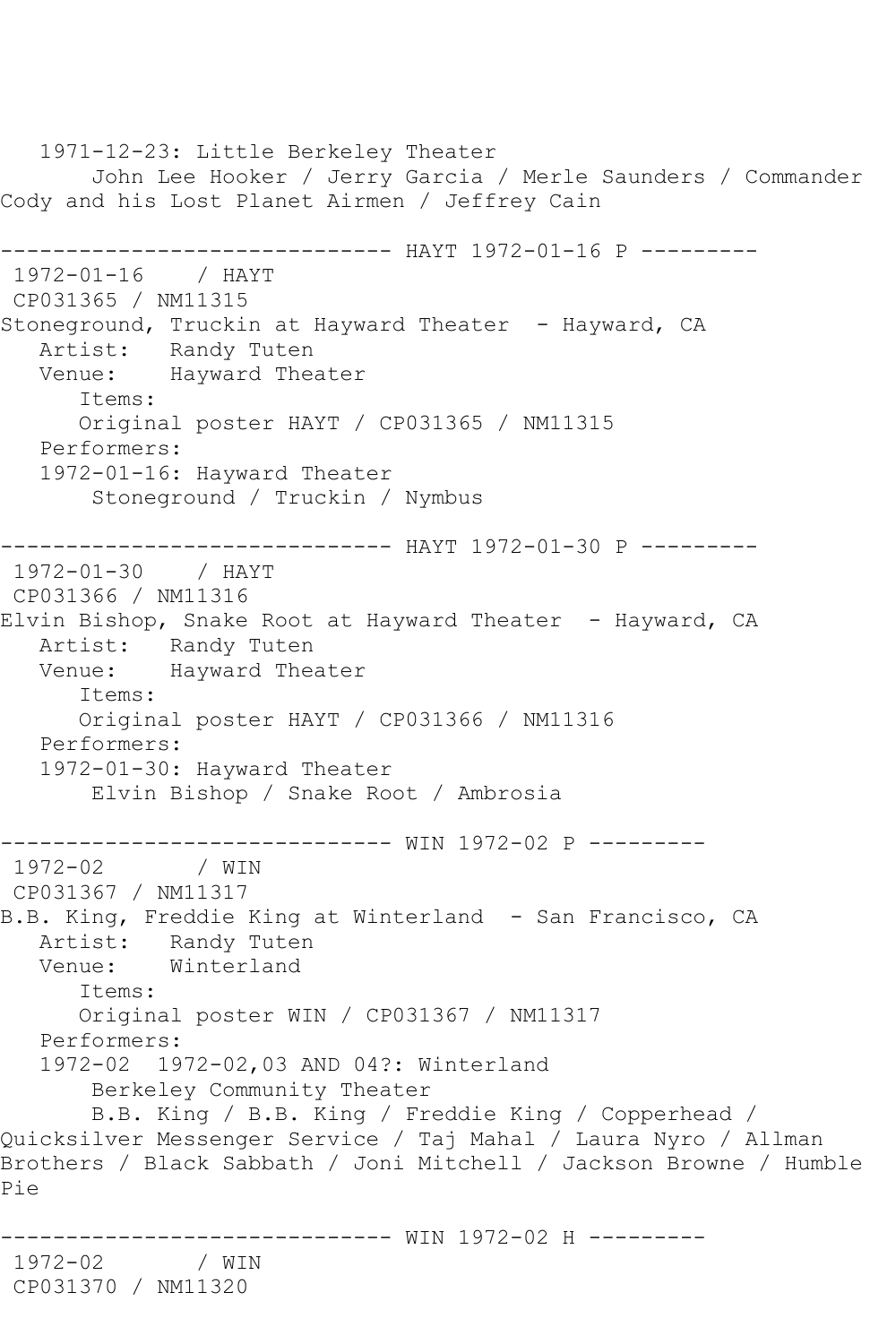Kinks, Allman Brothers at Winterland - San Francisco, CA Artist: Randy Tuten Venue: Winterland Items: Handbill WIN / CP031370 / NM11320 Price: 15.00 Handbill WIN Edition 1 / Var. A Description: Mailer. (6 x 9) Price: 20.00 Performers: 1972-02 1972-02,03AND 04 ?: Winterland Berkeley Community Theater Kinks / Allman Brothers / Albert King / Savoy Brown / Fleetwood Mac / Black Sabbath / Joni Mitchell / Jackson Browne / King Crimson / Emerson / Lake and Palmer / Deep Purple / J. Geils Band / Humble Pie ------------------------------ 1972-02-23 P --------- 1972-02-23 / CP031368 / NM11318 Stoneground, Grootna at Lincoln Auditorium, 23rd Avenue at Quintara Artist: Randy Tuten Venue: Lincoln Auditorium, 23rd Avenue at Quintara Items: Original poster / CP031368 / NM11318 Performers: 1972-02-23: Lincoln Auditorium, 23rd Avenue at Quintara Stoneground / Grootna / Sylvester and his Hot Band / Pointer Sisters ------------------------------ PFA 1972-02-25 P --------- 1972-02-25 / PFA CP031369 / NM11319 Shanti, ALI AKBAR KAHN at Palace of Fine Arts - San Francisco, CA Artist: Randy Tuten<br>Venue: Palace of F: Palace of Fine Arts Items: Original poster PFA / CP031369 / NM11319 Performers: 1972-02-25: Palace of Fine Arts Shanti / Ali Akbar Khan / Robert Shields --------------------------- BCT 1972-03,04 P ---------1972-03,04 / BCT CP031372 / NM11322 America at Berkeley Community Theater - Berkeley, CA Artist: Randy Tuten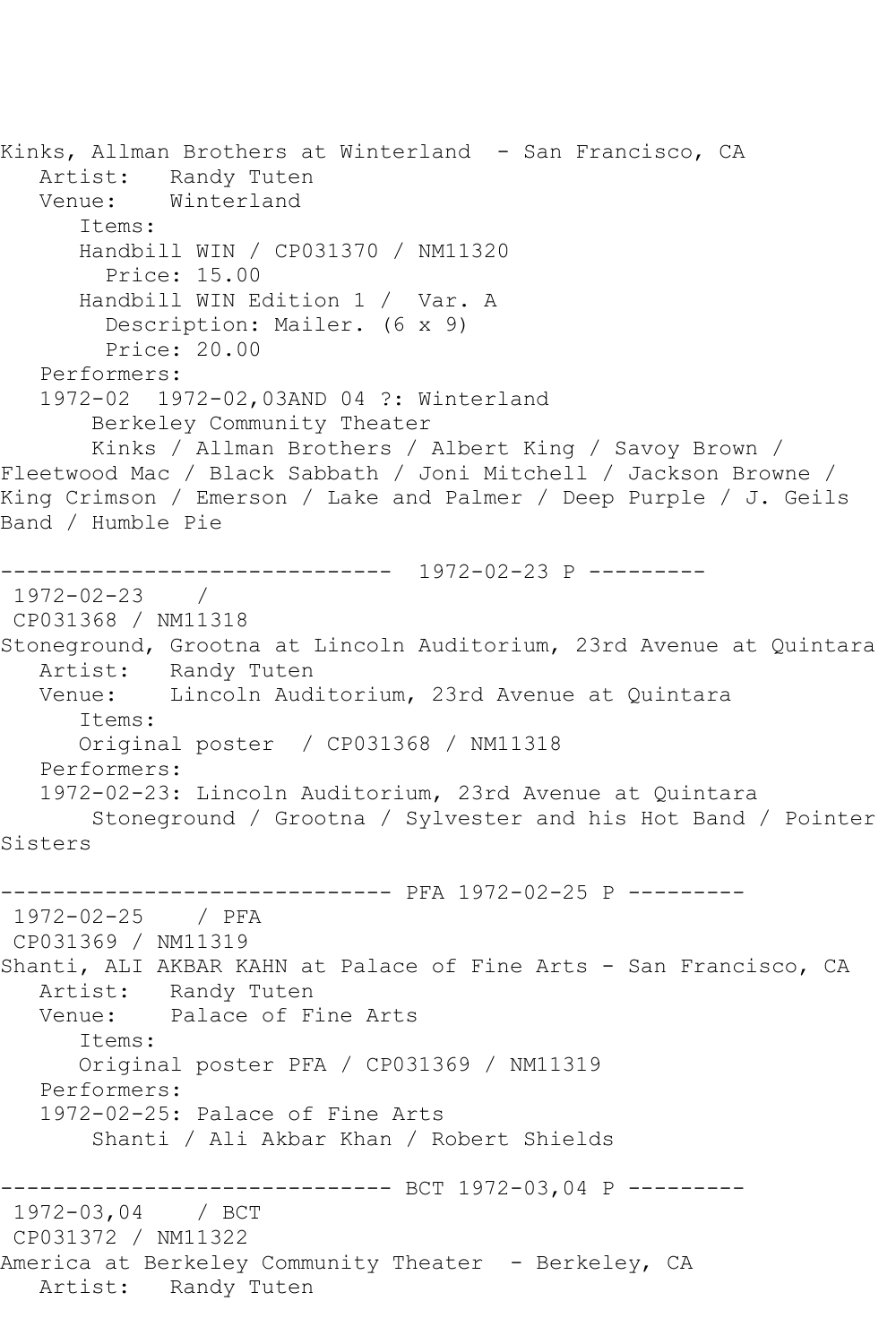Venue: Berkeley Community Theater Items: Original poster BCT / CP031372 / NM11322 Performers: 1972-03,04: Berkeley Community Theater America ------------------------------ SPC 1972-03-14 P --------- 1972-03-14 / SPC CP031371 / NM11321 Black Sabbath, Yes at Spokane Coliseum - Spokane, WA Artist: Randy Tuten<br>Venue: Spokane Col Spokane Coliseum Items: Original poster SPC / CP031371 / NM11321 Performers: 1972-03-14: Spokane Coliseum Black Sabbath / Yes / Wild Turkey ------------------------------ 1972-03-30 P --------- 1972-03-30 / CP031373 / NM11323 West, Bruce at Salt Lale Terrace Ballroom Artist: Randy Tuten Venue: Salt Lale Terrace Ballroom Items: Original poster / CP031373 / NM11323 Notes: West,Bruce and Laing were a power trio made up from members of Mountain and The Cream along the lines of Beck, Bogart & Appice. When I designed this poster for Bill we decided just to have lettering as the main design and He didn't want to do three different posters with the city's & dates of each show. So we used the same design on all three images and changed the second act on each. The first one was for Utah I do not have any of these left. The second image was for the show at San Diego Community Concourse, Friday March 31st w/Cold Blood I only have two of these. The third image was for the show at Seattle Arena, Tuesday April 14th w/Cold Blood I only have two of these also. I never saw a handbill for these posters there could have been. It was around the time they were doing handbills for shows. Performers: 1972-03-30: Salt Lale Terrace Ballroom West / Bruce / Laing / Malo ------------------------------ 1972-04-05 P ---------

1972-04-05 /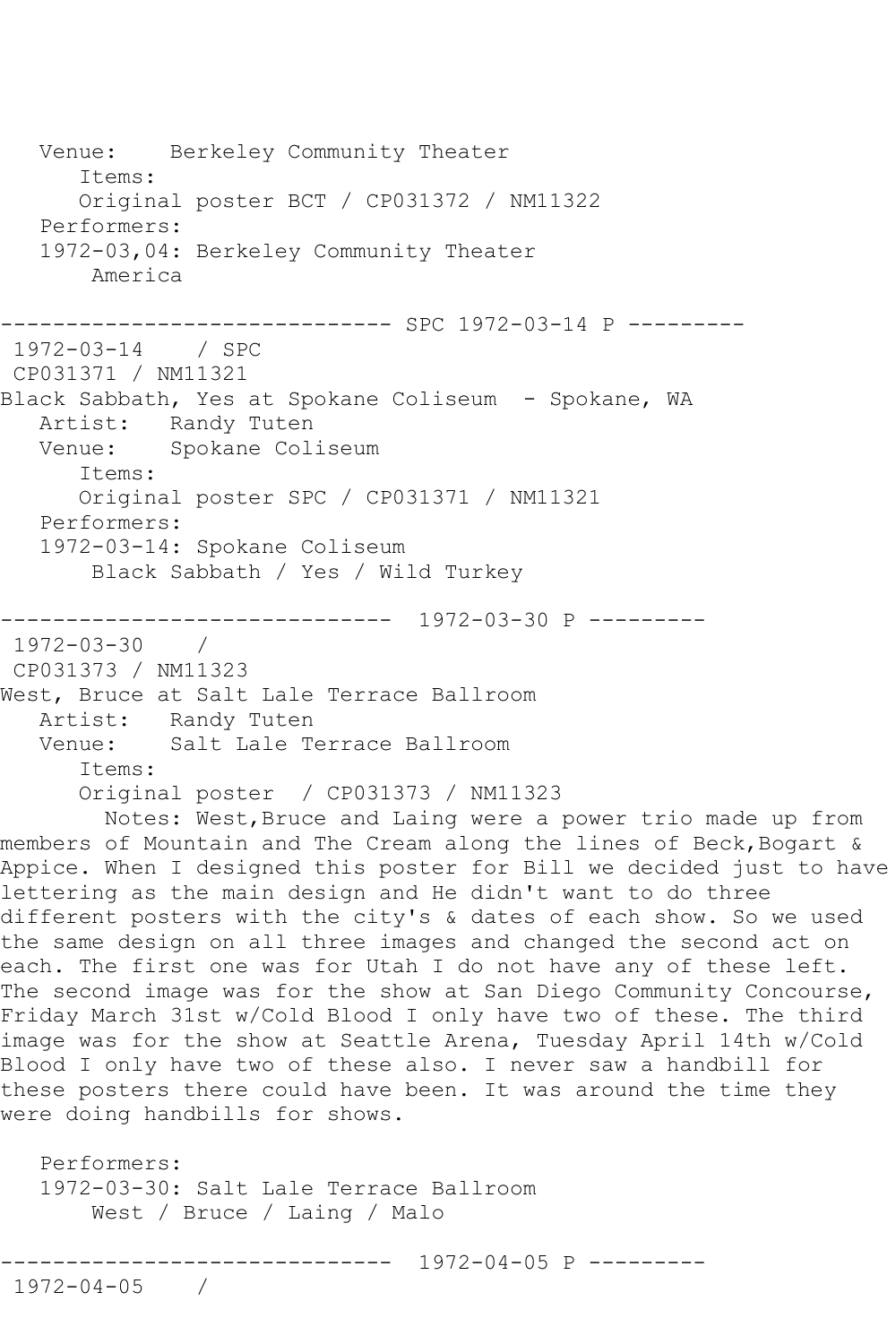CP031374 / NM11324 Sha Na Na, Elvin Bishop at ALBERT S. GOODE HALL<br>Artist: Randy Tuten Randy Tuten Venue: Albert S. Goode Hall Items: Original poster / CP031374 / NM11324 Notes: Direct Production had spilt up into many factions and A & P productions was a result of that. I was tring to give this a street gang look to it since everyone in the photo's look like hoodlems and with gang style lettering on top of that it was for Bakerfield. For some reason I ended up doing lots of Sha-Na-Na posters over the years. Grootna was Marty Balin's Band of Jefferson Airplane fame. Performers: 1972-04-05: Albert S. Goode Hall Sha Na Na / Elvin Bishop / Grootna ------------------------------ SCMA 1972-04-06 P --------- 1972-04-06 / SCMA CP031375 / NM11325 Sha Na Na, Malo and Sweathog at Sacramento Memorial Auditorium - Sacramento, CA<br>Artist: Ra Randy Tuten Venue: Sacramento Memorial Auditorium Items: Original poster SCMA / CP031375 / NM11325 Notes: I design this to have a street gang look to it with the photo and bold lettering a straight foward designed to work for both venues. Again Bill didn't want to do separate posters for the shows. The first image is listed above. The second image was for Santa Clara County Fairgrounds April 9th and on the bottom it had: Coming Friday April 28th, Ten Years After to the Santa Clara County Fairgrounds. Only have one of first one, and have two of second one. Performers: 1972-04-06: Sacramento Memorial Auditorium Sha Na Na / Malo and Sweathog ------------------------------ 1972-04-27 P --------- 1972-04-27 / CP031376 / NM11326 Ten Years After, Procol Harum at Tucson Community Center - Tucson, AZ Artist: Randy Tuten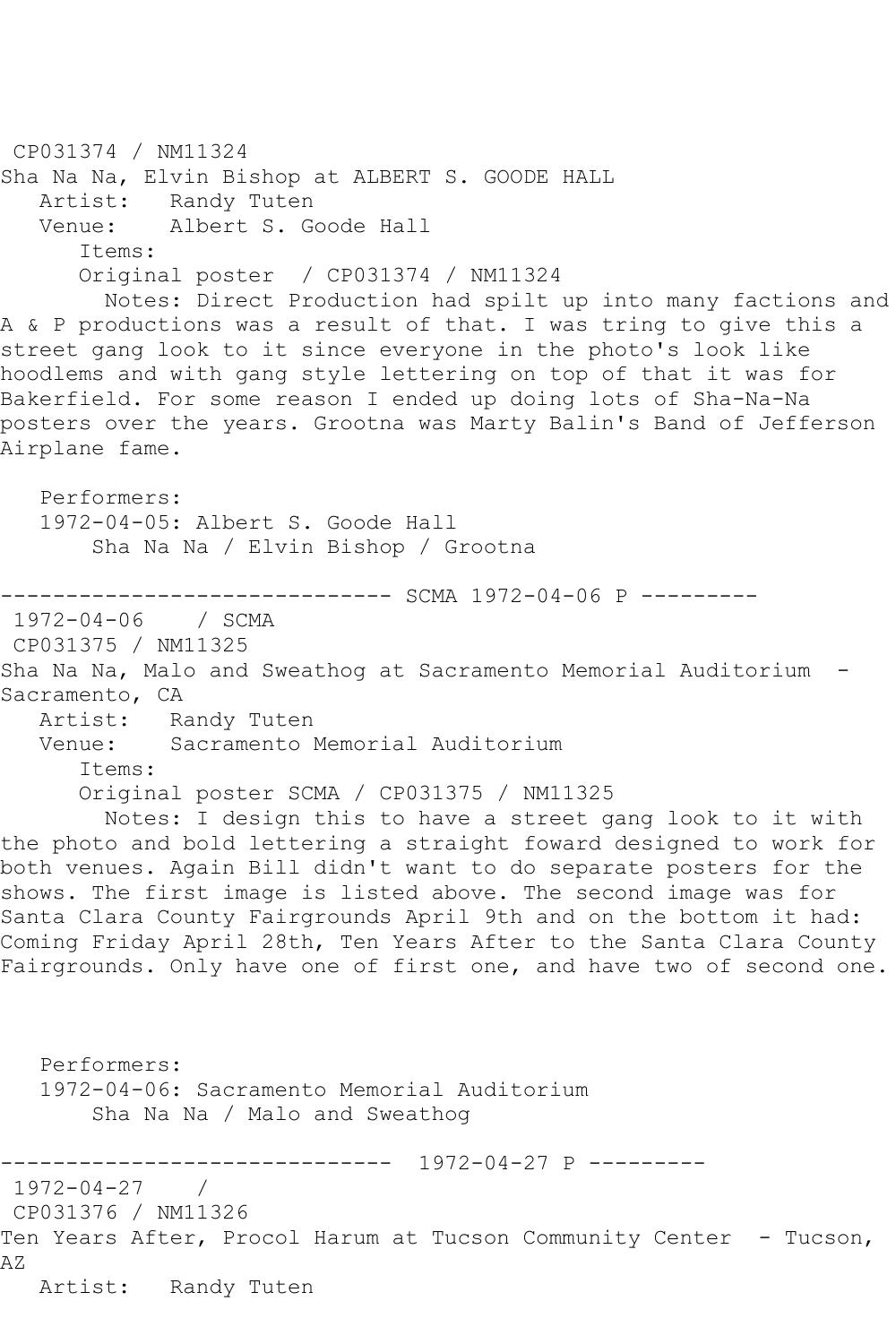Venue: Tucson Community Center Items: Original poster / CP031376 / NM11326 Performers: 1972-04-27: Tucson Community Center Ten Years After / Procol Harum ------------------------------ 1972-04-29 P --------- 1972-04-29 / CP031377 / NM11327 Ten Years After, Tower of Power at University of Pacific Stadium Artist: Randy Tuten Venue: University of Pacific Stadium Items: Original poster / CP031377 / NM11327 Performers: 1972-04-29: University of Pacific Stadium Ten Years After / Tower of Power / Wild Turkey ------------------------------ NASC 1972-05-21 P --------- 1972-05-21 / NASC CP031378 / NM11328 Joe Cocker at Nassau Coliseum - New York, NY Artist: Randy Tuten Venue: Nassau Coliseum Items: Original poster NASC / CP031378 / NM11328 Performers: 1972-05-21: Nassau Coliseum Joe Cocker ------------------------------ BCA 1972-05-25 P --------- 1972-05-25 / BCA CP031379 / NM11329 Rare Earth, Doobie Brothers at Bakersfield Civic Auditorium - Bakersfield, CA Artist: Randy Tuten Venue: Bakersfield Civic Auditorium Items: Original poster BCA / CP031379 / NM11329 Performers: 1972-05-25: Bakersfield Civic Auditorium Rare Earth / Doobie Brothers ------------------------------ MABN 1972-06-23 P --------- 1972-06-23 / MABN CP031380 / NM11330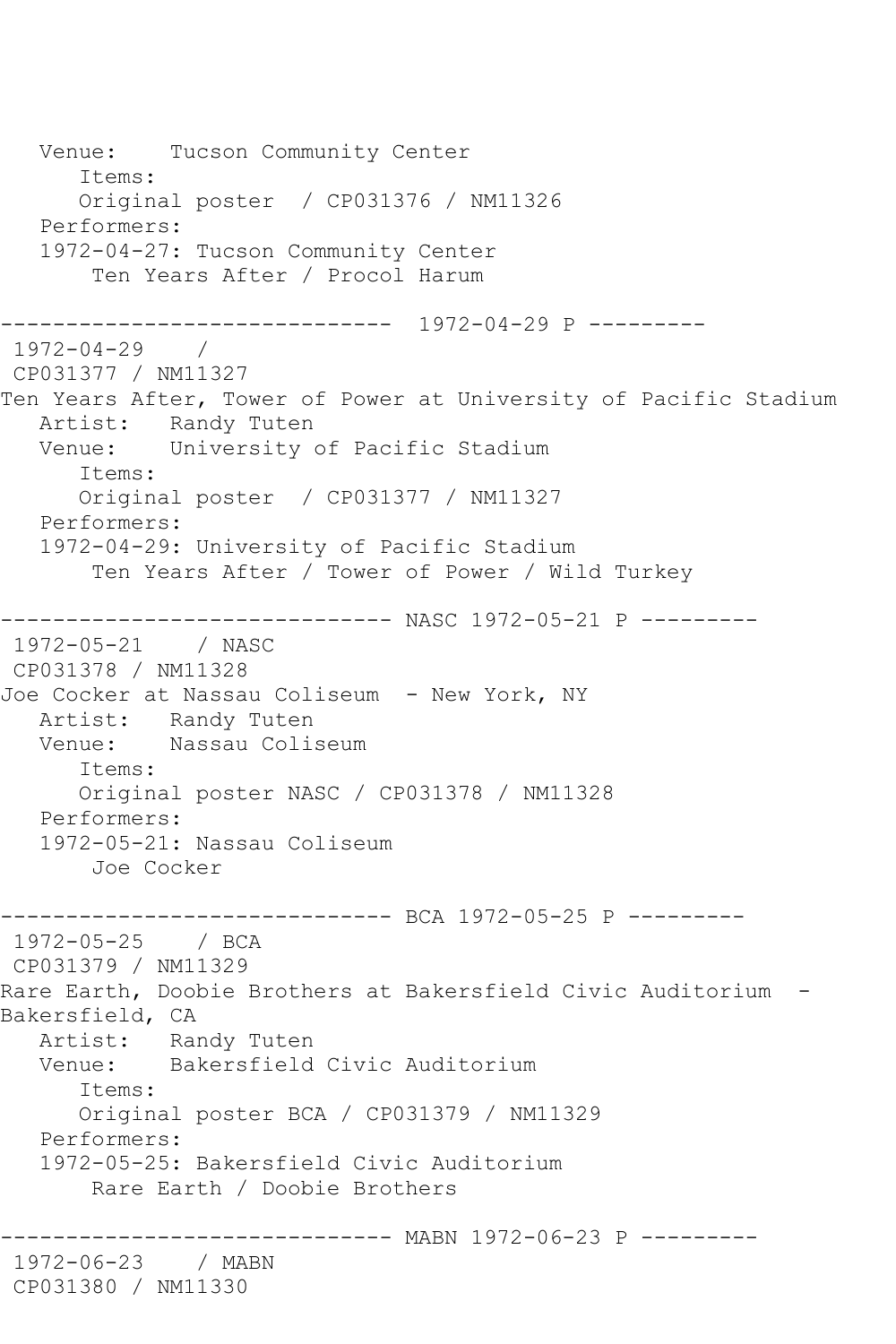Cheech and Chong at Memorial Auditorium - Buffalo, NY Artist: Randy Tuten Venue: Memorial Auditorium Items: Original poster MABN / CP031380 / NM11330 Performers: 1972-06-23: Memorial Auditorium Cheech and Chong ------------------------------ 1972-06-26 P --------- 1972-06-26 / CP031381 / NM11331 Jethro Tull at Tucson Community Center - Tucson, AZ Artist: Randy Tuten Venue: Tucson Community Center Items: Original poster / CP031381 / NM11331 Performers: 1972-06-26: Tucson Community Center Jethro Tull ------------------------------ 1972-06-30 P --------- 1972-06-30 / CP031382 / NM11332 Stoneground, Inn of the Beginning at End of the Beginning Artist: Randy Tuten Venue: End of the Beginning Items: Original poster / CP031382 / NM11332 Notes: When I designed this I made it look like a old time road notice you see on a telephone pole or a boxing style poster. And I keep it simple with just black and red. Performers: 1972-06-30: End of the Beginning Stoneground / Inn of the Beginning / Cotati ------------------------------ 1972-07-03 P --------- 1972-07-03 / CP031383 / NM11333 Elvin Bishop, Doobie Brothers at Bakersfield Speedway - Bakersfield, CA Artist: Randy Tuten Venue: Bakersfield Speedway Items: Original poster / CP031383 / NM11333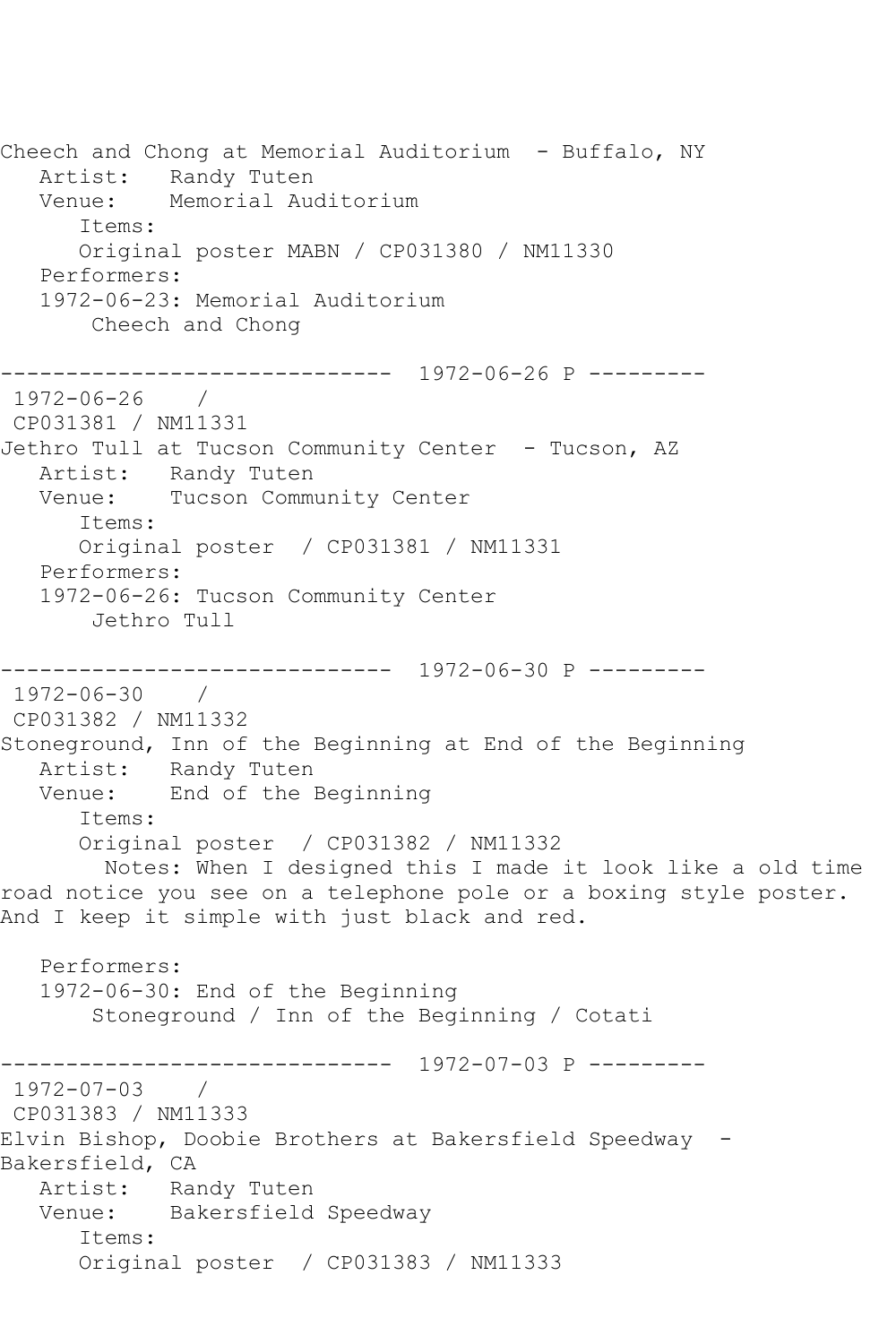Notes: This is a picture of the handbill the poster was printed with dark red ink on light blue paper or stock there were some on white paper as well. I used a drawing of a womans head with her hair flying out and highlighted the dates instead of the bands. There were too many bands to design something around them. Palladino Productions was an result of Direct Productions braking up. Steve Palladino was part of Direct Productions.

 Performers: 1972-07-03 1972-07- 04: Bakersfield Speedway Elvin Bishop / Doobie Brothers / Big Brother and the Holding Company / Sons of Champlin / Luis Gasca 1972-07-04: Dave Mason / Boz Scaggs / Uriah Heep / Uncle Vinty ------------------------------ 1972-07-08 P --------- 1972-07-08 / CP031384 / NM11334 Stoneground, Dan Hicks at Resurrection Ballroom Artist: Randy Tuten Venue: Resurrection Ballroom Items: Original poster / CP031384 / NM11334 Performers: 1972-07-08 1972-07-09: Resurrection Ballroom Stoneground / Dan Hicks / Luis Gasca / Sylvester and his Hot Band ------------------------------ LBA 1972-07-28 P --------- 1972-07-28 / LBA CP031385 / NM11335 Emerson Lake and Palmer at Long Beach Arena - Long Beach, CA Artist: Randy Tuten Venue: Long Beach Arena Items: Original poster LBA / CP031385 / NM11335 Performers: 1972-07-28: Long Beach Arena Emerson Lake and Palmer ------------------------------ WGG 1972-08-02 P --------- 1972-08-02 / WGG CP031386 / NM11336 Stoneground at Whisky Artist: Randy Tuten Venue: Whisky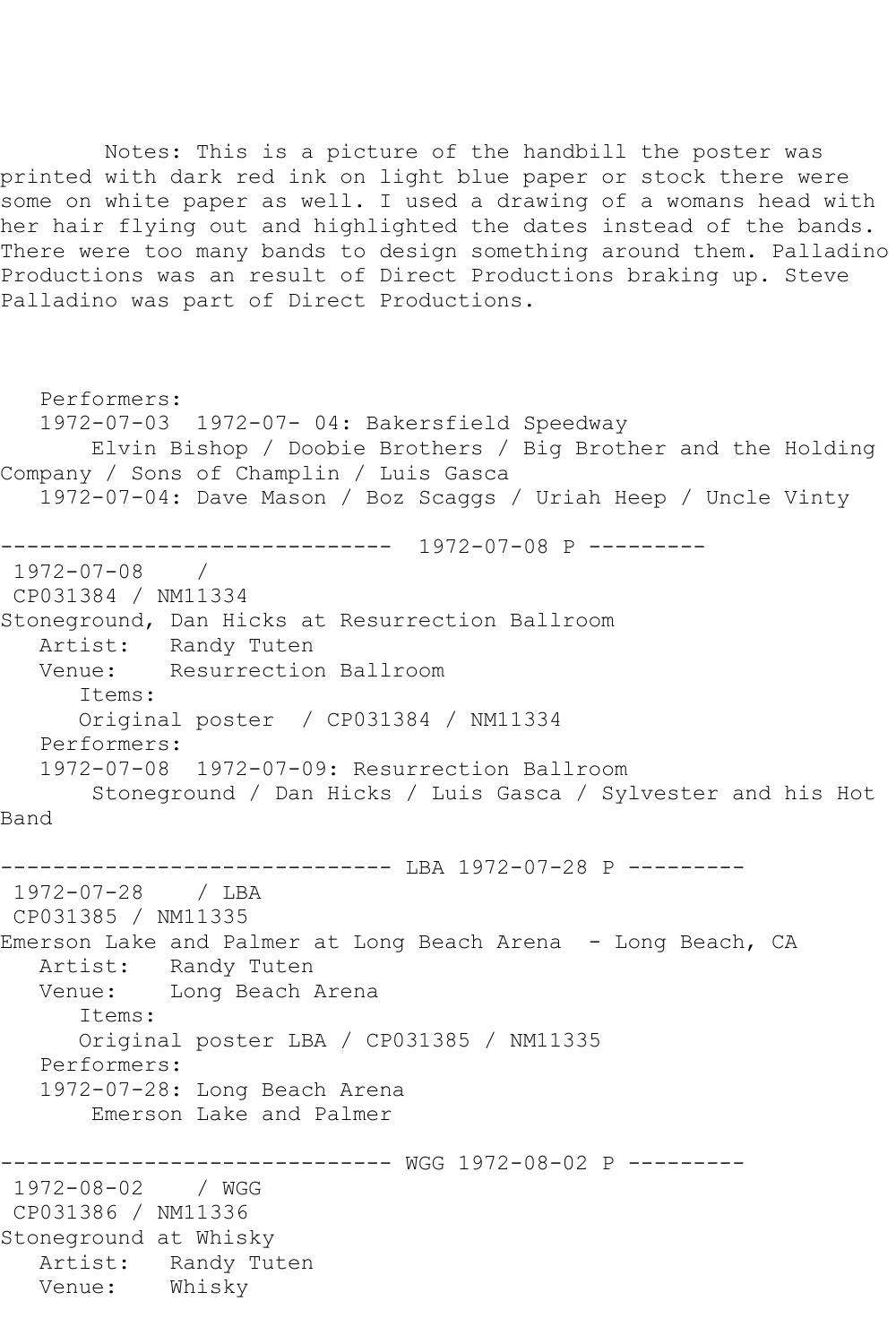Items: Original poster WGG / CP031386 / NM11336 Notes: REPLACE EXISTING IMAGE Performers: 1972-08-02 1972-08-06 ?: Whisky Stoneground ------------------------------ BCA 1972-08-07 P --------- 1972-08-07 / BCA CP031387 / NM11337 Lee Michaels, Ballin' Jack at Bakersfield Civic Auditorium - Bakersfield, CA Artist: Randy Tuten Venue: Bakersfield Civic Auditorium Items: Original poster BCA / CP031387 / NM11337 Notes: REPLACE EXISTING IMAGE Performers: 1972-08-07: Bakersfield Civic Auditorium Lee Michaels / Ballin' Jack ------------------------------ 1972-08-11 P --------- 1972-08-11 / CP031388 / NM11338 Groucho Marx at Masonic Auditorium - Berkeley, CA Artist: Randy Tuten<br>Venue: Masonic Aud: Masonic Auditorium Items: Original poster / CP031388 / NM11338 Performers: 1972-08-11: Masonic Auditorium Groucho Marx ------------------------------ SJC 1972-08-12 P --------- 1972-08-12 / SJC CP031389 / NM11339 Jeff Beck, Edgar Winter at San Jose Civic Auditorium - San Jose, CA Artist: Randy Tuten Venue: San Jose Civic Auditorium Items: Original poster SJC / CP031389 / NM11339 Performers: 1972-08-12: San Jose Civic Auditorium Jeff Beck / Edgar Winter ------------------------------ SPC 1972-08-13 P --------- 1972-08-13 / SPC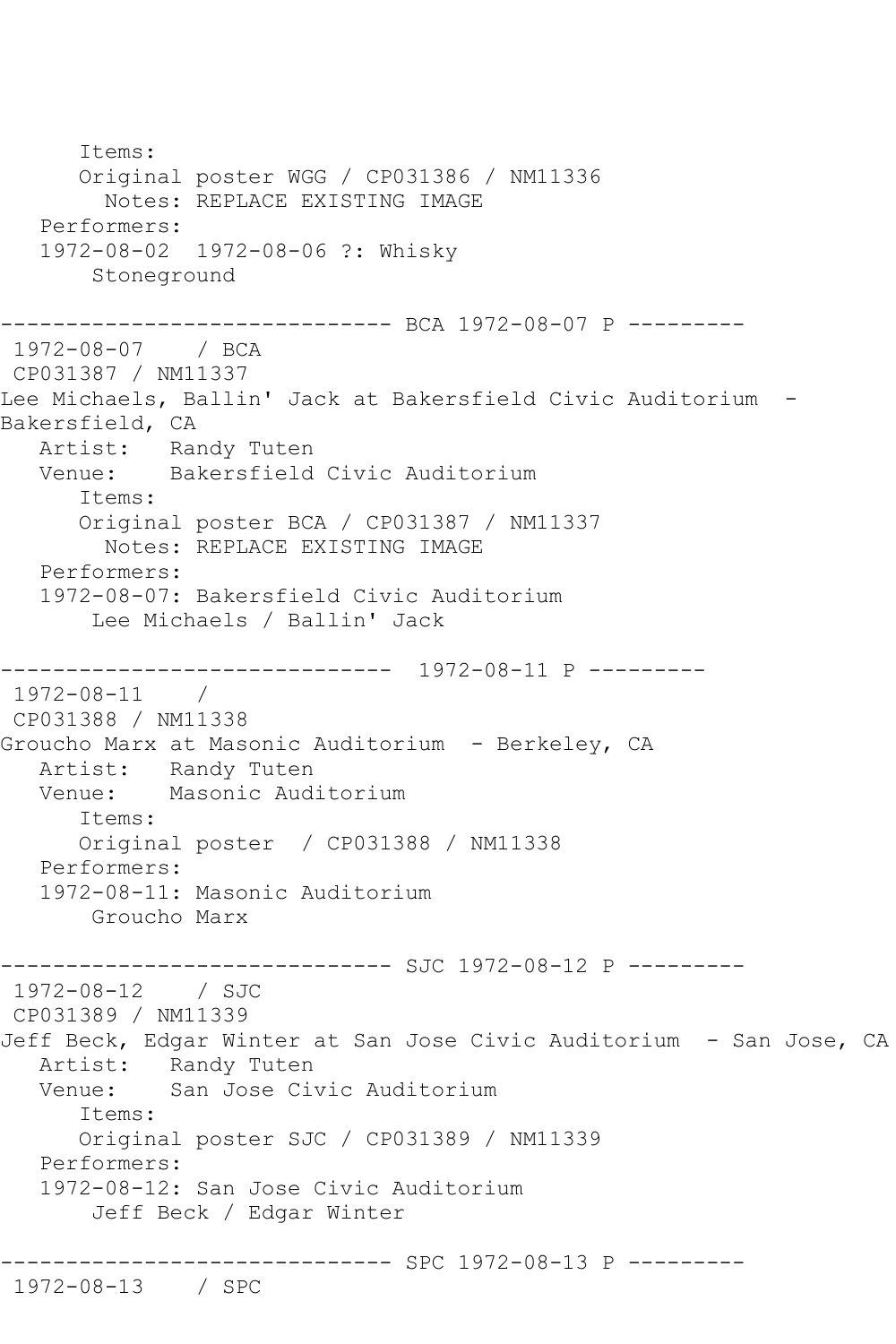CP031392 / NM11342 Leon Russel at Spokane Coliseum - Spokane, WA Artist: Randy Tuten Venue: Spokane Coliseum Items: Original poster SPC / CP031392 / NM11342 Notes: REPLACE EXISTING IMAGE Performers: 1972-08-13: Spokane Coliseum Leon Russel ------------------------------ 1972-08-24 P --------- 1972-08-24 / CP031391 / NM11341 Balin' Jack, Wishbone Ash at Rainbow Ballroom Artist: Randy Tuten Venue: Rainbow Ballroom Items: Original poster / CP031391 / NM11341 Performers: 1972-08-24: Rainbow Ballroom Balin' Jack / Wishbone Ash ----------------------------- HOL 1972-09-03 H ---------1972-09-03 / HOL CP031393 / NM11343 Jefferson Airplane, Poco at Hollywood Bowl - Los Angeles, CA Artist: Randy Tuten Venue: Hollywood Bowl Items: Handbill HOL / CP031393 / NM11343 Handbill HOL / CS04869 Performers: 1972-09-03: Hollywood Bowl Jefferson Airplane / Poco ------------------------------ NASC 1972-09-23 P-1 --------- 1972-09-23 / NASC CP015082 / ME0229 Leon Russel at Nassau Coliseum - New York, NY Artist: Randy Tuten Venue: Nassau Coliseum Promoter: Bill Graham Presents Items: Original poster NASC Edition 1 / CP015082 / ME0229 Performers: 1972-09-23: Nassau Coliseum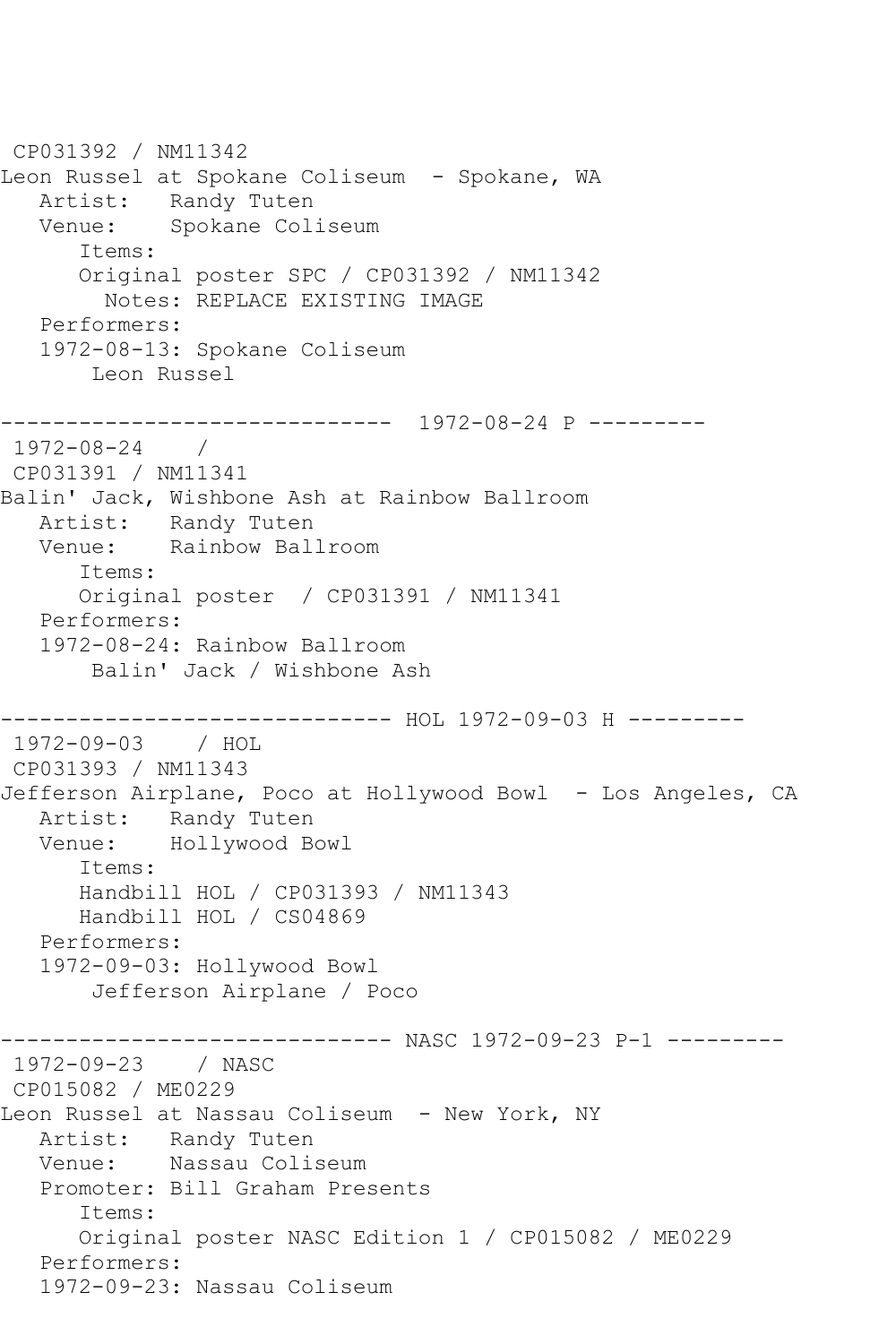Leon Russel

```
------------- WIN 1972-10-04 P ---------
1972-10-04 / WIN 
CP031396 / NM11346
Santana, Tower of Power at Winterland - San Francisco, CA
   Artist: Randy Tuten
   Venue: Winterland
       Items:
      Original poster WIN / CP031396 / NM11346
   Performers:
   1972-10-04 1972-10-06: Winterland
       Carlos Santana / Tower of Power
------------------------------ COW 1972-10-06 P ---------
1972-10-06 / COW 
CP031397 / NM11347
National Music and Hi-fi Expor '72, Cannonball Adderley at Cow 
Palace - Santa Barbara, CA
   Artist: Randy Tuten
   Venue: Cow Palace, Sacramento
       Items:
      Original poster COW / CP031397 / NM11347
        Notes: REPLACE EXISTING IMAGE
   Performers:
   1972-10-06 1972-10-08: Cow Palace, Sacramento
       National Music and Hi-fi Expor '72 / Cannonball Adderley / 
Joe Williams / Chuck Berry / Bo Diddley / Ray Price / Donna Fargo / 
B.J. Thomas / Buffy Saint-Marie
------------------------------ BCT 1972-10-14 P ---------
1972-10-14 / BCT 
CP031398 / NM11348
Jazz Crusaders, Johnny Otis at Berkeley Community Theater -
Berkeley, CA
   Artist: Randy Tuten
   Venue: Berkeley Community Theater
       Items:
      Original poster BCT / CP031398 / NM11348
   Performers:
   1972-10-14: Berkeley Community Theater
       Jazz Crusaders / Johnny Otis Show / Shuggie Otis / Sweet 
Salvation
                   ------------------------------ NASC 1972-10-26 P ---------
1972-10-26 / NASC 
CP031399 / NM11349
```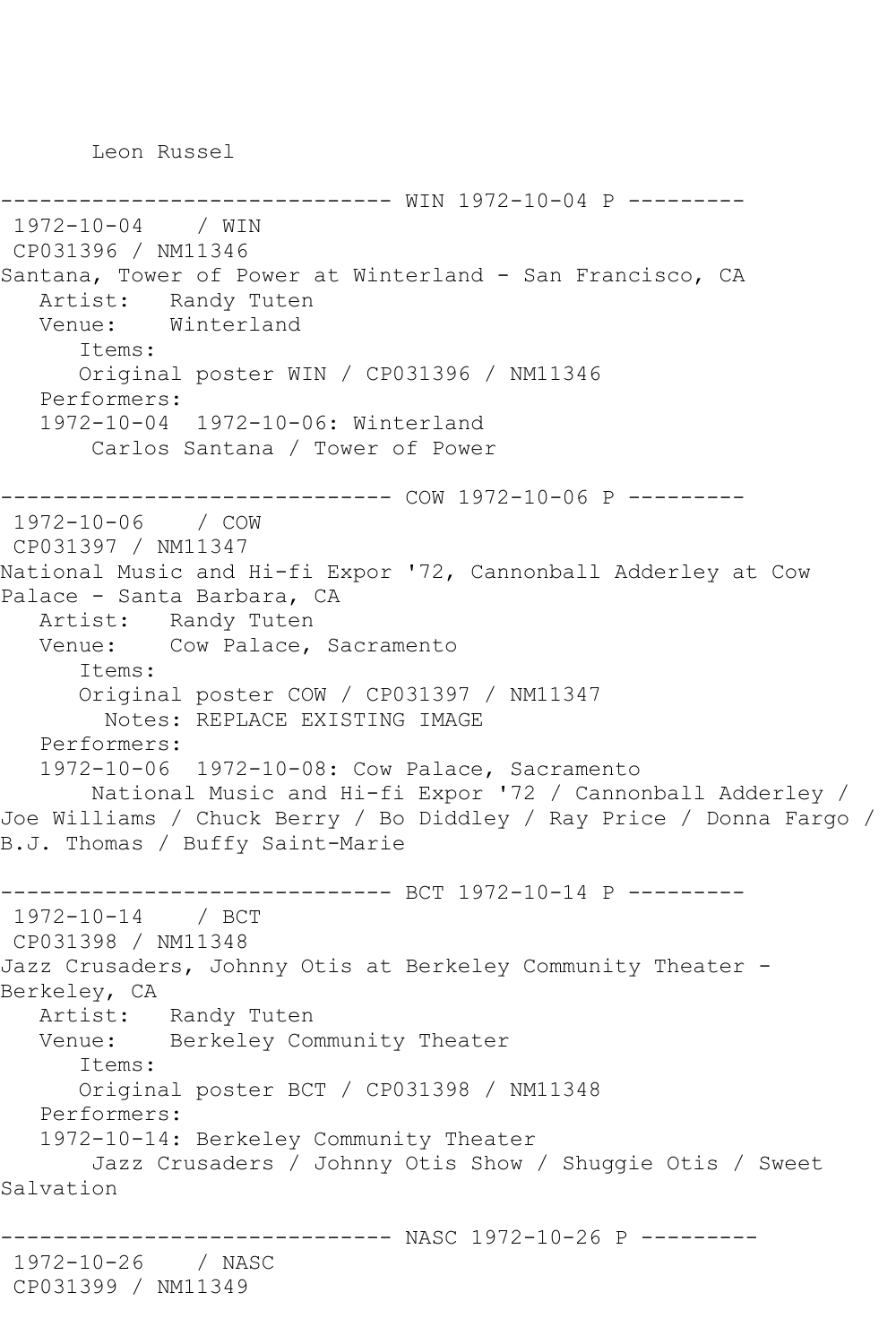Santana at Nassau Coliseum - New York, NY Artist: Randy Tuten Venue: Nassau Coliseum Items: Original poster NASC / CP031399 / NM11349 Performers: 1972-10-26: Nassau Coliseum Carlos Santana ------------------------------ WIN 1972-10-27 P-1 --------- 1972-10-27 / WIN CP014987 / ME0134 David Bowie, Phlorescent Leech and Eddie at Winterland - San Francisco, CA Event: Halloween Weekend Artist: Randy Tuten Venue: Winterland Promoter: Bill Graham Presents Items: Original poster / CP031400 / NM11350 Original poster WIN Edition 1 / CP014987 / ME0134 Price: 126.00 Handbill WIN Edition 1 / Description: Thin stock. (5-3/8 x 8-1/2) Price: 40.00 Performers: 1972-10-27 1972-10-28: Winterland David Bowie / Phlorescent Leech and Eddie / Sylvester ------------------------------ MAPP 1972-11-08 P --------- 1972-11-08 / MAPP CP031401 / NM11351 Stephen Stills, Manassas at Maples Pavilion - San Jose, CA Artist: Randy Tuten Venue: Maples Pavilion Items: Original poster MAPP / CP031401 / NM11351 Notes: I just used a promo photo of the band and did some western style marquee lettering with a scarab-ish photo boarder.the bottom image is of the original framed art. Performers: 1972-11-08: Maples Pavilion Stephen Stills / Manassas ------------------------------ STCA 1972-11-12 P --------- 1972-11-12 / STCA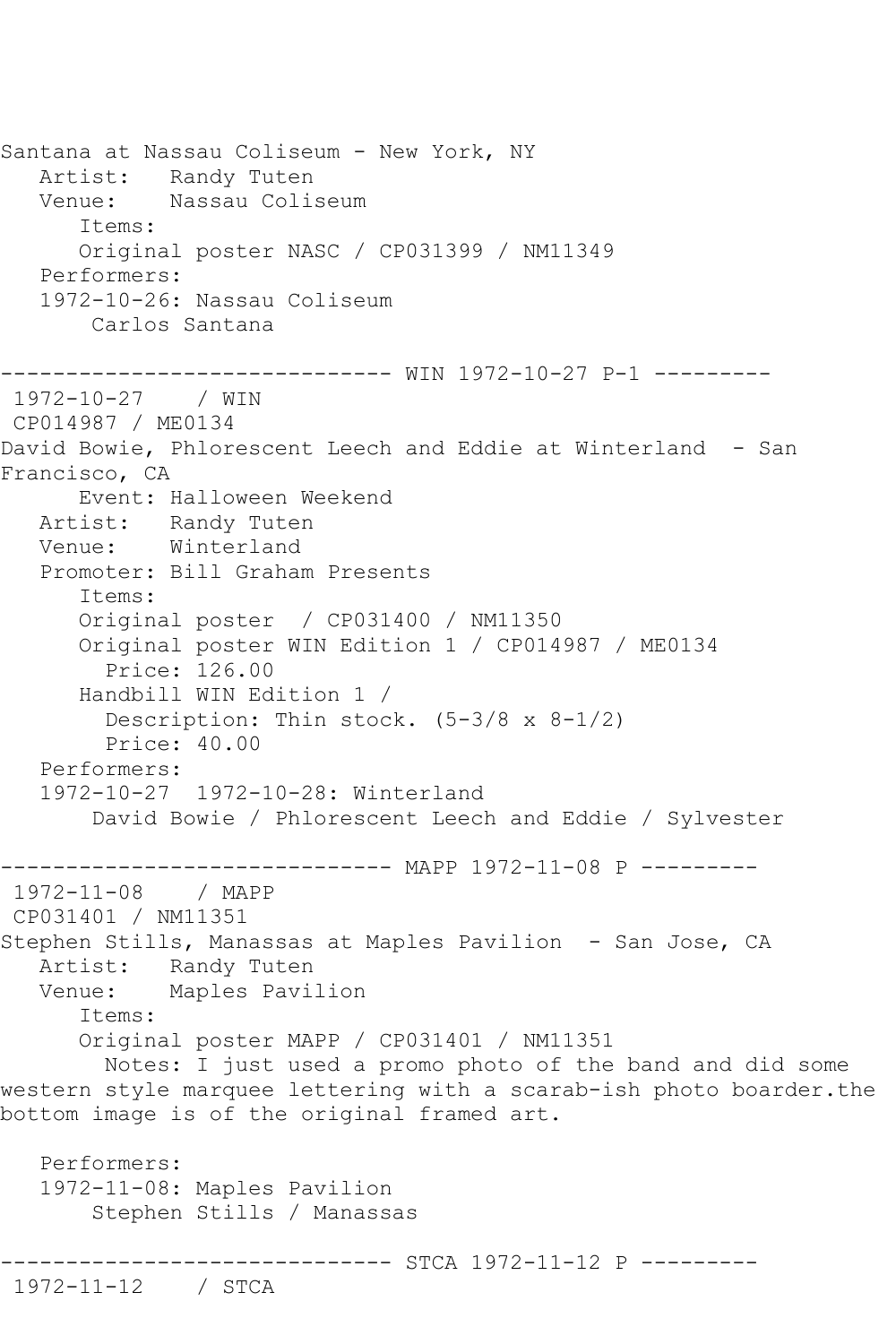CP031402 / NM11352 Cheech and Chong at Stockton Civic Auditorium - Stockton, CA Artist: Randy Tuten Venue: Stockton Civic Auditorium Items: Original poster STCA / CP031402 / NM11352 Performers: 1972-11-12: Stockton Civic Auditorium Cheech and Chong ------------------------------ SMA 1972-11-17 P --------- 1972-11-17 / SMA CP031403 / NM11353 Sha Na Na, Persuasions at Santa Monica Civic Auditorium - Santa Monica, CA Artist: Randy Tuten Venue: Santa Monica Civic Auditorium Items: Original poster SMA / CP031403 / NM11353 Performers: 1972-11-17: Santa Monica Civic Auditorium Sha Na Na / Persuasions ------------------------------ SMA 1972-12-01 P --------- 1972-12-01 / SMA CP031404 / NM11354 Roy Buchanan, Snakestretchers at Santa Monica Civic Auditorium - Santa Monica, CA Artist: Randy Tuten<br>Venue: Santa Monica Santa Monica Civic Auditorium Items: Original poster SMA / CP031404 / NM11354 Performers: 1972-12-01: Santa Monica Civic Auditorium Roy Buchanan / Snakestretchers ------------------------------ OAC 1972-12-03 P --------- 1972-12-03 / OAC CP031405 / NM11355 Grand Funk Railroad, Freddie King at Oakland Coliseum - Oakland, CA Artist: Randy Tuten Venue: Oakland Coliseum Items: Original poster OAC / CP031405 / NM11355 Performers: 1972-12-03: Oakland Coliseum Grand Funk Railroad / Freddie King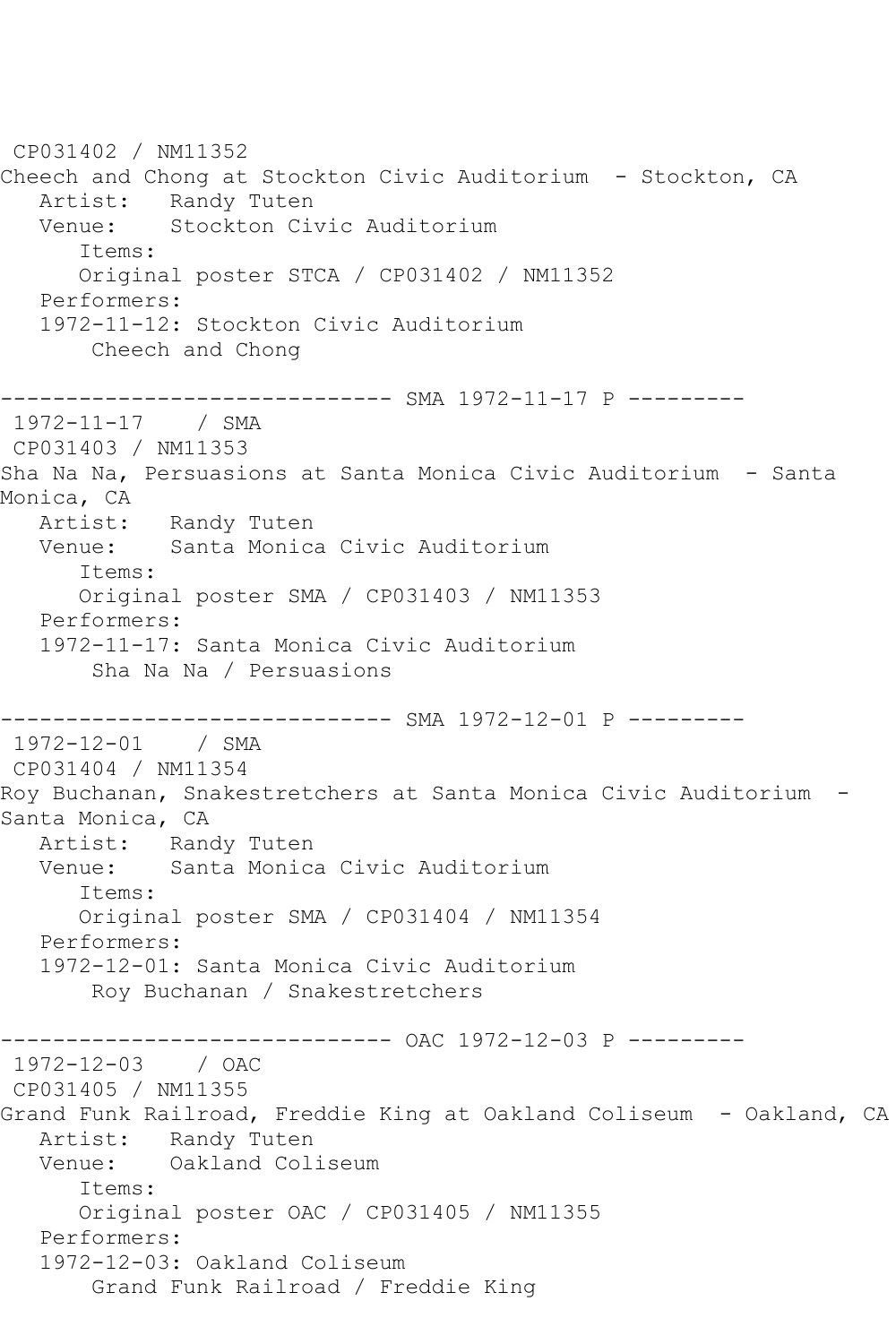------------------------------ 1972-12-09 P --------- 1972-12-09 / CP031406 / NM11356 Santana, Weather Report at Loyola Field House Artist: Randy Tuten<br>Venue: Loyola Field Loyola Field House Items: Original poster / CP031406 / NM11356 Performers: 1972-12-09: Loyola Field House Carlos Santana / Weather Report ------------------------------ WIN 1972-12-29 P --------- 1972-12-29 / WIN CP031408 / NM11358 Tito Puente, Malo at Winterland - San Francisco, CA Artist: Randy Tuten Venue: Winterland Items: Original poster WIN / CP031408 / NM11358 Performers: 1972-12-29 1972-12-30: Winterland Tito Puente / Malo / Azteca ------------------------------ STMA 1973-01-22 P-1 --------- 1973-01-22 / STMA CP015084 / ME0231 Taj Mahal, Joy of Cooking at Stanford Memorial Auditorium - Stanford, CA Artist: Randy Tuten Venue: Stanford Memorial Auditorium Promoter: ASSU Special Events Items: Original poster STMA Edition 1 / CP015084 / ME0231 STMA / CP018391 / RT19730122 STMA / NONE / RT1973012 Performers: 1973-01-22: Stanford Memorial Auditorium Taj Mahal / Joy of Cooking ------------------------------ MABN 1973-03-17 P --------- 1973-03-17 / MABN CP031409 / NM11359 Elvin Bishop, Mendocino All-Stars at Memorial Auditorium - Buffalo, NY Artist: Randy Tuten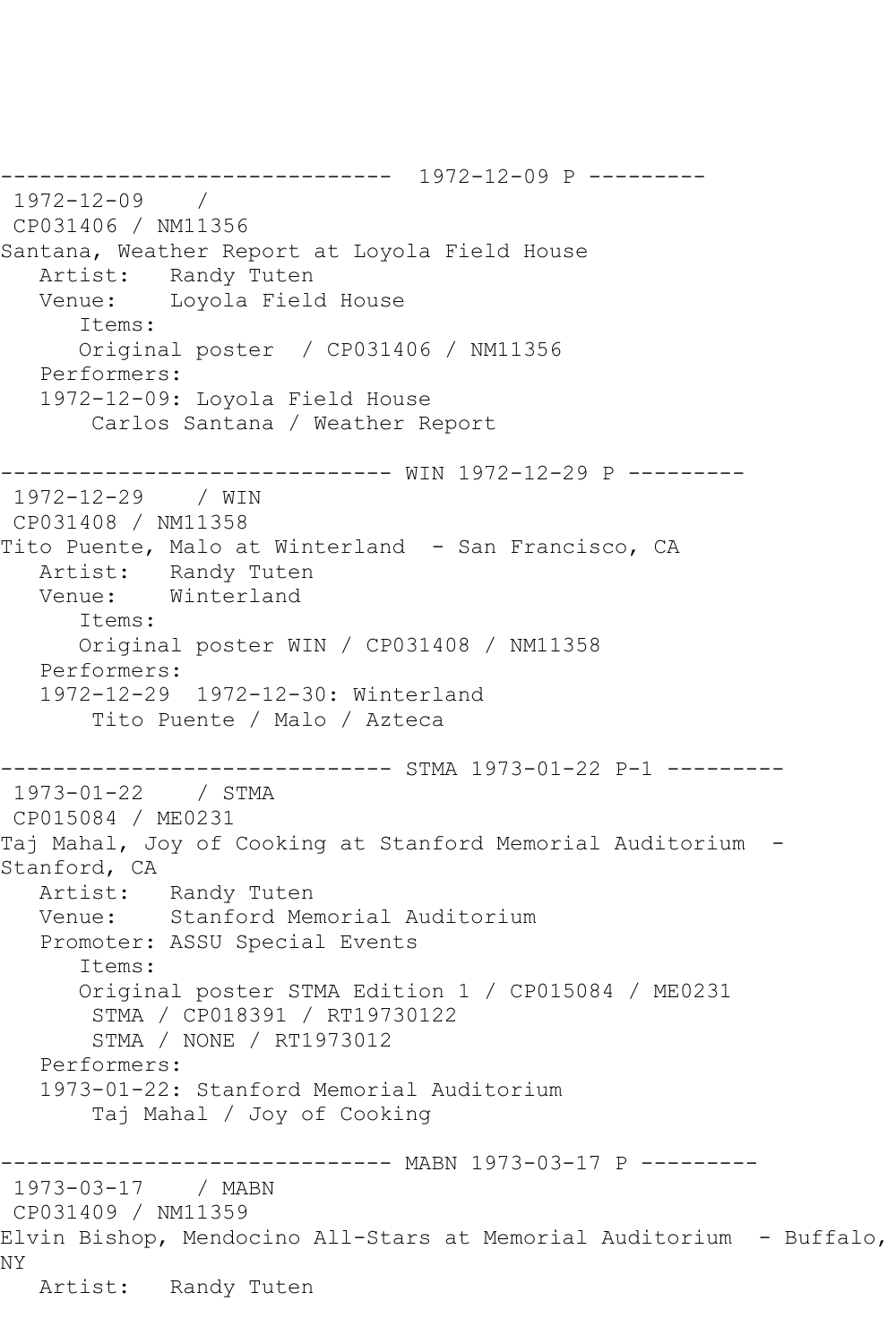Venue: Memorial Auditorium Items: Original poster MABN / CP031409 / NM11359 Notes: The green image was the handbill, the gold image on detail page was the poster.these were numbered but the number was not on poster. Performers: 1973-03-17: Memorial Auditorium Elvin Bishop / Mendocino All-Stars 1973-04-06: Maples Pavilion John Mayall ------------------------------ OAS 1973-05-05 P --------- 1973-05-05 / OAS CP031412 / NM11362 Leon Russell, Loggins and Messina at Oakland Stadium - Oakland, CA Artist: Randy Tuten<br>Venue: Oakland Sta Oakland Stadium Items: Original poster OAS / CP031412 / NM11362 Performers: 1973-05-05: Oakland Stadium Leon Russel / Loggins and Messina ------------ COW 1973-05-22 P ---------1973-05-22,2 / COW CP031410 / NM11360 Grateful Dead, Waylon Jennings at Cow Palace - Santa Barbara, CA Artist: Randy Tuten<br>Venue: Cow Palace, Cow Palace, Sacramento Items: Original poster COW / CP031410 / NM11360 Notes: David Byrd originally did the poster bottom image, Bill Graham had ask me to use the image for these two shows,cow palace and ontario and do some lettering that reflected the original poster.

 Performers: 1973-05-22,23,27 1973-05-27 ?: Cow Palace, Sacramento Grateful Dead / Waylon Jennings / New Riders of the Purple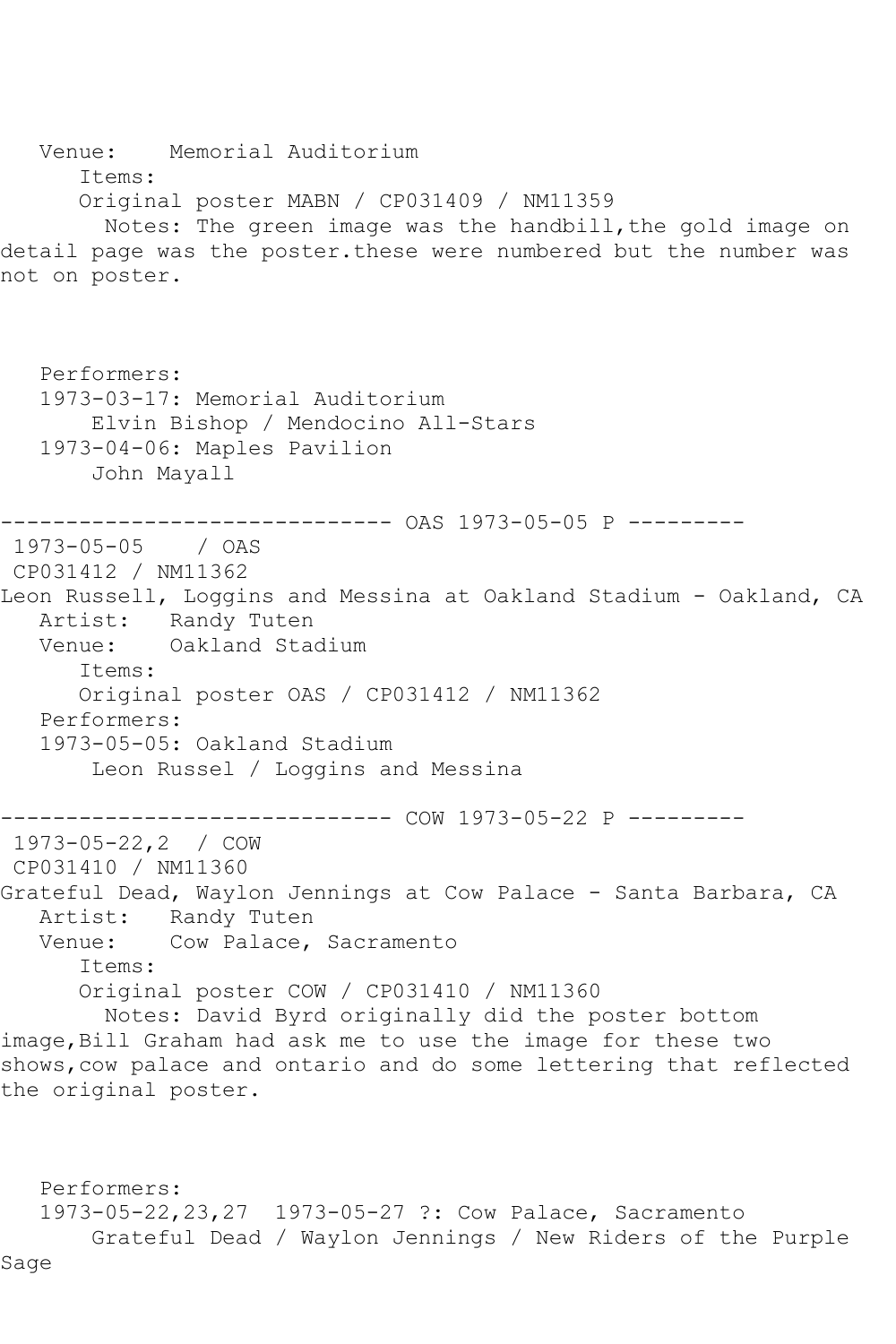------------------------------ KEZ 1973-05-26 P --------- 1973-05-26 / KEZ CP031411 / NM11361 Grateful Dead, New Riders of the Purple Sage at Kezar Stadium - San Francisco, CA<br>Artist: F Randy Tuten Venue: Kezar Stadium Items: Original poster KEZ / CP031411 / NM11361 Notes: These were the frist big outdoor shows which was to become day on the green shows later through out the 70's.this was also used as a full page ad. since there were two shows on the same poster and the Grateful Dead and Led Zeppelin were so different from each other I just did a boxing style poster. Performers: 1973-05-26: Kezar Stadium Grateful Dead / New Riders of the Purple Sage 1973-06-02: Led Zeppelin ------------------------------ 1973-09-14 P --------- 1973-09-14 / CP031413 / NM11363 Grateful Dead at Providence Civic Center - Providence, RI Artist: Randy Tuten<br>Venue: Providence ( Providence Civic Center Promoter: Bill Graham Presents Items: Original poster / CP031413 / NM11363 Notes: REPLACE EXISTING IMAGE Performers: 1973-09-14 1973-09-15: Providence Civic Center Grateful Dead ------------------------------ STCA 1973-09-30 P --------- 1973-09-30 / STCA CP031414 / NM11364 Tower of Power at Stockton Civic Auditorium - Stockton, CA Artist: Randy Tuten<br>Venue: Stockton Ci Stockton Civic Auditorium Items: Original poster STCA / CP031414 / NM11364 Performers: 1973-09-30: Stockton Civic Auditorium Tower of Power ------------------------------ WIN 1973-10-02 P-1 ---------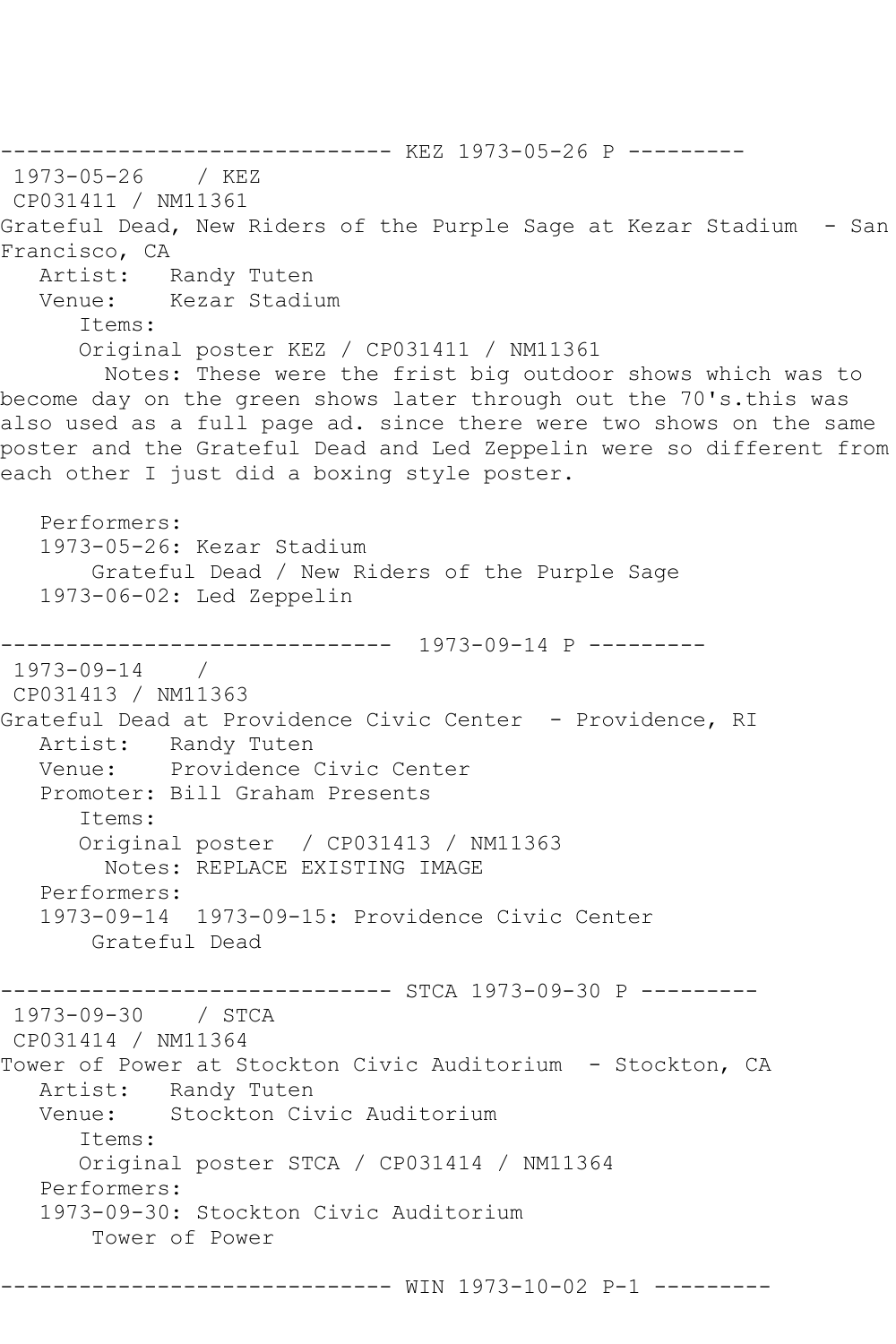1973-10-02 / WIN CP009725 / CS04820 Jerry Garcia, Hot Tuna at Winterland - San Francisco, CA Notes: Benefit for Legal Aid Benefit: Legal Aid Benefit Artist: Randy Tuten Venue: Winterland Promoter: Bill Graham Presents Items: Original poster WIN Edition 1 / CP009725 / CS04820 (10 x 14) Handbill / (5-5/8 x 7-3/8) Performers: 1973-10-02: Winterland Jerry Garcia / Hot Tuna / Michael Bloomfield / Merl Saunders / Jorma Kaukonen / Jack Cassidy / New Riders of the Purple Sage ------------------------------ 1973-11 P --------- 1973-11 / CP031418 / NM11368 Rick Derringer at PROMO Artist: Randy Tuten Venue: PROMO Items: Original poster / CP031418 / NM11368 Performers: 1973-11: PROMO Rick Derringer ------------------------------ 1973-11-10 P --------- 1973-11-10 / CP031415 / NM11365 Mechanics of Life at Garden of Allah Artist: Randy Tuten<br>Venue: Garden of A Garden of Allah Items: Original poster / CP031415 / NM11365 Performers: 1973-11-10: Garden of Allah Mechanics of Life ------------------------------ LBA 1973-11-11 P --------- 1973-11-11 / LBA CP031416 / NM11366 Mahavishnu Orchestra, John Mclaughlin at Long Beach Arena - Long Beach, CA Artist: Randy Tuten Venue: Long Beach Arena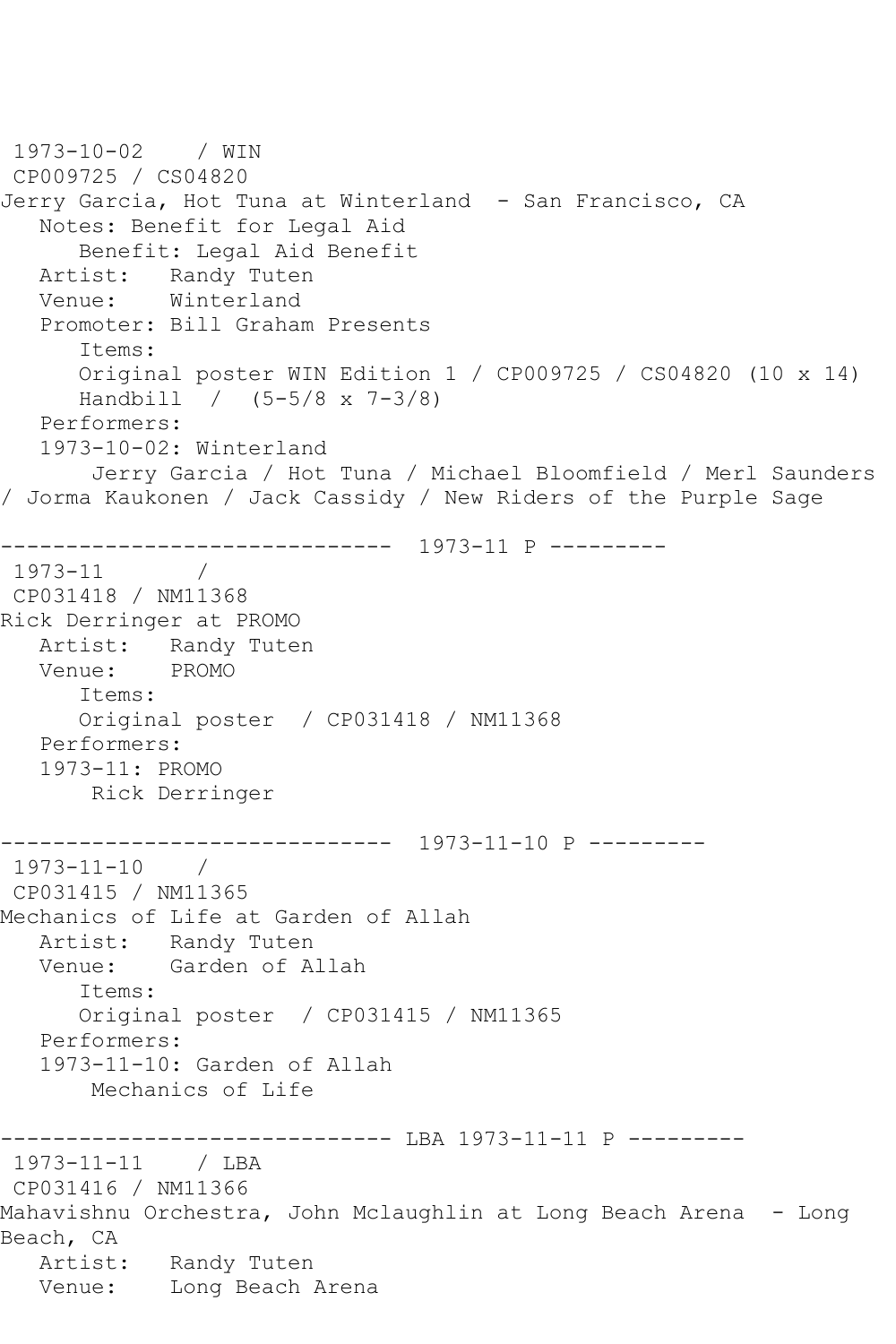Items: Original poster LBA / CP031416 / NM11366 Performers: 1973-11-11: Long Beach Arena Mahavishnu Orchestra / John Mclaughlin / William Cobham / Jerry Goodman / Jan Hammer / Rich Laird ------------------------------ 1973-11-18 P --------- 1973-11-18 / CP031417 / NM11367 Dave Brubeck, Darius Brubeck at Paramount Theater Artist: Randy Tuten<br>Venue: Paramount Tl Paramount Theater, Oakland Items: Original poster / CP031417 / NM11367 Performers: 1973-11-18: Paramount Theater, Oakland Dave Brubeck / Darius Brubeck / Chris Brubeck / Dan Brubeck ------------------------------ SALT 1973-11-21 P ---------  $1973 - 11 - 21$ CP031419 / NM11369 Humble Pie, Foghat at Salt Palace Artist: Randy Tuten Venue: Salt Palace Items: Original poster SALT / CP031419 / NM11369 Performers: 1973-11-21: Salt Palace Humble Pie / Foghat / Maggie Bell ------------------------------ SALT 1974-01-30 P --------- 1974-01-30 / SALT CP031420 / NM11370 Emerson Lake and Palmer at Salt Palace Artist: Randy Tuten<br>Venue: Salt Palace Salt Palace Items: Original poster SALT / CP031420 / NM11370 Performers: 1974-01-30: Salt Palace Emerson Lake and Palmer ------------------------------ SMA 1974-03-23 P --------- 1974-03-23 / SMA CP031421 / NM11371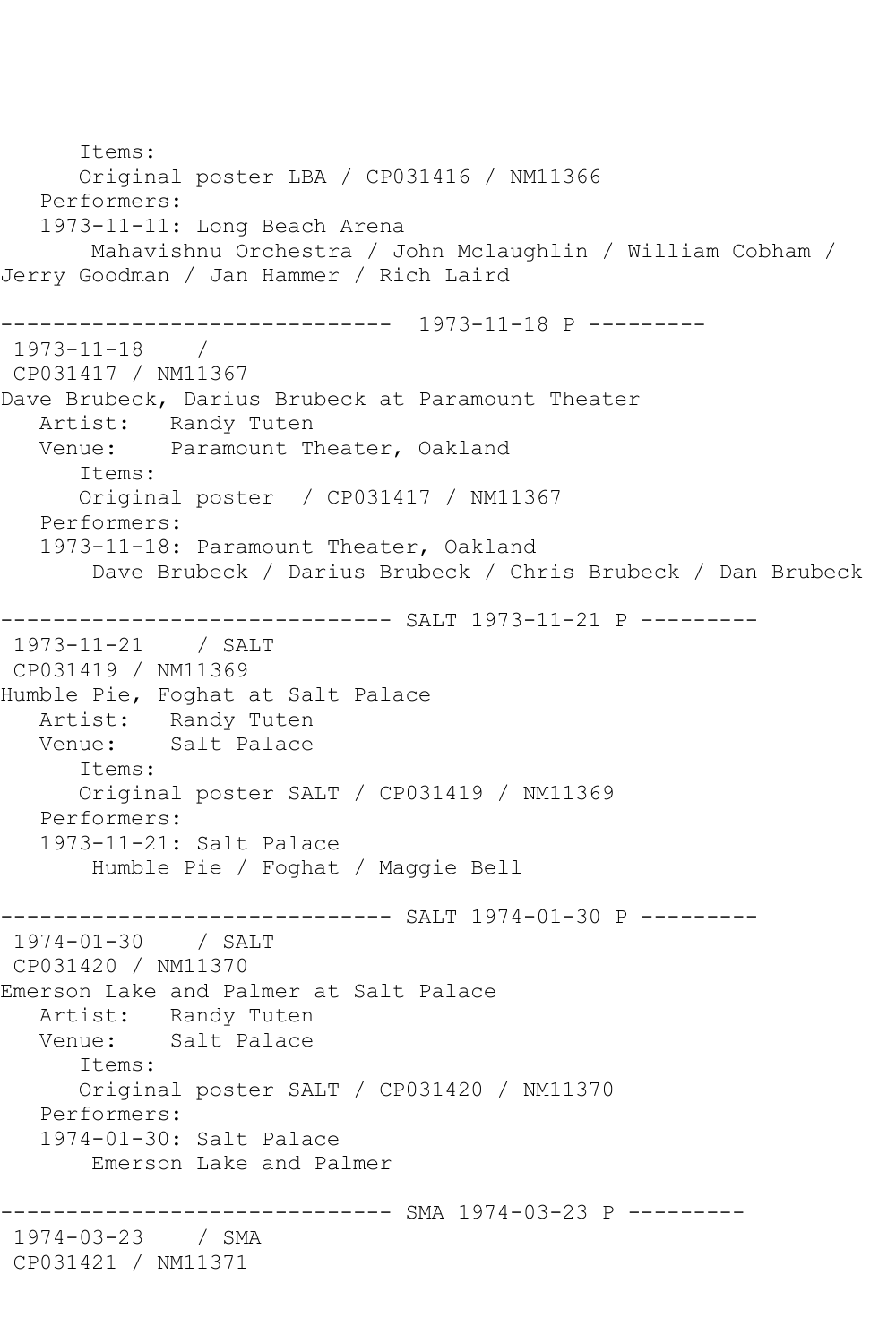John Prine, Steve Goodman at Santa Monica Civic Auditorium - Santa Monica, CA Artist: Randy Tuten Venue: Santa Monica Civic Auditorium Items: Original poster SMA / CP031421 / NM11371 Performers: 1974-03-23: Santa Monica Civic Auditorium John Prine / Steve Goodman ------------------------------ GRK 1974-06-02 P --------- 1974-06-02 / GRK CP031422 / NM11372 Joan Baez at Greek Theater, U.C. Berkeley Campus Artist: Randy Tuten Venue: Greek Theater at University of California at Berkeley Items: Original poster GRK / CP031422 / NM11372 Performers: 1974-06-02: Greek Theater at University of California at Berkeley Joan Baez ------------------------------ OAS 1974-06-08 P-1 --------- 1974-06-08 / OAS CP019832 / XI003 Grateful Dead, Beach Boys at Oakland Stadium - Oakland, CA Artist: Randy Tuten Venue: Oakland Stadium Items: Original poster OAS Edition 1 / CP019832 / XI003 Performers: 1974-06-08: Oakland Stadium Grateful Dead / Beach Boys / New Riders of the Purple Sage / Ten Years After / King Crimson / King Crimson / Strawbs / New Riders of the Purple Sage ------------------------------ POC 1974-06-16 P-1 --------- 1974-06-16 / POC CP019387 / XF056 Crosby, Stills, and Nash Notes: This item appears in the Art of Rock book, plate no. m207as\_S<br>Artist: Randy Tuten Venue: Portland Coliseum Promoter: Direct Productions Items: Original poster POC / CP016140 / ME1284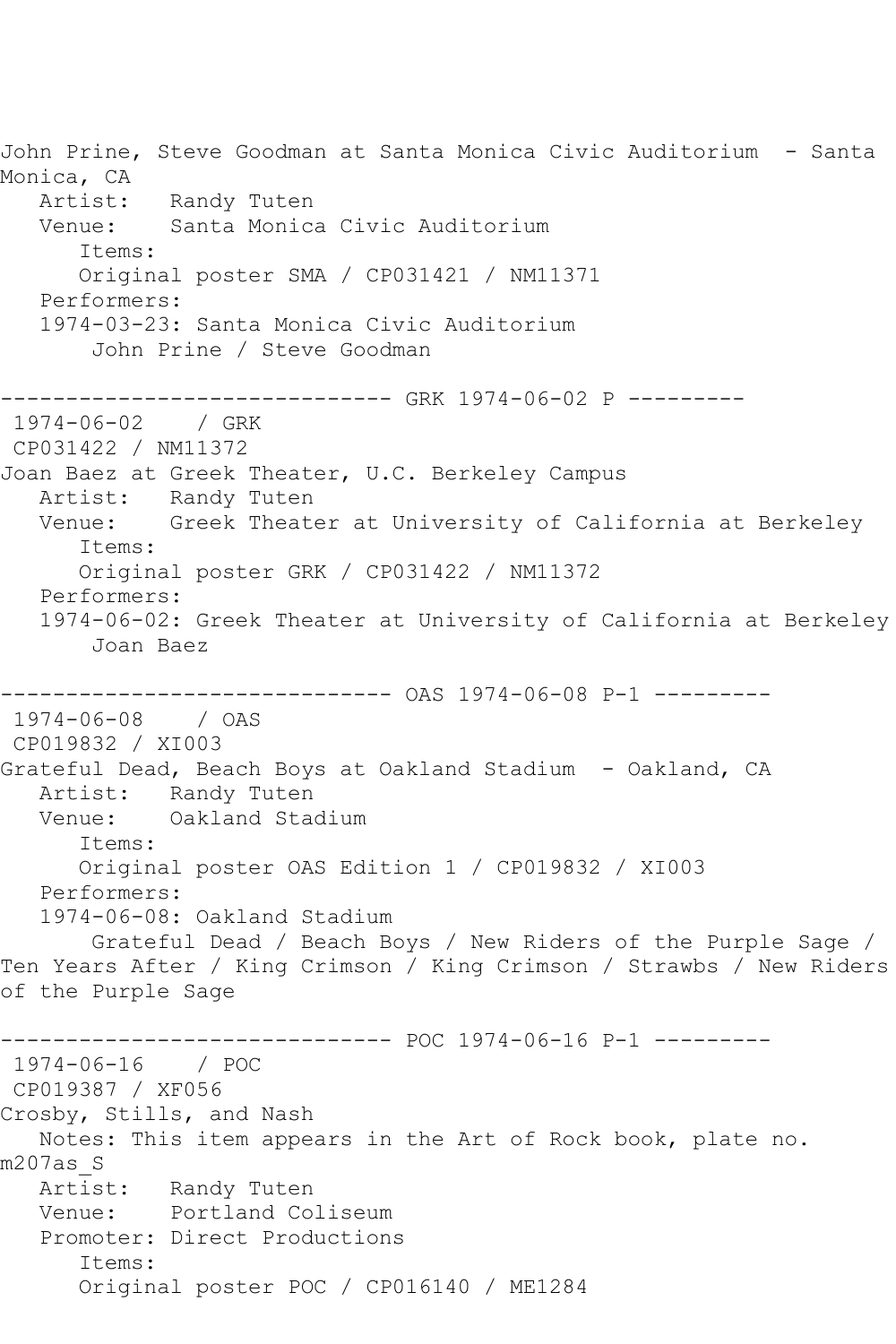AORPlate: m207as\_S Original poster POC / CP031306 / NM11256 AORPlate: m207as\_S Original poster POC Edition 1 / CP019387 / XF056 AORPlate: m207as\_S Performers: 1974-06-16: Portland Coliseum ------------------------------ OAS 1974-07-13 H-1 --------- 1974-07-13 / OAS CP001269 / 1284 ÈNJ, The Band at Oakland Stadium - Oakland, CA Artist: Randy Tuten Venue: Oakland Stadium Promoter: Bill Graham Presents Items: Handbill OAS / CP031424 / NM11374 Handbill OAS Edition 1 / CP001269 / 1284 (15-1/2 x 21) Performers: 1974-07-13: Oakland Stadium / Band / Joe Walsh / Barnstorm / Jesse Colin Young ------------------------------ COW 1974-07-14 P-1 --------- 1974-07-14 / COW CP015134 / ME0281 Eric Clapton, Ross at Cow Palace - Sacramento, CA Artist: Randy Tuten<br>Venue: Cow Palace, Cow Palace, Sacramento Promoter: Bill Graham Presents Items: Original poster COW Edition 1 / CP015134 / ME0281 Performers: 1974-07-21: Cow Palace, Sacramento Eric Clapton / Ross 1974-07-14: Oakland Stadium Crosby Stills and Nash / Band / Joe Walsh / Barnstorm / Jesse Colin Young ------------------------------ OAS 1974-07-14 P --------- 1974-07-14 / OAS CP031425 / NM11375 ÈNJ, The Band at Oakland Stadium - Oakland, CA Artist: Randy Tuten Venue: Oakland Stadium Items: Original poster OAS / CP031425 / NM11375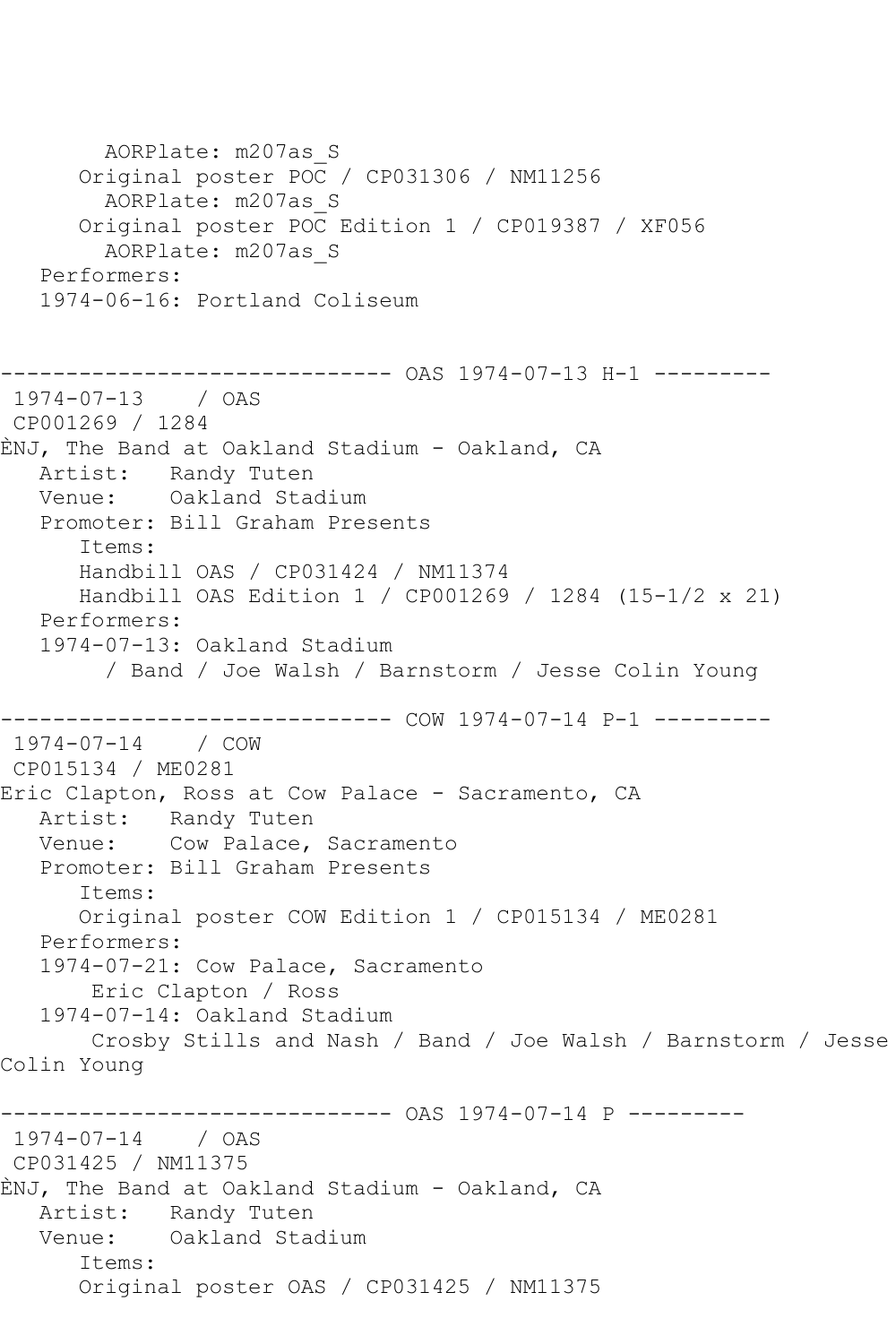Performers: 1974-07-14: Oakland Stadium / Band / Joe Walsh / Barnstorm / Jesse Colin Young / Eric Clapton ------------------------------ 1974-08-14 P --------- 1974-08-14 / CP031426 / NM11376 Jesse Colin Young at Nassau Veterans Memorial Coliseum Artist: Randy Tuten<br>Venue: Nassau Vete Nassau Veterans Memorial Coliseum Items: Original poster / CP031426 / NM11376 Performers: 1974-08-14 1974-08-15: Nassau Veterans Memorial Coliseum / Jesse Colin Young ------------------------------ SFC 1974-12-14 P --------- 1974-12-14 / SFC CP031427 / NM11377 David Crosby, Graham Nash at San Francisco Civic Auditorium - San Francisco, CA Artist: Randy Tuten Venue: San Francisco Civic Auditorium Items: Original poster SFC / CP031427 / NM11377 Performers: 1974-12-14: San Francisco Civic Auditorium David Crosby / Graham Nash ------------------------------ 1975 P --------- 1975 / Santana On The Bun Buster Tour Artist: Randy Tuten Promoter: Russ Gibb Presents Items: Original poster / Performers: 1975: Carlos Santana ------------------------------ KEZ-4.049 1975-03-23 P-1 --------- 1975-03-23 / KEZ 4.049 CP000003 / 0003 Doobie Brothers, Graham Central Station at Kezar Stadium - San Francisco, CA Notes: This item appears in the Art of Rock book, plate no. 4.049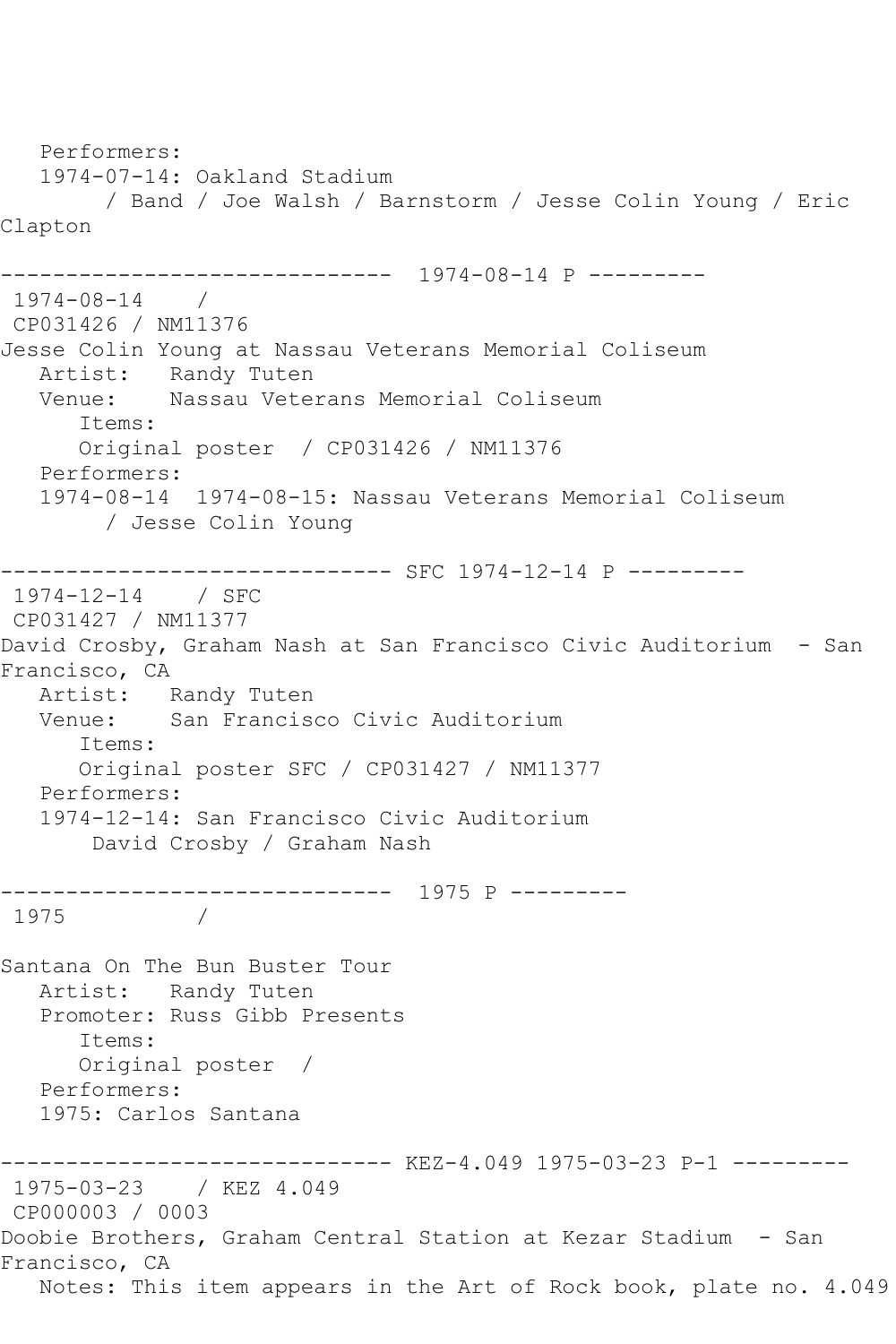Benefit: SF SNACK: San Francisco Students Need Athletics, Culture and Kicks Event: San Franciso Students Need Athletics, Culture, and Kicks<br>Artist: Randy Tuten Venue: Kezar Stadium Promoter: Book: Art of Rock Items: Original poster KEZ-4.049 Edition 1 / CP000003 / 0003 (11- 11/16 x 21) AORPlate: 4.049 KEZ-4.049 Edition 1 / CP001376 / 1392 AORPlate: 4.049 Postcard KEZ-4.049 / AORPlate: 4.049 Performers: 1975-03-23: Kezar Stadium Doobie Brothers / Graham Central Station / Mimi Farina / Jerry Garcia / Miracles / Joan Baez / Carlos Santana / Tower of Power / Neil Young / Jefferson Starship / Frankie Albert / John Brodie / Rosie Casals / Wener Erhard / Cedric Bardman / Willie Mays / Jessie Owens / Gene Washington / Rev. A. Cecil Williams ------------------------------ SCF 1975-04-03 P --------- 1975-04-03 / SCF CP031290 / NM11240 Santana at Santa Cruz Couty Fairgrounds Artist: Randy Tuten Venue: Santa Cruz County Fairgrounds Items: Original poster SCF / CP031290 / NM11240 Notes: This was done as a quick small poster, the Santana people just wanted a simple plain poster to advertise at ticket outlets and I did just a very plain boarder with there logo and some type setting Performers: 1975-04-03: Santa Cruz County Fairgrounds Carlos Santana  $--------- 1975-06-17 P-1 ---$ 1975-06-17 / CP000298 / 0301 Bob Fried Memorial Boogie Event: Bob Fried Memorial Boogie Artist: Stanley Mouse Items: Original poster Edition 1 / CP000298 / 0301 (14 x 20)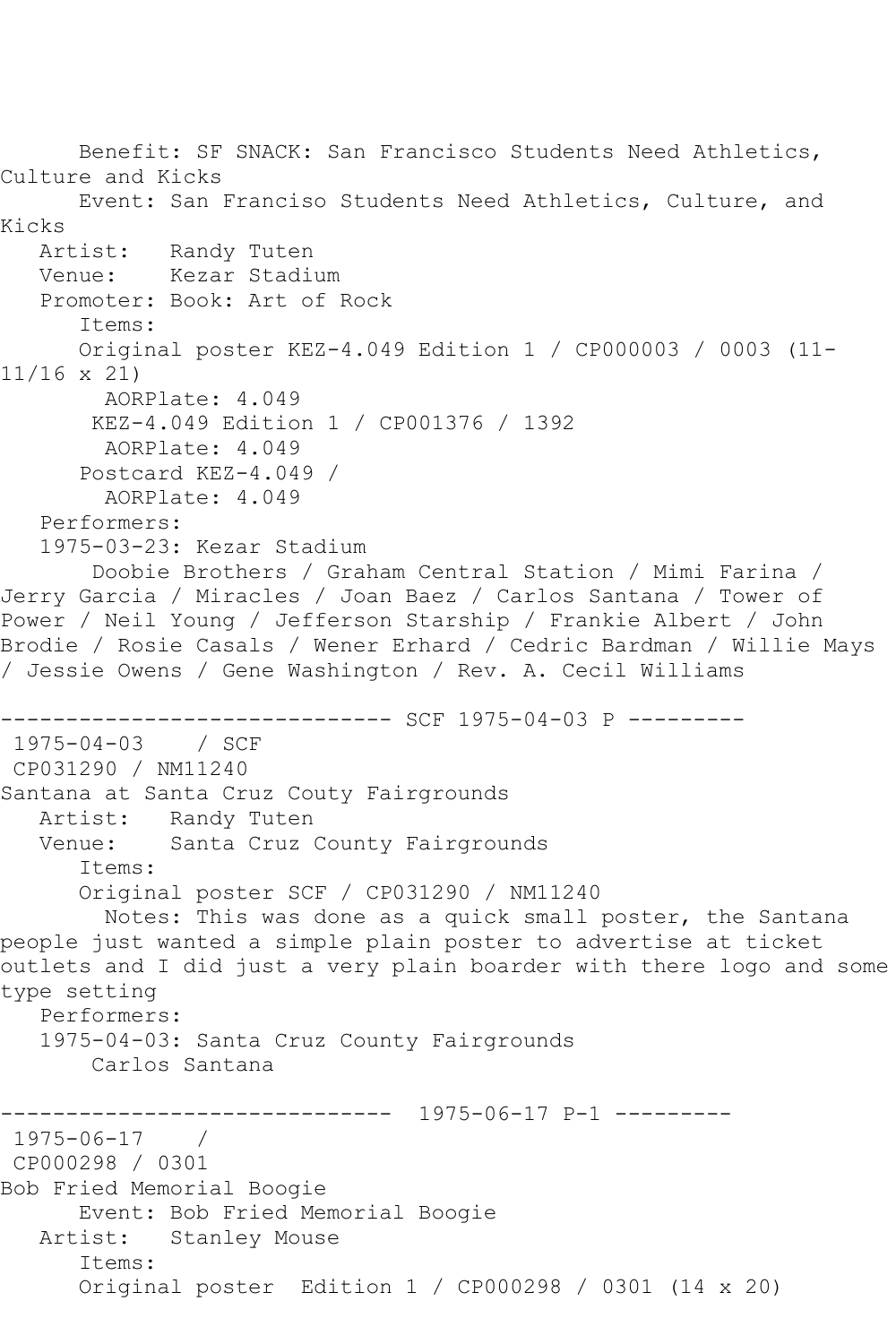Price: 40.00 Handbill Edition 1 / CP001129 / 1141 (4-11/16 x 6-3/4) Postcard Edition 1 / CP001075 / 1090 Performers: 1975-06-17: Bob Fried / Kingfish / Jerry Garcia / Keith and Donna / Mirrors ------------------------------ COW-4.041 1975-07-15 P-1 --------- 1975-07-15 / COW 4.041 CP009950 / CS05045 Rolling Stones at Cow Palace - Santa Barbara, CA Notes: This item appears in the Art of Rock book, plate no. 4.041 Artist: Stanley Mouse Venue: Cow Palace, Sacramento Promoter: Book: Art of Rock Items: Original poster COW-4.041 Edition 1 / CP009950 / CS05045 (23 x 35) AORPlate: 4.041 Price: 200.00 COW-4.041 / CP000682 / 0690 AORPlate: 4.041 COW-4.041 / CP015393 / ME0540 AORPlate: 4.041 Performers: 1975-07-15: Cow Palace, Sacramento Rolling Stones ------------------------------ 1975-12-06 P --------- 1975-12-06 / CP031275 / NM11225 Lily Tomlin at Paramount Theater Artist: Randy Tuten Venue: Paramount Theater, Oakland Items: Original poster / CP031275 / NM11225 Performers: 1975-12-06: Paramount Theater, Oakland Lily Tomlin 1975-12-07: San Jose Center For the Performing Arts ------------------------------ -4.319 1976 P-1 ---------  $/ 4.319$ CP004120 / CD04529 Santana Pacific Tour: Tour Pass Notes: This item appears in the Art of Rock book, plate no. 4.319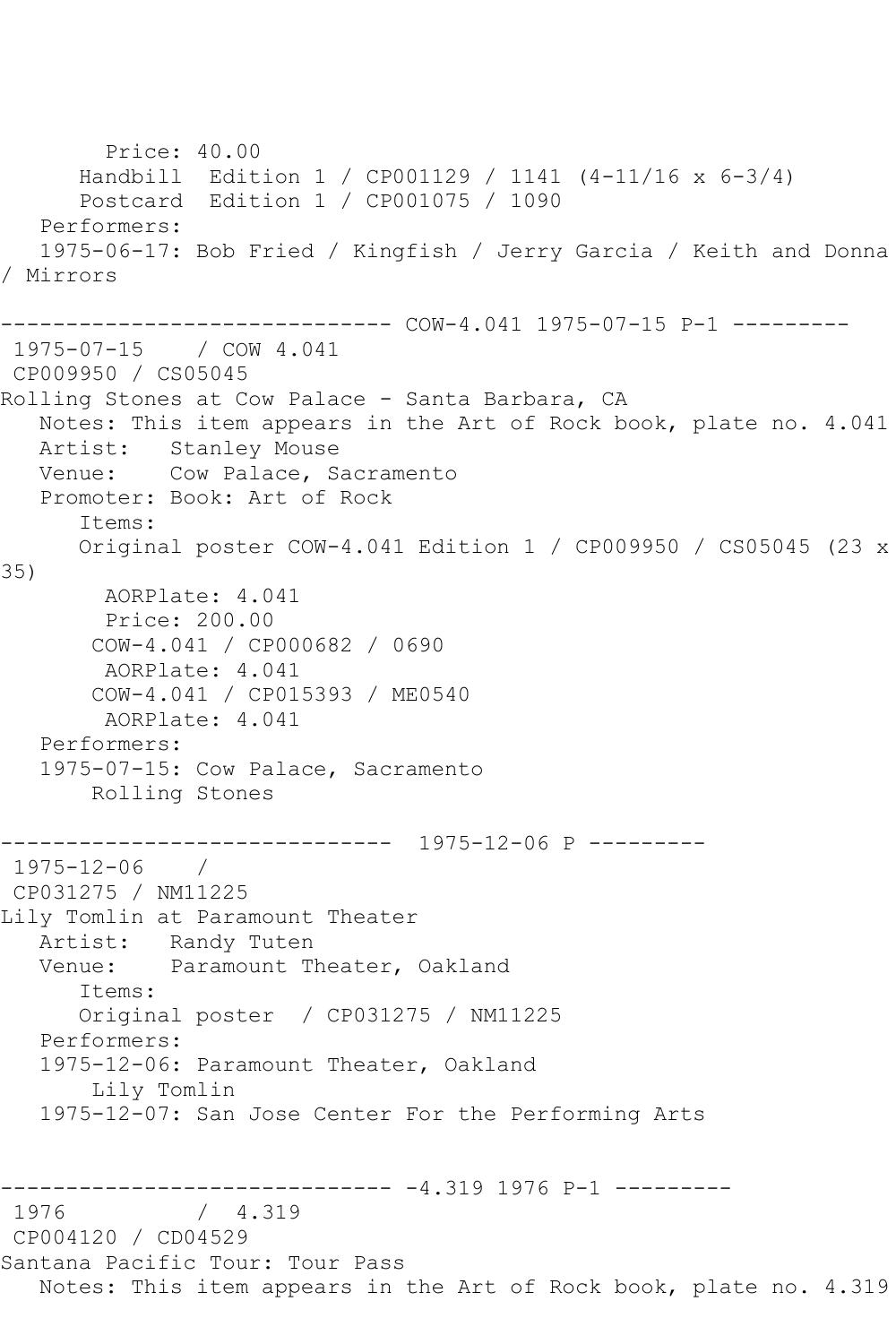Artist: Randy Tuten Promoter: Book: Art of Rock Items: Original poster -4.319 Edition 1 / CP004120 / CD04529 AORPlate: 4.319 Performers: 1976: Carlos Santana ------------------------------ COW 1976-02-11 P --------- 1976-02-11 / COW CP031277 / NM11227 World of Plants at Cow Palace - Santa Barbara, CA Artist: Randy Tuten Venue: Cow Palace, Sacramento Items: Original poster COW / CP031277 / NM11227 Performers: 1976-02-11 1976-02-16: Cow Palace, Sacramento World of Plants ------------------------------ MAPP 1976-02-15 P --------- 1976-02-15 / MAPP CP031276 / NM11226 Janis Ian, Louden Wainwright III at Maples Pavilion - San Jose, CA Artist: Randy Tuten<br>Venue: Maples Pavi Maples Pavilion Items: Original poster MAPP / CP031276 / NM11226 Performers: 1976-02-15: Maples Pavilion Janis Ian / Louden Wainwright III ------------------------------ MABN 1976-03-06 P --------- 1976-03-06 / MABN CP031278 / NM11228 Jesse Colin Young at Memorial Auditorium - Buffalo, NY Artist: Randy Tuten Venue: Memorial Auditorium Items: Original poster MABN / CP031278 / NM11228 Performers: 1976-03-06: Memorial Auditorium Jesse Colin Young ------------------------------ 1976-03-27 P --------- 1976-03-27 / CP031281 / NM11231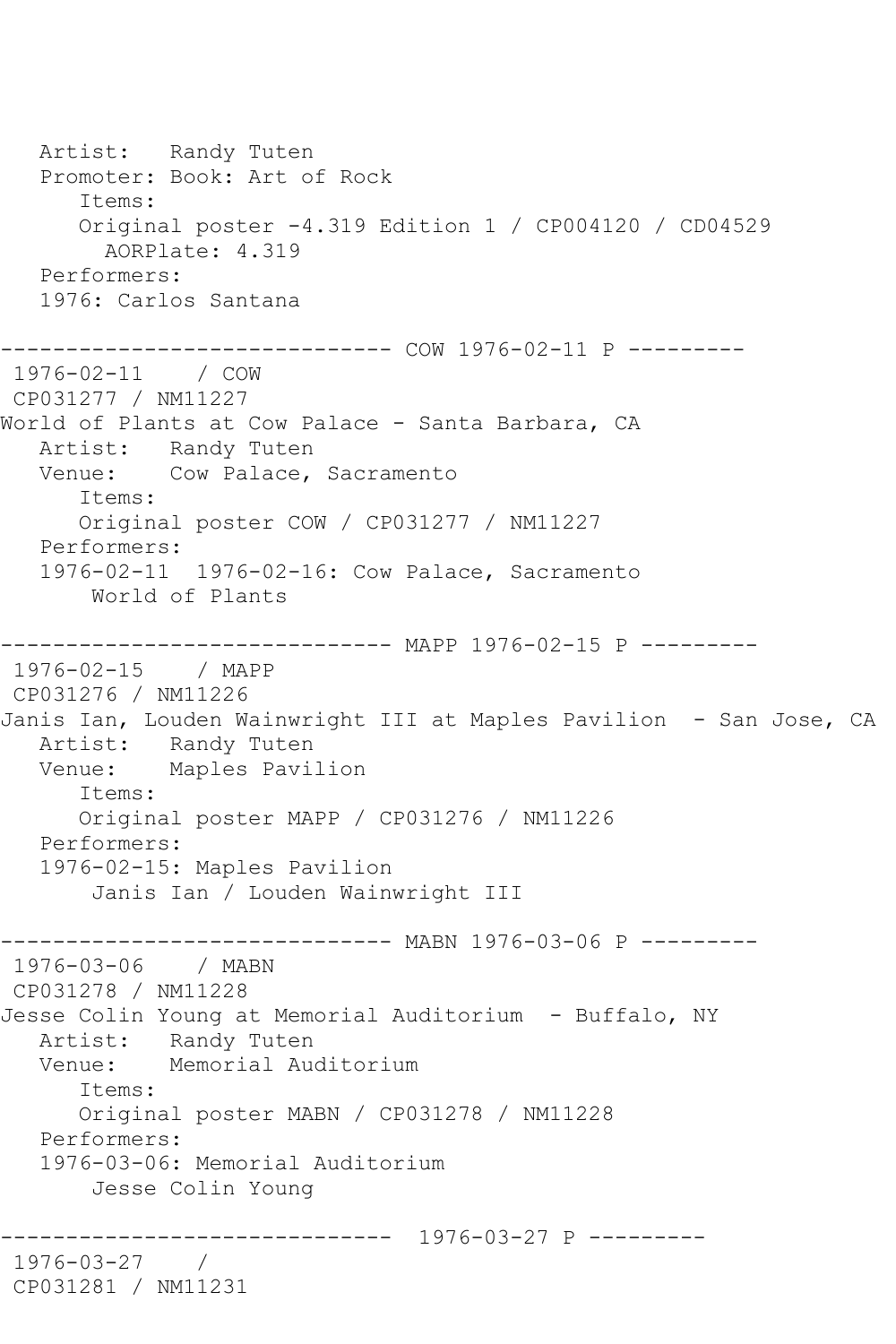ASSU Special Events Stanford University Full Concert Production and Promotion Artist: Randy Tuten Venue: Palo Alto Items: Original poster / CP031281 / NM11231 Performers: 1976-03-27: Palo Alto Stanford University ------------------------------ COW 1976-04-04 H-1 --------- 1976-04-04 / COW CP015247 / ME0394 Loggins and Messina, New Riders of the Purple Sage at Cow Palace - Santa Barbara, CA Artist: Randy Tuten Venue: Cow Palace, Sacramento Promoter: Bill Graham Presents Items: Handbill COW / CP031282 / NM11232 Handbill COW Edition 1 / CP015247 / ME0394 Performers: 1976-04-04: Cow Palace, Sacramento Loggins and Messina / New Riders of the Purple Sage / Nitty Gritty Dirt Band ------------------------------ MABN 1976-04-10 P --------- 1976-04-10 / MABN CP031283 / NM11233 Meters, Persuasions at Memorial Auditorium - Buffalo, NY Artist: Randy Tuten Venue: Memorial Auditorium Items: Original poster MABN / CP031283 / NM11233 Performers: 1976-04-10: Memorial Auditorium Meters / Persuasions ------------------------------ OAS 1976-04-25 P --------- 1976-04-25 / OAS CP031279 / NM11229 Peter Frampton, Fleetwood Mac at Oakland Stadium - Oakland, CA Artist: Randy Tuten Venue: Oakland Stadium Items: Original poster OAS / CP031279 / NM11229 Performers: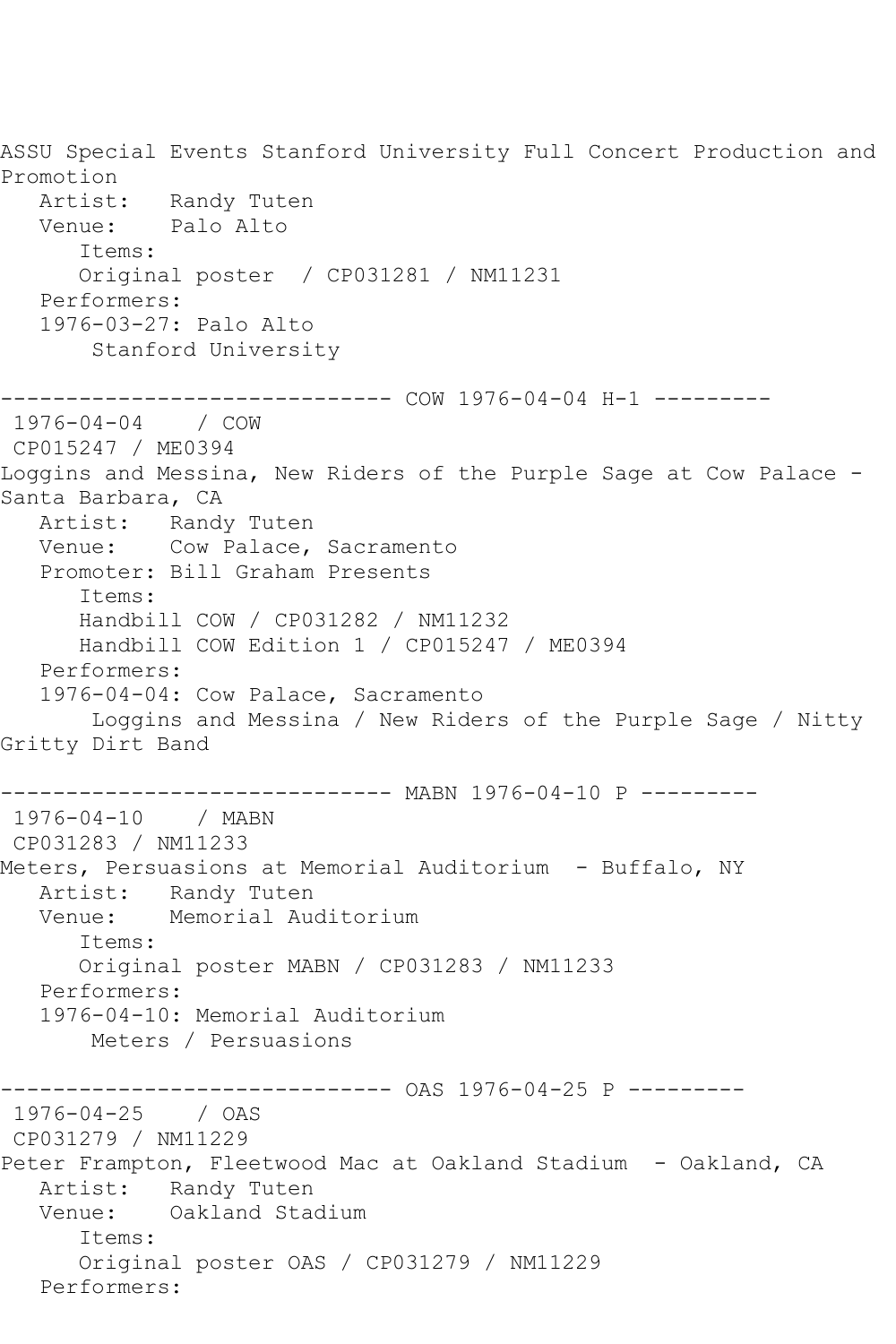1976-04-25: Oakland Stadium Peter Frampton / Fleetwood Mac / Gary Wright ------------------------------- MAPP 1976-05-15 P ---------<br>1976-05-15 / MAPP  $1976 - 05 - 15$ CP031285 / NM11235 Graham Central Station, Donald Byrd at Maples Pavilion - San Jose, CA Artist: Randy Tuten Venue: Maples Pavilion Items: Original poster MAPP / CP031285 / NM11235 Performers: 1976-05-15: Maples Pavilion Graham Central Station / Donald Byrd ------------------------------ FRA 1976-05-23 P --------- 1976-05-23 / FRA CP031288 / NM11238 Boz Scaggs at Frost Amphitheater - Stanford, CA Artist: Randy Tuten Venue: Frost Amphitheater Items: Original poster FRA / CP031288 / NM11238 Performers: 1976-05-23: Frost Amphitheater Boz Scaggs ------------------------------ WIN 1976-05-27 P --------- 1976-05-27 / WIN CP031280 / NM11230 Who at Winterland - San Francisco, CA Artist: Randy Tuten<br>Venue: Winterland Winterland Items: Original poster WIN / CP031280 / NM11230 Notes: This was an admat that the Who sent out to promoters was just the flag and Who '76. I just hand lettered the date and venue and stack the information about tickets. the boarder holds it all together. At the end of the press run the printer had some gold card stock and so we put that in the press. Bill Graham like it so much he wished he had done the whole run that way they weren't more than 50 of the gold ones bottom image.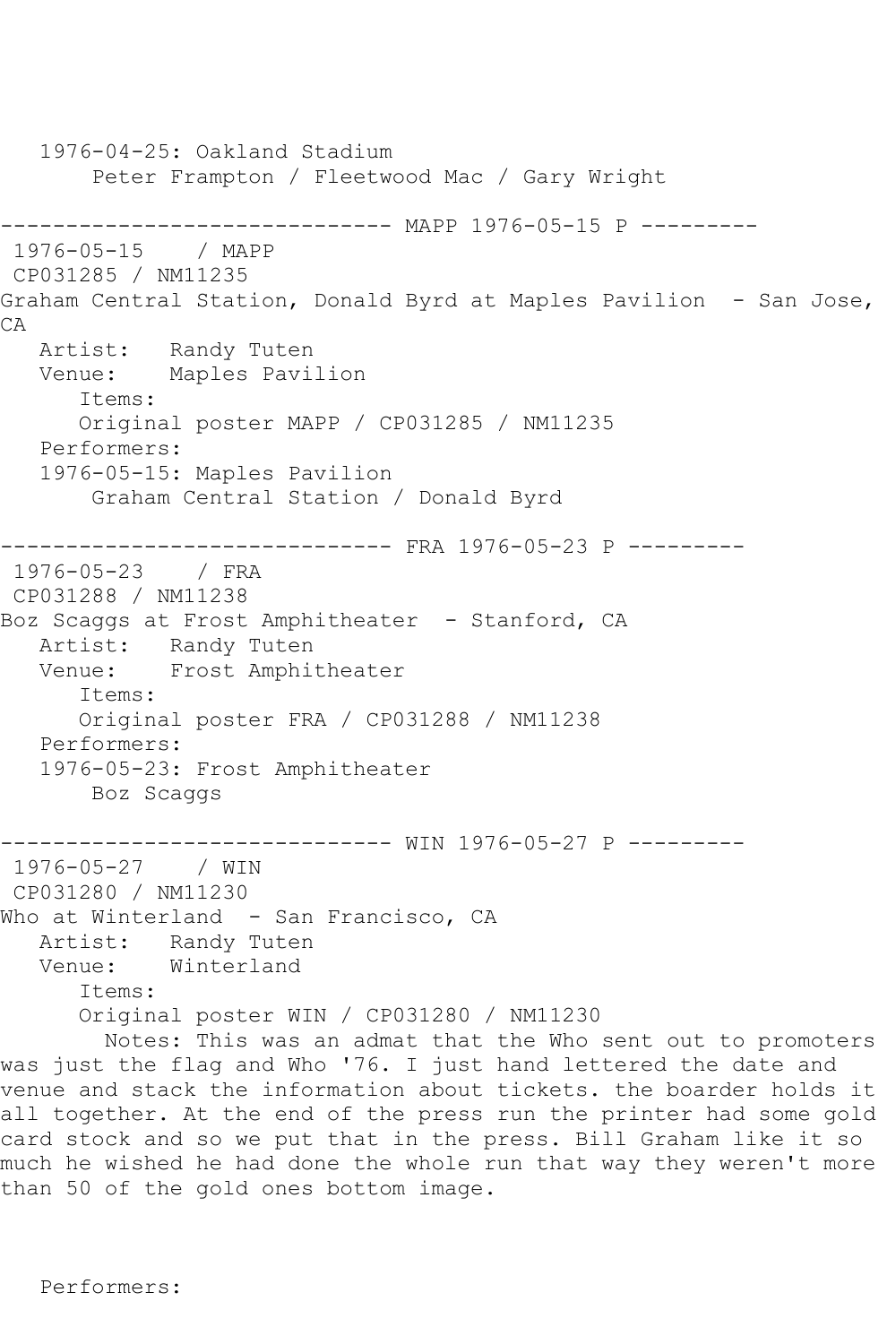1976-05-27 1976-05-28: Winterland Who ------------------------------ WIN 1976-05-28 P --------- 1976-05-28 / WIN CP031286 / NM11236 Kingfish, Bob Weir at Winterland - San Francisco, CA Artist: Randy Tuten Venue: Winterland Items: Original poster WIN / CP031286 / NM11236 Performers: 1976-05-28: Winterland Kingfish / Bob Weir / Charlie Daniels Band ------------------------------ 1976-05-29 P --------- 1976-05-29 / CP031287 / NM11237 Bob Marley and the Wailers at Paramount Theater Artist: Randy Tuten Venue: Paramount Theater, Oakland Promoter: Bill Graham Presents Items: Original poster / CP031287 / NM11237 Notes: I wanted to do something more than just a big picture of Bob Marley,since Jamaica is an island I did rope boarders with banners waving,with a porthole and he's lookihg through it.The second image on detail page is photo of framed original art work. Original poster / CP015081 / ME0228 Performers: 1976-05-29: Paramount Theater, Oakland Bob Marley ------------------------------ OAS 1976-06-05 P --------- 1976-06-05 / OAS CP031259 / NM11209 Boz Scaggs, Santana at Oakland Stadium - Oakland, CA Artist: Randy Tuten<br>Venue: Oakland Stad Oakland Stadium Items: Original poster OAS / CP031259 / NM11209 Performers: 1976-06-05: Oakland Stadium Boz Scaggs / Carlos Santana / Tower of Power / Jeff Beck / Journey / Jeff Beck / Blue Oyster Cult / Mahogany Rush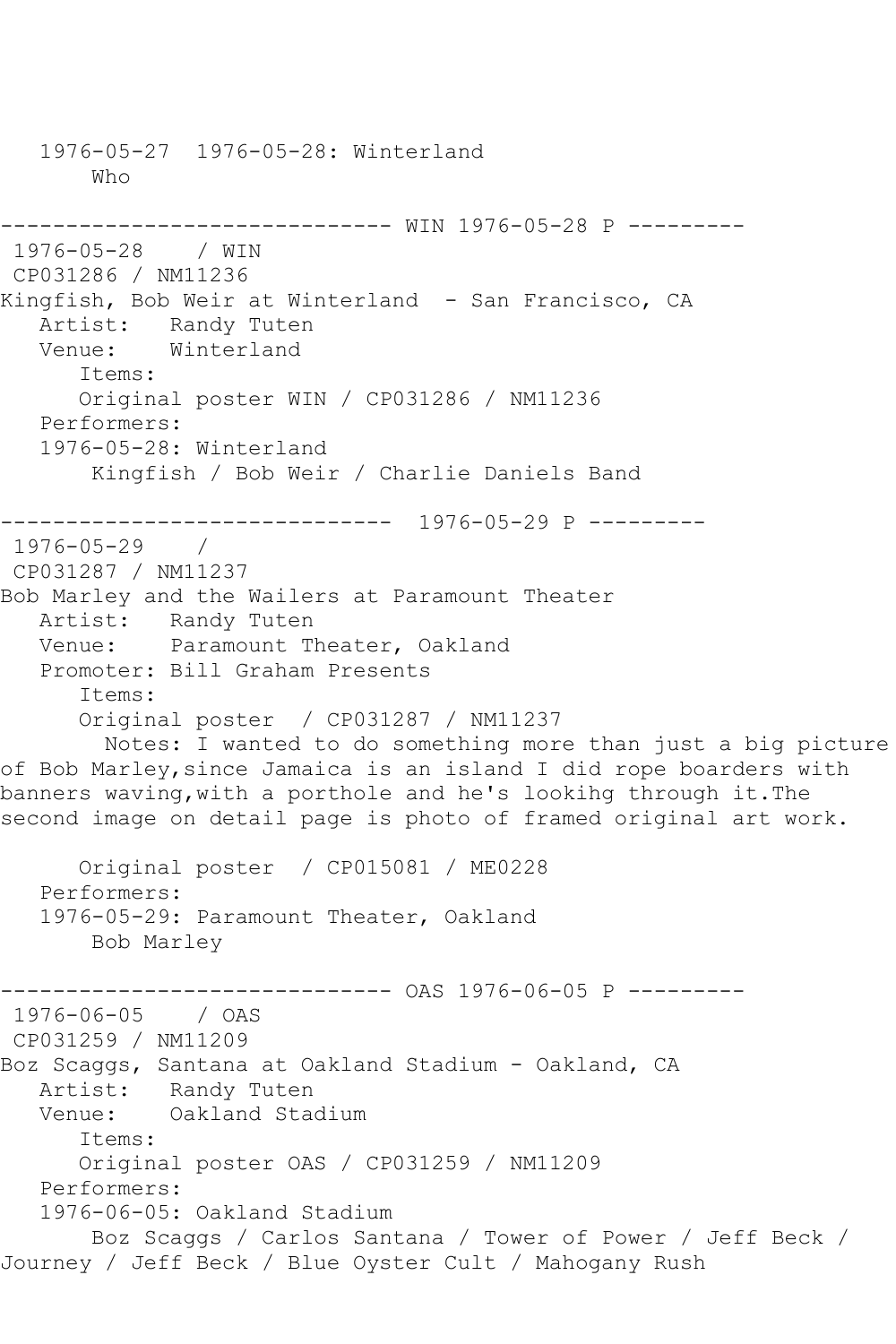------------------------------ OAS 1976-06-05 P --------- 1976-06-05 / OAS CP031284 / NM11234 Jefferson Starship, Santana at Oakland Stadium - Oakland, CA Artist: Randy Tuten Venue: Oakland Stadium Items: Original poster OAS / CP031284 / NM11234 Performers: 1976-06-05: Oakland Stadium Jefferson Starship / Carlos Santana / Jeff Beck / Journey 1976-06-06: J. Geils Band / Jeff Beck / Blue Oyster Cult / Mahogany Rush ------------------------------ COW 1976-06-13 P --------- 1976-06-13 / COW CP031258 / NM11208 Paul McCartney Wings Over America at Cow Palace - Santa Barbara, CA Artist: Randy Tuten Venue: Cow Palace, Sacramento Items: Original poster COW / CP031258 / NM11208 Notes: REPLACE EXISTING IMAGE Collaborator Alton Kelley & Stanley Mouse Details One of our favorite airplanes,it was fun working with those guys. Performers: 1976-06-13 1976-06-14: Cow Palace, Sacramento Paul Mccartney ------------------------------ OAS 1976-07-11 P --------- 1976-07-11 / OAS CP031260 / NM11210 Liza and Robert at Oakland Stadium - Oakland, CA Artist: Randy Tuten Venue: Oakland Stadium Items: Original poster OAS / CP031260 / NM11210 Notes: Graig & Janise Kittredge and Mario & Florencee Barsotti Wish to Invite you to the Wedding of their Children LISA and ROBERT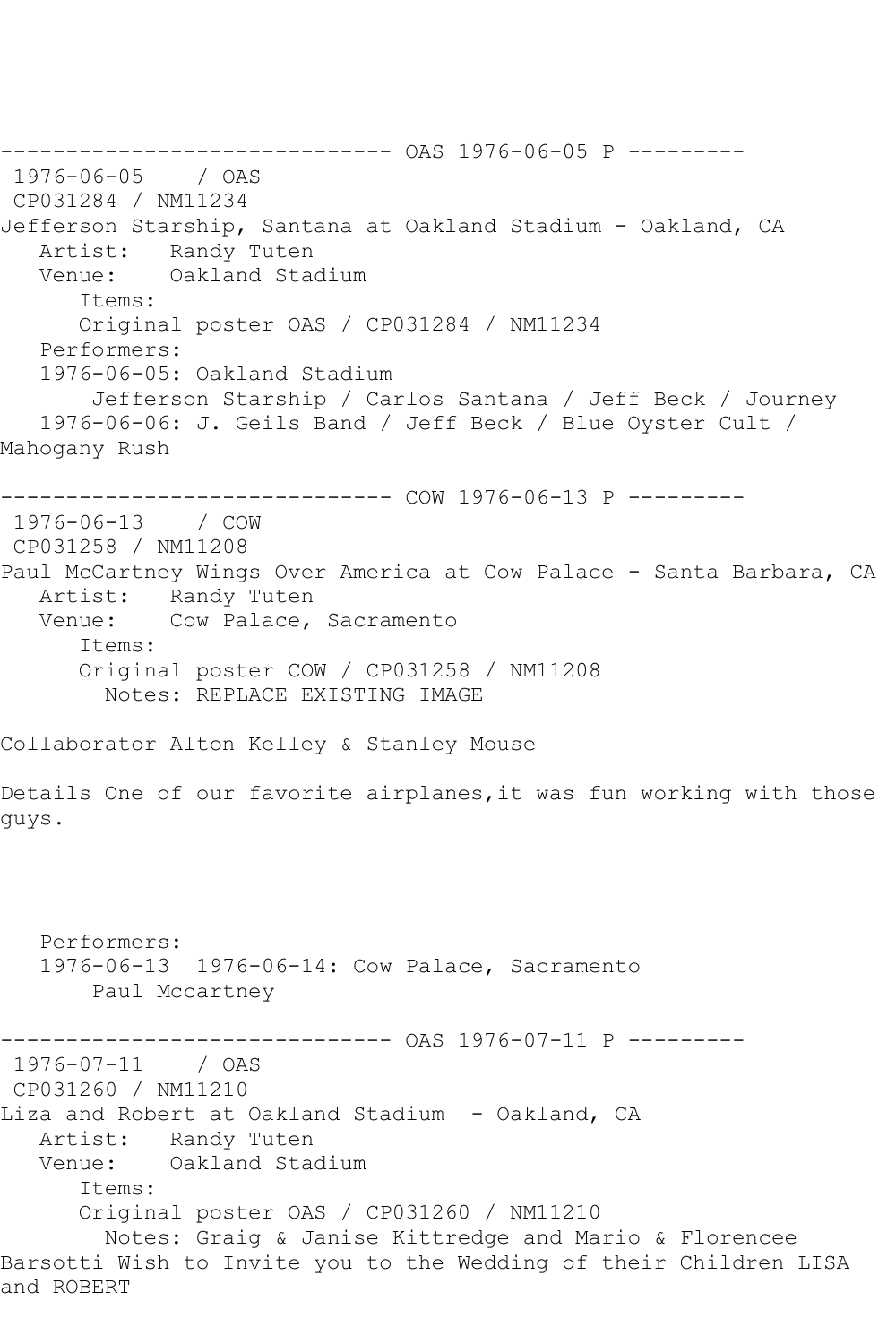I just keep it simple and to the point with just lettering and simple boarder, like a town notice. Performers: 1976-07-11: Oakland Stadium Liza and Robert ------------ ORP 1976-07-12 P ---------1976-07-12 / ORP CP031261 / NM11211 Grateful Dead at Orpheum Theater Artist: Randy Tuten Venue: Orpheum Theater Items: Original poster ORP / CP031261 / NM11211 Notes: This was the only poster and advertising done for the Orpheum Theatre shows. Performers: 1976-07-12 1976-07-18 ?: Orpheum Theater Grateful Dead ------------------------------ FRA 1976-07-18 P-1 --------- 1976-07-18 / FRA CP020773 / XM19710718 Dave Mason, New Riders of the Purple Sage at Frost Amphitheater -Stanford, CA Artist: Randy Tuten Venue: Frost Amphitheater Promoter: Bill Graham Presents Items: Original poster FRA Edition 1 / CP020773 / XM19710718 FRA / CP015047 / ME0194 FRA / CP031264 / NM11214 Performers: 1976-07-18: Frost Amphitheater Dave Mason / New Riders of the Purple Sage / Gate Brothers ------------------------------ GRK 1976-07-18 P --------- 1976-07-18 / GRK CP031265 / NM11215 Kris Kristofferson at Greek Theater, U.C. Berkeley Campus Artist: Randy Tuten Venue: Greek Theater at University of California at Berkeley Items: Original poster GRK / CP031265 / NM11215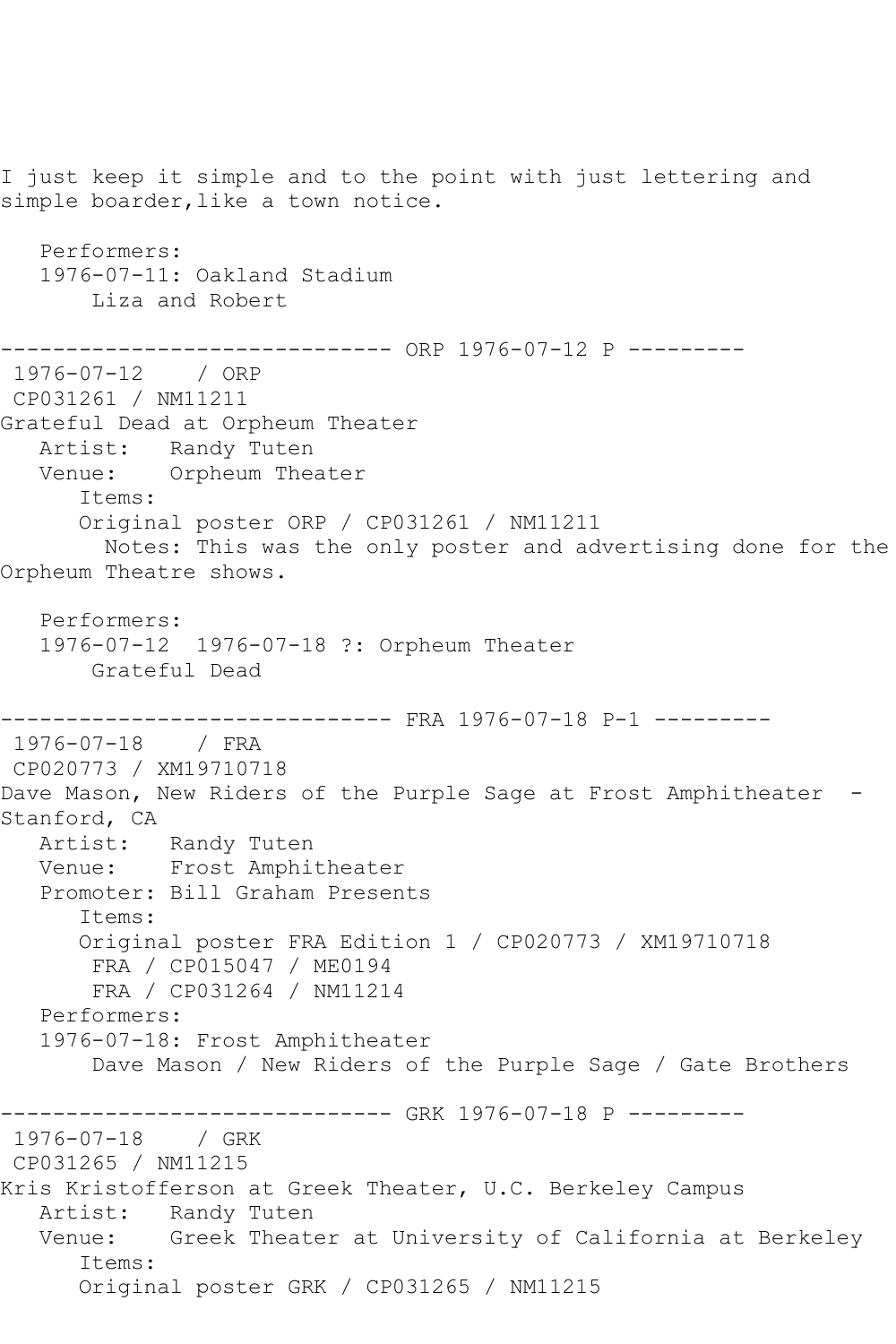Performers: 1976-07-18: Greek Theater at University of California at Berkeley Kris Kristofferson ------------------------------ 1976-07-27 P --------- 1976-07-27 / CP031262 / NM11212 Jefferson Starship at Berkeley California Artist: Randy Tuten Venue: Berkeley, CA Items: Original poster / CP031262 / NM11212 Performers: 1976-07-27 1976-07-28: Berkeley, CA Jefferson Starship ------------------------------ OAS 1976-08-03 P --------- 1976-08-03 / OAS CP031269 / NM11219 Eagles, Linda Ronstadt at Oakland Stadium - Oakland, CA Artist: Randy Tuten Venue: Oakland Stadium Promoter: Bill Graham Presents Items: Original poster OAS / CP031269 / NM11219 Original poster OAS Edition 1 / CP015238 / ME0385 Performers: 1976-08-03: Oakland Stadium Eagles / Linda Ronstadt ------------------------------ OAS 1976-08-03 P --------- 1976-08-03 / OAS CP031268 / NM11218 Eagles, Linda Ronstadt at Oakland Stadium - Oakland, CA Artist: Randy Tuten Venue: Oakland Stadium Items: Original poster OAS / CP031268 / NM11218 Performers: 1976-08-03: Oakland Stadium Eagles / Linda Ronstadt ------------------------------ FRA 1976-08-07 P --------- 1976-08-07 / FRA CP031266 / NM11216 David Crosby at Frost Amphitheater - Stanford, CA Artist: Randy Tuten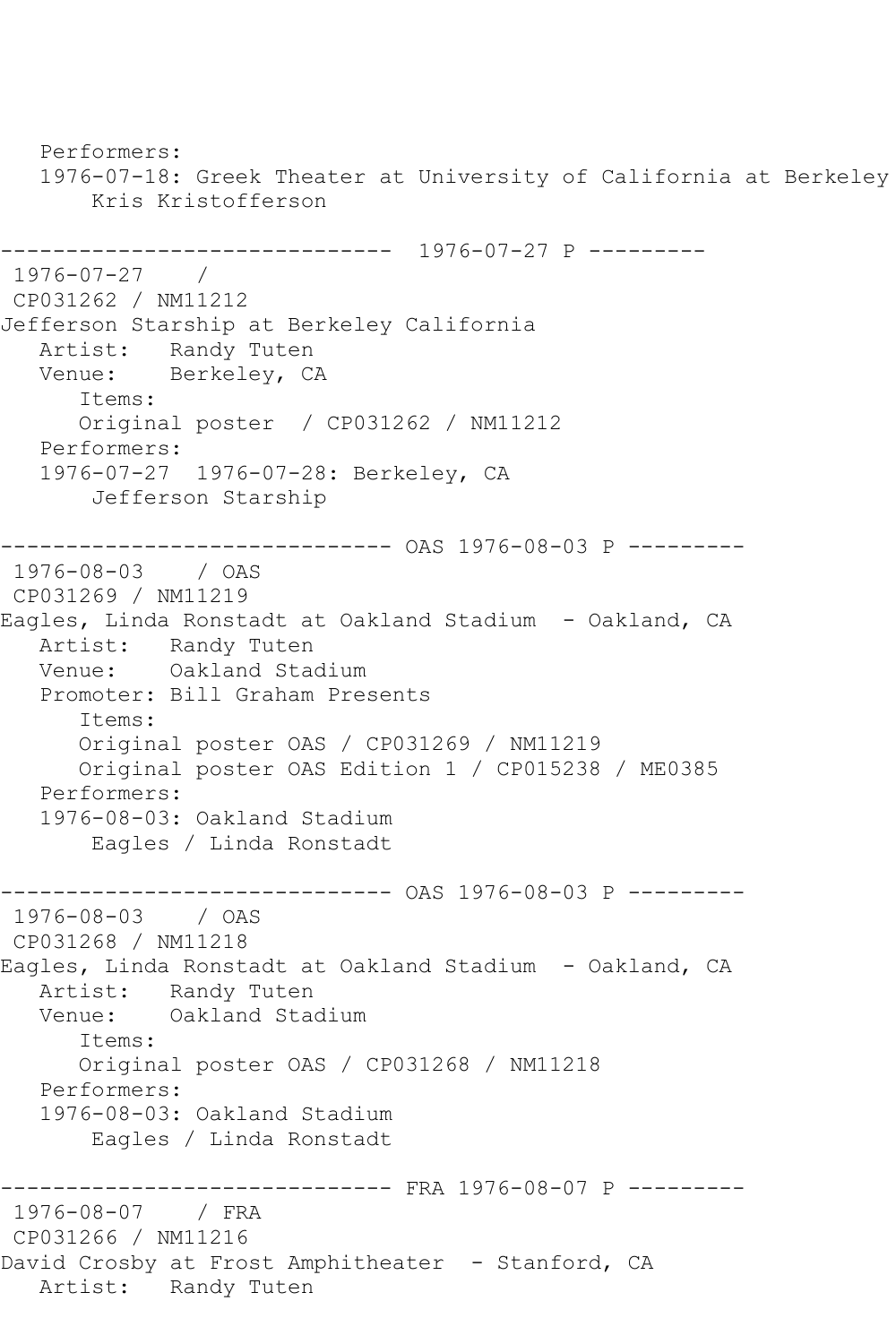Venue: Frost Amphitheater Items: Original poster FRA / CP031266 / NM11216 Performers: 1976-08-07: Frost Amphitheater David Crosby ------------------------------ COW 1976-08-17 P --------- 1976-08-17 / COW CP031267 / NM11217 Neil Young at Cow Palace, Sacramento - Sacramento, CA Artist: Randy Tuten Venue: Cow Palace, Sacramento Items: Original poster COW / CP031267 / NM11217 Notes: These shows were cancelled Performers: 1976-08-17: Cow Palace, Sacramento Concord Pavailion, Concord Neil Young ------------------------------ OAC 1976-08-18 P --------- 1976-08-18 / OAC CP031263 / NM11213 Jethro Tull, Elo at Oakland Coliseum - Oakland, CA Artist: Randy Tuten Venue: Oakland Coliseum Items: Original poster OAC / CP031263 / NM11213 Performers: 1976-08-18: Oakland Coliseum Jethro Tull / Elo / Rory Gallagher ------------------------------ 1976-10-02 P --------- 1976-10-02 / CP031270 / NM11220 Bruce Springsteen, E Street Band at Paramount Theater Artist: Randy Tuten Venue: Paramount Theater, Oakland Items: Original poster / CP031270 / NM11220 Performers: 1976-10-02: Paramount Theater, Oakland Bruce Springsteen / E Street Band ------------------------------ MABN 1976-10-30 P --------- 1976-10-30 / MABN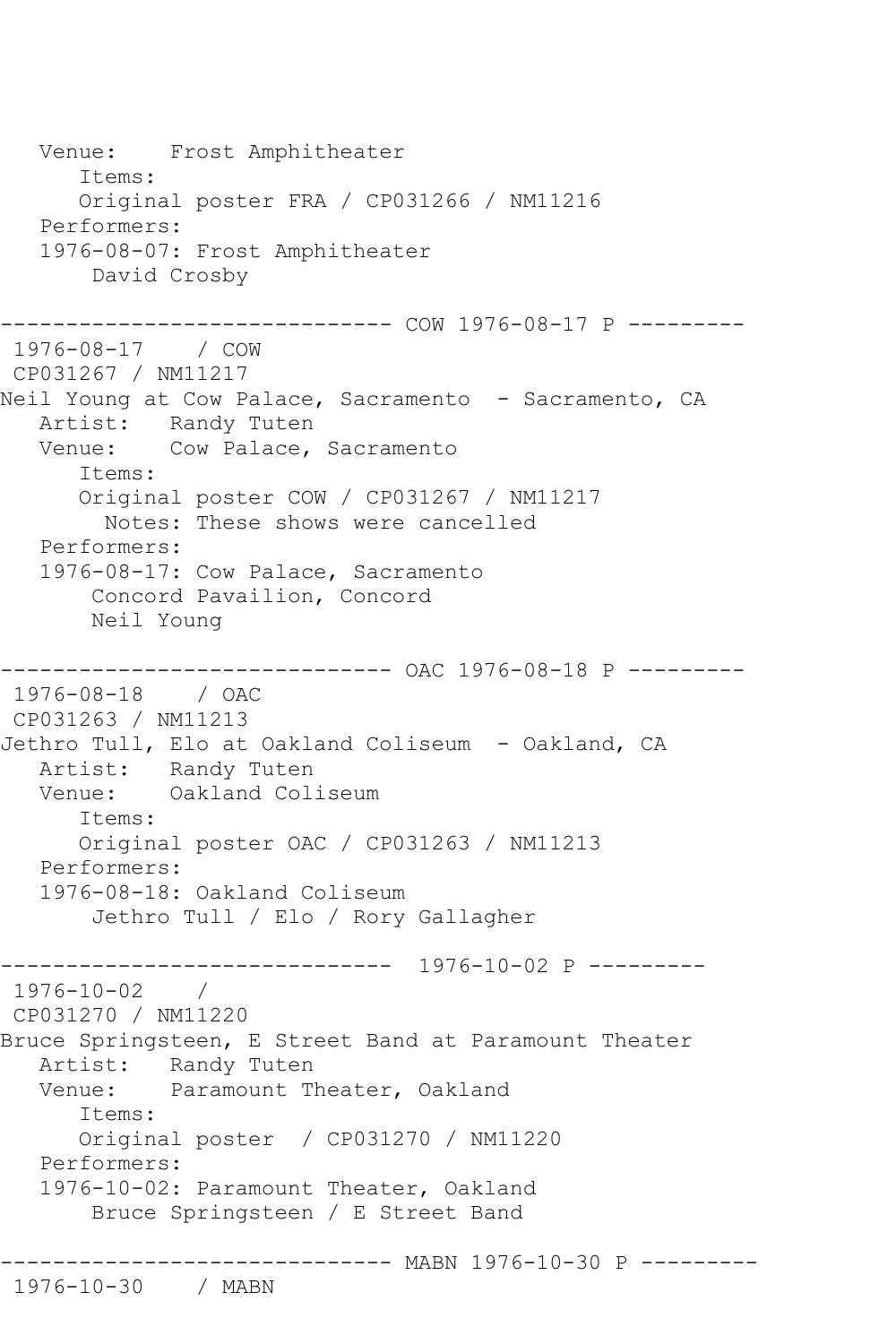CP031271 / NM11221 Doc and Merle Watson at Memorial Auditorium - Buffalo, NY Artist: Randy Tuten Venue: Memorial Auditorium Items: Original poster MABN / CP031271 / NM11221 Performers: 1976-10-30: Memorial Auditorium Doc Watson ------------------------------ 1976-10-30 P --------- 1976-10-30 / CP031273 / NM11223 Music And Movies at Berkeley Campus Artist: Randy Tuten Venue: Berkeley Campus Items: Original poster / CP031273 / NM11223 Performers: 1976-10-30 1976-12-21 ?: Berkeley Campus Music And Movies ------------------------------ 1976-11-26 P --------- 1976-11-26 / CP031274 / NM11224 La Belle at Paramount Theater Artist: Randy Tuten Venue: Paramount Theater, Oakland Items: Original poster / CP031274 / NM11224 Performers: 1976-11-26 1976-11-27: Paramount Theater, Oakland La Belle --------- BCT 1976-11-30 P ---------1976-11-30 / BCT CP031247 / NM11197 Lou Reed at Berkeley Community Theater - Berkeley, CA Artist: Randy Tuten<br>Venue: Berkelev Com Berkeley Community Theater Items: Original poster BCT / CP031247 / NM11197 Performers: 1976-11-30: Berkeley Community Theater Lou Reed ------------------------------ 1976-12-31 P ---------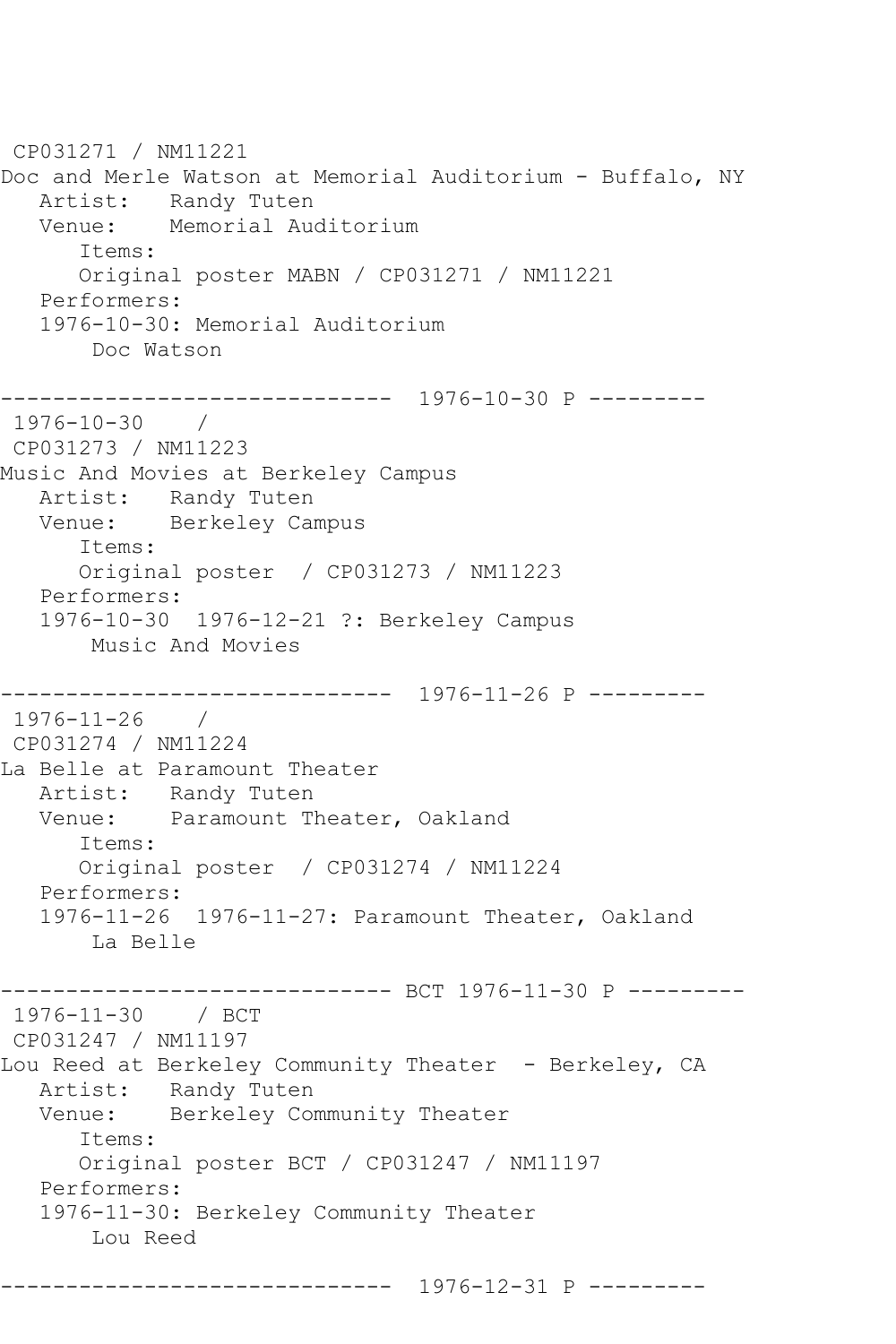```
1976-12-31 / 
CP052298 / CP052298
Montrose, Earth Quake at Winterland - San Francisco, CA
      Benefit: New Year's Eve
   Artist: Randy Tuten
   Venue: Winterland
   Promoter: Bill Graham Presents
       Items:
      Original poster / CP052298 / CP052298
   Performers:
   1976-12-31: Winterland
       Montrose / Earth Quake / Yesterday and Today
   1976-12-31: Cow Palace, Sacramento
       Grateful Dead / Carlos Santana / Sons of Champlin
   1976-12-31: Oakland Coliseum
        Lynyrd Skynyrd / Journey / Stoneground
   1976-12-311976-12-31: Berkeley Community Theater
        Tubes
   1976-12-31: San Jose Center For the Performing Arts
       Tower of Power / Graham Central Station
      ------------------------------ 1977 P ---------
1977 / 
CP031239 / NM11189
Eagles at Corte Madera, CA - Corte Madera, CA
   Artist: Randy Tuten
   Venue: Corte Madera, CA
      Items:
      Original poster / CP031239 / NM11189
        Notes: Portal Publications, Ltd. contacted me about doing 
two designs for THE EAGLES. Daddy Bread and my self designed two 
beautiful designs for them but they failed to get the rights to 
print the designs from THE EAGLES, and so they forced Portal 
Publications to Destroye the entire run of posters for the Frist 
design. The design came out very nice. The second design was done 
but they had already blowin it with THE EAGLES the design was 
eventually used in 1994 for Bill Graham Presents.
   Performers:
   1977: Corte Madera, CA
       Eagles
                     ---------- SHA 1977-01-10 P-1 ---------
1977-01-10 / SHA 
CP009769 / CS04864
```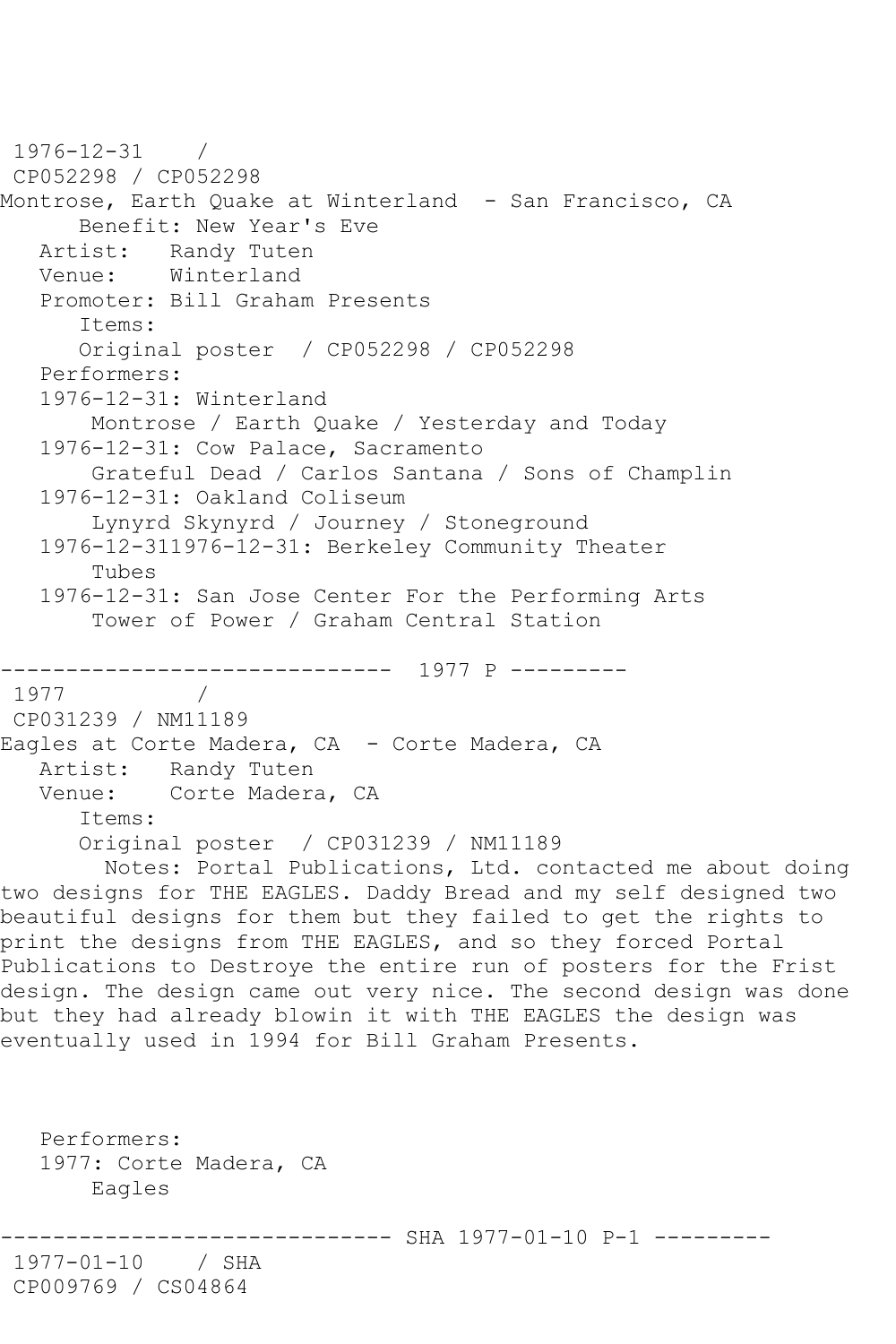Grateful Dead at Shrine Auditorium - Los Angeles, CA Artist: Randy Tuten Venue: Shrine Auditorium Promoter: Bill Graham Presents Items: Original poster SHA Edition 1 / CP009769 / CS04864 Performers: 1977-01-10 1977-01-11: Shrine Auditorium Grateful Dead ------------------------------ SELA 1977-01-15 P-1 --------- 1977-01-15 / SELA CP015220 / ME0367 Grateful Dead at Selland Arena - Oakland, CA Artist: Gary Gutierrez Venue: Selland Arena Promoter: Bill Graham Presents Items: Original poster SELA Edition 1 / CP015220 / ME0367 Performers: 1977-01-15: Selland Arena Grateful Dead ------------------------------ OAC 1977-01-27 P-1 --------- 1977-01-27 / OAC CP015133 / ME0280 Jackson Browne, Graham Nash at Oakland Coliseum - Oakland, CA Artist: Randy Tuten Venue: Oakland Coliseum Promoter: Pacific Alliance Items: Original poster OAC Edition 1 / CP015133 / ME0280 OAC / CP020876 OAC / CP031211 / NM11161 Performers: 1977-01-27: Oakland Coliseum Jackson Browne / Graham Nash ------------------------------ LBA-4.117 1977-01-30 P-1 --------- 1977-01-30 / LBA 4.117 CP009923 / CS05018 Santana at Long Beach Arena - Long Beach, CA Notes: This item appears in the Art of Rock book, plate no. 4.117 Artist: Randy Tuten Venue: Long Beach Arena Promoter: Book: Art of Rock Items: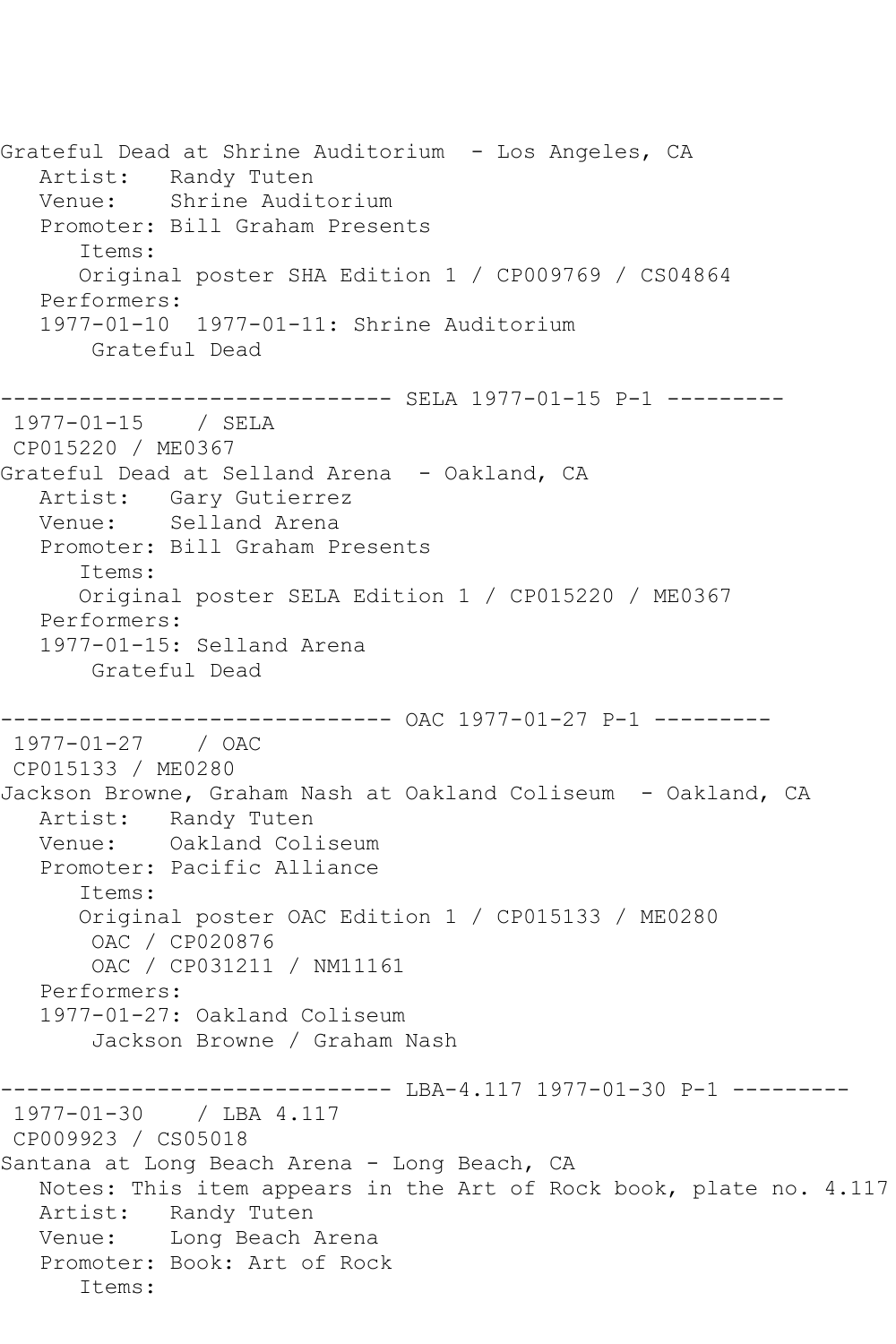Original poster LBA-4.117 Edition 1 / CP009923 / CS05018 (22 x 28) AORPlate: 4.117 LBA-4.117 / CP014982 / ME0129 AORPlate: 4.117 Performers: 1977-01-30: Long Beach Arena Carlos Santana ------------------------------ STCA 1977-02-14 P-1 --------- 1977-02-14 / STCA CP015246 / ME0393 Tubes at Stockton Civic Auditorium - Stockton, CA Artist: Randy Tuten Venue: Stockton Civic Auditorium Promoter: Bill Graham Presents Items: Original poster STCA Edition 1 / CP015246 / ME0393 Performers: 1977-02-14: Stockton Civic Auditorium Tubes ------------------------------ SJPA 1977-03-09 P --------- 1977-03-09 / SJPA CP031248 / NM11198 Gino Vannelli, Brian Auger at San Jose Center For the Performing Arts - San Jose, CA Artist: Randy Tuten Venue: San Jose Center For the Performing Arts Items: Original poster SJPA / CP031248 / NM11198 Performers: 1977-03-09: San Jose Center For the Performing Arts Gino Vannelli / Brian Auger ------------------------------ CPV 1977-04-16 P --------- 1977-04-16 / CPV CP031250 / NM11200 Marchall Tucker Band, Sea Level at Concord Pavilion - Concord, CA Artist: Randy Tuten Venue: Concord Pavailion, Concord Items: Original poster CPV / CP031250 / NM11200 Performers: 1977-04-16: Concord Pavailion, Concord Marshall Tucker / Sea Level / Hank Williams 1977-04-17: Graham Central Station / Tower of Power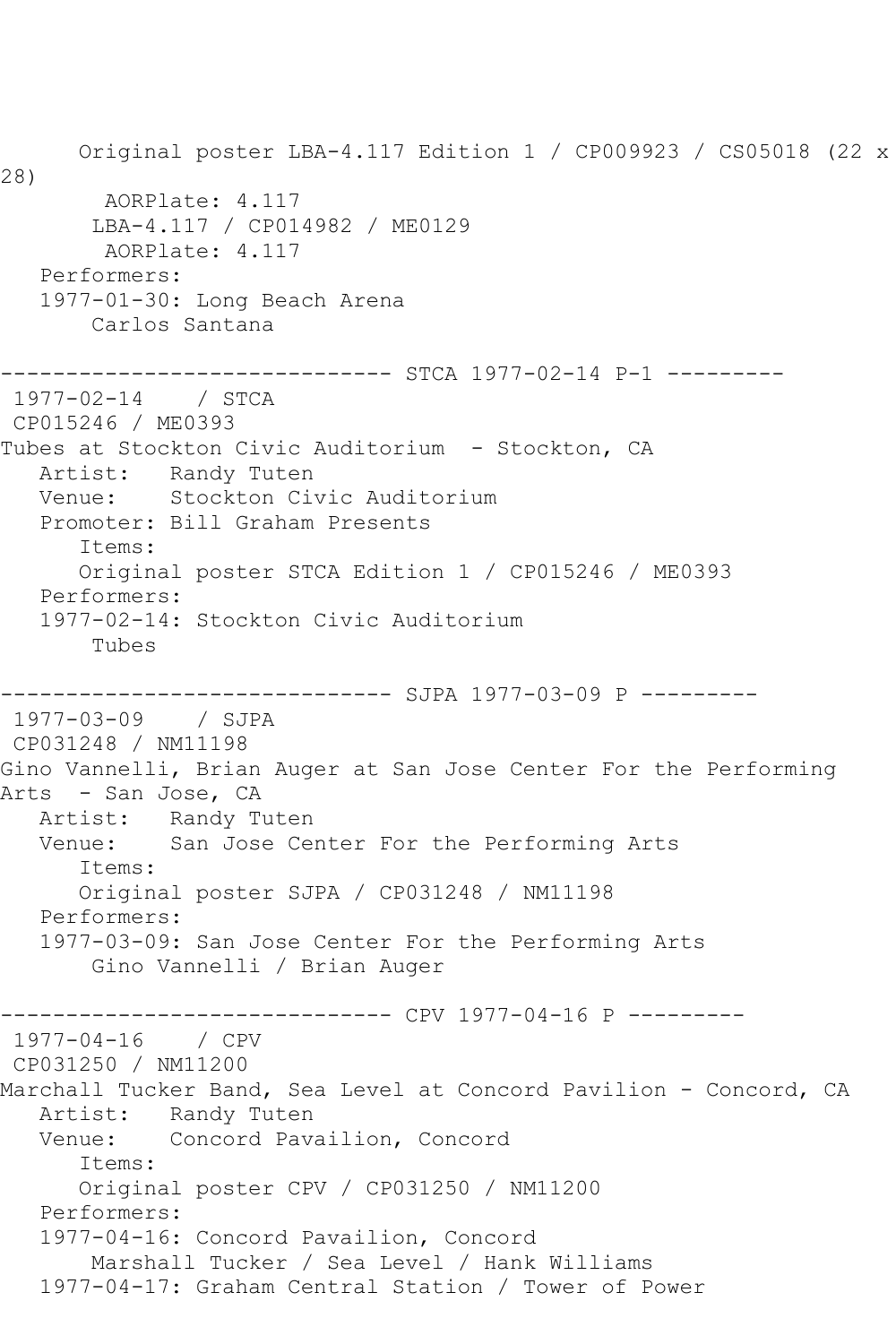------------------------------ STCA 1977-04-20 P --------- 1977-04-20 / STCA CP031249 / NM11199 Dolly Parton at Stockton Civic Auditorium - Stockton, CA Artist: Randy Tuten Venue: Stockton Civic Auditorium Items: Original poster STCA / CP031249 / NM11199 Performers: 1977-04-20: Stockton Civic Auditorium Dolly Parton ------------------------------ BCT 1977-04-25 P --------- 1977-04-25 / BCT CP031252 / NM11202 Tangerine Dream at Berkeley Community Theater - Berkeley, CA Artist: Randy Tuten Venue: Berkeley Community Theater Items: Original poster BCT / CP031252 / NM11202 Performers: 1977-04-25: Berkeley Community Theater Tangerine Dream ------------------------------ OAC 1977-05-07 P-1 --------- 1977-05-07 / OAC CP009927 / CS05022 Fleetwood Mac at Oakland Coliseum - Oakland, CA Artist: Randy Tuten Venue: Oakland Coliseum Promoter: Bill Graham Presents Items: Original poster OAC Edition 1 / CP009927 / CS05022 (16-1/2 x 28) OAC / CP001276 / 1292 OAC / CP015041 / ME0188 Performers: 1977-05-07: Oakland Coliseum Fleetwood Mac ------------------------------ OAS 1977-05-07 P --------- 1977-05-07 / OAS CP031251 / NM11201 Fleetwood Mac, Doobie Brothers at Oakland Stadium - Oakland, CA Artist: Randy Tuten Venue: Oakland Stadium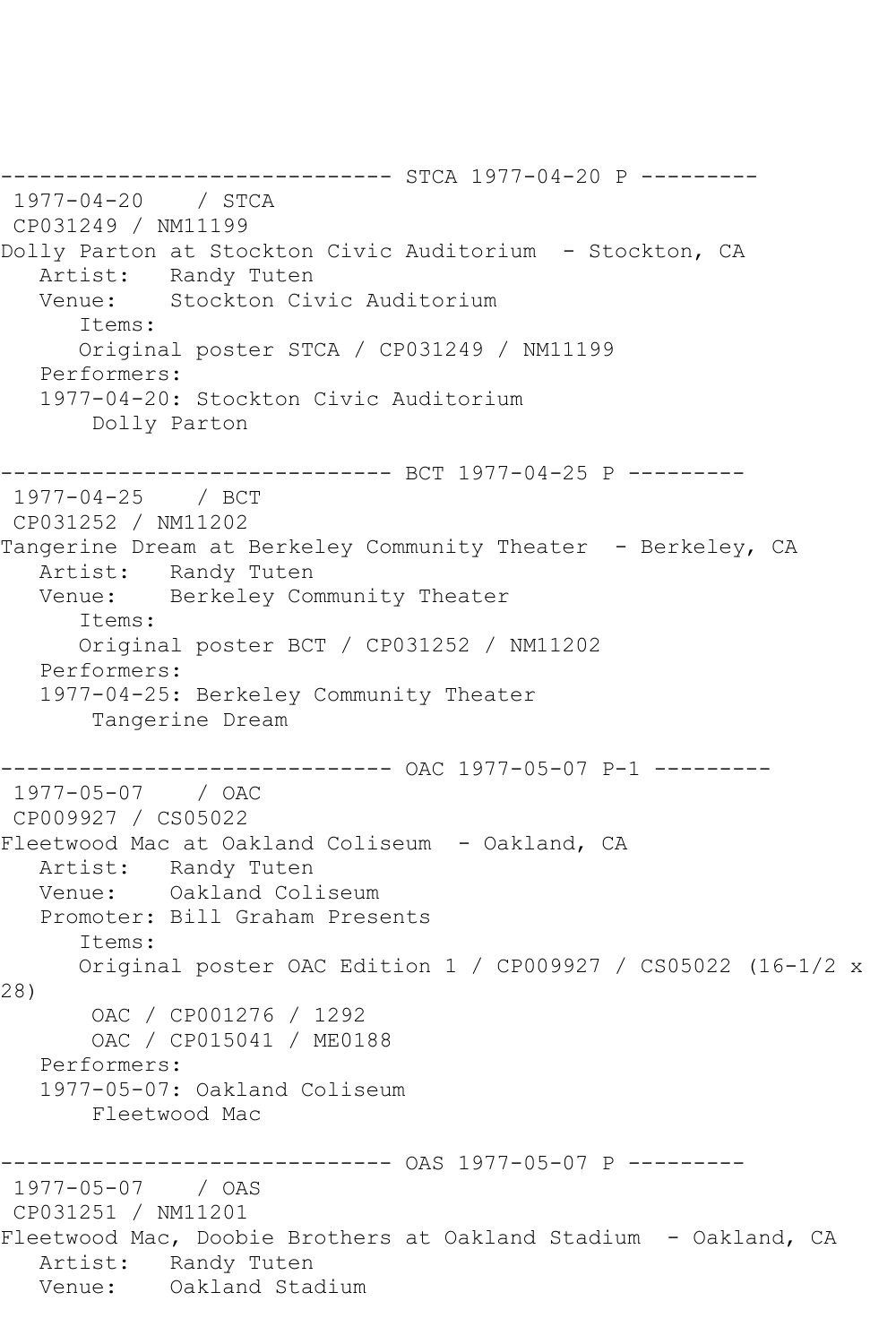```
 Items:
      Original poster OAS / CP031251 / NM11201
   Performers:
   1977-05-07: Oakland Stadium
        Fleetwood Mac / Doobie Brothers / Gary Wright
------------------------------ OAC-4.047 1977-05-09 P-1 ---------
1977-05-09 / OAC 4.047
CP009925 / CS05020
Pink Floyd at Oakland Coliseum - Oakland, CA
   Notes: This item appears in the Art of Rock book, plate no. 4.047
   Artist: Randy Tuten
   Venue: Oakland Coliseum
   Promoter: Book: Art of Rock
      Items:
      Original poster OAC-4.047 Edition 1 / CP009925 / CS05020 (19-
1/2 x 28)
        AORPlate: 4.047 
        Price: 400.00
   Performers:
   1977-05-09: Oakland Coliseum
       Pink Floyd
------------------------------ 1977-05-09 P ---------
1977-05-09 / 
CP061213 / CP061213
Pink Floyd at Oakland Coliseum [Oakland, CA]
   Notes: Proof sheet
   Artist: Randy Tuten
   Venue: Oakland Coliseum
   Promoter: Bill Graham Presents
      Items:
      Original poster (Printer's proof) / CP061213 / CP061213 (23 x 
29-1/8)
        Notes: Proof Sheet
   Performers:
   1977-05-09 1977-05-10: Oakland Coliseum
        Pink Floyd
------------------------------ OAS 1977-05-28 P ---------
1977-05-28 / OAS 
CP031253 / NM11203
Eagles, Steve Miller Band at Oakland Stadium - Oakland, CA
   Artist: Randy Tuten
   Venue: Oakland Stadium
      Items:
      Original poster OAS / CP031253 / NM11203
```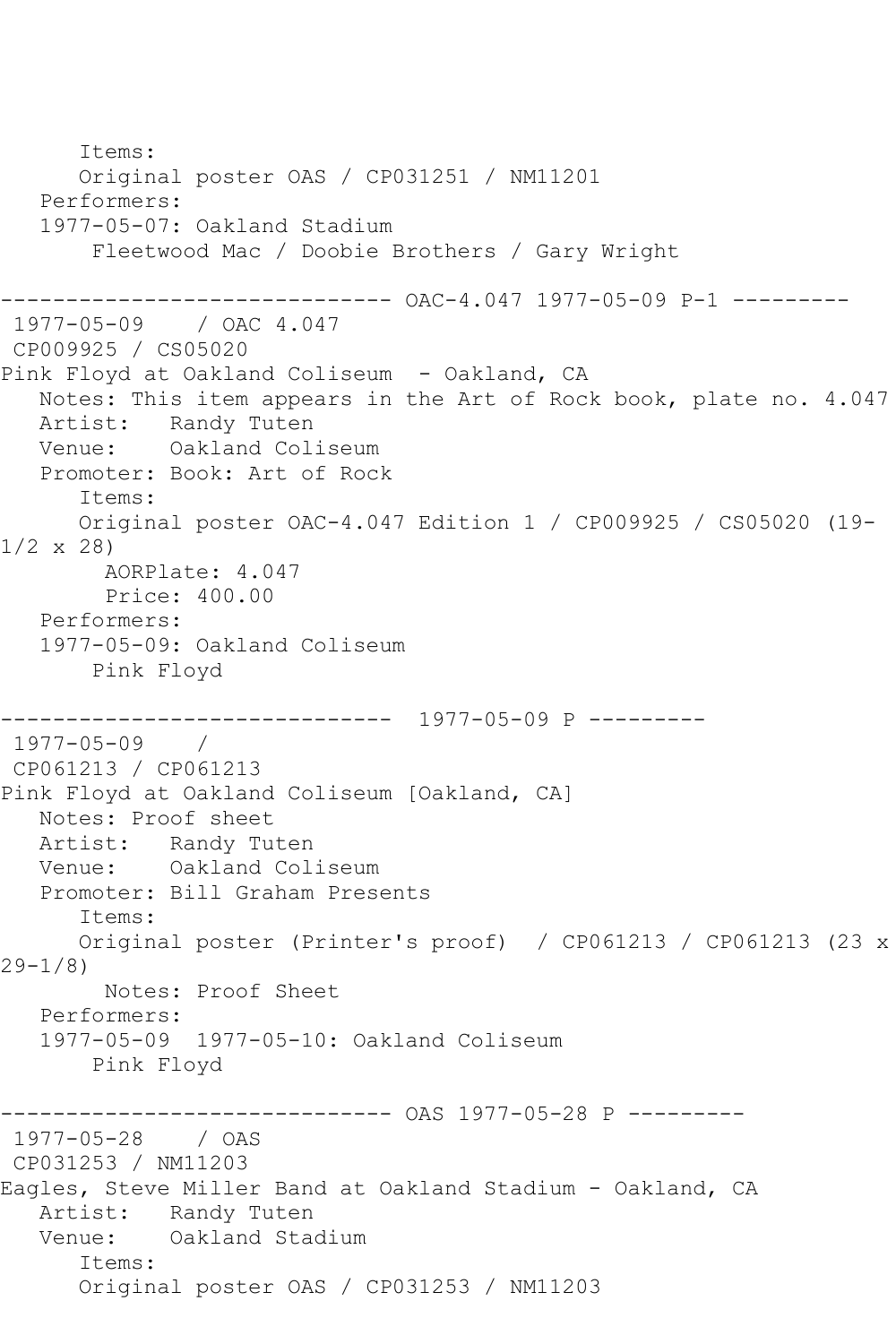Notes: REPLACE EXISTING IMAGE Performers: 1977-05-28 1977-05-30: Oakland Stadium Eagles / Steve Miller Blues Band / Atlanta Rhythm Section / Heart ------------------------------ BCT 1977-06-01 P --------- 1977-06-01 / BCT CP031254 / NM11204 Bay City Rollers at Berkeley Community Theater - Berkeley, CA Artist: Randy Tuten Venue: Berkeley Community Theater Items: Original poster BCT / CP031254 / NM11204 Notes: this was the frist of the boy bands, it didn't work so good back then.they wanted just a notice type poster and ad for the papers.and I still don't like boy bands Performers: 1977-06-01 1977-06-02: Berkeley Community Theater Bay City Rollers ------------------------------ 1977-06-07 P --------- 1977-06-07 / CP031255 / NM11205 Flora Purim, Airto at Paramount Theater Artist: Randy Tuten Venue: Paramount Theater, Oakland Items: Original poster / CP031255 / NM11205 Performers: 1977-06-07: Paramount Theater, Oakland Flora Purim / Airto Moreira / Joao Gilberto ------------------------------ OAS 1977-07-02 P --------- 1977-07-02 / OAS CP031256 / NM11206 Peter Frampton, Lynyrd Skynyrd at Oakland Stadium - Oakland, CA Artist: Randy Tuten<br>Venue: Oakland Stad Oakland Stadium Items: Original poster OAS / CP031256 / NM11206 Notes: The color image was a full page ad for newspapers. I just keep it simple and used a photo of Peter Frampton that Bill wanted to use. Performers: 1977-07-02 1977-07-04 ?: Oakland Stadium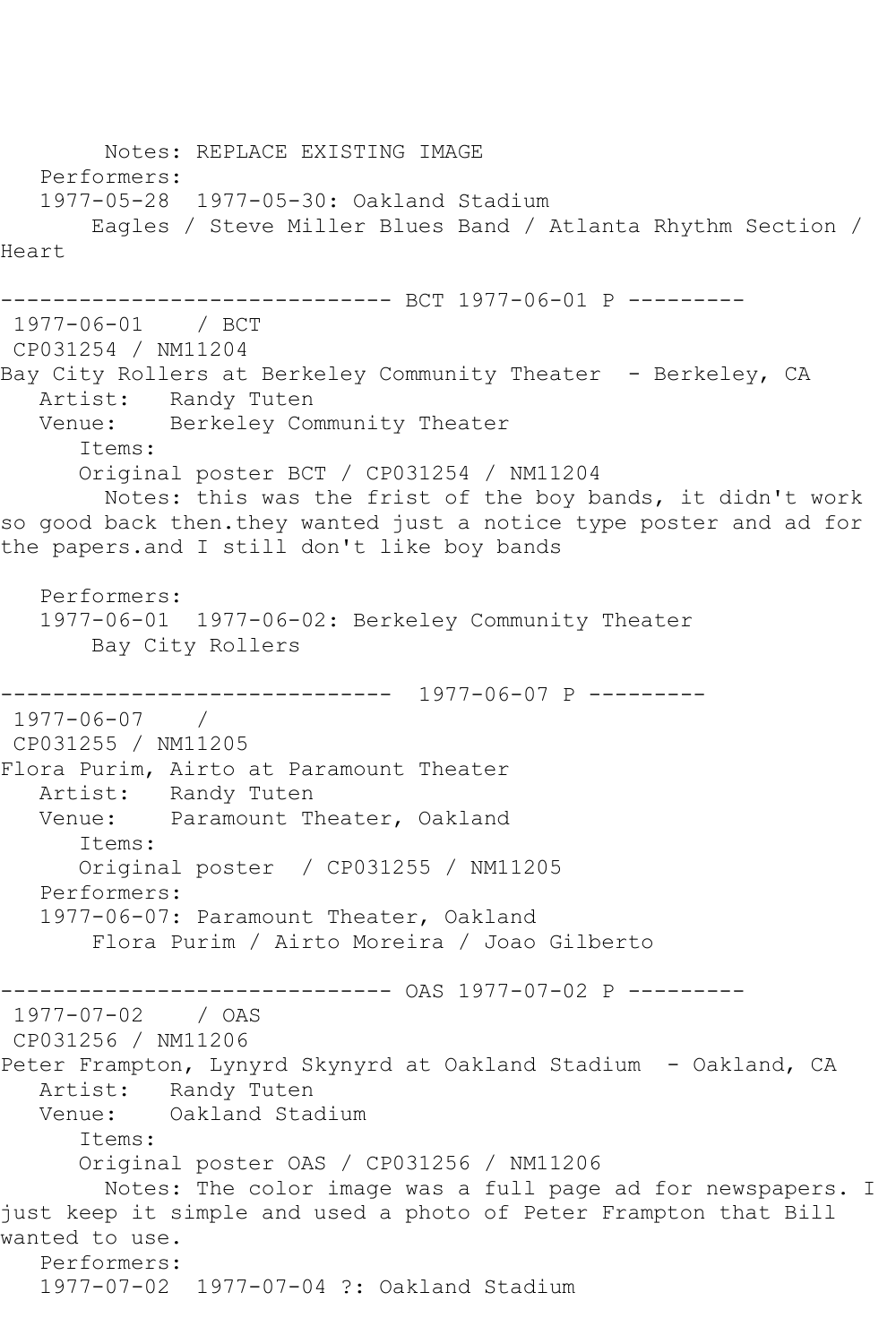Peter Frampton / Lynyrd Skynyrd / Carlos Santana / Outlaws ------------------------------ 1977-07-09 P-1 --------- 1977-07-09 / CP001270 / 1285 Peter Frampton, J. GEILS BAND at Veteran Memorial Coliseum - Phoenix, AZ<br>Artist: Randy Tuten Venue: Veteran Memorial Coliseum Promoter: Bill Graham Presents Items: Original poster Edition 1 / CP001270 / 1285 (17 x 25) Performers: 1977-07-09: Veteran Memorial Coliseum Peter Frampton / J. Geils Band ------------------------------ FOR 1977-07-19 O-1 --------- 1977-07-19 / FOR CP002826 / 2789 Eagles at Forum - Los Angeles, CA Artist: Randy Tuten Venue: Forum Items: FOR Edition 1 / CP002826 / 2789 Performers: 1977-07-19 1977-07-20: Forum Eagles ------------------------------ OAS-4.050 1977-07-23 P-1 --------- 1977-07-23 / OAS 4.050 CP005809 / CP01058 Led Zeppelin at Oakland Stadium - Oakland, CA Notes: This item appears in the Art of Rock book, plate no. 4.050 Private Notes: AOR-4.050 Led Zeppelin Proof \* A- 1500 @ Artist: Randy Tuten Venue: Oakland Stadium Promoter: Bill Graham Presents Items: Original poster OAS-4.050 Edition 1 / CP005809 / CP01058 (19-  $1/2 \times 28 - 1/2$  AORPlate: 4.050 Price: 1500.00 Handbill OAS-4.050 / CP031232 / NM11182 AORPlate: 4.050 Performers: 1977-07-23: Oakland Stadium Led Zeppelin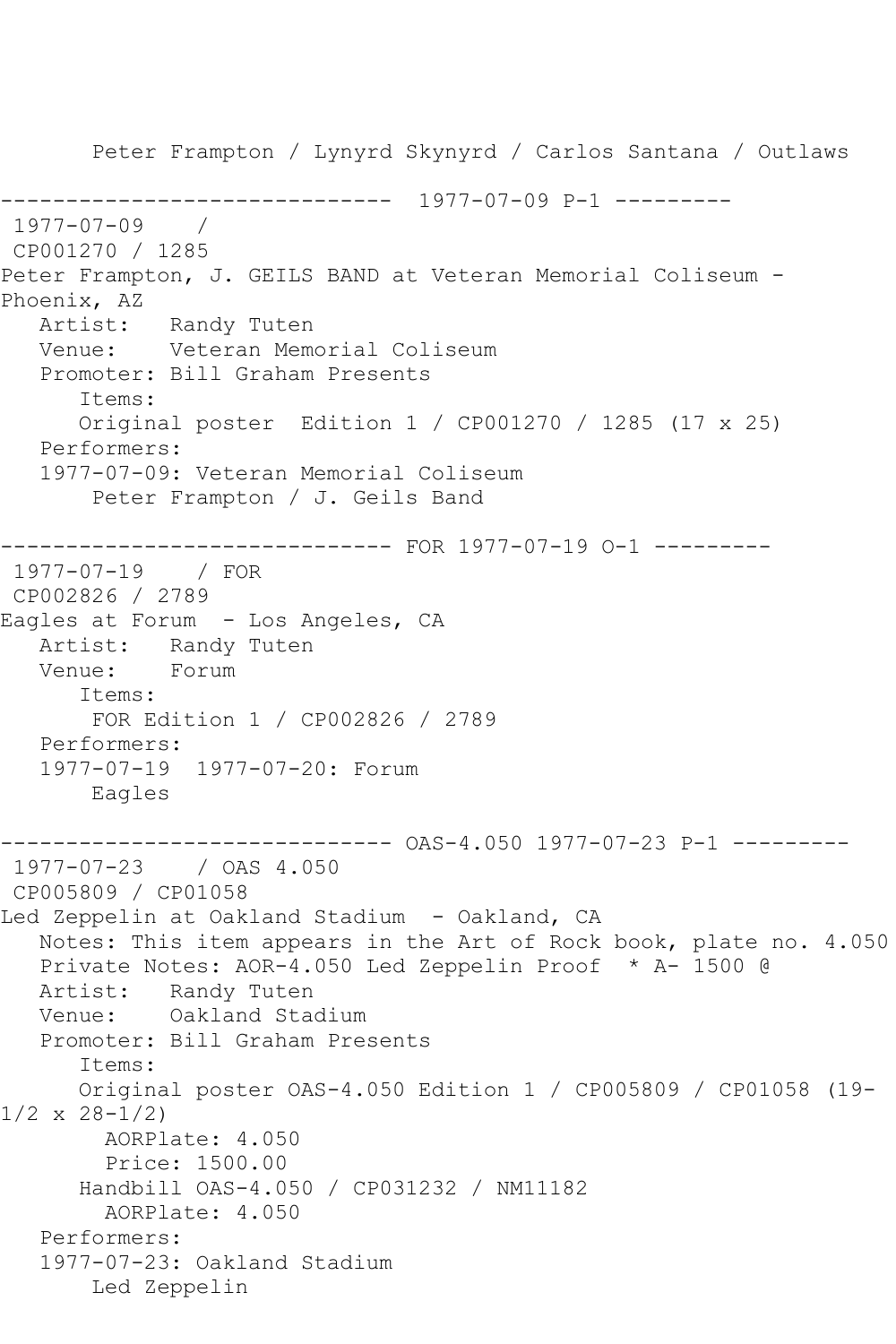```
------------------------------ WIN 1977-08-27 P ---------
1977-08-27 / WIN 
CP031233 / NM11183
Mahogany Rush, Earth Quake at Winterland - San Francisco, CA
  Artist: Randy Tuten<br>Venue: Winterland
            Winterland
       Items:
      Original poster WIN / CP031233 / NM11183
   Performers:
   1977-08-27: Winterland
        Mahogany Rush / Earth Quake / Greg Kihn
------------------------------ 1977-09-03 P ---------
1977-09-03 / 
CP031234 / NM11184
Bonnie Raitt, Jesse Colin Young at Berkeley California
   Artist: Randy Tuten
   Venue: Berkeley, CA
       Items:
      Original poster / CP031234 / NM11184
   Performers:
   1977-09-03: Berkeley, CA
        Bonnie Raitt / Jesse Colin Young / Norton Buffalo
------------------------------ BDH-4.031 1977-09-20 H-1 ---------
1977-09-20 / BDH 4.031
CP000507 / 0512
Wild Tchoupitoulas, Neville Brothers at Boarding House
   Notes: This item appears in the Art of Rock book, plate no. 4.031
      Event: Mardi Gras Mambo
   Artist: Randy Tuten
   Venue: Boarding House
   Promoter: Book: Art of Rock
       Items:
      Handbill BDH-4.031 / CP031236 / NM11186
         AORPlate: 4.031 
       Handbill BDH-4.031 Edition 1 / CP000507 / 0512
        AORPlate: 4.031 
        BDH-4.031 / CP018398 / RT19770920
         AORPlate: 4.031 
        BDH-4.031 / NONE / RT1977092
         AORPlate: 4.031 
   Performers:
   1977-09-20 1977-09-25: Boarding House
        Wild Tchoupitoulas / Neville Brothers / Professor Longhair
```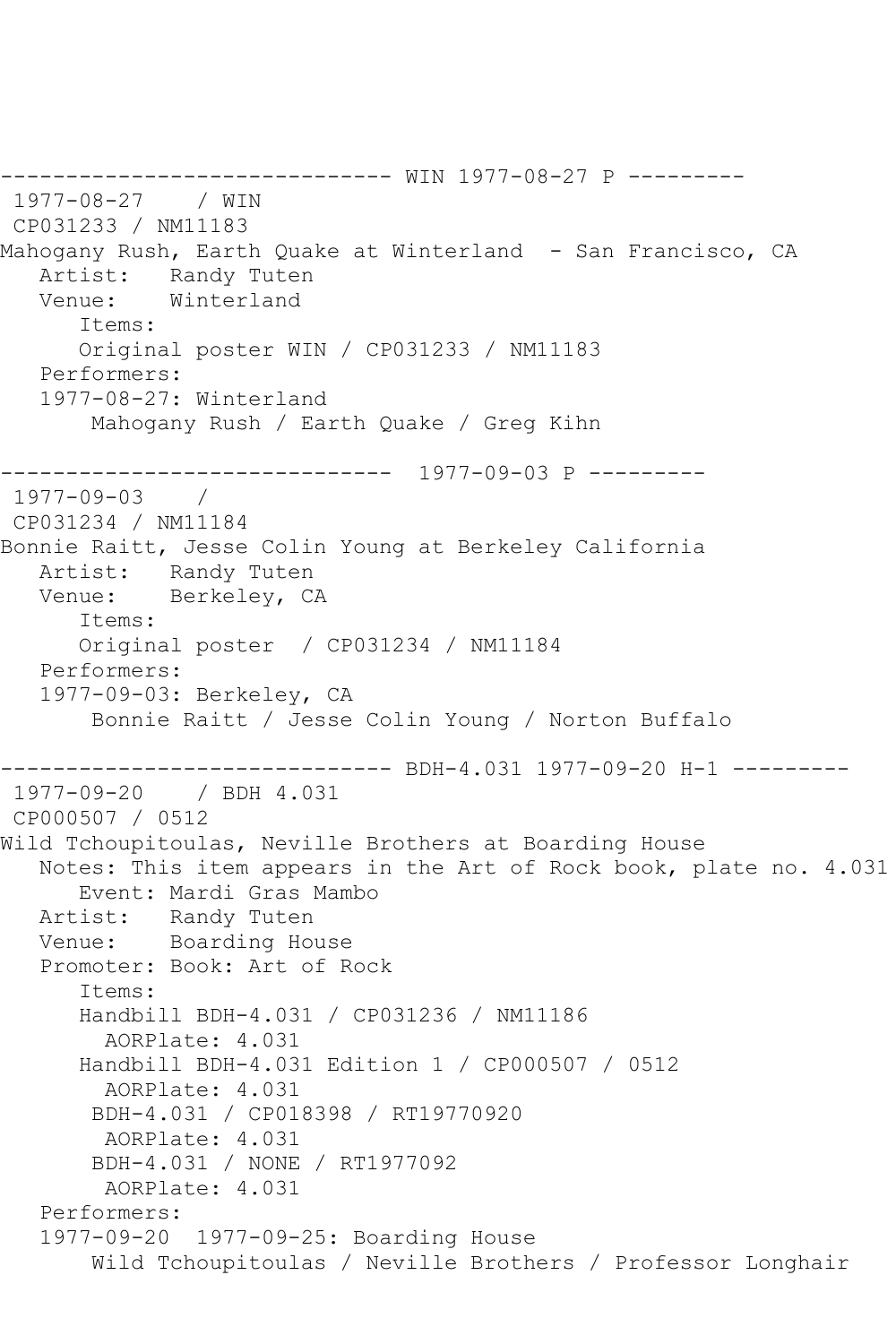------------------------------ BCT 1977-10-06 P --------- 1977-10-06 / BCT CP031235 / NM11185 Billy Joel, Rubinoos at Berkeley Community Theater - Berkeley, CA Artist: Randy Tuten Venue: Berkeley Community Theater Items: Original poster BCT / CP031235 / NM11185 Performers: 1977-10-06 1977-10-07: Berkeley Community Theater Billy Joel / Rubinoos ------------------------------ 1977-10-30 P-1 --------- 1977-10-30 / CP020194 / XK19771030 Marco St. James Masquerade Ball, San Francisco Artist: Randy Tuten Venue: Marco St. James Masquerade Ball Items: Original poster Edition 1 / CP020194 / XK19771030 / NONE / XK1977103 Performers: 1977-10-30: Marco St. James Masquerade Ball ------------------------------ CPV 1977-10-30 P --------- 1977-10-30 / CPV CP031237 / NM11187 Tubes halloween at Concord Pavilion - Concord, CA Artist: Randy Tuten Venue: Concord Pavailion, Concord Items: Original poster CPV / CP031237 / NM11187 Performers: 1977-10-30 1977-10-31: Concord Pavailion, Concord Tubes halloween -------------------- STCA 1977-11-02 P ---------1977-11-02 / STCA CP031238 / NM11188 Outlaws, Point Blank at Stockton Civic Auditorium - Stockton, CA Artist: Randy Tuten Venue: Stockton Civic Auditorium Items: Original poster STCA / CP031238 / NM11188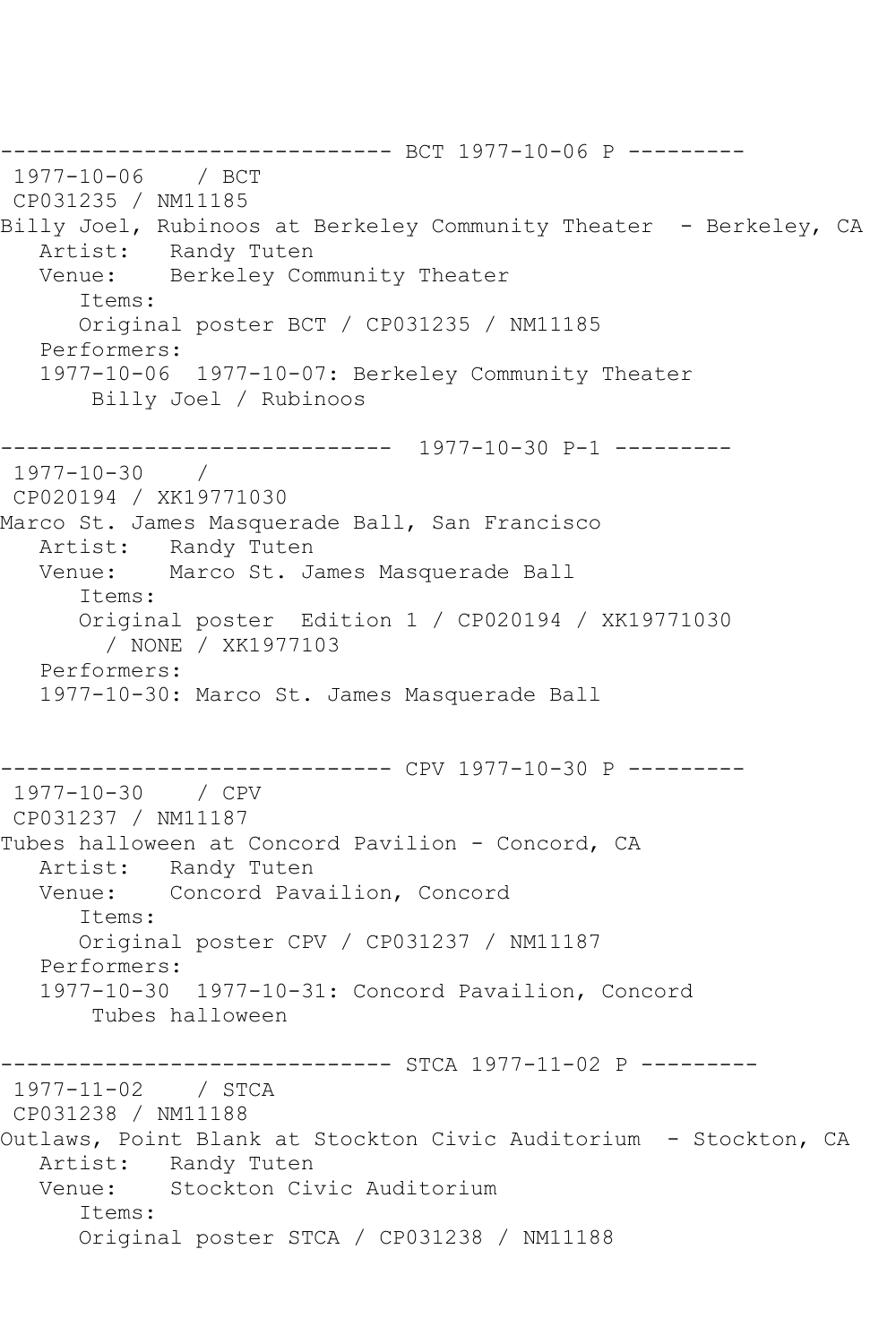Notes: I tired to give this a western feel to this with the photo with a cow skull, but it kind of looks like a whale's tale instead. Performers: 1977-11-02: Stockton Civic Auditorium Outlaws / Point Blank ------------------------------ COW 1977-12-10 P --------- 1977-12-10 / COW CP031240 / NM11190 Blue Oyster Cult, Black Oak at Cow Palace, S.F. - San Francisco, CA Artist: Randy Tuten Venue: Cow Palace, S.F. Items: Original poster COW / CP031240 / NM11190 Performers: 1977-12-10: Cow Palace, S.F. Blue Oyster Cult / Black Oak ------------------------------ COW 1977-12-31 P --------- 1977-12-31 / COW CP031241 / NM11191 1977 Bay Area Calendar Artist: Randy Tuten<br>Venue: Cow Palace, Cow Palace, Sacramento Items: Original poster COW / CP031241 / NM11191 Performers: 1977-12-31: Cow Palace, Sacramento Oakland Coliseum Berkeley Community Theater Sacramento Memorial Auditorium Winterland Carlos Santana / Journey / Eddie Money / Heart / Sammy Hagar / Earth Quake / Tubes / Al Jarreau / Crusaders / Tower of Power / Lenny Williams / Beach Boys / Bonnie Raitt / John Lee Hooker ------------------------------ 1978 P-1 --------- 1978 / CP019388 / XF057 Led Zeppelin Notes: This item appears in the Art of Rock book, plate no. m218\_S Artist: Randy Tuten Items: Original poster Edition 1 / CP019388 / XF057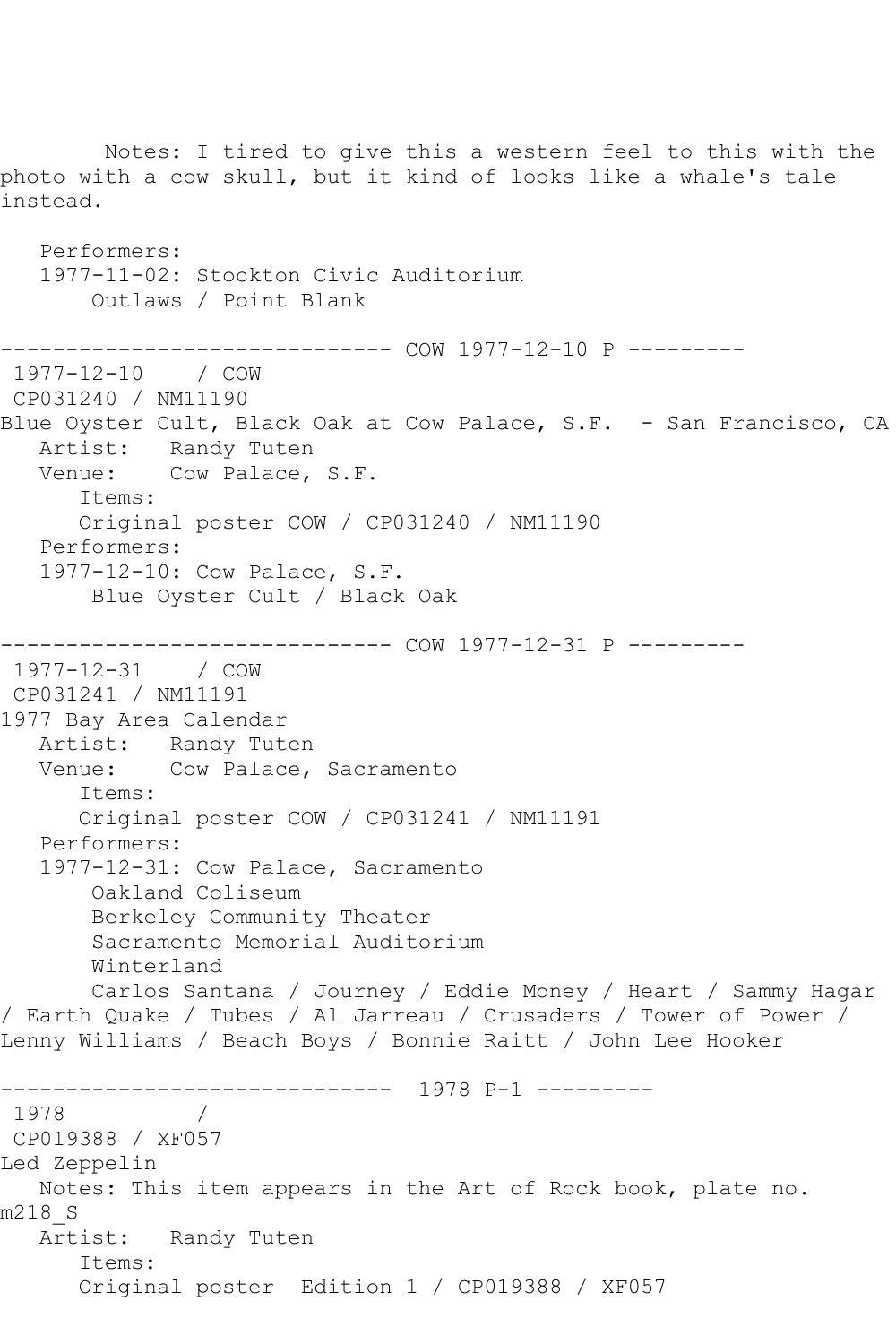AORPlate: m218\_S Performers: 1978: Led Zeppelin / Pretty Things / Joe Walsh ------------------------------ ZELB 1978-03-11 P --------- 1978-03-11 / ZELB CP031244 / NM11194 Jonathan Richman at Zellerbach Auditorium Berkeley California Artist: Randy Tuten<br>Venue: Zellerbach R Zellerbach Auditorium at University of California at Berkeley Items: Original poster ZELB / CP031244 / NM11194 Performers: 1978-03-11: Zellerbach Auditorium at University of California at Berkeley Jonathan Richman ------------------------------ WIN 1978-03-17 P --------- 1978-03-17 / WIN CP031245 / NM11195 Mahogany Rush, Wet Willie at Winterland - San Francisco, CA Artist: Randy Tuten<br>Venue: Winterland Winterland Items: Original poster WIN / CP031245 / NM11195 Performers: 1978-03-17: Winterland Mahogany Rush / Wet Willie 1978-04-14: Oakland Coliseum Genesis 1978-03-25: Winterland Bob Weir / Doucette 1978-04-05: Oakland Coliseum David Bowie 1978-04-08: Winterland Outlaws / Jay Ferguson 1978-04-14: Cow Palace, S.F. Foghat / Eddie Money / No Dice ------------------------------ 1978-04-05 P --------- 1978-04-05 / CP052300 / CP052300 David Bowie at Oakland Coliseum - Oakland, CA Artist: Randy Tuten Venue: Oakland Coliseum Items: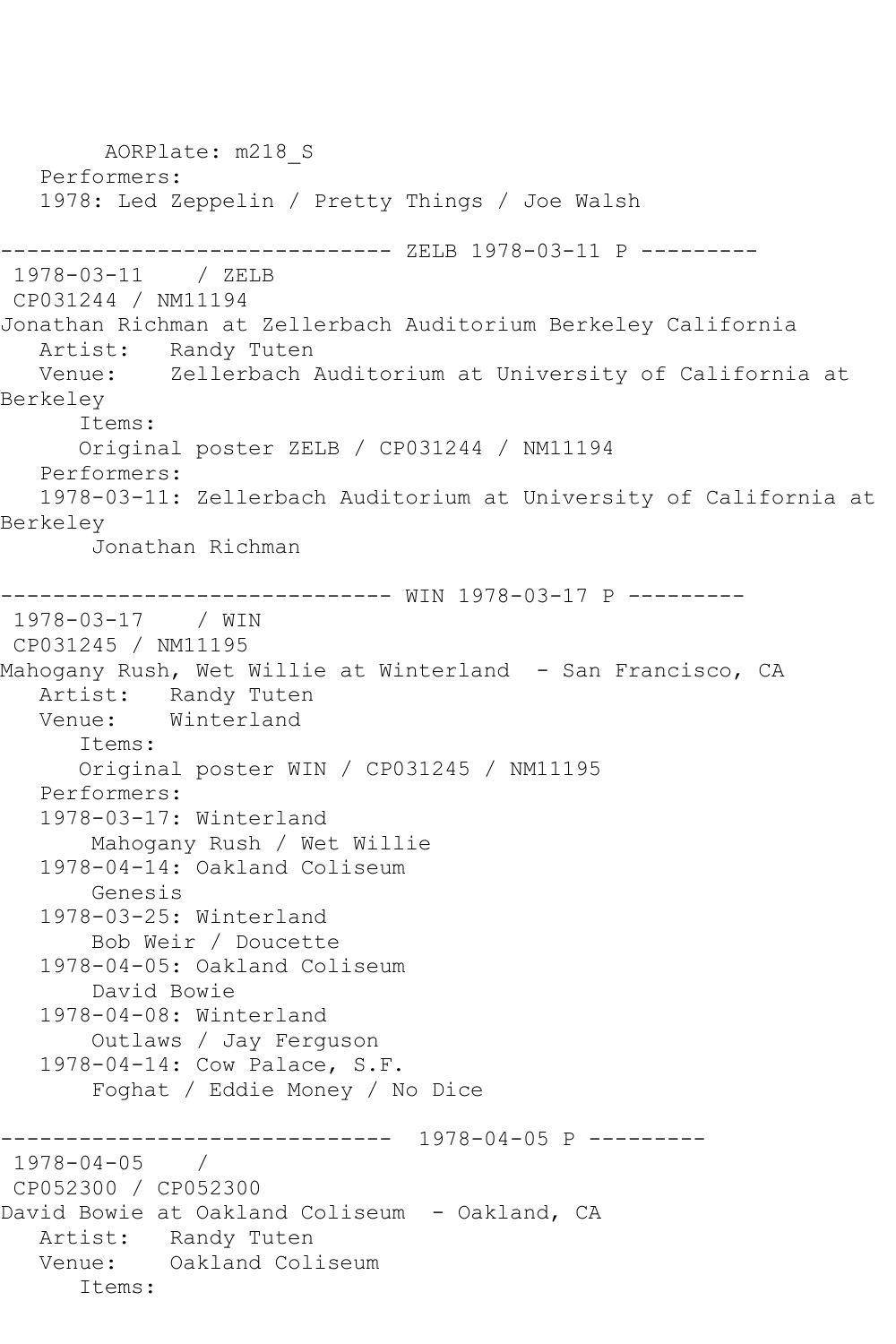Original poster / CP052300 / CP052300 Performers: 1978-04-05: Oakland Coliseum David Bowie ------------------------------ 1978-05-27 P --------- 1978-05-27 / CP031231 / NM11181 Stanley Clarke, School Days at Sacramento Theater - Sacramento, CA Artist: Randy Tuten<br>Venue: Sacramento ' Sacramento Theater Items: Original poster / CP031231 / NM11181 Performers: 1978-05-27: Sacramento Theater Stanley Clarke / School Days / One Truth Band / John Mclaughlin ------------------------------ OAS 1978-05-28 P --------- 1978-05-28 / OAS CP031246 / NM11196 Beach Boys, Linda Ronstadt at Oakland Stadium - Oakland, CA Artist: Randy Tuten<br>Venue: Oakland Stad Oakland Stadium Items: Original poster OAS / CP031246 / NM11196 Performers: 1978-05-28: Oakland Stadium Beach Boys / Linda Ronstadt / Dolly Parton / Norton Buffalo ------------------------------ STMA 1978-06-03 P --------- 1978-06-03 / STMA CP031226 / NM11176 Tom Petty and the Heartbreakers, David Johansen at Stanford Memorial Auditorium - Stanford, CA Artist: Randy Tuten<br>Venue: Stanford Mer Stanford Memorial Auditorium Items: Original poster STMA / CP031226 / NM11176 Notes: There were two posters one for Stanford and one for Winterland and Santa Rosa

 Performers: 1978-06-03: Stanford Memorial Auditorium Tom Petty / David Johansen / Sarah Baker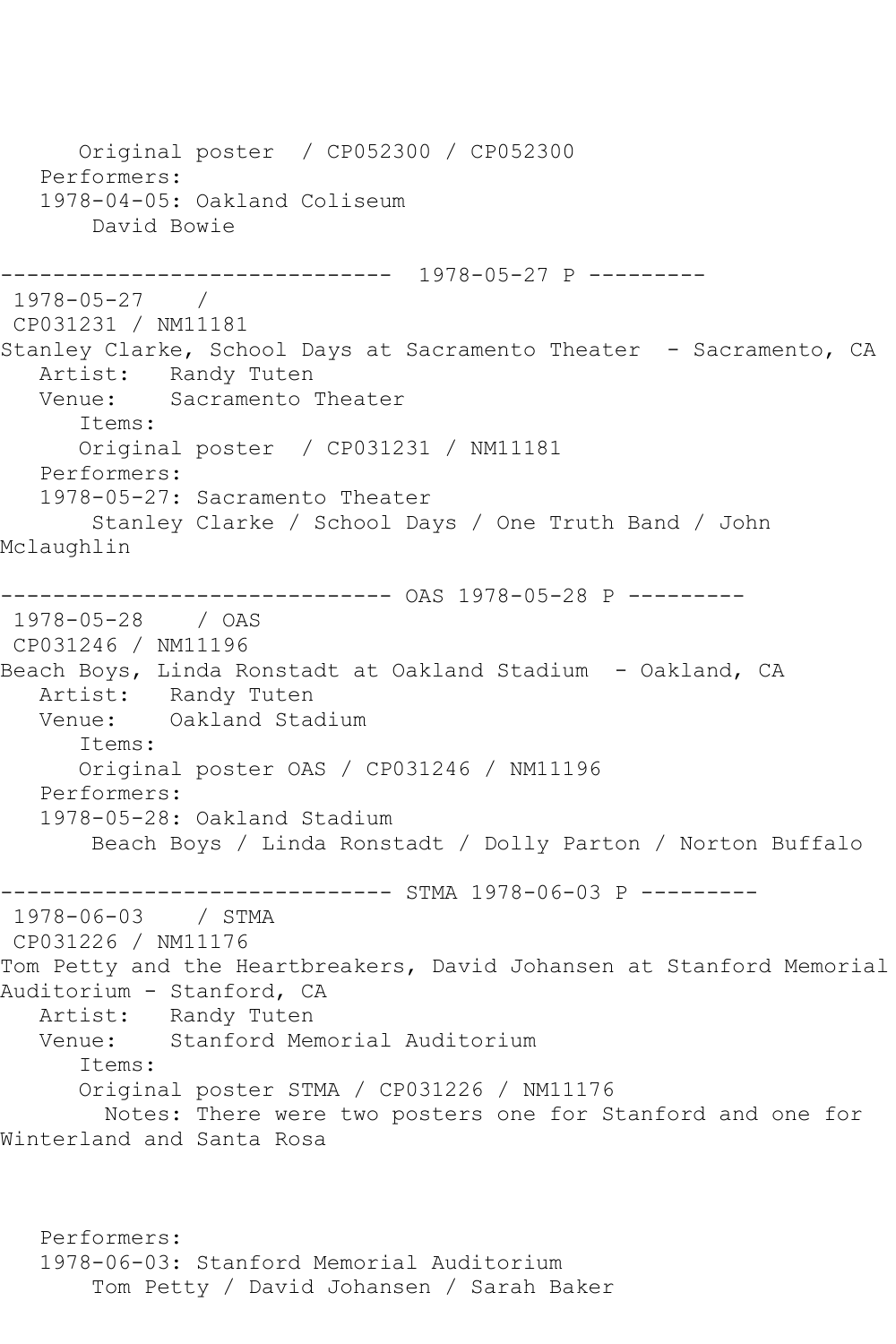------------------------------ 1978-06-03 P --------- 1978-06-03 / CP031228 / NM11178 Al Jarreau at Sacramento - Sacramento, CA Artist: Randy Tuten Venue: Sacramento Items: Original poster / CP031228 / NM11178 Performers: 1978-06-03: Sacramento Al Jarreau ------------------------------ SCT 1978-06-04 P --------- 1978-06-04 / SCT CP031227 / NM11177 Ashford and Simpson at Sacramento Community Theater - Sacramento, CA Artist: Randy Tuten Venue: Sacramento Community Theater Items: Original poster SCT / CP031227 / NM11177 Performers: 1978-06-04: Sacramento Community Theater Ashford and Simpson ------------------------------ SJPA 1978-06-06 P --------- 1978-06-06 / SJPA CP031230 / NM11180 Elvis Costello and Attractions, Attractions at San Jose Center For the Performing Arts Artist: Randy Tuten Venue: San Jose Center For the Performing Arts Items: Original poster SJPA / CP031230 / NM11180 Performers: 1978-06-06 1978-06-07: San Jose Center For the Performing Arts Elvis Costello / Attractions / Mink Deville / Nick Lowe / Rockpile ------------------------------ OAS 1978-06-17 P --------- 1978-06-17 / OAS CP031229 / NM11179 Steve Miller Blues Band, Bob Seger at Oakland Stadium - Oakland, CA Artist: Randy Tuten Venue: Oakland Stadium Items: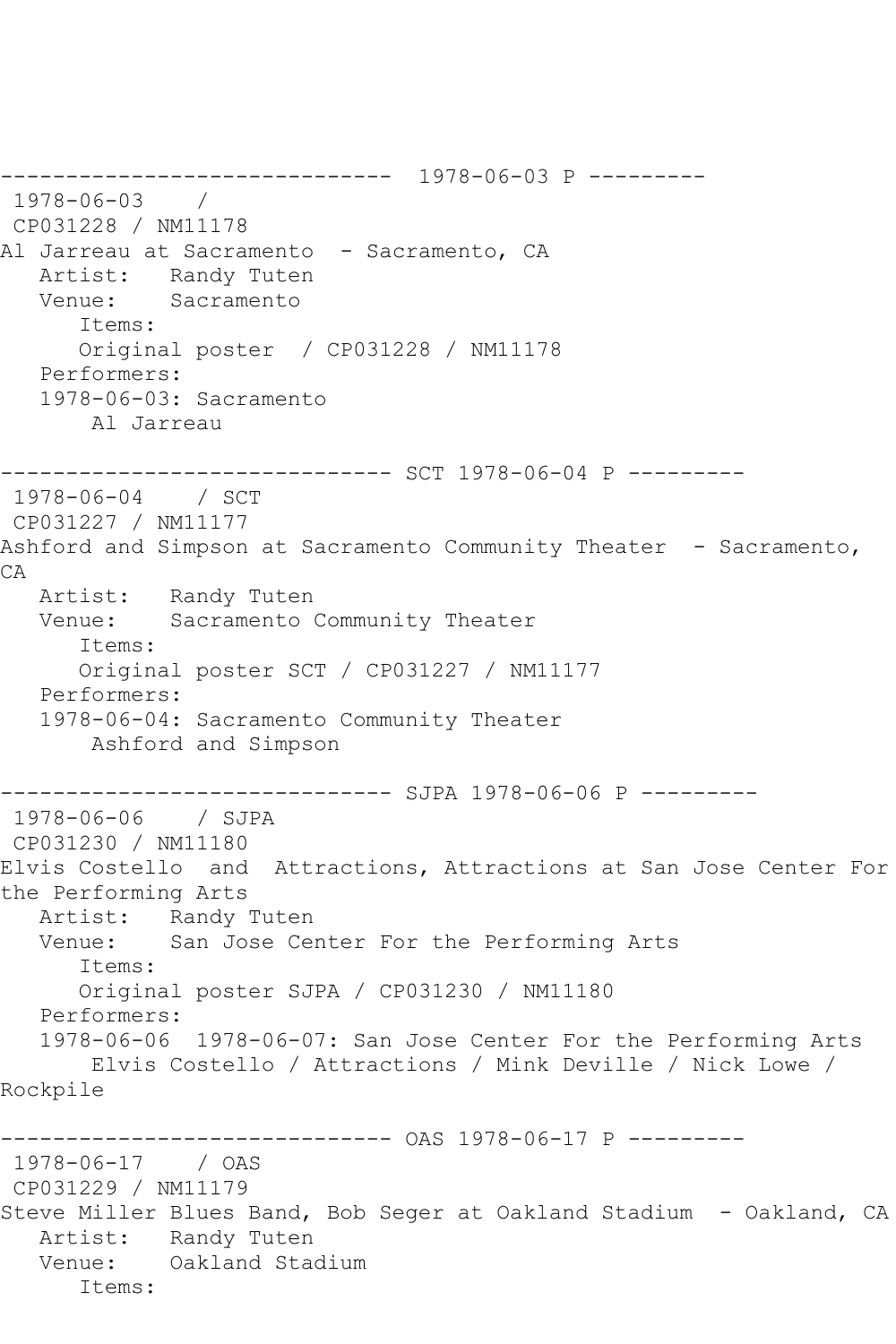Original poster OAS / CP031229 / NM11179 Performers: 1978-06-17: Oakland Stadium Steve Miller Blues Band / Bob Seger / Outlaws / Ronnie Montrose / Toby Beau ------------------------------ OAC 1978-06-18 P --------- 1978-06-18 / OAC CP031225 / NM11175 Bob Seger, Silver Bullet Band at Oakland Coliseum - Oakland, CA Artist: Randy Tuten Venue: Oakland Coliseum Items: Original poster OAC / CP031225 / NM11175 Performers: 1978-06-18: Oakland Coliseum Bob Seger / Silver Bullet Band ------------------------------ 1978-06-29 P --------- 1978-06-29 / CP031224 / NM11174 Bruce Springsteen at San Jose Center - San Jose, CA Artist: Randy Tuten<br>Venue: San Jose Cer San Jose Center Items: Original poster / CP031224 / NM11174 Performers: 1978-06-29 1978-06-30: San Jose Center Bruce Springsteen ------------------------------ GRK 1978-07-15 P --------- 1978-07-15 / GRK CP031222 / NM11172 George Benson, Tower of Power at The Greek Theater Artist: Randy Tuten Venue: Greek Theater at University of California at Berkeley Items: Original poster GRK / CP031222 / NM11172 Performers: 1978-07-15 1978-07-16: Greek Theater at University of California at Berkeley George Benson / Tower of Power / John Handy ------------------------------ OAS 1978-07-23 P --------- 1978-07-23 / OAS CP031223 / NM11173 Aerosmith, Foreigner at Oakland Stadium - Oakland, CA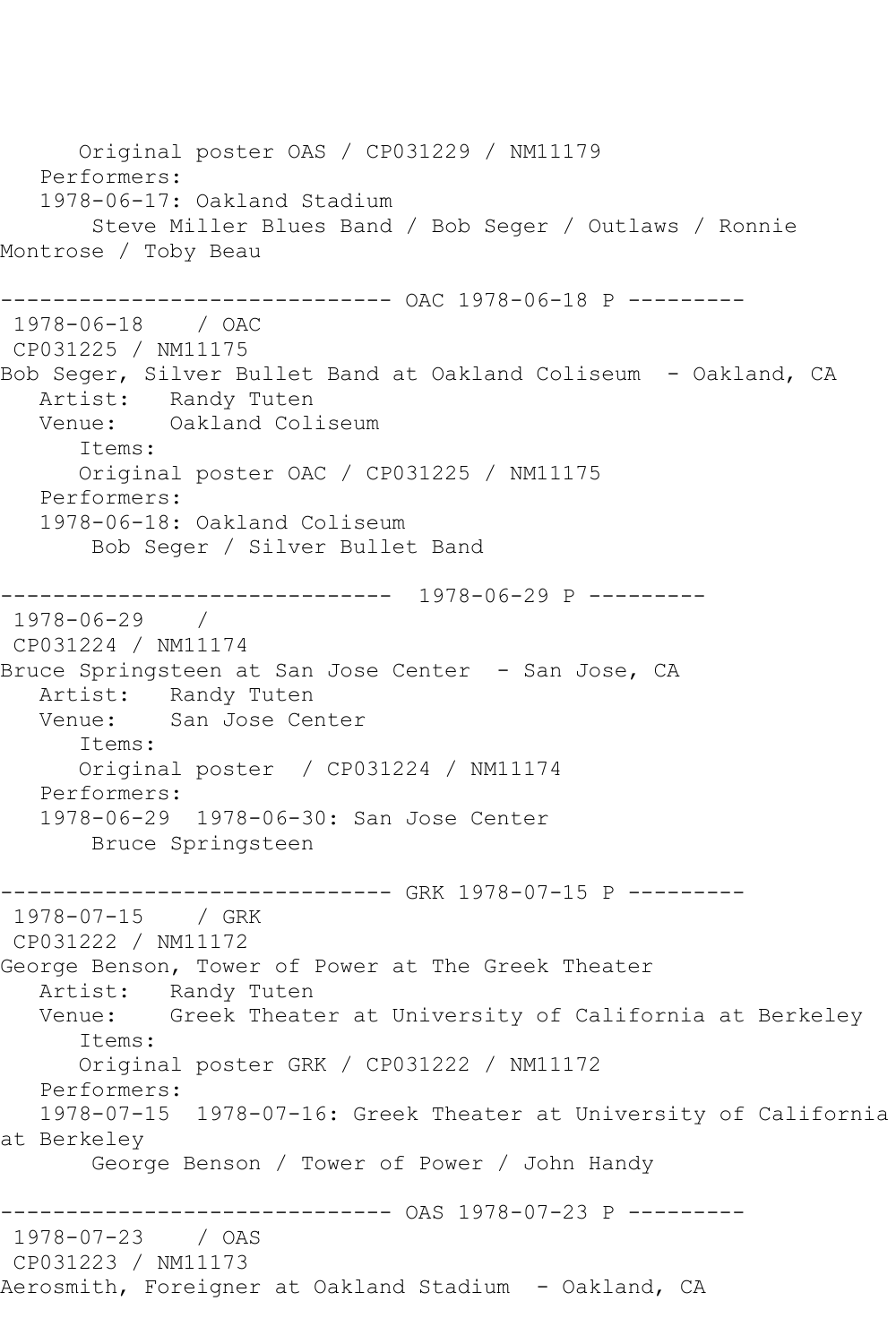Artist: Randy Tuten<br>Venue: Oakland Stad Oakland Stadium Items: Original poster OAS / CP031223 / NM11173 Performers: 1978-07-23: Oakland Stadium Aerosmith / Foreigner / Pat Travers / Van Halen / AC/DC ------------------------------ 1978-08-12 P --------- 1978-08-12 / CP031221 / NM11171 Jame Olivor at Masonic Auditorium - Berkeley, CA Artist: Randy Tuten Venue: Masonic Auditorium Items: Original poster / CP031221 / NM11171 Performers: 1978-08-12: Masonic Auditorium Jame Olivor ------------------------------ COW 1978-08-20 P --------- 1978-08-20 / COW CP031220 / NM11170 Kansas, Thin Lizzy at Cow Palace - Santa Barbara, CA Artist: Randy Tuten<br>Venue: Cow Palace. Cow Palace, Sacramento Items: Original poster COW / CP031220 / NM11170 Notes: REPLACE EXISTING IMAGE Performers: 1978-08-20: Cow Palace, Sacramento Kansas / Thin Lizzy / Cars ------------------------------ CAR 1978-09-22 P --------- 1978-09-22 / CAR CP031219 / NM11169 Stoneground, Max at Carousel Ballroom - San Francisco, CA Artist: Randy Tuten Venue: Carousel Ballroom Items: Original poster CAR / CP031219 / NM11169 Notes: REPLACE EXISTIN IMAGE Original poster CAR / CP018741 / THJME0244 Performers: 1978-09-22 1978-09-23: Carousel Ballroom Stoneground / Max / Sword Stone / Sylvester and his Hot Band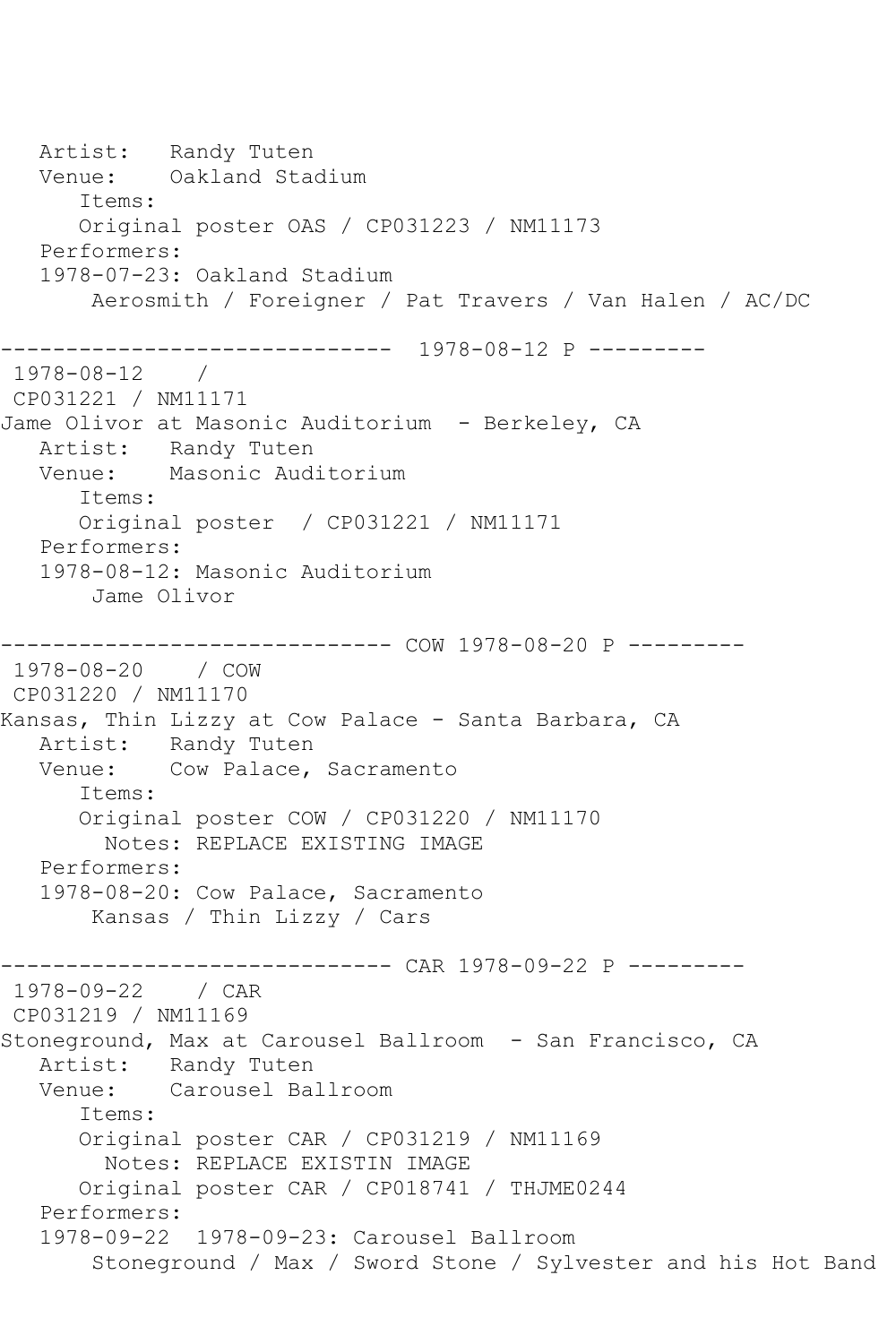--------------------------------- GRK 1978-10-01 P-1 ----------<br>1978-10-01 / GRK 1978-10-01 CP009736 / CS04831 Paul Butterfield, Country Joe and the Fish at Greek Theater at University of California at Berkeley - Event: Tribal Stomp Artist: Randy Tuten Venue: Greek Theater at University of California at Berkeley Promoter: Chet Helms Items: Original poster GRK Edition 1 / CP009736 / CS04831 (11 x 17) GRK / CP000254 / 0258 Performers: 1978-10-01: Greek Theater at University of California at Berkeley Paul Butterfield Blues Band / Country Joe and the Fish / Big Brother and the Holding Company / It's a Beautiful Day / Canned Heat Blues Band / Lee Michaels / Allen Ginsberg / Michael Mcclure / Kenore Kandel / Daine Deprima ------------------------------ WIN 1978-10-08 P ---------  $1978 - 10 - 08$ CP031218 / NM11168 Kris Kristofferson, Country Joe Mcdonald at Winterland - San Francisco, CA Artist: Randy Tuten<br>Venue: Winterland Winterland Items: Original poster WIN / CP031218 / NM11168 Performers: 1978-10-08: Winterland Kris Kristofferson / Country Joe Mcdonald / Peter Yarrow / Jon Hendricks ------------------------------ SJPA 1978-10-28 P --------- 1978-10-28 / SJPA CP031217 / NM11167 Crystal Gayle at San Jose Center For the Performing Arts - San Jose, CA Artist: Randy Tuten Venue: San Jose Center For the Performing Arts Items: Original poster SJPA / CP031217 / NM11167 Performers: 1978-10-28: San Jose Center For the Performing Arts Crystal Gayle ------------------------------ OAC 1978-11-13 P ---------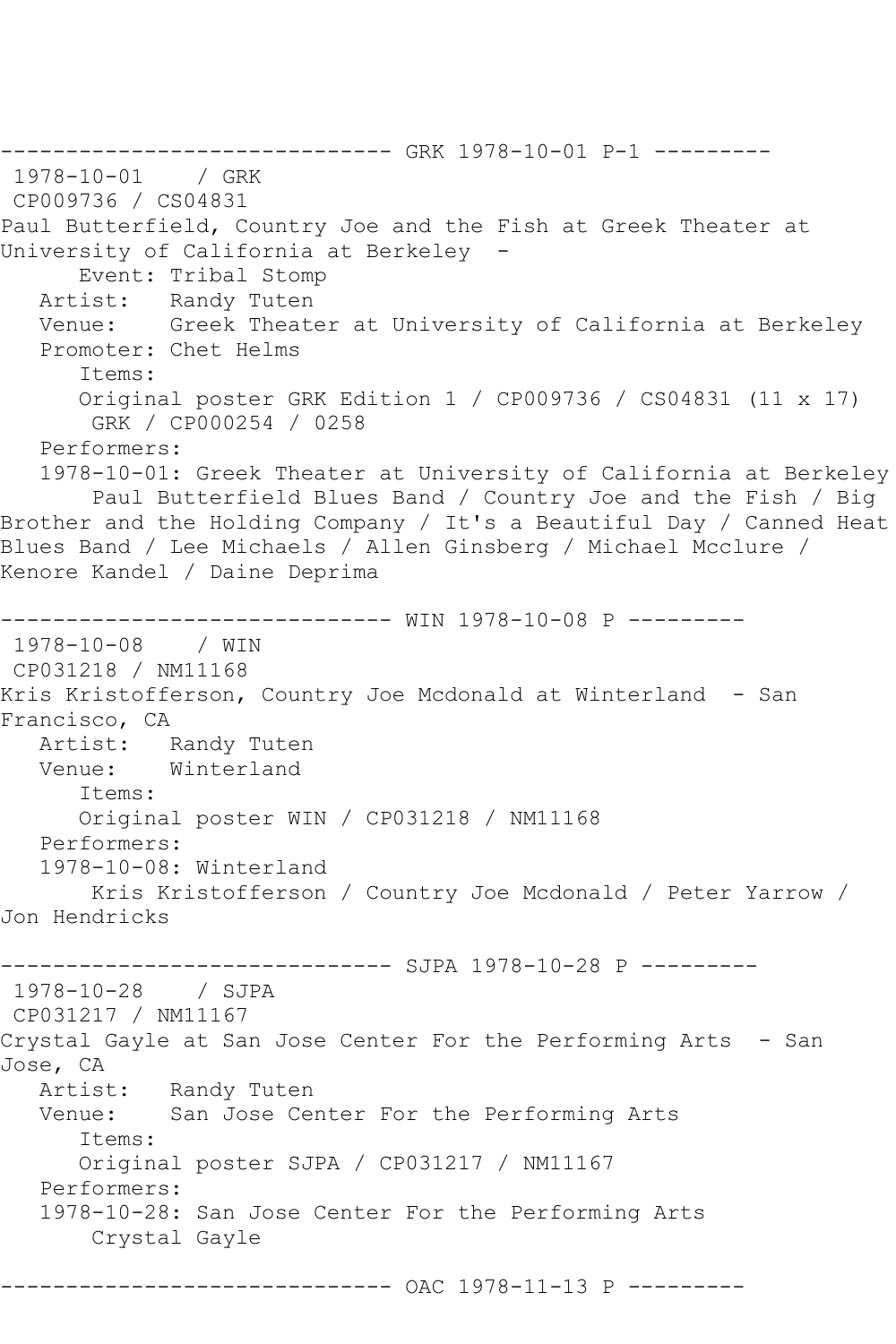```
1978-11-13 / OAC 
CP031215 / NM11165
Bob Dylan at Oakland Coliseum - Oakland, CA
  Artist: Randy Tuten<br>Venue: Oakland Col
            Oakland Coliseum
       Items:
       Original poster OAC / CP031215 / NM11165
   Performers:
    1978-11-13: Oakland Coliseum
        Bob Dylan
------------------------------ 1978-11-15 P ---------
1978-11-15 / 
CP031214 / NM11164
Phoebe Snow, Kenny Rankin at Monterey Conference Center - Monterey,
CA
   Artist: Randy Tuten
   Venue: Monterey Conference Center
       Items:
       Original poster / CP031214 / NM11164
   Performers:
    1978-11-15: Monterey Conference Center
        Phoebe Snow / Kenny Rankin
                   ------------------------------ WIN 1978-12-15 P ---------
1978-12-15 / WIN 
CP031213 / NM11163
Bruce Springsteen at Winterland - San Francisco, CA
   Artist: Randy Tuten
   Venue: Winterland
       Items:
       Original poster WIN / CP031213 / NM11163
         Notes: REPLACE EXISTING IMAGE
   Performers:
    1978-12-15: Winterland
        Bruce Springsteen
                    ------------------------------ WIN 1978-12-30 P-1 ---------
1978-12-30 / WIN 
CP001056 / 1073
Grateful Dead, Blues Brothers at Winterland - San Francisco, CA
   Notes: SF Chronicle
       Event: Closing of Winterland: New Year's Eve
   Artist: Randy Tuten
   Venue: Winterland
       Items:
```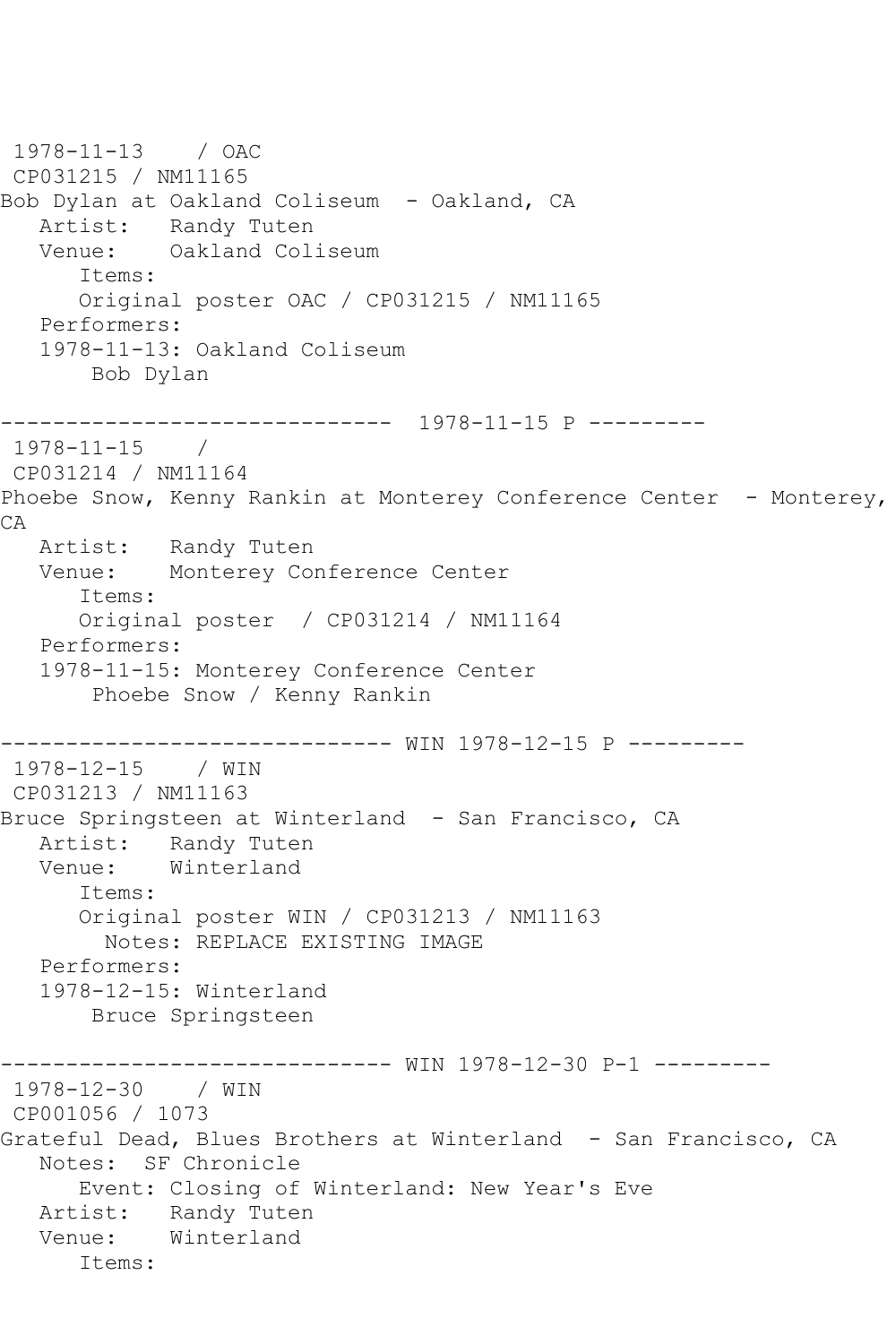Original poster WIN Edition 1 / CP001056 / 1073 (11-1/2 x 13- 3/4) Performers: 1978-12-30: Winterland Grateful Dead / Blues Brothers / New Riders of the Purple Sage / Pauley Ballroom at University of California at Berkeley Grateful Dead ------------------------------ WIN 1978-12-31 P --------- 1978-12-31 / WIN CP031212 / NM11162 Closing of Winterland: Grateful Dead, Blues Brothers at Winterland - San Francisco, CA Artist: Randy Tuten Venue: Winterland Items: Original poster WIN / CP031212 / NM11162 Notes: RELACE EXISTING IMAGE Performers: 1978-12-31: Winterland Grateful Dead / Blues Brothers / New Riders of the Purple Sage ------------------------------ 1979-02-09 P --------- 1979-02-09 / CP031209 / NM11159 Ronnie Laws, Flora Purim at Paramount Theater Artist: Randy Tuten Venue: Paramount Theater, Oakland Items: Original poster / CP031209 / NM11159 Performers: 1979-02-09: Paramount Theater, Oakland Ronnie Laws / Flora Purim / Airto Moreira ------------------------------ OAC 1979-02-17 P --------- 1979-02-17 / OAC CP031210 / NM11160 Grateful Dead at Oakland Coliseum - Oakland, CA Artist: Randy Tuten Venue: Oakland Coliseum Items: Original poster OAC / CP031210 / NM11160 Performers: 1979-02-17: Oakland Coliseum Grateful Dead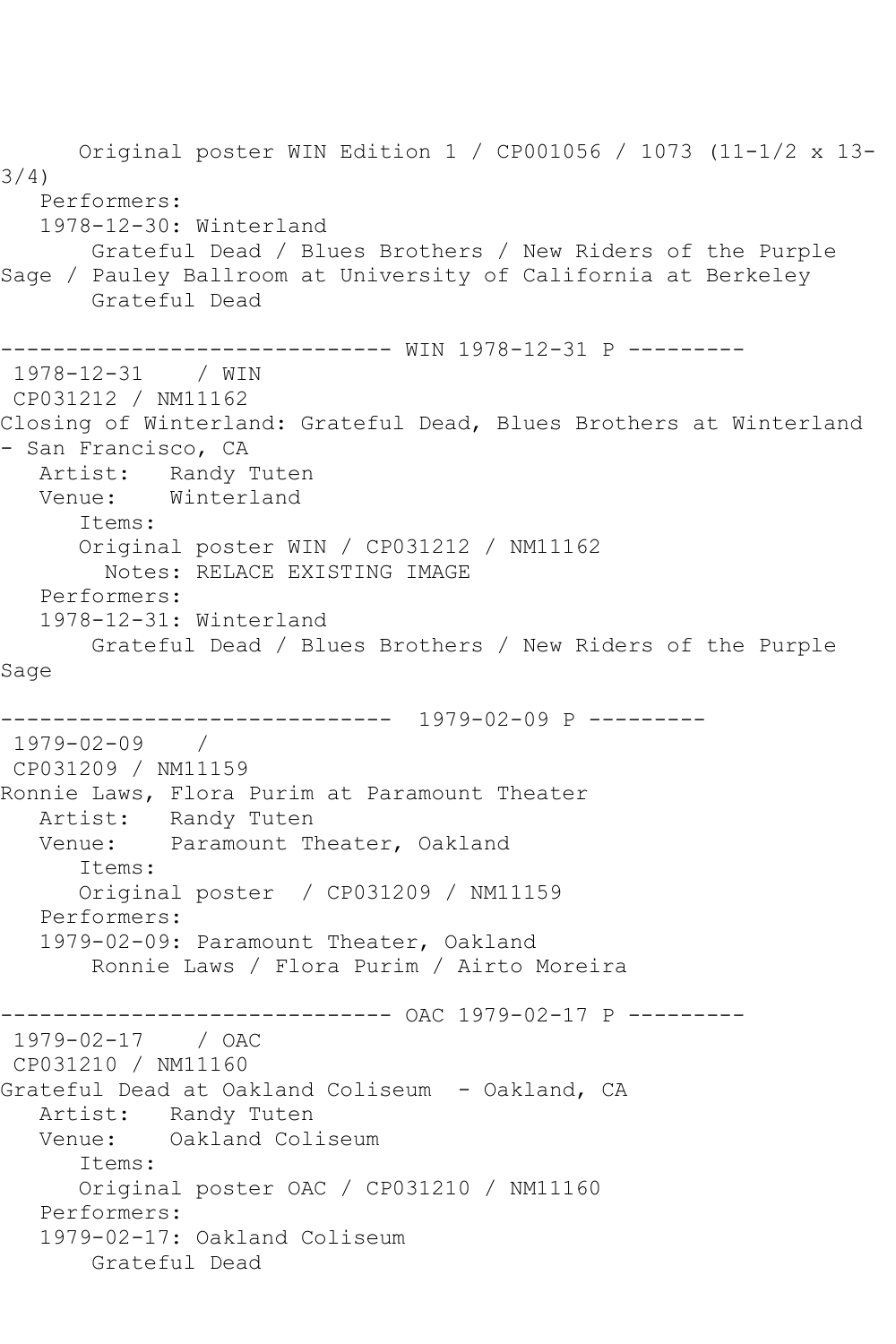------------------------------ MVA 1979-02-18 P --------- 1979-02-18 / MVA CP031208 / NM11158 Jerry Garcia, Robert Hunter at Marin Veteran's Auditorium Artist: Randy Tuten Venue: Marin Veterans Auditorium Items: Original poster MVA / CP031208 / NM11158 Performers: 1979-02-18: Marin Veterans Auditorium Jerry Garcia / Robert Hunter / Comfort ------------------------------ SSSJ 1979-04-22 P --------- 1979-04-22 / SSSJ CP031207 / NM11157 Grateful Dead, Charlie Daniels Band at Spartan Stadium San Jose, CA - Sacramento, CA Artist: Randy Tuten Venue: Spartan Stadium San Jose, CA Items: Original poster SSSJ / CP031207 / NM11157 Notes: The image you see is the handbill the poster does not have the gray background tone in it. Performers: 1979-04-22: Spartan Stadium San Jose, CA Grateful Dead / Charlie Daniels Band / Trec Kihn Band ------------------------------ OAS 1979-05-06 P --------- 1979-05-06 / OAS CP031206 / NM11156 Boston, Sammy Hagar at Oakland Stadium - Oakland, CA Artist: Randy Tuten<br>Venue: Oakland Stad Oakland Stadium Items: Original poster OAS / CP031206 / NM11156 Performers: 1979-05-06: Oakland Stadium Boston / Sammy Hagar / Eddie Money / U.K ------------------------------ OAS 1979-07-04 P-1 --------- 1979-07-04 / OAS CP015069 / ME0216 Journey, J. GEILS BAND at Oakland Stadium - Oakland, CA Event: All American Rock and Roll Show (4th of July Artist: Randy Tuten Venue: Oakland Stadium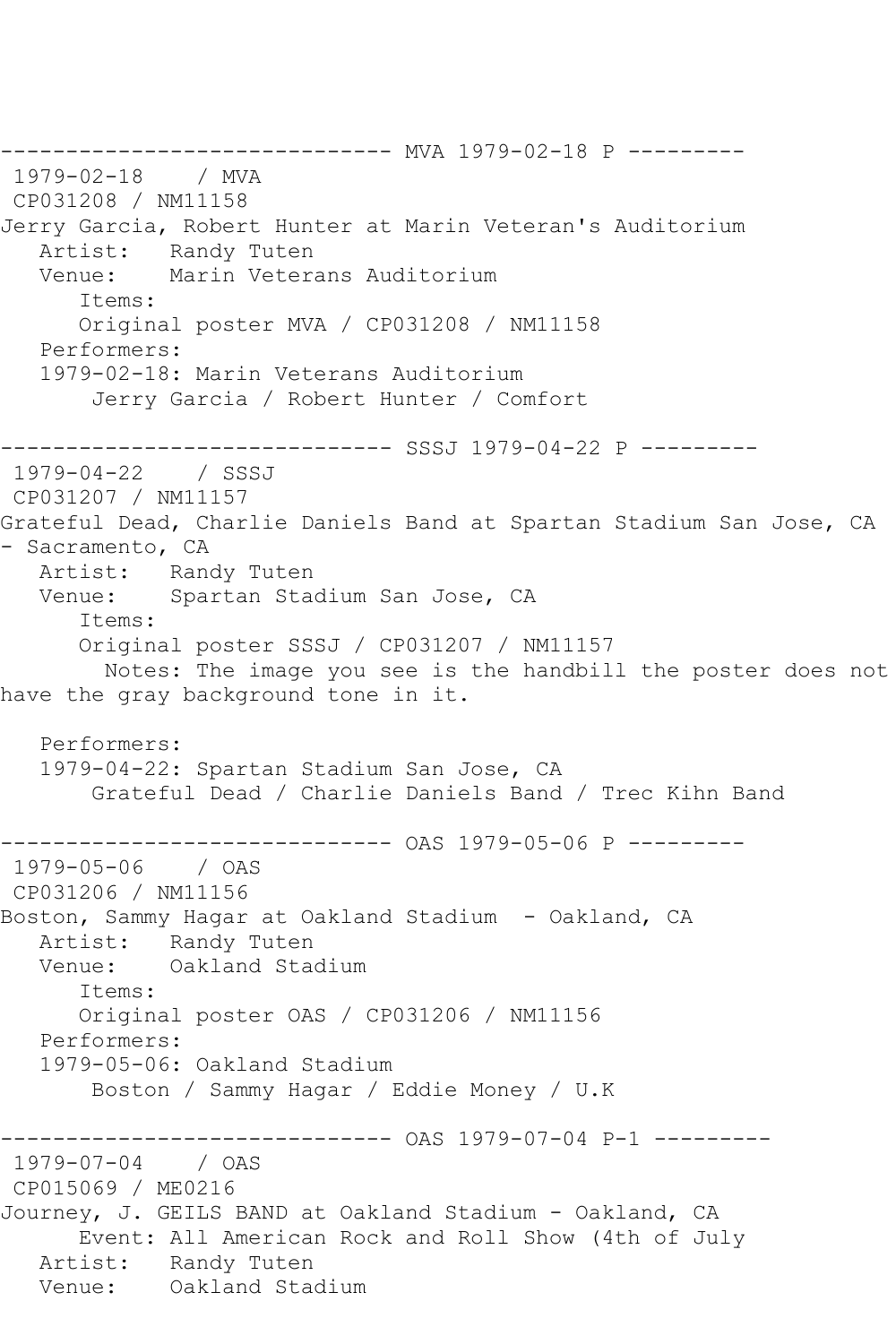Promoter: Bill Graham Presents Items: Original poster OAS / CP031205 / NM11155 Original poster OAS Edition 1 / CP015069 / ME0216 Performers: 1979-07-04: Oakland Stadium Journey / J. Geils Band / UFO / Thin Lizzy / Nazareth / Rockets ------------------------------ OAS 1979-07-21 P --------- 1979-07-21 / OAS CP031204 / NM11154 Aerosmith, Ted Nugent at Oakland Stadium - Oakland, CA Artist: Randy Tuten Venue: Oakland Stadium Items: Original poster OAS / CP031204 / NM11154 Performers: 1979-07-21: Oakland Stadium Aerosmith / Ted Nugent / AC/DC / Mahogany Rush ------------------------------ OAS 1979-09-15 P --------- 1979-09-15 / OAS CP031203 / NM11153 Foghat, Foreigner at Oakland Stadium - Oakland, CA Artist: Randy Tuten<br>Venue: Oakland Stad Oakland Stadium Items: Original poster OAS / CP031203 / NM11153 Performers: 1979-09-15: Oakland Stadium Foghat / Foreigner / Gamma / Cars / Bram Tchaikovsky / Ronnie Montrose ------ HPA-4.060 1979-10-16 P-1 ---------1979-10-16 / HPA 4.060 CP005919 / CP01168 S.F. Masquerade Ball at Roseland Dance City Notes: This item appears in the Art of Rock book, plate no. 4.060 Private Notes: \* PP A/A- 60, B+/B 60@ Series: 6th Annual Margo St. James Masquerade Ball Artist: Randy Tuten Venue: Hollywood Paladium Promoter: Seen Sal Inc. Items: Original poster HPA-4.060 Edition 1 / CP005919 / CP01168 (20-  $1/4 \times 28 - 1/4$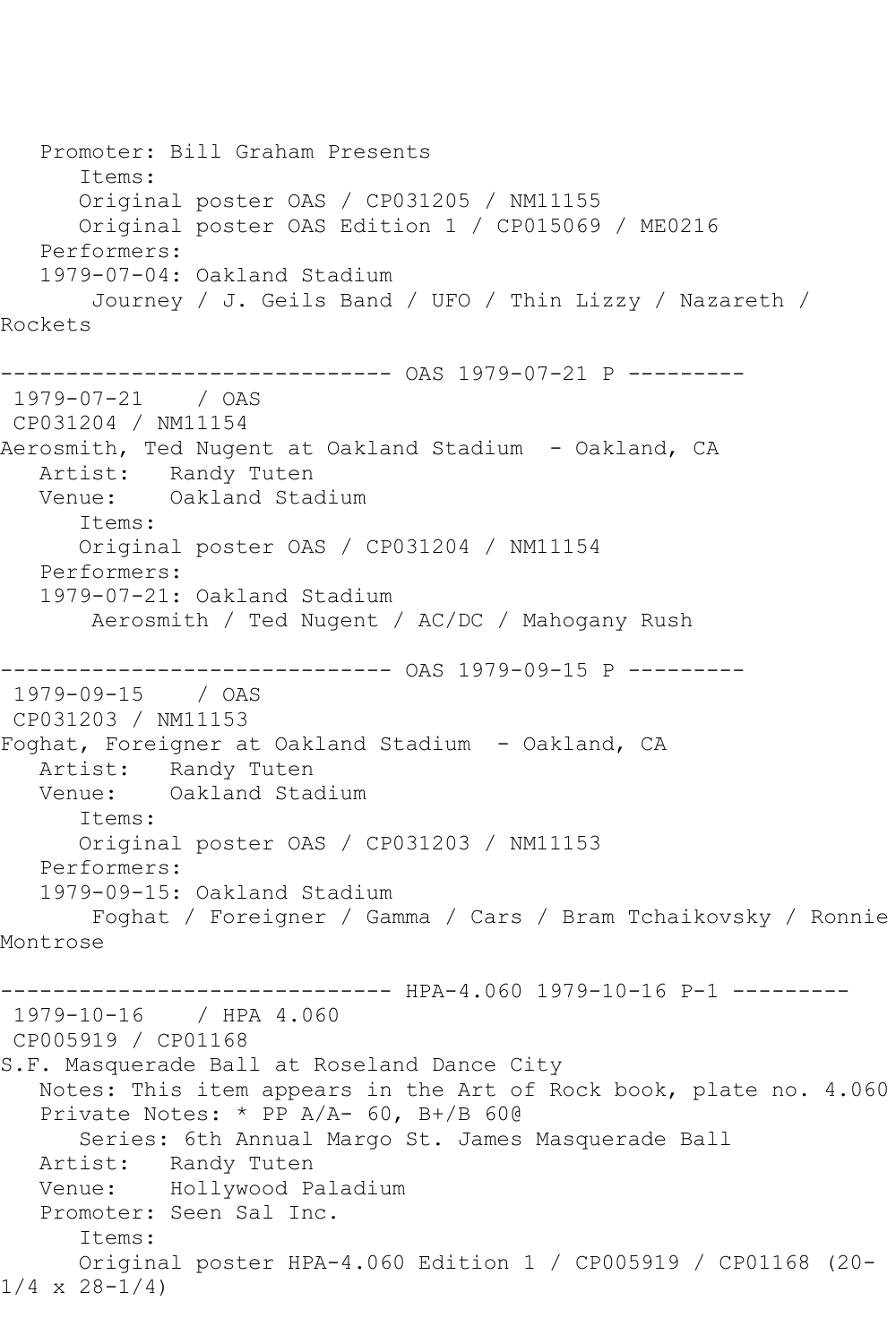AORPlate: 4.060 Price: 60.00 HPA-4.060 / CP001387 / 1403 AORPlate: 4.060 HPA-4.060 / CP009946 / CS05041 AORPlate: 4.060 Performers: 1979-10-16: Hollywood Paladium 1979-10-28: Roseland Ballroom 1979-10-30: San Francisco Civic Auditorium ------------------------------ 1979-10-16 P --------- 1979-10-16 / CP031202 / NM11152 S.F. Masquerade Ball at Roseland Dance City - Los Angeles, CA Event: America's Most renowned Fancy Dress party Artist: Randy Tuten<br>Venue: Roseland Day Roseland Dance City Items: Original poster / CP031202 / NM11152 Notes: REPLACE EXISTING IMAGE This was supposed to be the Masquerade Hookers Ball but because they were trying to operate in San Francisco, New York and Los Angeles they changed the name to Masquerade Ball and then they ended up cancelling the other two shows and just having the San Francisco one anyway, so they should have left it Masquerade Hookers Ball it wood have been even better than it is.The second image is the way it was supposed to be they shorten the ends as to fit on handbill, the bottom image is the billboard it was on the Sunset Stripe up from the Whisky-A-Go Go night club.there was supposed to be a billboard in Time Square, N.Y. as well. Original poster / CP000357 / 0361 Performers: 1979-10-16: Roseland Dance City S.F. Masquerade Ball 1979-10-28: San Francisco Civic Auditorium 1979-10-30: Hollywood Paladium ------ HPA 1979-10-30 P ---------1979-10-30 / HPA CP046559 / CP046559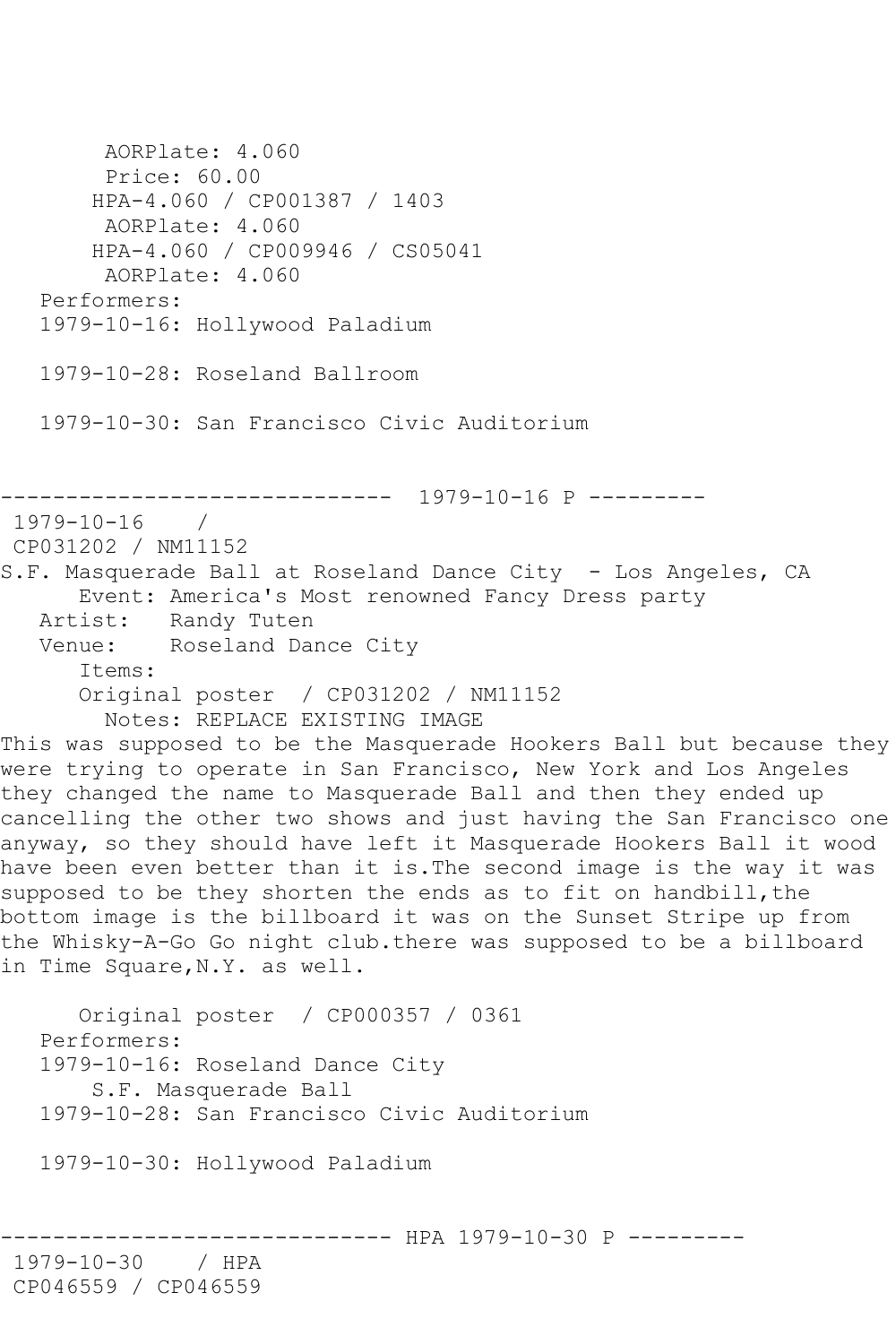Margo St. James San Francisco Masquerade Ball at Hollywood Paladium - Los Angeles, Private Notes: Misc \*@ CHECK? Benefit: Margo St. James San Francisco Masquerade Ball Artist: Dread Venue: Hollywood Paladium Items: Original poster HPA / CP046559 / CP046559 Performers: 1979-10-30: Hollywood Paladium 1979-10-16: Roseland Dance City 1979-10-28: Civic Auditorium ------------------------------ SCMA 1979-12-14 P --------- 1979-12-14 / SCMA CP031198 / NM11148 Pablo Cruise, Karla Bonoff at Sacramento Memorial Auditorium - Sacramento, CA Artist: Randy Tuten Venue: Sacramento Memorial Auditorium Items: Original poster SCMA / CP031198 / NM11148 Performers: 1979-12-14: Sacramento Memorial Auditorium 1979-12-15: Warfield Theater Pablo Cruise / Karla Bonoff / Steve Forbert 1979-12-26 1979-12-28: Grateful Dead 1979-12-27: Marin Veterans Auditorium Pablo Cruise 1979-12-28: Berkeley Community Theater Devo 1979-12-29 1979-12-31: Paramount Theater, Oakland Pablo Cruise 1979-12-30: Oakland Auditorium Grateful Dead 1979-12-31: Paramount Theater, Oakland Pablo Cruise 1979-12-31: Oakland Auditorium Grateful Dead 1979-12-31: Oakland Coliseum Tom Petty 1979-12-31: Cow Palace, S.F. Blue Oyster Cult / Gamma / Ronnie Montrose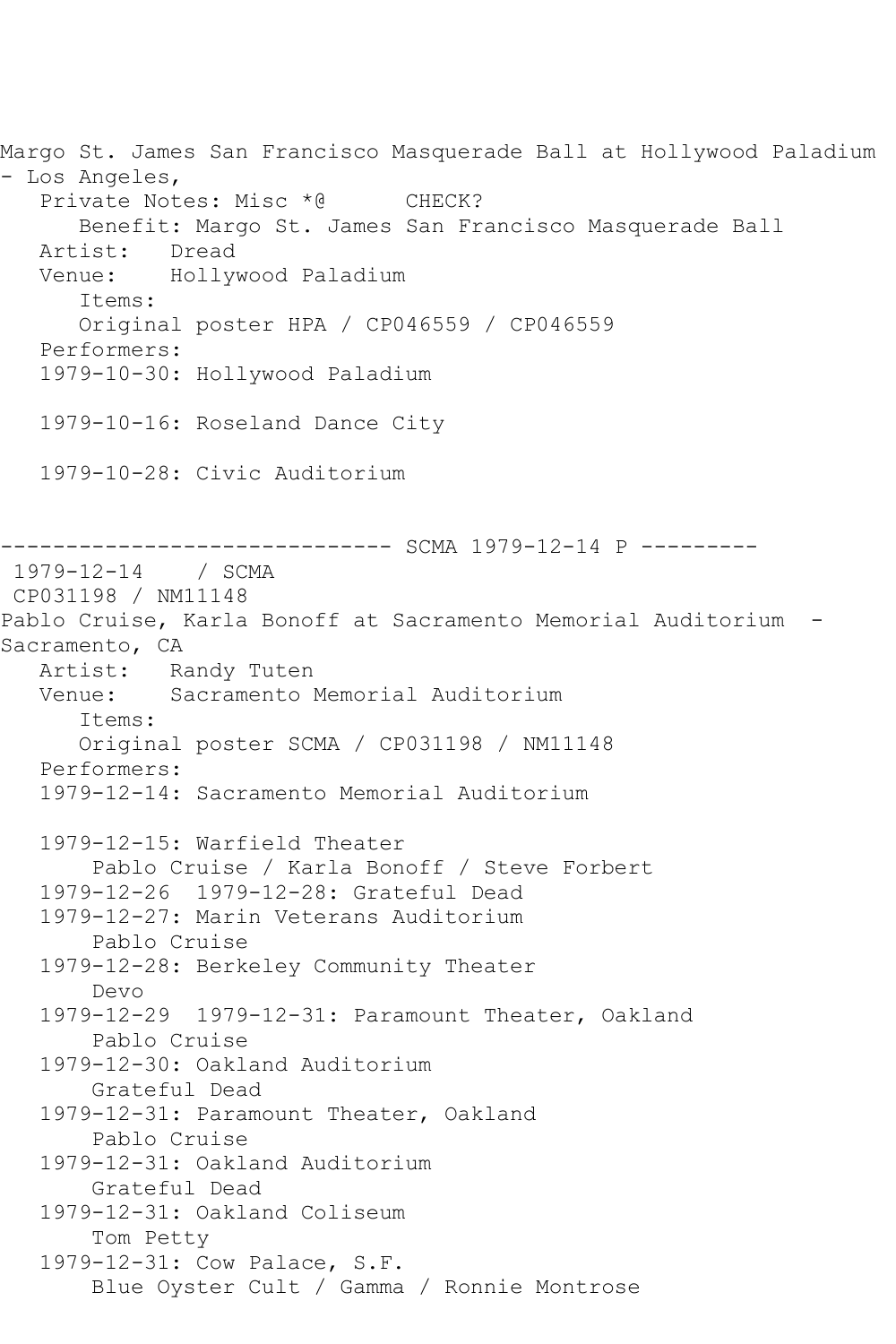1979-12-27: Oakland Coliseum Moon Martin / Cheap Trick ------------------------------ CDSP-4.287 1981-10-17 BP-1 --------- 1981-10-17 / CDSP 4.287 CP001347 / 1363 Rolling Stones at Candles tick Park - San Francisco, CA Notes: This item appears in the Art of Rock book, plate no. 4.287 Artist: Randy Tuten Venue: Candlestick Park Promoter: Bill Graham Presents Items: Backstage Pass CDSP-4.287 Edition 1 / CP001347 / 1363 AORPlate: 4.287 Performers: 1981-10-17: Candlestick Park Rolling Stones ------------------------------ MOSC 1982-05-28 P --------- 1982-05-28 / MOSC CP031199 / NM11149 Jefferson Starship, Grateful Dead at Moscone Center - San Francisco, CA Benefit: Vietnam Veterans' Benefit Event: From Vietnam Veretans to the World, A Night of Peace and Healing Artist: Randy Tuten Venue: Moscone Center Promoter: Bill Graham Presents Items: Original poster MOSC / CP031199 / NM11149 Original poster MOSC Edition 1 / CP000002 / 0002 (13-3/16 x  $21 - 1/4$  Performers: 1982-05-28: Moscone Center Jefferson Starship / Grateful Dead / Boz Scaggs / Country Joe Mcdonald / Mcdonald ------------------------------ AQP 1982-07-31 P-1 --------- 1982-07-31 / AQP CP000251 / 0255 Chron-Gen, Wasted Youth of America at Aquatic Park - Berkeley, CA Event: Eastern Front Artist: Randy Tuten Venue: Aquatic Park Items: Original poster AQP Edition 1 / CP000251 / 0255 (9-1/2 x 16)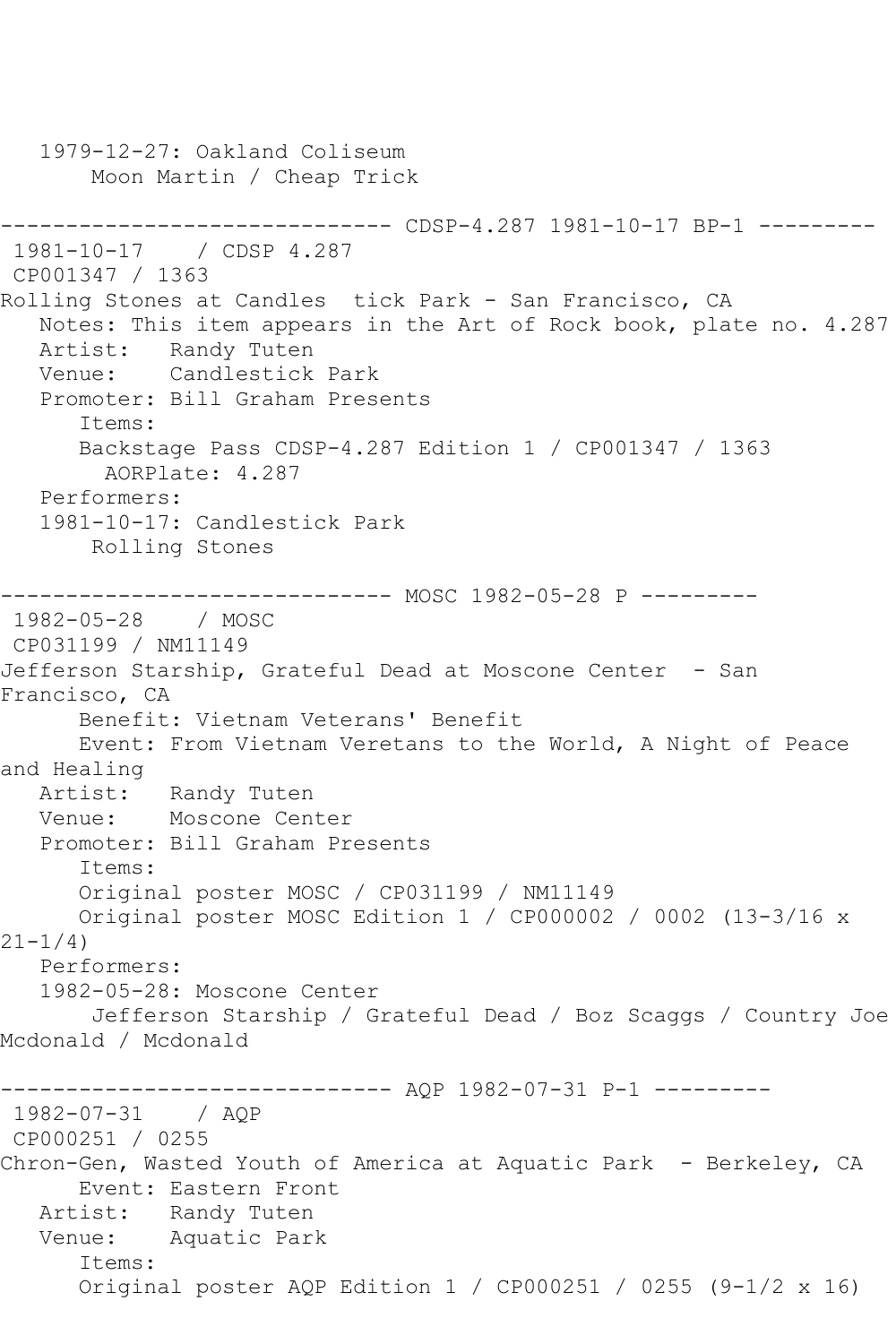Price: 20.00 Performers: 1982-07-31: Aquatic Park Chron-Gen / Wasted Youth of America / Lewd / Batallion of Saints / Jody Foster's Army / Circle One / Channel Three / Husker Du / Shattered Faith / Free Beer / Deadly Reign ------------------------------ 1982-09-11 P --------- 1982-09-11 / CP052195 / CP052195 Clifton Chenier and his Red Hot Louisiana Band, Queen Ida at Elite Club Notes: Poster. [apprx. 11&1/4x14&1/2"] For Clifton Chenier & Queen Ida's 9/11/1982 performance at The Elite Club in San Francisco,CA. Billed as "the King & Queen of Zydeco" they both play Louisianna Bayou Cajun style music. Thin glossy stock poster, art by Randy tuten in brown ink. -- Jacaeber Kastor Artist: Randy Tuten Venue: Elite Club Items: Original poster / CP052195 / CP052195 (11-1/4 x 14-1/2) Performers: 1982-09-11: Elite Club Clifton Chenier and his Red Hot Louisiana Band / Queen Ida ------------------------------ FRA-4.299 1983-08-20 BP-1 --------- 1983-08-20 / FRA 4.299 CP001348 / 1364 Grateful Dead, Paul Grushkin at Frost Theater at Stanford University at Palo Alto - Palo Notes: This item appears in the Art of Rock book, plate no. 4.299 Artist: Randy Tuten Venue: Frost Theater at Stanford University at Palo Alto Promoter: Book: Art of Rock Items: Backstage Pass FRA-4.299 Edition 1 / CP001348 / 1364 AORPlate: 4.299 Performers: 1983-08-20 1983-08-02: Frost Theater at Stanford University at Palo Alto Grateful Dead / Paul Grushkin ------------------------------ WOLF-Dinosaur-07 4.063 1983-09-24 P-1 --------- 1983-09-24 / WOLF Dinosaur-07 4.063 CP007029 / CP02279 Dinosaurs, Mark Naftalin at Wolfgang's - San Francisco, CA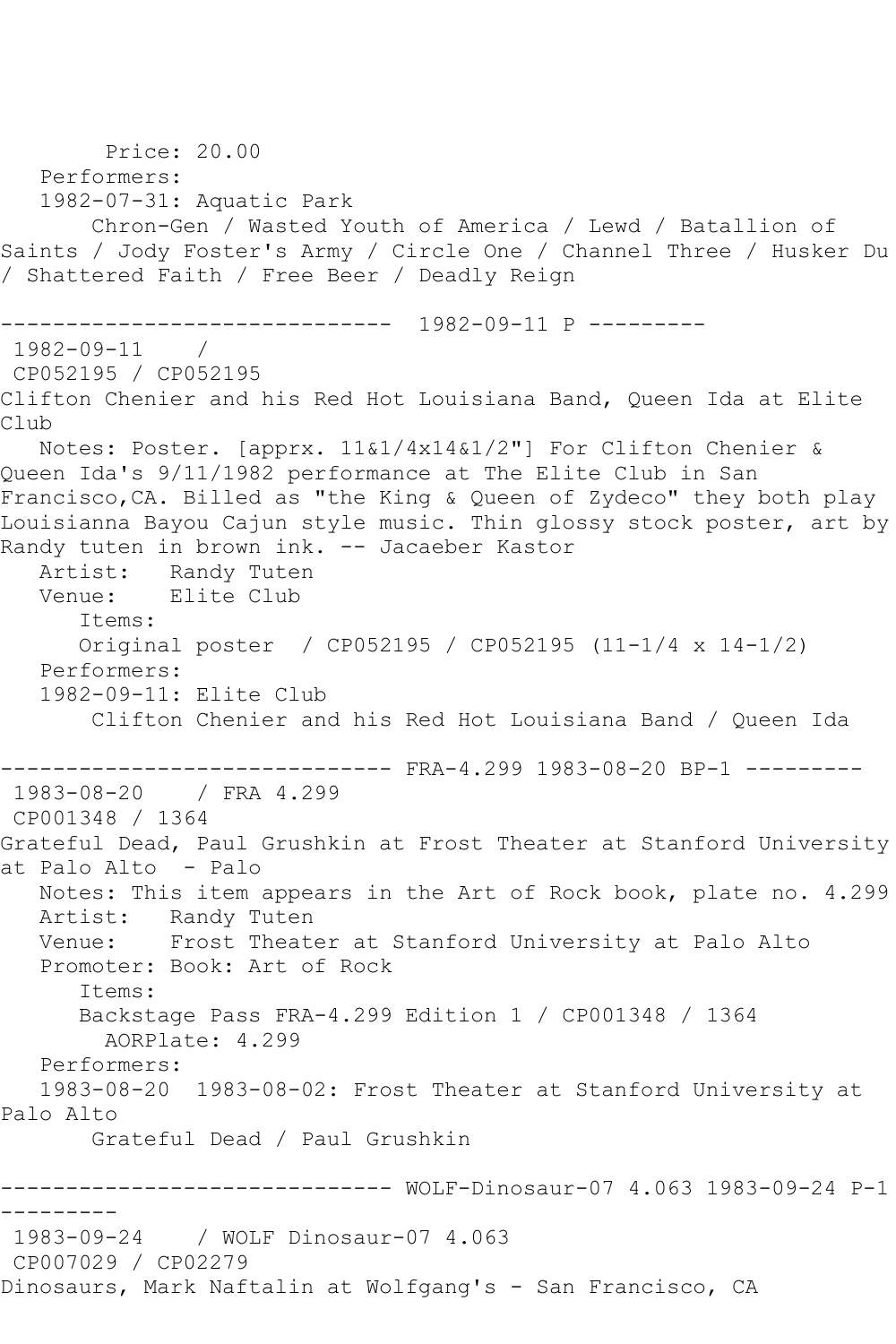```
 Notes: This item appears in the Art of Rock book, plate no. 4.063
   Private Notes: Dinosaur * A/A- 75
       Series: 1st Anniversary
   Artist: Alton Kelley
   Venue: Wolfgang's S.F., CA
   Promoter: Book: Art of Rock
       Items:
       Original poster WOLF-Dinosaur-07 4.063 Edition 1 / CP007029 / 
CP02279 (23 x 17-1/2)
        AORPlate: 4.063 
         Price: 75.00
        WOLF-Dinosaur-07 4.063 / CP000285 / 0289
         AORPlate: 4.063 
        WOLF-Dinosaur-07 4.063 / CP000919 / 0935
         AORPlate: 4.063 
        WOLF-Dinosaur-07 4.063 / CP018401 / RT19830924
         AORPlate: 4.063 
   Performers:
   1983-09-24: Wolfgang's S.F., CA
        Set: Dinosaurs
        Dinosaurs / Mark Naftalin
              ------------------------------ 1986 P ---------
1986
CP031172 / NM11122
Steppenwolf at Full Moon Tour
   Artist: Randy Tuten
   Venue: Full Moon Tour
       Items:
       Original poster / CP031172 / NM11122
        Notes: D. Bread and my self designed this and the following 
image for a purposed Steppenwolf Tour called Full Moon Your but it 
didn't happen these two images were rough designs. I like this one 
better I think
   Performers:
    1986: Full Moon Tour
        Steppenwolf
         ------------------------------ 1986 P ---------
1986 / 
CP031173 / NM11123
Steppenwolf at Full Moon Tour
   Artist: Randy Tuten
   Venue: Full Moon Tour
       Items:
       Original poster / CP031173 / NM11123
```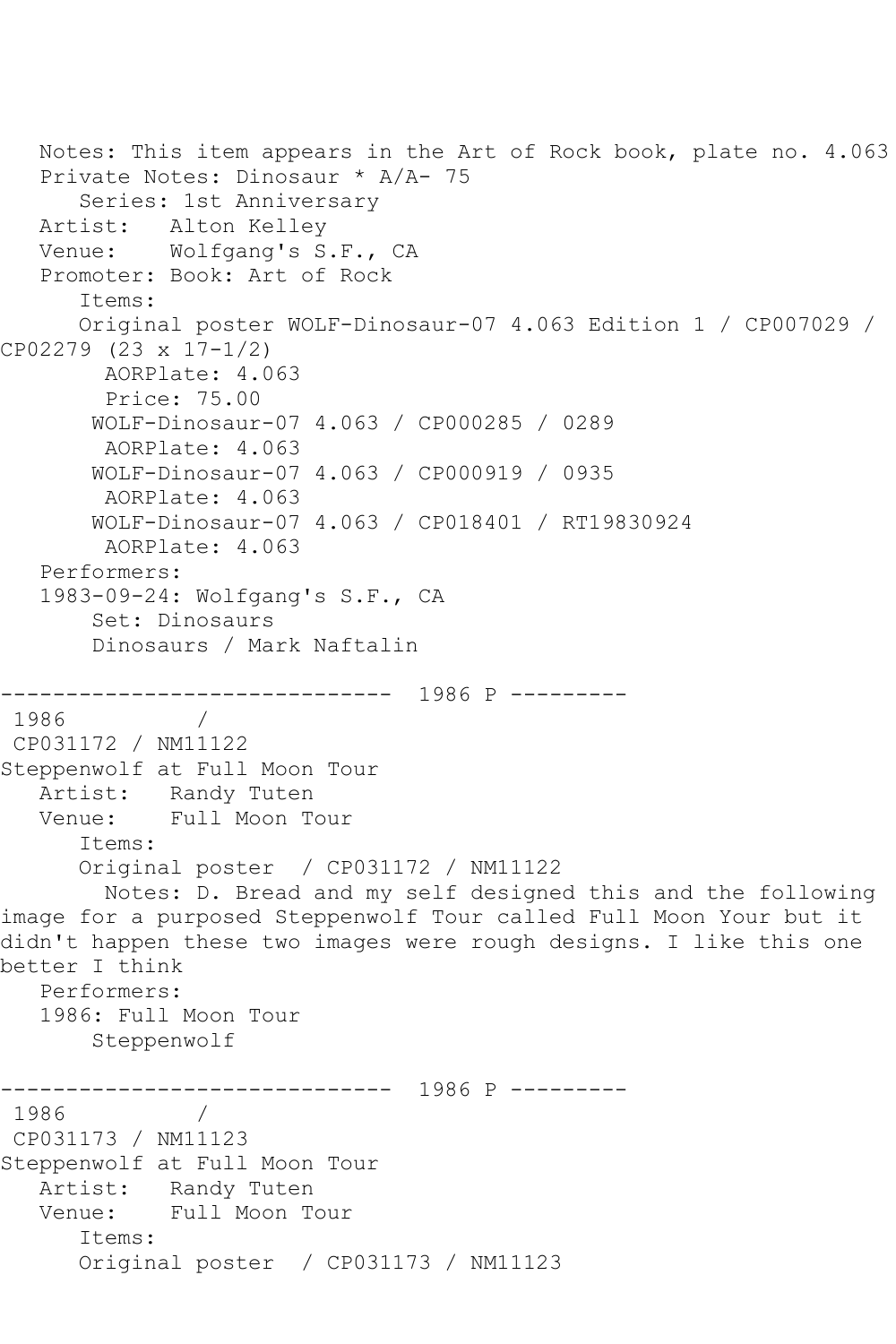Notes: D. Bread and my self designed this and the following image for a purposed Steppenwolf Tour called Full Moon Your but it didn't happen these two images were rough designs. I like this one better I think Performers: 1986: Full Moon Tour Steppenwolf ------------------------------ MUD-PCL-003 1986-09-13 P-1 --------- 1986-09-13 / MUD PCL-003 CP018402 / RT1986 R.E.M. at Mudd Island - Memphis, TN Private Notes: \* Artist: Randy Tuten Venue: Mudd Island Amphitheater Promoter: Art Rock PCL Series Items: Original poster MUD-PCL-003 / CP009238 / CP06406 Original poster MUD-PCL-003 / CP031201 / NM11151 Original poster MUD-PCL-003 Edition 1 / CP018402 / RT1986 Price: 50.00 Performers: 1986-09-13: Mudd Island Amphitheater Set: PCL R.E.M. ------------------------------ 1986-10-23 P-1 --------- 1986-10-23 / CP018404 / RT19861023 South Bay Surf Band 1986 Artist: Randy Tuten Items: Original poster Edition 1 / CP018404 / RT19861023 / NONE / RT1986102 Performers: 1986-10-23: ------------------------------ 1987-07 P --------- 1987-07 / CP031171 / NM11121 Featherbed Railroad Co. at 2870 Lakeshore Blvd. - Nice, CA Artist: Randy Tuten Venue: 2870 Lakeshore Blvd. Items: Original poster / CP031171 / NM11121 Notes: This was a brochure for a bed & brakefast place in lake county, California.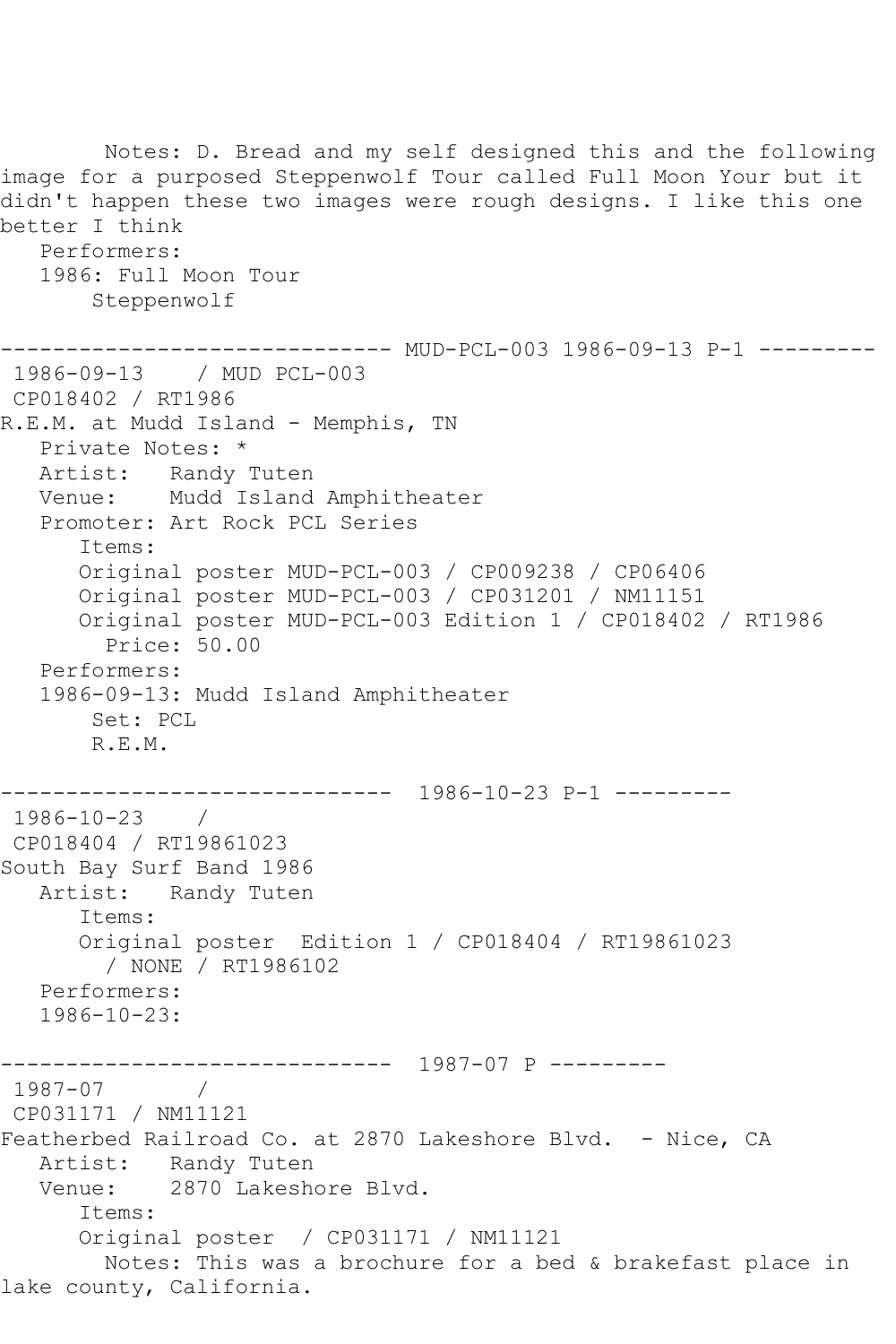```
 Performers:
   1987-07: 2870 Lakeshore Blvd.
        Featherbed Railroad Co.
------------------------------ OAS-BGP-032-A -O 1987-08-29 P-1 -----
----
1987-08-29 / OAS BGP-032-A -O
CP005867 / CP01116
Who at Oakland Stadium - Oakland, CA
   Notes: Oversize
   Private Notes: BGP-032-A -O
   Artist: Randy Tuten
   Venue: Oakland Stadium
   Promoter: Bill Graham Presents BGP
       Items:
      Original poster OAS-BGP-032-A -O Edition 1 / CP005867 / 
CP01116 (18-6/8 x 28-1/8)
        Price: 289.00
   Performers:
   1987-08-29 1987-08-30: Oakland Stadium
       Who
------------------------------ 1988-09-25 P-1 ---------
1988-09-25 / 
CP015049 / ME0196
Lynyrd Skynyrd, Rossington Band at Starwood Amphitheater -
Nashville, TN
   Artist: Randy Tuten
   Venue: Starwood Amphitheater
   Promoter: Bill Graham Presents
       Items:
       Original poster Edition 1 / CP015049 / ME0196 (16 x 20-1/2)
   Performers:
   1988-09-25: Starwood Amphitheater
        Lynyrd Skynyrd / Rossington Band
                 ------------------------------ FW-BGF-102 1989-06-02 P-1 ---------
1989-06-02 / FW BGF-102
CP006773 / CP02023
Radiators, Jason D. Williams at Fillmore West - San Francisco, CA
   Private Notes: BGF
   Artist: Randy Tuten
   Venue: Fillmore West
   Promoter: Bill Graham New Fillmores BGF
       Items:
```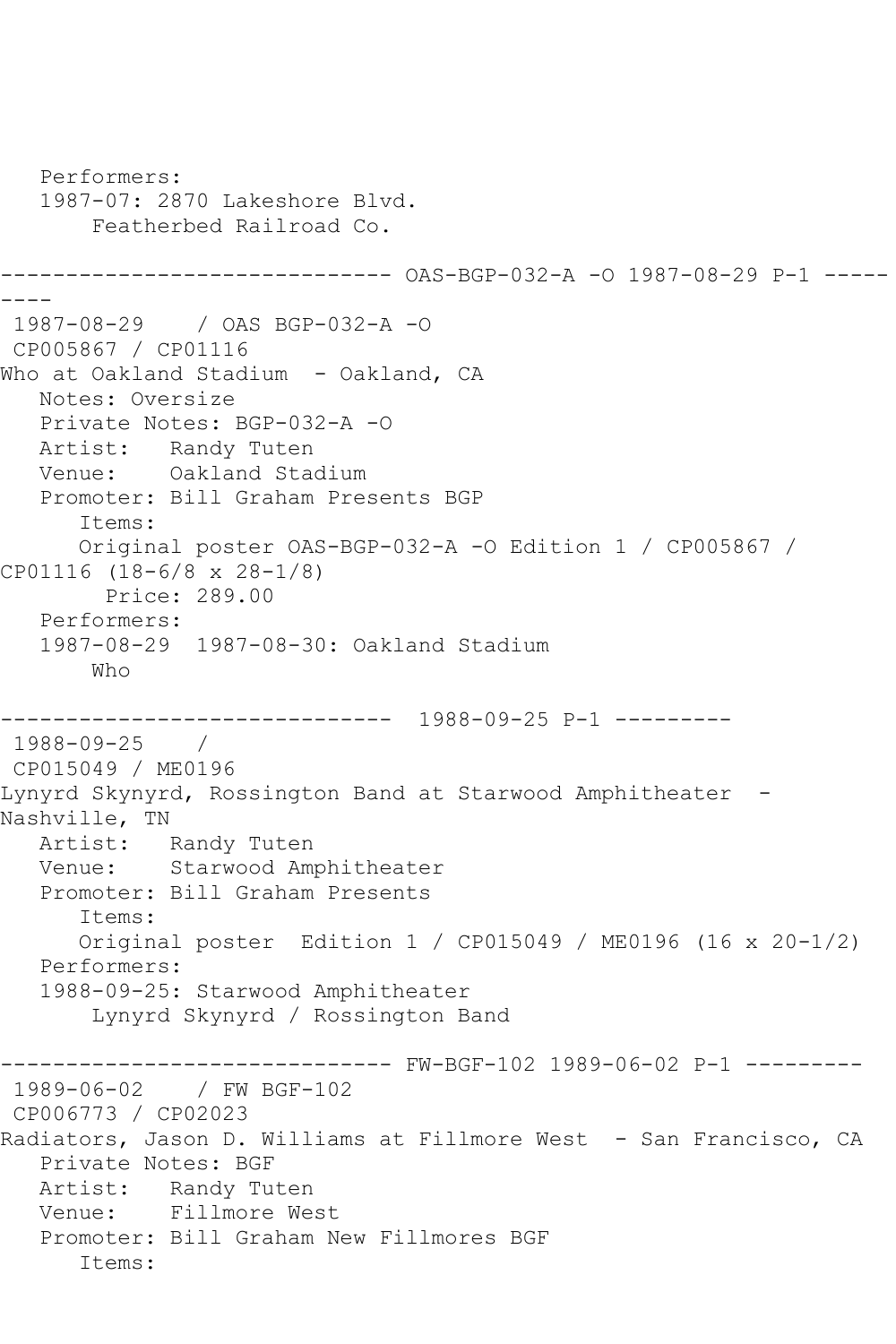Original poster FW-BGF-102 Edition 1 / CP006773 / CP02023 (13 x 19) Price: 263.00 Performers: 1989-06-02: Fillmore West Radiators / Jason D. Williams ------------------------------ 1989-08-10 P --------- 1989-08-10 / CP060114 / CP060114 Allman Brothers Band at Concord Pavilion Benefit: 20th Anniversary Tour Artist: Randy Tuten Venue: Concord Pavailion, Concord Promoter: Bill Graham Presents Items: Original poster / CP060114 / CP060114 (11 x 18-1/8) Performers: 1989-08-10: Concord Pavailion, Concord Allman Brothers 1989-08-11: Shoreline Amphitheater, Mountain View Allman Brothers 1989-08-12: Cal Expo Amphitheater, Sacramento Allman Brothers ------------------------------ 1989-09-01 P --------- 1989-09-01 / CP031196 / NM11146 Jerry Garcia, Bob Weir at East Coast Tour '89 Artist: Randy Tuten<br>Venue: East Coast East Coast Tour '89 Items: Original poster / CP031196 / NM11146 Notes: When I designed this it was all Ken Friedman's photo so I just did lettering that fit into photograph.There were only five hundred posters printed all were sent back east and sold out at shows Performers: 1989-09-01 1989-09-16 ?: East Coast Tour '89 Jerry Garcia / Bob Weir / Rob Wasserman -------------- MEAD 1989-10-16 P ---------1989-10-16 / MEAD CP031136 / NM11086 Grateful Dead at Meadowlands Arena - East Rutherford, NJ Artist: Randy Tuten Venue: Meadowlands Arena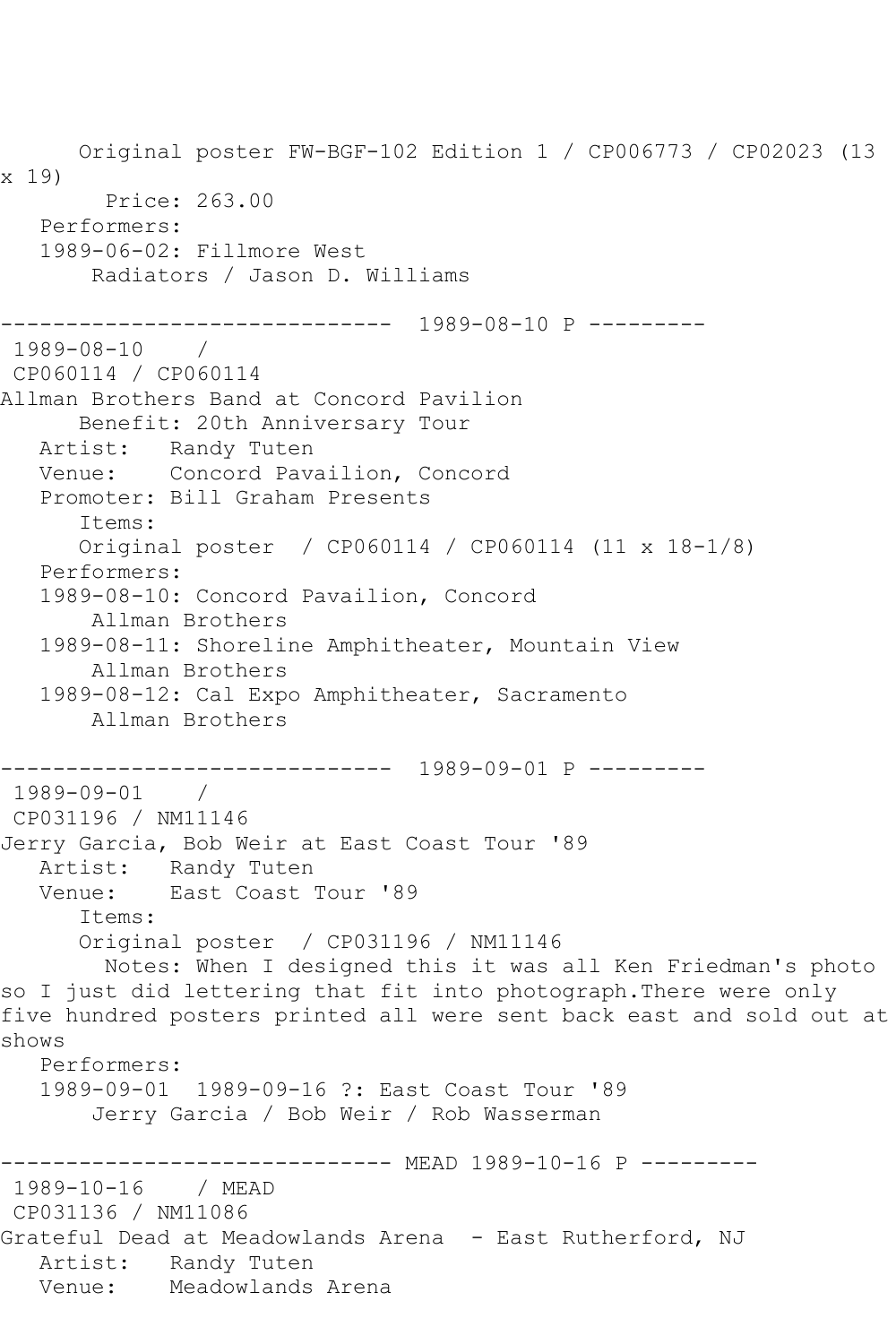Items: Original poster MEAD / CP031136 / NM11086 Notes: I designed this before September and then September happened and the Record Company thought twice about do anything with the twin towers on it, so they just put in black were the city was. you can see the way the CD is, look in albums and CD's for more details. this was a small promotional poster and was the only poster done for this release. Performers: 1989-10-16: Meadowlands Arena Grateful Dead ------------------------------ WAR 1990-01-31 P-1 ---------  $1990 - 01 - 31$ CP007050 / CP02300 Dinos at Warfield Theater [San Francisco, CA] Private Notes: \* A-/B+ 50 CHECK Artist: Randy Tuten<br>Venue: Warfield The Warfield Theater Items: Original poster WAR Edition 1 / CP007050 / CP02300 Price: 50.00 WAR / CP031170 Performers: 1990-01-31: Warfield Theater Dinos ---------- ARL 1990-06-16 P ---------1990-06-16 / ARL CP031192 / NM11142 Cowboys Junkies at Arlington Theater - Santa Barbara, CA Artist: Randy Tuten<br>Venue: Arlington T Arlington Theater Items: Original poster ARL / CP031192 / NM11142 Notes: REPLACE EXISTING IMAGE When I Designed this I thought cowboy western motify. I liked it, but I don't think the Band cared for it. I think they like something cleaner looking. but I think it's a good looking poster. Performers: 1990-06-16: Arlington Theater Cowboy Junkies 1990-06-17: Wiltern Theater, Los Angeles

1990-06-20: California Theater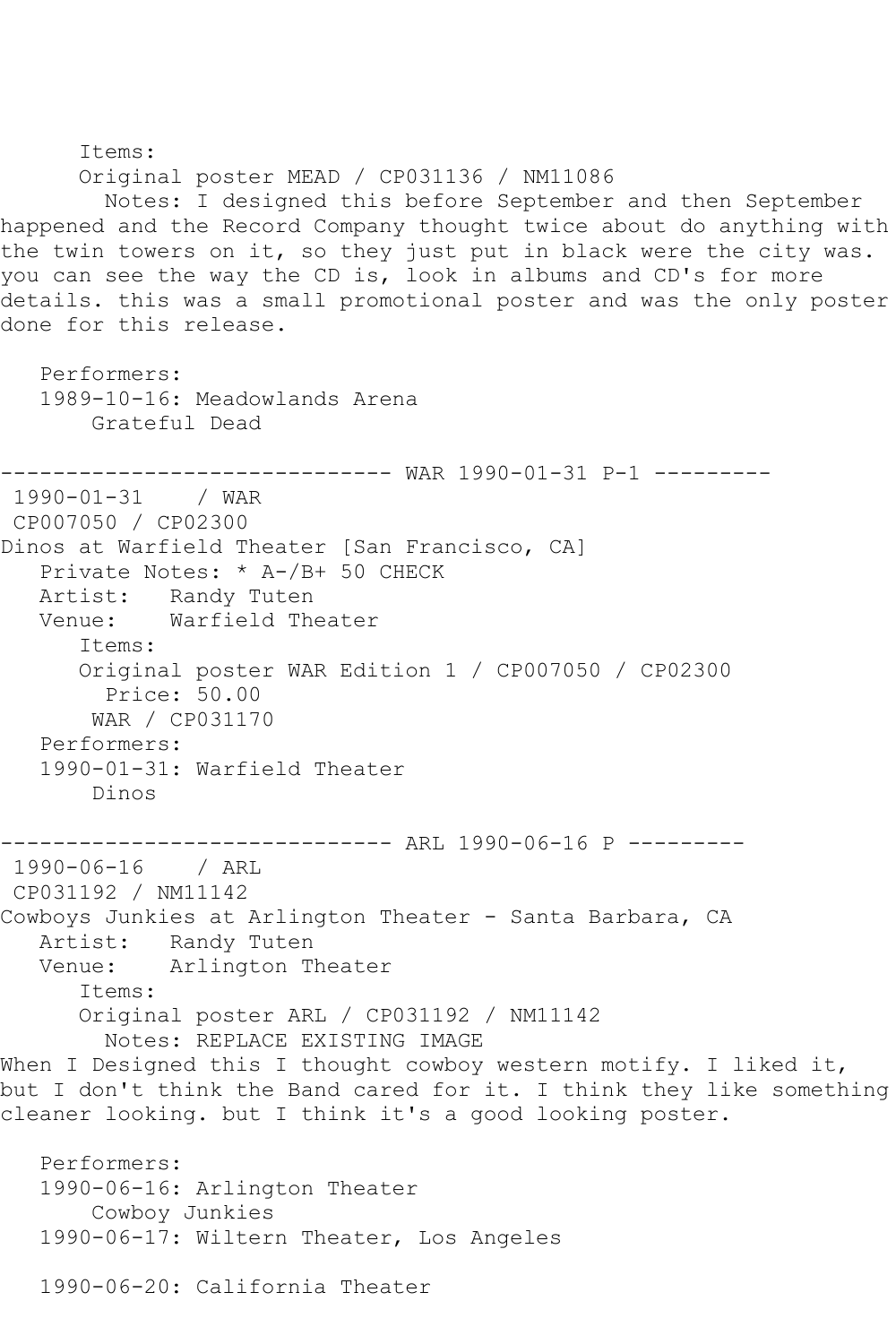------------------------------ 1990-12-30 P --------- 1990-12-30 / CP031169 / NM11119 Lynyrd Skynyrd, Steve Earle and the Dukes at Arco Arena - Sacramento, CA Notes: There were three shows and poster done before new years eve show they were December 28th, Thomas & Mack Center, Las Vegas-Nevada. December 29th, Pima County Fairgrounds, Tucson-Arizona.December 30th,Arco Arena-Sacramento.they were all varations of the LP/CD cover, new years eve poster and ads I did. Artist: Randy Tuten Venue: Arco Arena Items: Original poster / CP031169 / NM11119 Notes: There were three shows and poster done before new years eve show they were December 28th, Thomas & Mack Center, Las Vegas-Nevada. December 29th, Pima County Fairgrounds, Tucson-Arizona.December 30th,Arco Arena-Sacramento.they were all varations of the LP/CD cover, new years eve poster and ads I did. Performers: 1990-12-30: Arco Arena Lynyrd Skynyrd / Steve Earle ---------- WILT 1991-02-22 P-1 ---------1991-02-22 / WILT CP004318 / CD04764 Chris Isaak at Wiltern Theater - San Francisco, CA Artist: Randy Tuten Venue: Wiltern Theater, Los Angeles Items: Original poster WILT Edition 1 / CP004318 / CD04764 (13 x 18) WILT / CP018406 / RT19910222 WILT / NONE / RT1991022 Performers: 1991-02-22: Wiltern Theater, Los Angeles Chris Isaak ------------------------------ SHO 1991-08-31 P-1 --------- 1991-08-31 / SHO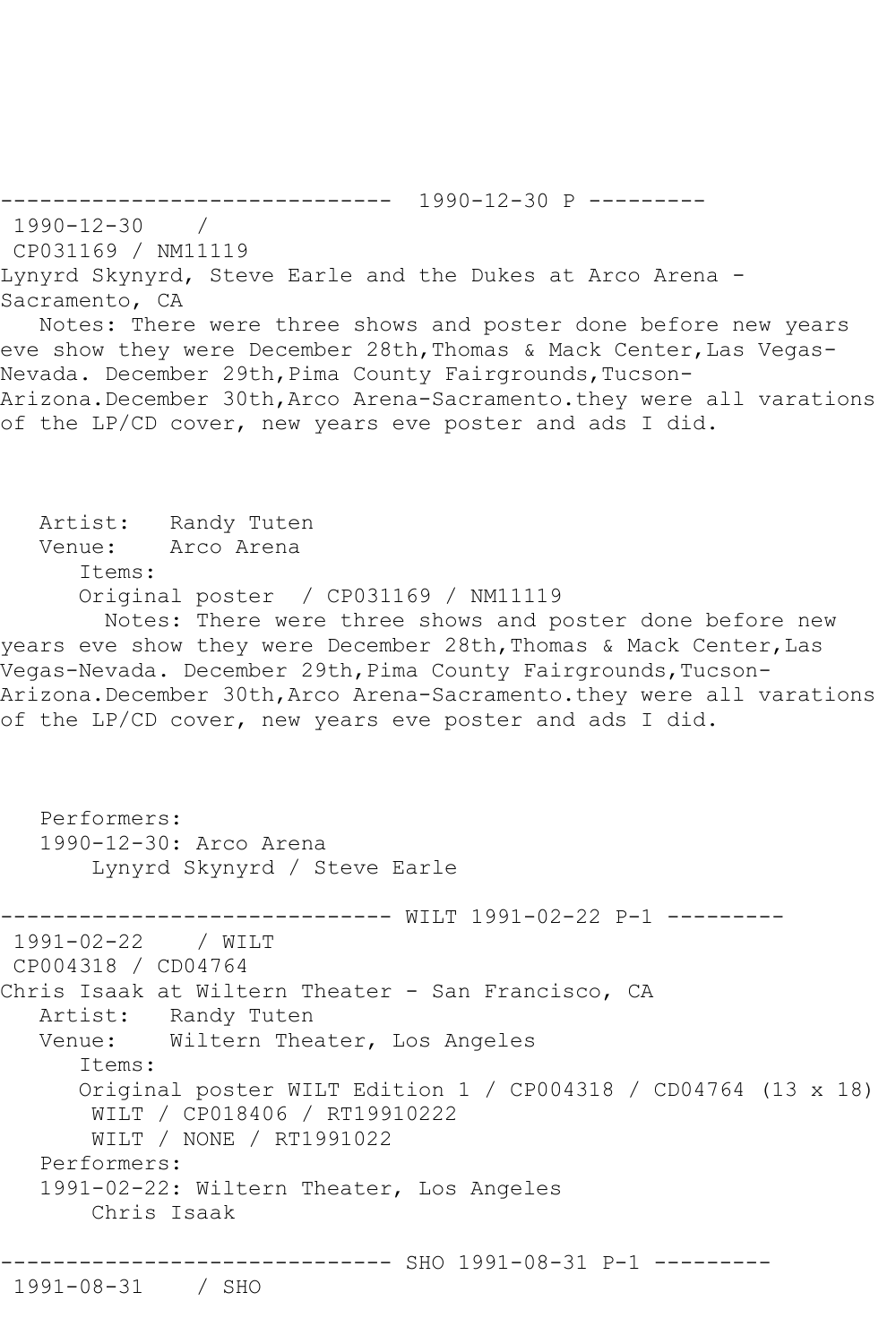CP015251 / ME0398 Lynyrd Skynyrd, Junkyard at Shoreline Amphitheater - Mountainview, CA Artist: Randy Tuten<br>Venue: Shoreline Am Shoreline Amphitheater, Mountain View Items: Original poster SHO Edition 1 / CP015251 / ME0398 Performers: 1991-08-31: Shoreline Amphitheater, Mountain View Lynyrd Skynyrd / Junkyard / Little Ceasar ---------------------- SBB 1991-10-12 P-1 ---------<br>12 / SBB  $1991 - 10 - 12$ CP018410 / RT19911012 Allman Brothers, Little Feat at Santa Barbara Bowl - Santa Barbara, CA Artist: Randy Tuten Venue: Santa Barbara Bowl Items: Original poster SBB Edition 1 / CP018410 / RT19911012 SBB / NONE / RT1991101 Performers: 1991-10-12: Santa Barbara Bowl Allman Brothers / Little Feat ------------------------------ POL 1991-11-03 P --------- 1991-11-03 / POL CP031194 / NM11144 Laughter, Love, and Music , To Celebrate The Lives of Bill, Steve, and Melissa at Polo Fields, Golden Gate Park Artist: Randy Tuten Venue: Polo Grounds, Golden Gate Park Items: Original poster POL / CP031194 / NM11144 Original poster POL Edition 1 / CP016312 / ME1455 Performers: 1991-11-03: Polo Grounds, Golden Gate Park Dirty Dozen Brass Band / Bobby Mcferrin / Jackson Browne / Aaron Neville / Evelyn Cisneros / Michael Smuin / Joe Satriani / Oren Lyons / Carlos Santana / Los Lobos / Robin Williams / Journey / Tracy Chapman / Neil Young / David Crosby / Stephen Stills / Graham Nash / Grateful Dead / John Popper / John Fogerty / Joan Baez / Kris Kristofferson / Bill Graham ------------------------------ 1991-11-11 P --------- 1991-11-11 / CP031195 / NM11145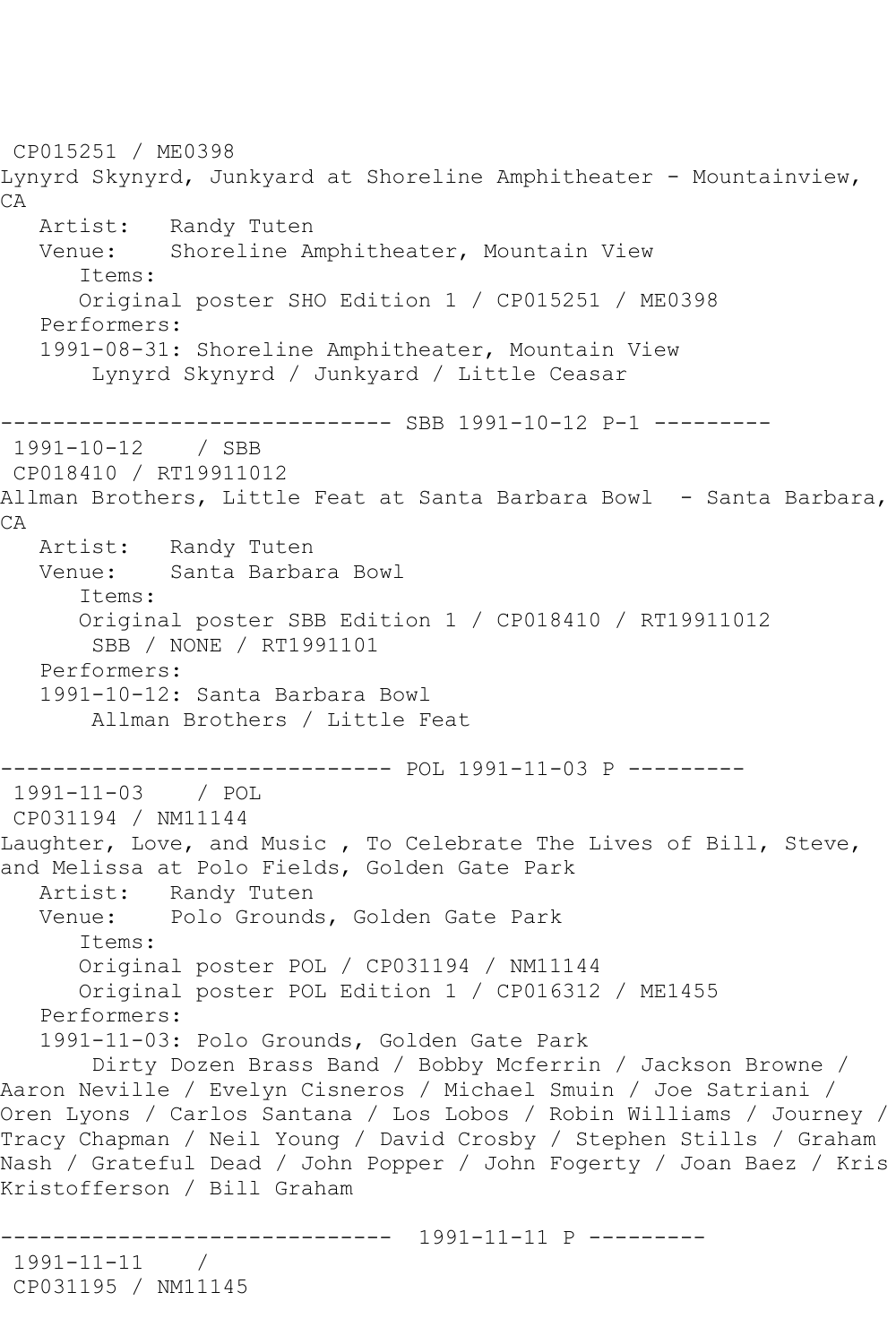Lynyrd Skynyrd at Toko Koseininkin Kaikan Notes: REPLACE EXISTING IMAGE I designed this as a cross between the stars & bars rebel flag and the Japan's rising sun flag there close to each other, anyway from a design point of veiw,you know southern redneck and samuari warror.anyway the poster looks great it was printed on thick cardboard. this was printed in California. Artist: Randy Tuten Venue: Toko Koseininkin Kaikan Items: Original poster / CP031195 / NM11145 Notes: REPLACE EXISTING IMAGE I designed this as a cross between the stars & bars rebel flag and the Japan's rising sun flag there close to each other, anyway from a design point of veiw,you know southern redneck and samuari warror.anyway the poster looks great it was printed on thick cardboard. this was printed in California. Performers: 1991-11-11 1991-11-15 ?: Toko Koseininkin Kaikan Lynyrd Skynyrd ------------------------------ 1991-12 P --------- 1991-12 / CP031167 / NM11117 Lynyrd Skynyrd, Bill Graham Management at S.F., CA Artist: Randy Tuten Venue: S.F., CA Items: Original poster / CP031167 / NM11117 Notes: This was a seasons greeting card for friends and clients Performers: 1991-12: S.F., CA Lynyrd Skynyrd / Bill Graham Management -------------------- LAWL-BGP-052 1991-12-28 P-1 ---------1991-12-28 / LAWL BGP-052 CP006532 / CP01782 Steve Miller Blues Band, Joe Satriani at Lawlor Events Center, Reno - Reno, NV Private Notes: BGP-052 Artist: Randy Tuten Venue: Lawlor Events Center, Reno Promoter: Bill Graham Presents BGP Items: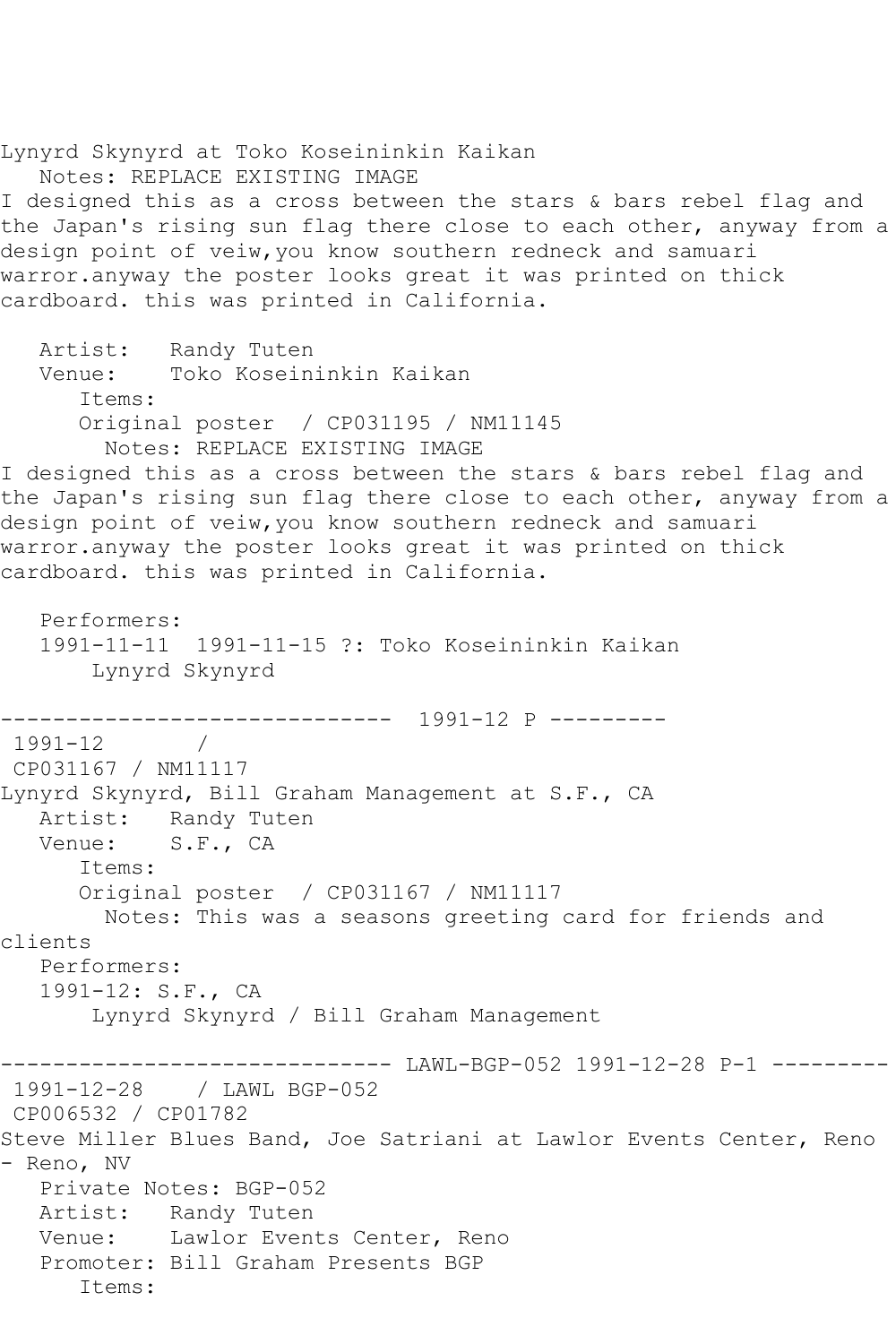Original poster LAWL-BGP-052 Edition 1 / CP006532 / CP01782 (13 x 19-1/4) Price: 184.00 Performers: 1991-12-28: Lawlor Events Center, Reno Steve Miller Blues Band / Joe Satriani 1991-12-29: Cow Palace, S.F. Steve Miller Blues Band / Joe Satriani 1991-12-31: Arco Arena Steve Miller Blues Band / Joe Satriani ------------------------------ COW 1991-12-31 P --------- 1991-12-31 / COW CP031168 / NM11118 Lynyrd Skynyrd, Jerry Lee Lewis at Cow Palace - Santa Barbara, CA Notes: They had just played Las Vegas and were coming here to play N.Y.E. shows that's the reason for the cards on the poster and Again gambling, babed-wire, snakes and Lynyrd Skynyrd can be dangeous spiraling you out of control, if your not careful. a nicly colored poster and only printed as a poster. -- Randy Tuten Artist: Randy Tuten Venue: Cow Palace, Sacramento Items: Original poster COW / CP015400 / ME0547 Original poster COW / CP031168 / NM11118 Notes: They had just played Las Vegas and were coming here to play N.Y.E. shows that's the reason for the cards on the poster and Again gambling, babed-wire, snakes and Lynyrd Skynyrd can be dangeous spiraling you out of control, if your not careful. a nicly colored poster and only printed as a poster Performers: 1991-12-31: Cow Palace, Sacramento Lynyrd Skynyrd / Jerry Lee Lewis / Steve Earle ------------------------------ 1991-12-31 P --------- 1991-12-31 / CP052305 / CP052305 Grateful Dead at Oakland Coliseum Arena Artist: Randy Tuten Venue: Oakland Coliseum Arena Items: Original poster / CP052305 / CP052305 Performers: 1991-12-31: Oakland Coliseum Arena Grateful Dead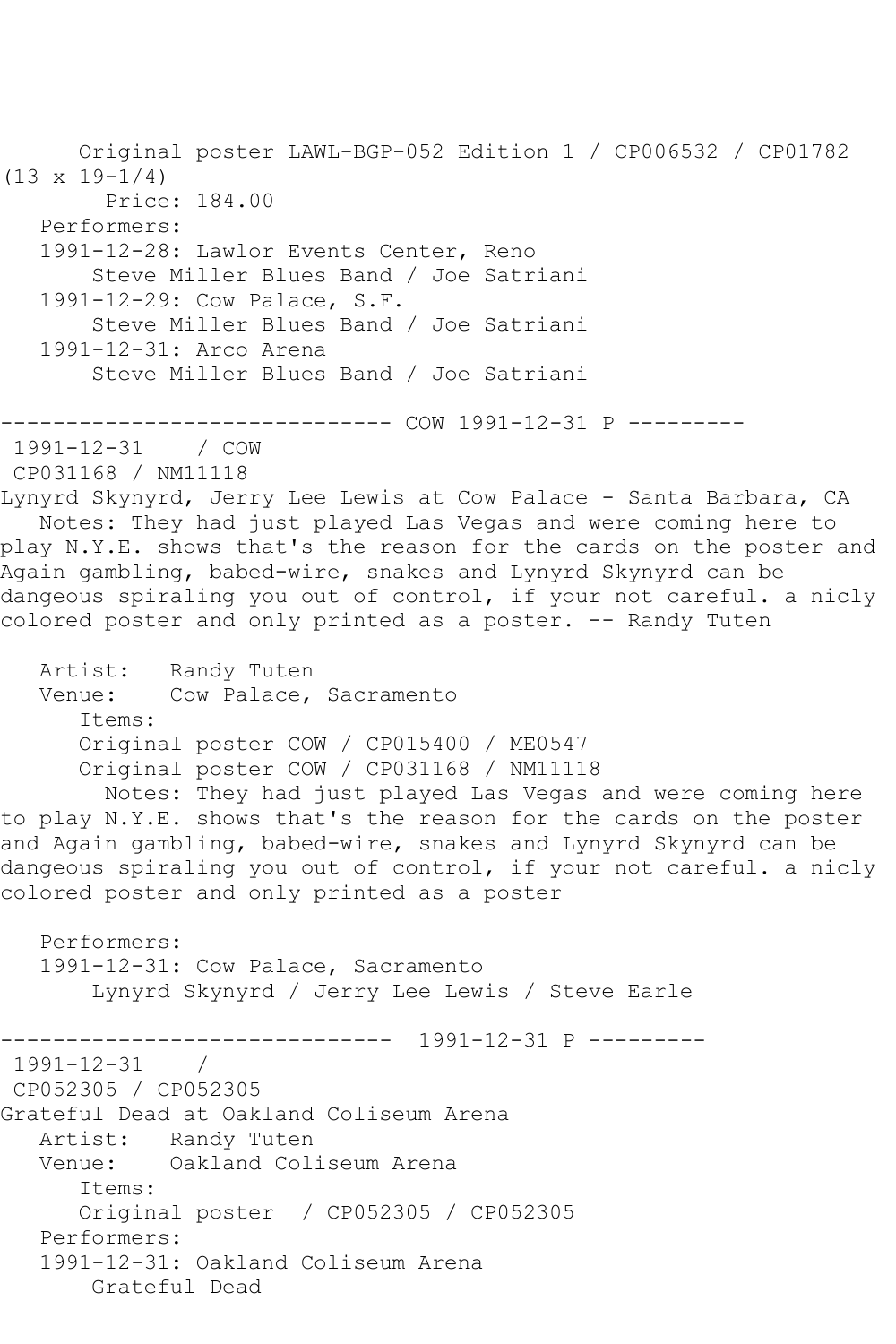------------------------------ 1992-03 P --------- 1992-03 / CP031166 / NM11116 Mickey Curtis at Tokyo, Japan - Tokyo, Ja Artist: Randy Tuten Venue: Tokyo, Japan Promoter: Bryan Curtis Records Items: Original poster / CP031166 / NM11116 Notes: This was the second poster I designed for Mickey Curtis/Dennis King and was designed to use at his various concerts he was giving and the design represents the marquees over the entrence of jazz clubs. I think it's a very nice design. But again who knows or cares about Mickey Curtis in this country. Performers: 1992-03: Tokyo, Japan Mickey Curtis ------------------------------ 1992-04 P --------- 1992-04 / CP031165 / NM11115 Merry Christmas poster for Dennis King at Tokyo, Japan - Tokyo, Ja Artist: Randy Tuten<br>Venue: Tokvo, Japan Tokyo, Japan Items: Original poster / CP031165 / NM11115 Notes: This was the third and final job I design for Dennis King.And When I designed this I was supposed to do a bunch of business with this guy in Japan selling him posters. That's why the pile of Rock'n'Roll stuff on the poster. But everyone was in seach a hurry that the poster had gotten printed before anyone proof-read it for typo's, well the word tokyo at the bottom of the poster was mispelled. They were pisses at me, the people in Japan never talk to me again. I guess they thought I did it on purpose which is not the case. Performers: 1992-04: Tokyo, Japan Merry Christmas poster for Dennis King ------------------------------ 1992-05-03 P --------- 1992-05-03 / CP031191 / NM11141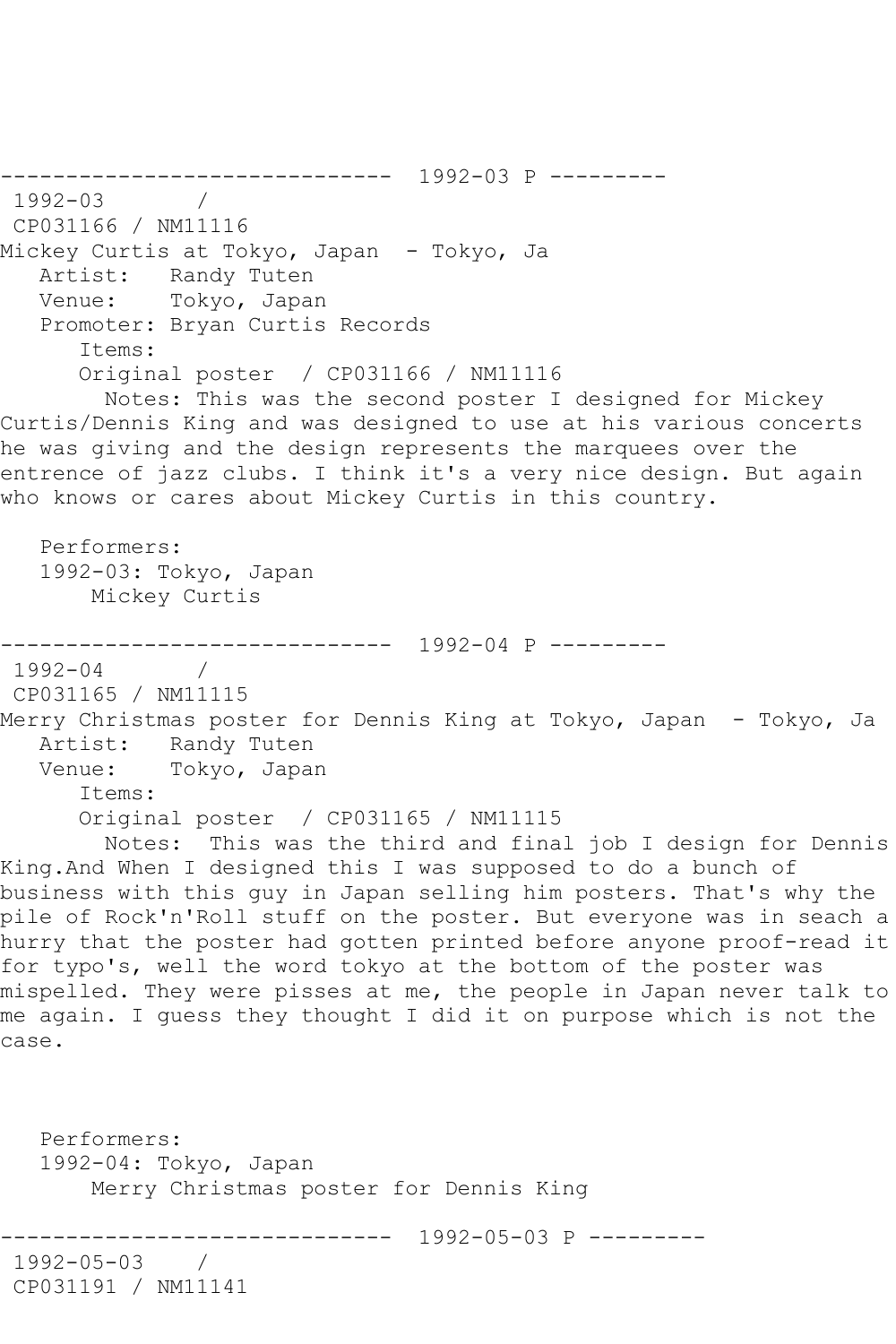Coastside Earthday at Francis State Beach Artist: Randy Tuten Venue: Francis State Beach Items: Original poster / CP031191 / NM11141 Notes: Keith Impink did most of the work on this I help him a little on the overall look of it. He had the basic idea and we just refined it. Original poster / CP018414 / RT19920503 Performers: 1992-05-03: Francis State Beach Coastside Earthday / Al Rappone / Zydeco Expressmen / Worm Stu / Rock Bottom / Voice of the Moon / Dream Station / Earth Circus / Family Tree-o / Amazon Queen / Patti Jo Roth ------------------------------ MOSC 1992-10-01 P --------- 1992-10-01 / MOSC CP031163 / NM11113 DYAXIS II - 93rd Audio Engineering Society Convention at Moscone Center - San Francisco, CA Artist: Randy Tuten Venue: Moscone Center Items: Original poster MOSC / CP031163 / NM11113 Notes: When I designed this for Studer they wanted to have a photo of the new machine as the center peice and I had the Soundwave lines form the skyline of San Francisco. The blue color represents the bay and sky. They used this poster at the Convention as giveaways to clients, guests and friends for the four days. Performers: 1992-10-01 1992-10-04: Moscone Center DYAXIS II - 93rd Audio Engineering Society Convention ------------------------------ 1992-10-26 P --------- 1992-10-26 / CP031162 / NM11112 BIll Graham Center for Health and Recovery at S.F., CA Artist: Randy Tuten Venue: S.F., CA Items: Original poster / CP031162 / NM11112 Notes: Bill Graham had helped the Haight Ashbury Free Clinic over the years so after Bill's death and the clinic was burned out and after it was rebuildlt they renamed it The Bill Graham Center for Health and Recovery I used there logo with blue cross with a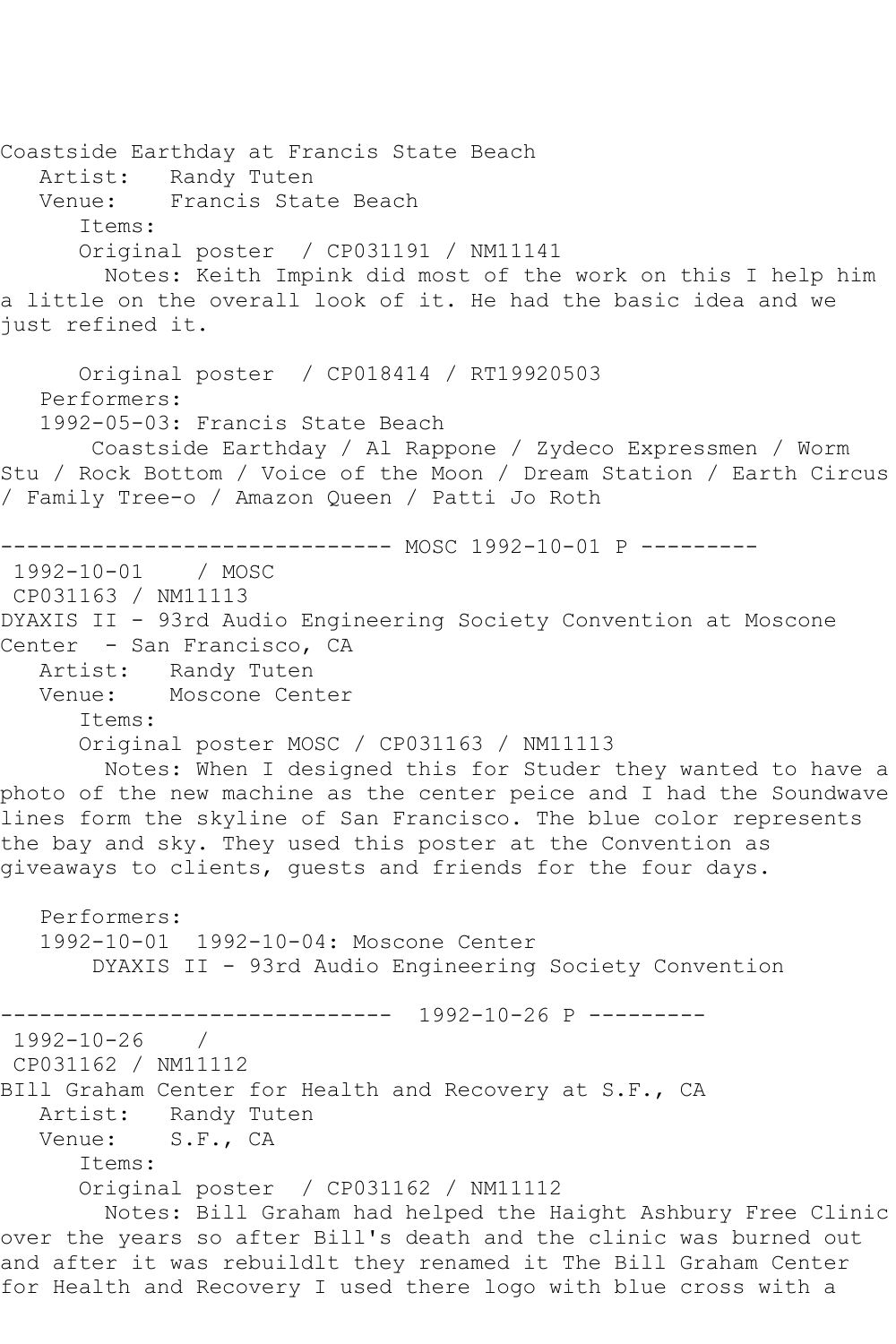white dove as a center peice with the city skyline behind the smolding and burnt out clinic. Performers: 1992-10-26: S.F., CA BIll Graham Center for Health and Recovery ------------------------------ 1992-12 P --------- 1992-12 / CP031161 / NM11111 Matthews Griffith Music at Hollywood, CA - Los Angeles, CA Artist: Randy Tuten Venue: Hollywood, CA Items: Original poster / CP031161 / NM11111 Notes: This was the first design I did for Matthews/Griffith Music after there logo design and the first of holiday card/handbill for friends and clients. a hip santa claus with shades braking out. Performers: 1992-12: Hollywood, CA Matthews Griffith Music ------------------------------ WAR-BGP-071 1993-02-05 P-1 --------- 1993-02-05 / WAR BGP-071 CP006546 / CP01796 Spin Doctors at Warfield Theater - San Francisco, CA Private Notes: BGP-071 Event: An Evening with the Artist: Randy Tuten Venue: Warfield Theater Promoter: Bill Graham Presents BGP Items: Original poster WAR-BGP-071 Edition 1 / CP006546 / CP01796 (13 x 19-1/2) Price: 90.00 Performers: 1993-02-05 1993-02-06: Warfield Theater Spin Doctors ------------------------------ 1993-05-08 P --------- 1993-05-08 / CP009033 / CP06054 Gathering of the Tribes at Ubiquity Private Notes: Arminski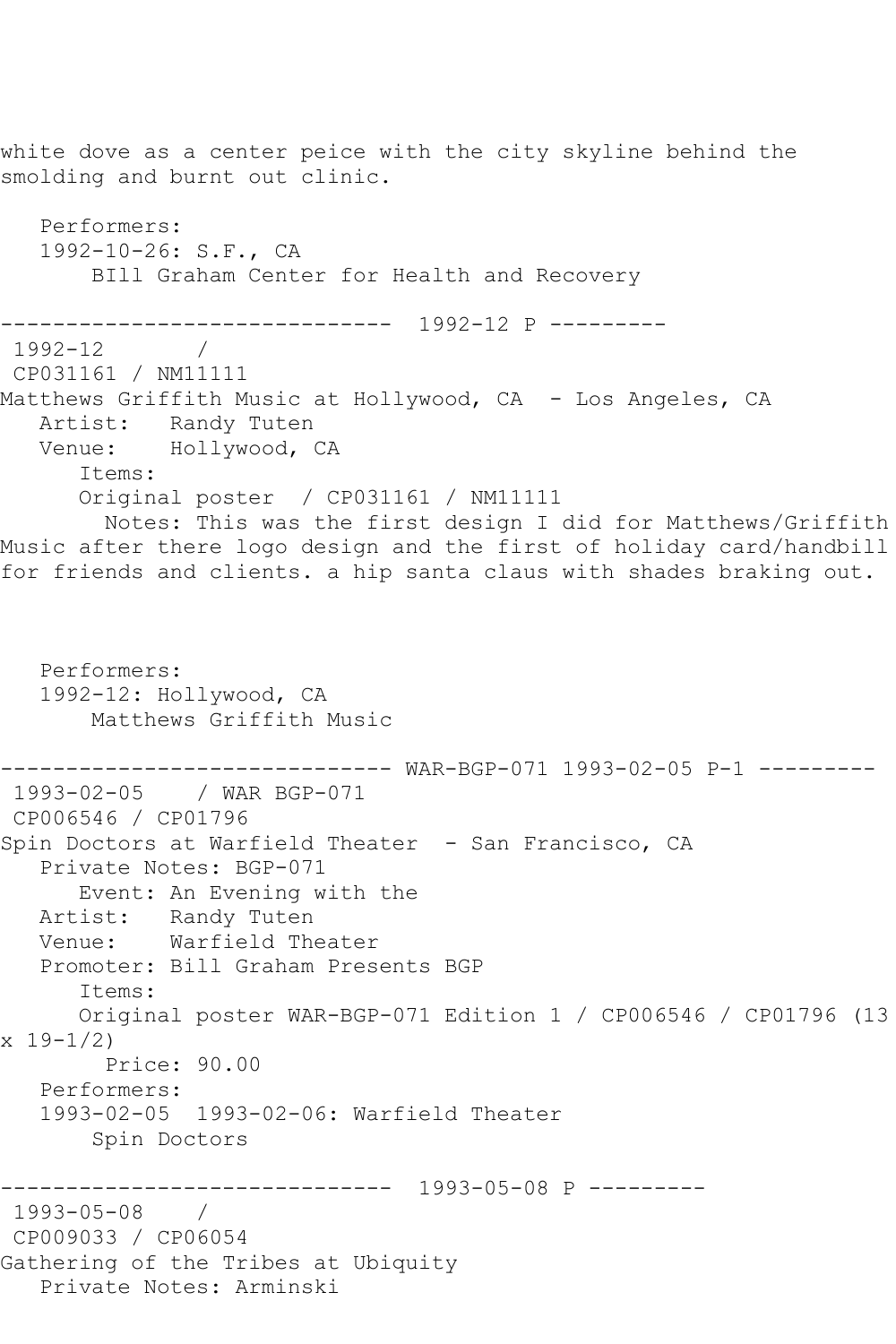Artist: Mark Arminski Items: Original poster / CP009033 / CP06054 Price: 75.00 / CP043213 Performers: 1993-05-08 1993-05-15: ------------------------------ 1993-10-22 P --------- 1993-10-22 / CP031156 / NM11106 James Ibold, Impostors at Rock Haus Artist: Randy Tuten Venue: Rock Haus Items: Original poster / CP031156 / NM11106 Notes: I designed this for James Ibold and the Impostors he's from the Chicago area. This was a generic flyer that he used for were every they played this one was from Europe. I do not know the extent they were used. They were printed on thin paper and I think they were printed in Europe they have that look and feel. Performers: 1993-10-22: Rock Haus James Ibold / Impostors / Bold Face Horns ------------------------------ HOLP 1993-12 P --------- 1993-12 / HOLP CP031157 / NM11107 Merry Christmas MGM at Hollywood - Philadelphia, PA Artist: Randy Tuten Venue: Hollywood Items: Original poster HOLP / CP031157 / NM11107 Notes: This was the third handbill I did for Matthews/Griffith Music and I think it has the most balance as a design with the snow falling and the Vargas' type girl in the santa suit relaxing on the guitar, Again the guitar is there because they are guritar guys and MGM did music for radio advertising. These were done to thank friends and clients Performers: 1993-12: Hollywood Merry Christmas MGM ------------------------------ 1993-12 P --------- 1993-12 / CP031164 / NM11114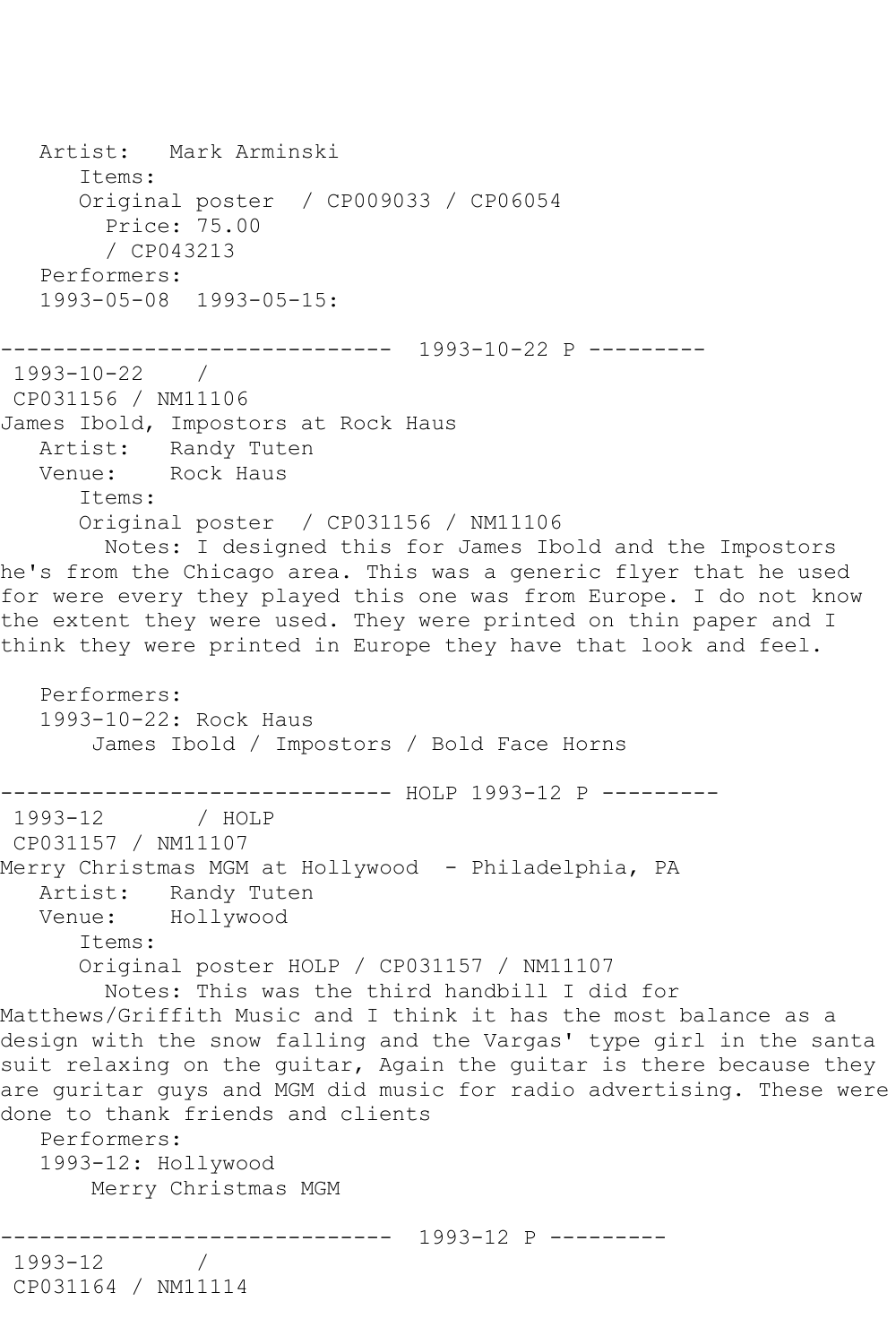Nostalgic Aviator at Burbank, CA - Burbank, CA Artist: Randy Tuten Venue: Burbank, CA Items: Original poster / CP031164 / NM11114 Notes: I design this for two people that I became friends with they had this store in Burbank some great stuff and they needed a hanbill/catalog cover. Since they logo had a Ford Tri-motor in it I used the same airplane flying over the sand with seagulls flying around as well. they like it very much and had me do next years also. Performers: 1993-12: Burbank, CA Nostalgic Aviator ------------------------------ FW-BGF-147 1994-05-28 P-1 --------- 1994-05-28 / FW BGF-147 CP006965 / CP02215 Jefferson Starship, Merl Saunders at Fillmore West - San Francisco,  $CA$ Private Notes: BGF<br>Artist: Randy Tut Artist: Randy Tuten<br>Venue: Fillmore We Fillmore West Promoter: Bill Graham New Fillmores BGF Items: Original poster FW-BGF-147 Edition 1 / CP006965 / CP02215 (13 x 19) Price: 90.00 Performers: 1994-05-28: Fillmore West Jefferson Starship / Merl Saunders / Tom Constanten ------------------------------ 1994-06 P --------- 1994-06 / CP031159 / NM11109 Airship Ale/Beer Bottle Label at San Diego, CA - San Diego, CA Artist: Randy Tuten<br>Venue: San Diego, O San Diego, CA Items: Original poster / CP031159 / NM11109 Notes: This was original called AVIATOR ALE but because of copyrights the name had to be changed. After much consideration AIRSHIP ALE is what they choose. I've always liked that kind of airplane the lockheed constallation. the airship and the hot air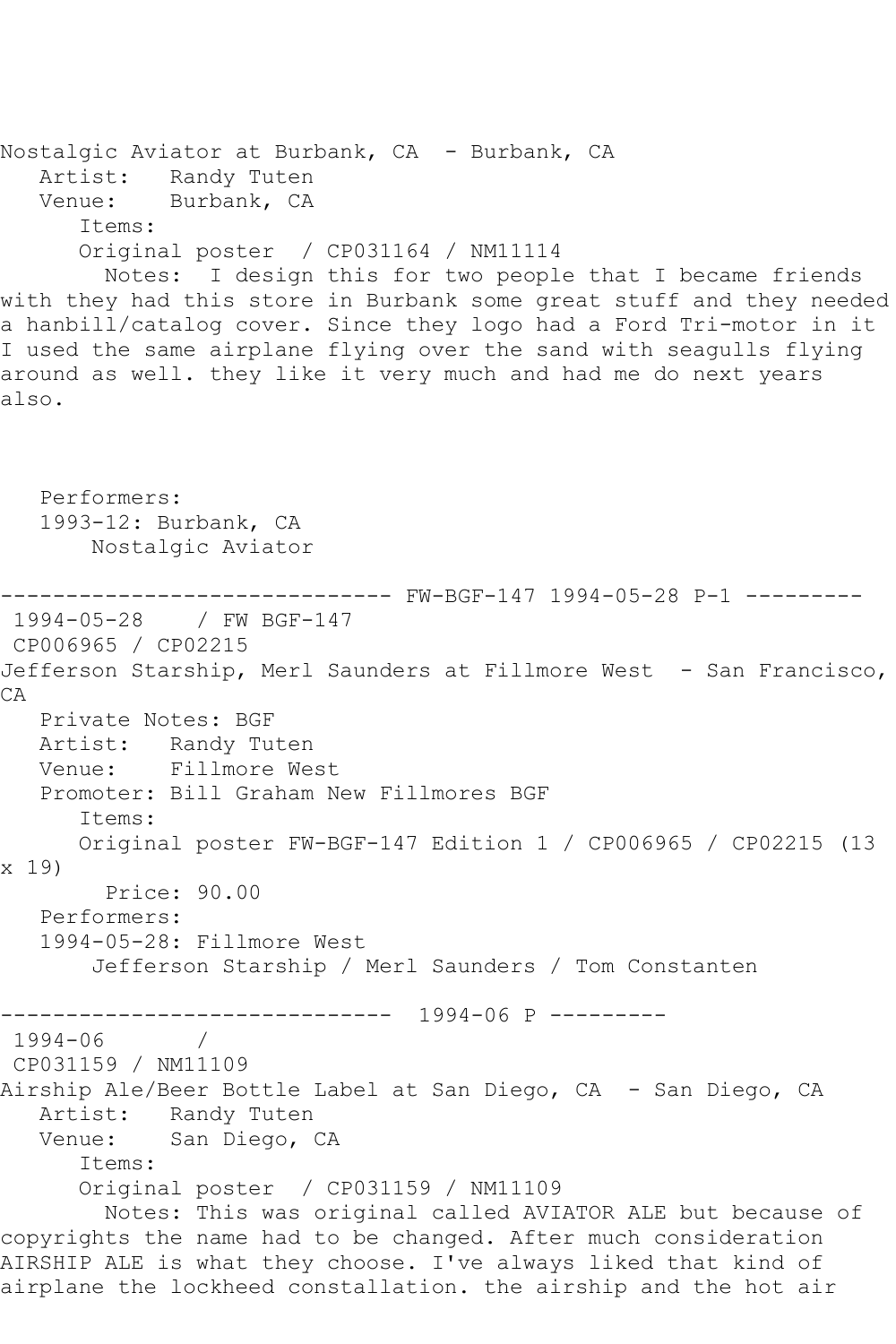balloon represents all kinds of airships. There flying over orange groves to represent Southern California. This was only produced as a label on the bottles and a promotional poster. The beer was pretty good.

 Performers: 1994-06: San Diego, CA Airship Ale/Beer Bottle Label ------------------------------ 1994-06 P ---------  $1994 - 06$ CP031160 / NM11110 Airship Ale/Beer Bottle Label at San Diego, CA - San Diego, CA Artist: Randy Tuten Venue: San Diego, CA Items: Original poster / CP031160 / NM11110 Notes: This is a varation on the last image I just added some wings behind the airliner and eliminate the sunrise over the mountains, the city and orange groves. This was suppose to be the side of the six-pack cartin but it never got that far, They did produce the promotional poster. Again the beer was pretty good. Performers: 1994-06: San Diego, CA Airship Ale/Beer Bottle Label ------------------------------ 1994-06-04 P --------- 1994-06-04 / CP031147 / NM11097 Jimmy and the Weasels at Schooner Tavern, 26th and Valencia Artist: Randy Tuten Venue: Schooner Tavern, 26th and Valencia Items: Original poster / CP031147 / NM11097 Notes: I designed this for a friend of mine Jimmy Leal, he has this band and wanted a handbill/flyer for a gig they were playing. With a name like that you would almost certainly would have to put some Weasels in it! I only put three Weasels in to it and made them looking like nervous. when I should have put in five the band has five members. Some later on handbill/flyer I added more Weasels. After all one can never have enough Weasels in ones life! Performers: 1994-06-04: Schooner Tavern, 26th and Valencia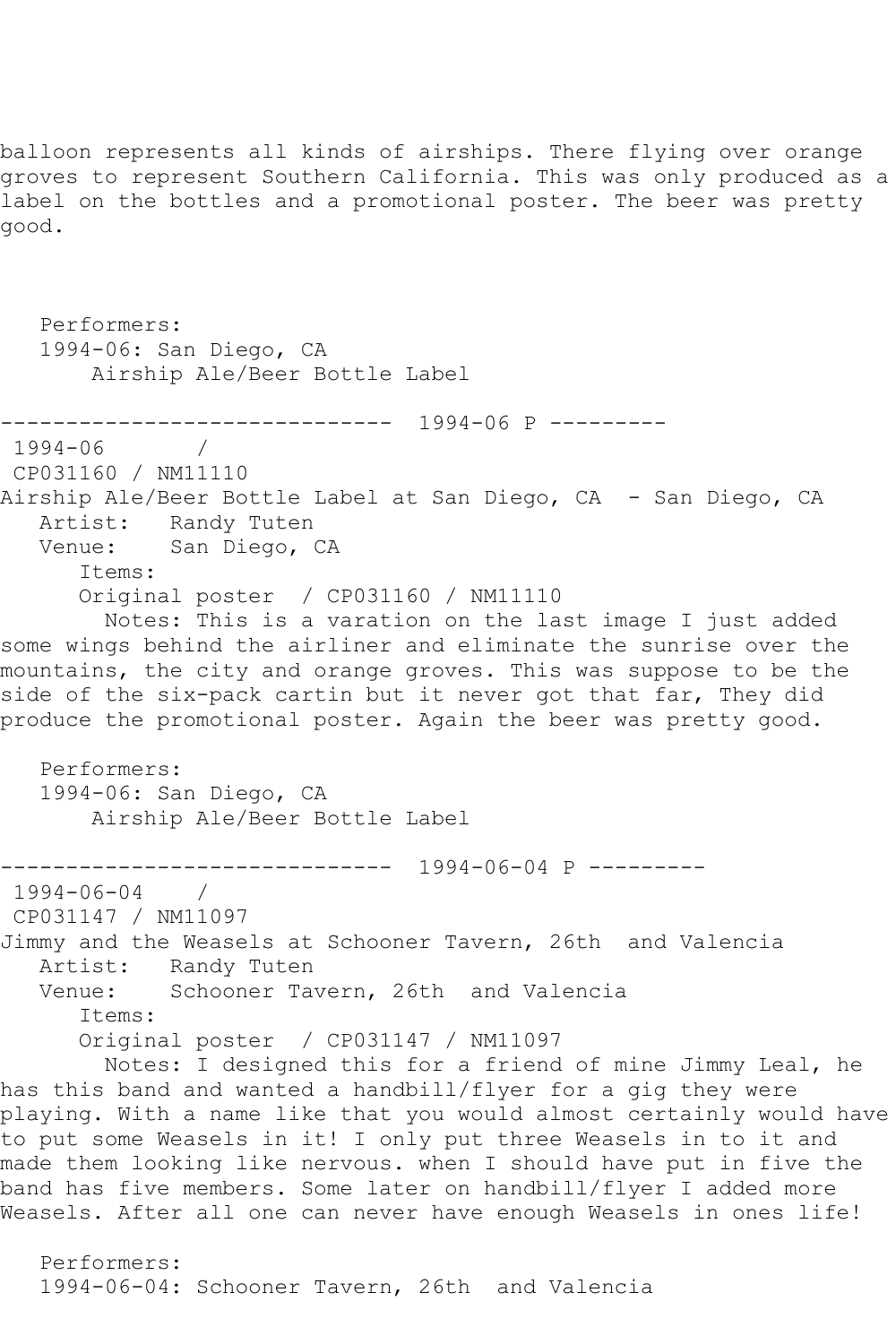Jimmy and the Weasels

------------------------------ 1994-06-04 P --------- 1994-06-04 / CP031148 / NM11098 Worm Farm Band at Steve's Blue Pacific Artist: Randy Tuten<br>Venue: Steve's Blue Steve's Blue Pacific Items: Original poster / CP031148 / NM11098 Notes: A friend of a friend asked me to design something for a July 4th BBQ Blowout at this Restaurant. Didn't have much time I said it would just have to be some snappy lettering and let it go like that. Steve the owner like it. they were printed on Blue and White paper. Performers: 1994-06-04: Steve's Blue Pacific Worm Farm Band ------------------------------ 1994-06-06 P --------- 1994-06-06 / CP031149 / NM11099 Eagles at Mountain View, California - Mountain View, CA Artist: Randy Tuten Venue: Mountain View, California Items: Original poster / CP031149 / NM11099 Performers: 1994-06-06 1994-06-12 ?: Mountain View, California Eagles ------------------------------ 1994-06-21 P --------- 1994-06-21 / CP031158 / NM11108 Pool Aid '94 at Hollywood Athletic Club Artist: Randy Tuten Venue: Hollywood Athletic Club Items: Original poster / CP031158 / NM11108 Notes: D. Bread and I designed this for the Aids Project Los Angeles. In the end, they didn't use our design, but the poster they ended up using (second image) looks remarkably similar, doesn't it? The L.A. people told me in so many words to screw myself. Talk about

your pack of liers I had copyrighted the design, and was going to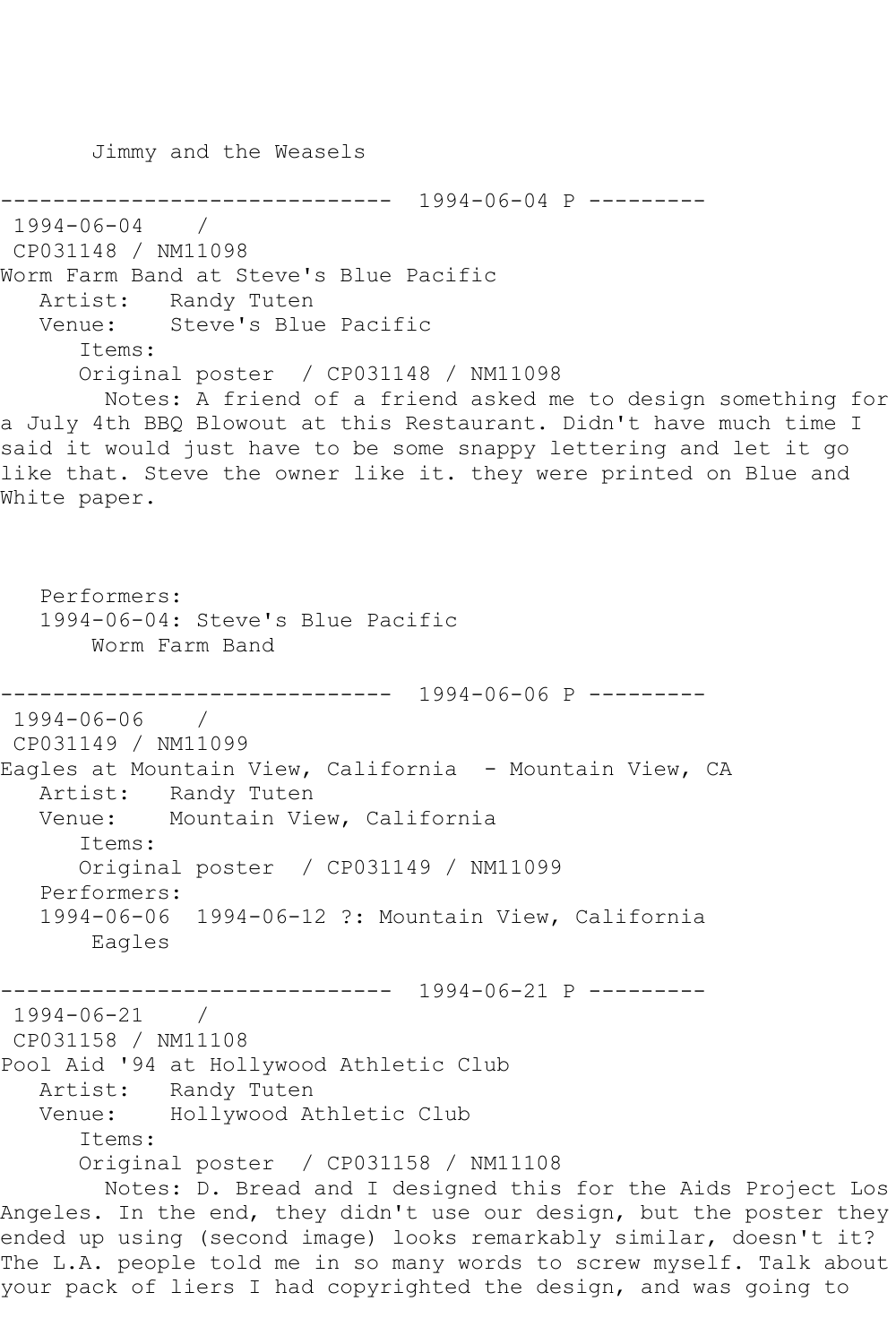sue them, but the lawyer thought suing the Los Angeles Aids Project was a bad idea public relations wise.

 Performers: 1994-06-21: Hollywood Athletic Club Pool Aid '94 ------------------------------ 1994-09-10 P --------- 1994-09-10 / CP031150 / NM11100 3rd Annual Surf Stomp, Worm Farm Band at Miramar Beach Inn Artist: Randy Tuten Venue: Miramar Beach Inn Items: Original poster / CP031150 / NM11100 Notes: I designed this for a friend and acquaintance Joe Corella of the Worm Farm Band and it was Joe's 34th birthday as well. I didn't have a lot of time and there wasn't much money either! It was also printed in Half Moon Bay were the printing is not the best. Performers: 1994-09-10: Miramar Beach Inn 3rd Annual Surf Stomp / Worm Farm Band / Highway 84 / Fringehead ------------------------------ FW-BGF-162 1994-09-26 P-1 --------- 1994-09-26 / FW BGF-162 CP006981 / CP02231 Johnny Cash, Ted Hawkins at Fillmore West - San Francisco, CA Private Notes: BGF Artist: Randy Tuten Venue: Fillmore West Promoter: Bill Graham New Fillmores BGF Items: Original poster FW-BGF-162 Edition 1 / CP006981 / CP02231 (13 x 19) Price: 237.00 Performers: 1994-09-26: Fillmore West Johnny Cash / Ted Hawkins / Pajama Party Orchestra ------------------------------ SELA-BGP-102 1994-11-17 P-1 --------- 1994-11-17 / SELA BGP-102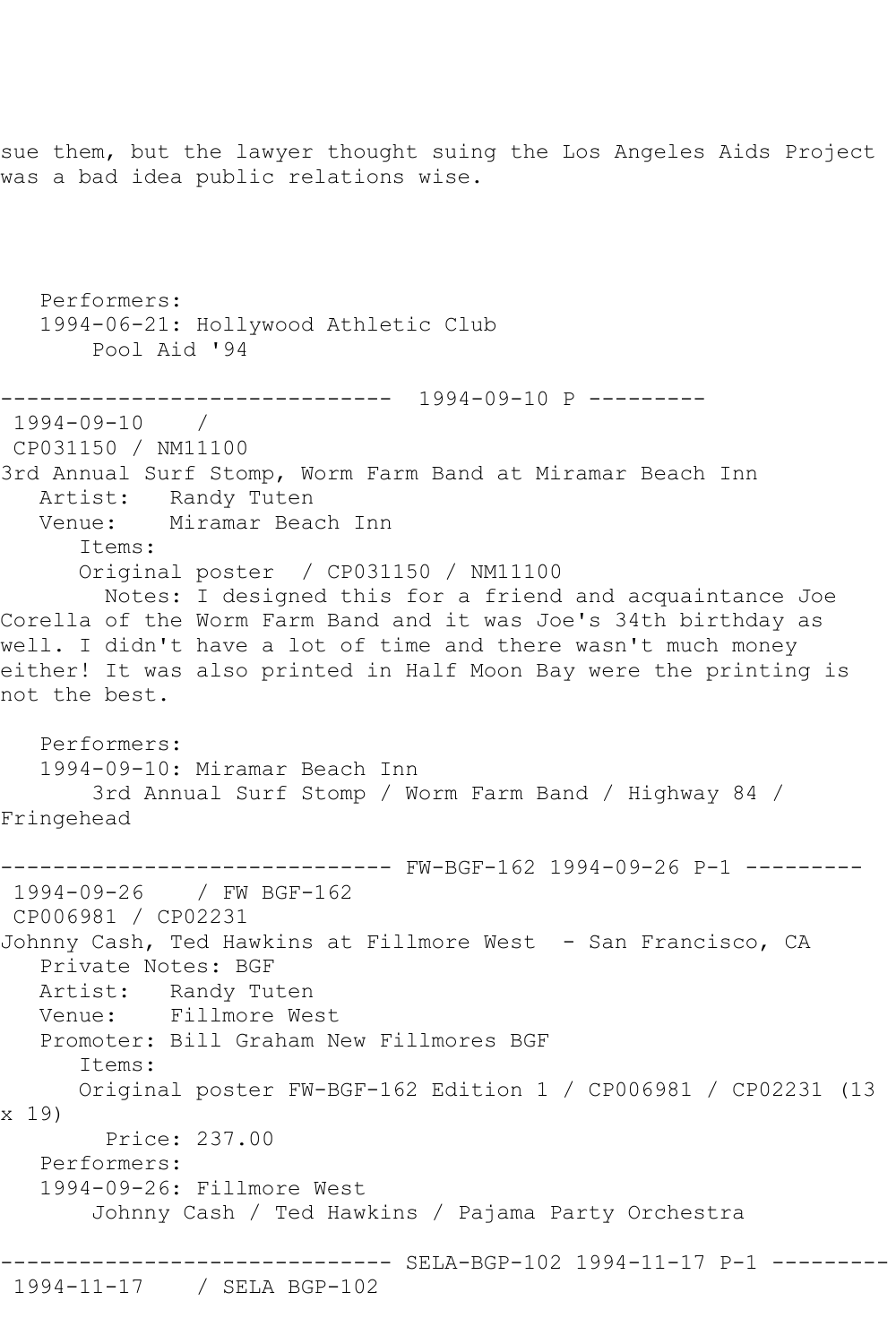```
CP006574 / CP01824
Reba MacIntyre, John Michael Montgomery at Selland Arena - Oakland,
CA
   Private Notes: BGP-102
   Artist: D. Bread
   Venue: Selland Arena
    Promoter: Bill Graham Presents BGP
       Items:
       Original poster SELA-BGP-102 Edition 1 / CP006574 / CP01824 
(10-1/8 x 19)
         Price: 105.00
    Performers:
    1994-11-17: Selland Arena
        Reba MacIntyre / John Michael Montgomery / John Berry
    1994-11-18: Oakland Coliseum
        Reba MacIntyre / John Michael Montgomery / John Berry
    1994-11-19: Arco Arena
        Oakland Coliseum
        Reba MacIntyre / John Michael Montgomery / John Berry
    1994-11-20: Lawlor Events Center, Reno
        Reba MacIntyre / John Michael Montgomery / John Berry
    1994-11-23: San Jos Arena
        Reba MacIntyre / John Michael Montgomery / John Berry
               ------------------------------ FIL-BGP WHAT 1994-11-20 P-1 ---------
1994-11-20 / FIL BGP WHAT
CP006990 / CP02240
Gibson Guitars Centenial Celebration at the Fillmore
    Private Notes: BGP????
       Benefit: Glide Memorial Church, T.J. Martell Foundation
  Artist: Randy Tuten<br>Venue: Fillmore Aud
            Venue: Fillmore Auditorium - SF
       Items:
       Original poster FIL-BGP WHAT Edition 1 / CP006990 / CP02240
         Price: 100.00
   Performers:
    1994-11-20: Fillmore Auditorium - SF
        Country Joe Mcdonald / Joe Louis Walker / Greg Kihn / Robbie 
Krieger / Jerry Miller / Scott Joss / Gregg Allman Band / Harvey 
Mandel / Jorma Kaukonen / Pete Sears / Mike Falzarano / Jack Cassidy 
/ Paul Barrere / Fred Tackett / Orville's Red Hot Rockers / Merl 
Saunders / Tim Gorman / Narada Michael Walden / Karl Sevareid / 
Dennis Robbins / Josh Ramos / Tony Sanders / Elvin Bishop
                     ------------------------------ FW-BGF-172 1994-11-26 P-1 ---------
1994-11-26 / FW BGF-172
CP006992 / CP02242
```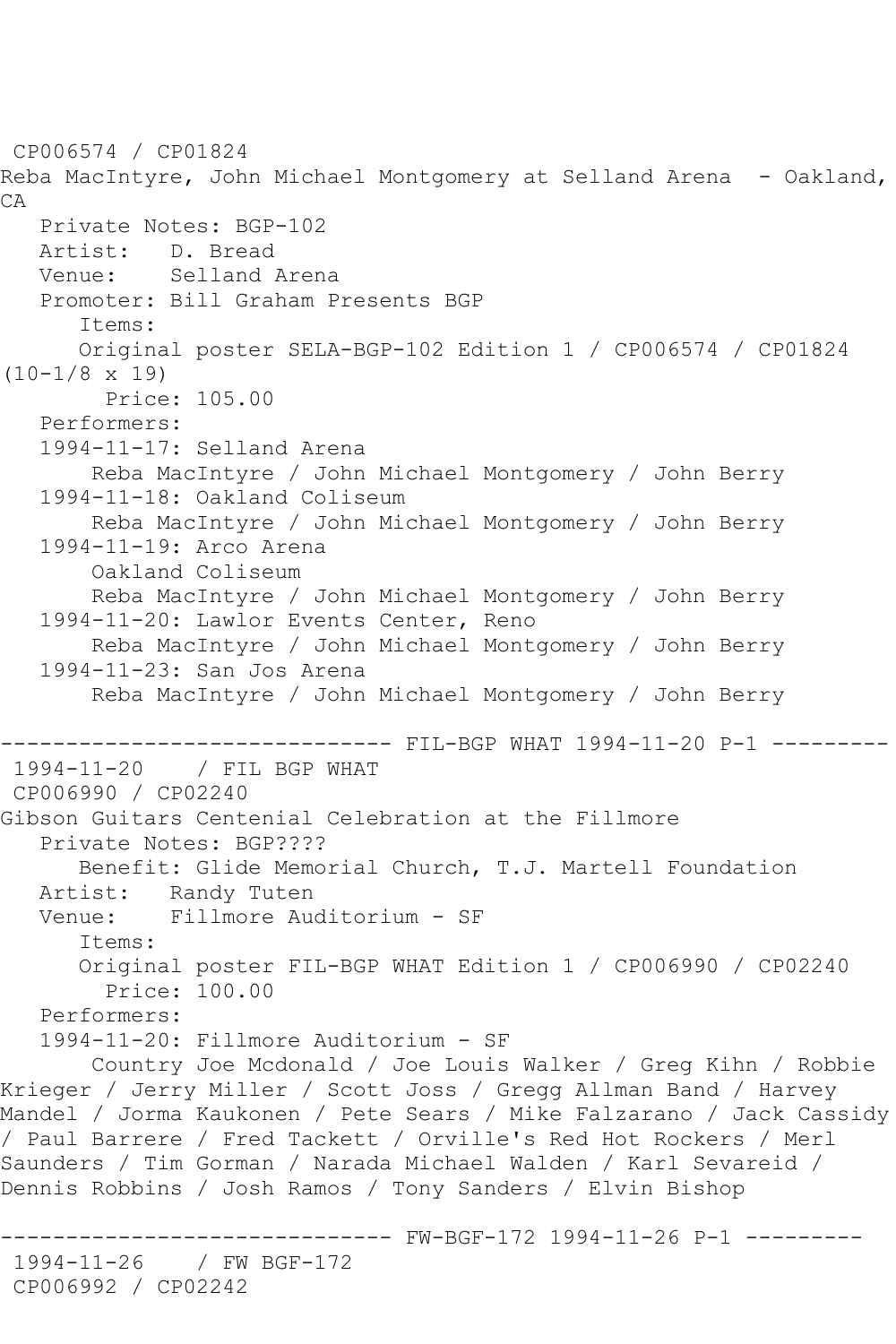Country Joe and the Fish, Joy of Cooking at Fillmore West - San Francisco, CA Private Notes: BGF Artist: Randy Tuten<br>Venue: Fillmore We Fillmore West Promoter: Bill Graham New Fillmores BGF Items: Original poster FW-BGF-172 Edition 1 / CP006992 / CP02242 (13 x 19) Price: 105.00 Performers: 1994-11-26: Fillmore West Country Joe and the Fish / Joy of Cooking / Lazzarus ------------------------------ FW-BGF-173 1994-12-30 P-1 --------- 1994-12-30 / FW BGF-173 CP006993 / CP02243 Neville Brothers, Sweet N Lo' Orchestra at Fillmore West - San Francisco, CA Private Notes: BGF Artist: Randy Tuten Venue: Fillmore West Promoter: Bill Graham New Fillmores BGF Items: Original poster FW-BGF-173 Edition 1 / CP006993 / CP02243 (13 x 19) Price: 132.00 Performers: 1994-12-30: Fillmore West Neville Brothers / Sweet N Lo' Orchestra / Pulsators ------------------------------ FW-BGSE-001 1995-02-04 P-1 --------- 1995-02-04 / FW BGSE-001 CP006997 / CP02247 Nine Months starring Hugh Grant, Julianne Moore Private Notes: BGSE \* Signed Artist: Randy Tuten Venue: Fillmore West Promoter: Bill Graham Special Events Items: Original poster FW-BGSE-001 Edition 1 / CP006997 / CP02247 (13 x 19) Price: 100.00 Performers: 1995-02-04: Fillmore West Hugh Grant / Julianne Moore / Tom Arnold / Joan Cusack / Jeff Goldblum / Robin Williams / Chris Columbus Film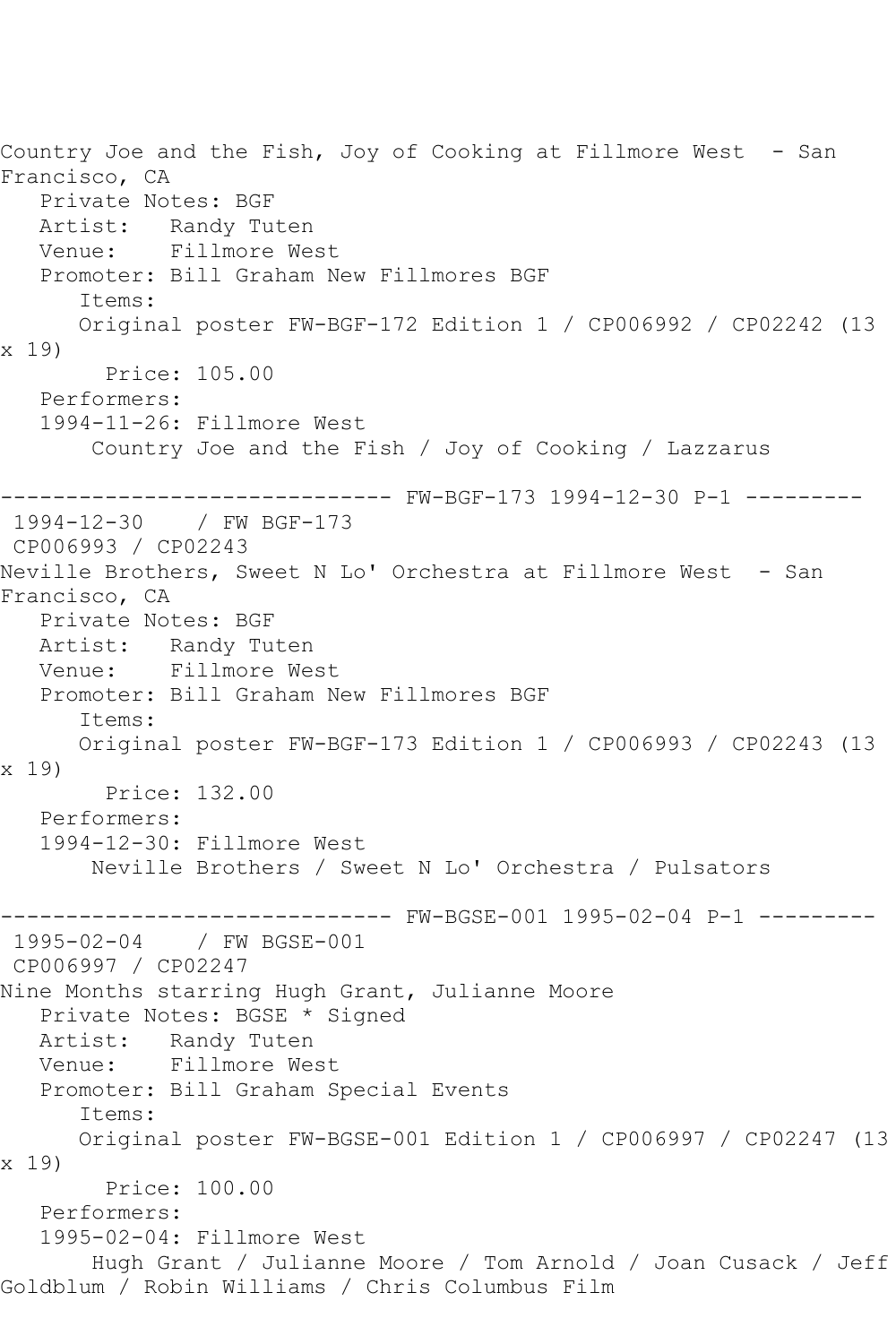------------------------------ 1995-03 P --------- 1995-03 / CP031190 / NM11140 Toad and the Wet Sprocket, Hootie and the Blowfish at North American Tour Artist: Randy Tuten Venue: North American Tour Items: Original poster / CP031190 / NM11140 Notes: I designed this for a national tour for these two bands which they were doing for Atlantic Records. It's based on an old advertising design and I thought it worked well for the bands. I never heard whether anyone from the bands or record company ever liked it, or what they thought about it. Performers: 1995-03: North American Tour Toad and the Wet Sprocket / Hootie and the Blowfish ------------------------------ FW-BGF-182 1995-04-03 P-1 --------- 1995-04-03 / FW BGF-182 CP007003 / CP02253 Emmylou Harris, Hot Band at Fillmore West - San Francisco, CA Private Notes: BGF Series: 20th Anniversary Artist: Randy Tuten Venue: Fillmore West Promoter: Bill Graham New Fillmores BGF Items: Original poster FW-BGF-182 Edition 1 / CP007003 / CP02253 (13 x 19) Price: 52.00 Performers: 1995-04-03: Fillmore West Emmylou Harris / Hot Band / Rodney Crowell / Albert Lee / Glen D. Hardin / Steve Fishell / Michael Rhodes / Vince Santoro ------------------------------ FW-BGF-185 1995-04-21 P-1 --------- 1995-04-21 / FW BGF-185 CP007005 / CP02255 Little Feat, David Nelson at Fillmore West - San Francisco, CA Private Notes: BGF Artist: Randy Tuten Venue: Fillmore West Promoter: Bill Graham New Fillmores BGF Items: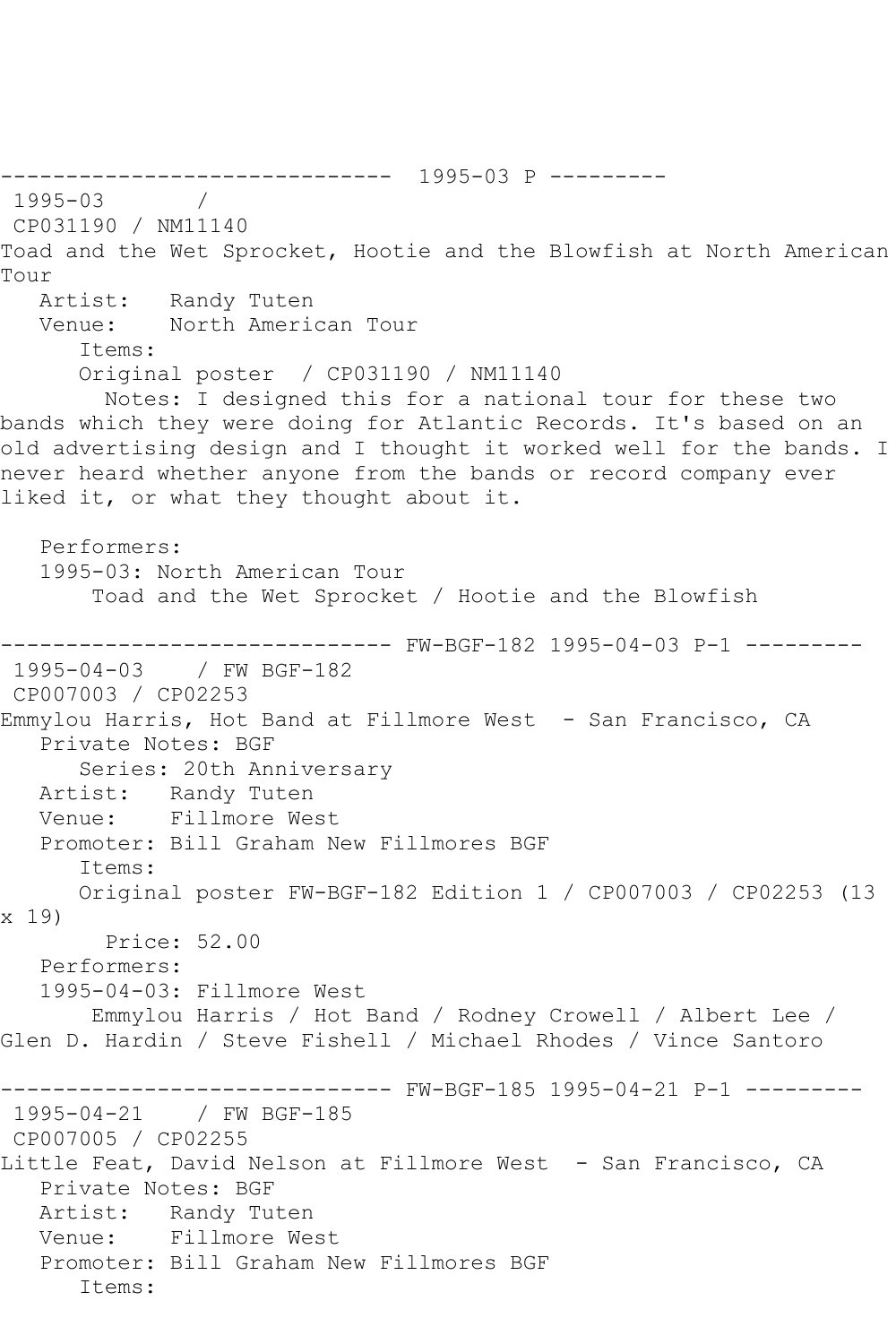Original poster FW-BGF-185 Edition 1 / CP007005 / CP02255 (13 x 19) Price: 132.00 Performers: 1995-04-21: Fillmore West Little Feat / David Nelson ------------------------------ FW-BGSE-002 1995-05-05 P-1 --------- 1995-05-05 / FW BGSE-002 CP007008 / CP02258 Casper Wrap Party at the Fillmore Auditorium Private Notes: BGSE \* Signed Event: Industrial Light and Magic Artist: Randy Tuten Venue: Fillmore West Promoter: Bill Graham Special Events Items: Original poster FW-BGSE-002 Edition 1 / CP007008 / CP02258 (13 x 19) Price: 69.00 Performers: 1995-05-05: Fillmore West Casper Wrap Party ------------------------------ ARG-PCL-060 1995-06-18 P --------- 1995-06-18 / ARG PCL-060 CP009292 / CP06460 Cyber Spider: Arrtrock Gallery Exhibition Private Notes: \* Artist: Alton Kelley Venue: Artrock Gallery Promoter: Art Rock PCL Series Items: Original poster ARG-PCL-060 / CP009292 / CP06460 Price: 35.00 Performers: 1995-06-18: Artrock Gallery Set: PCL Stanley Mouse ------------------------------ MGM-BGP-128 1995-08-24 P-1 --------- 1995-08-24 / MGM BGP-128 CP005874 / CP01123 Steve Miller Blues Band, Doobie Brothers at MGM Grand Arena - Sacramento, CA Notes: Oversize Private Notes: BGP-128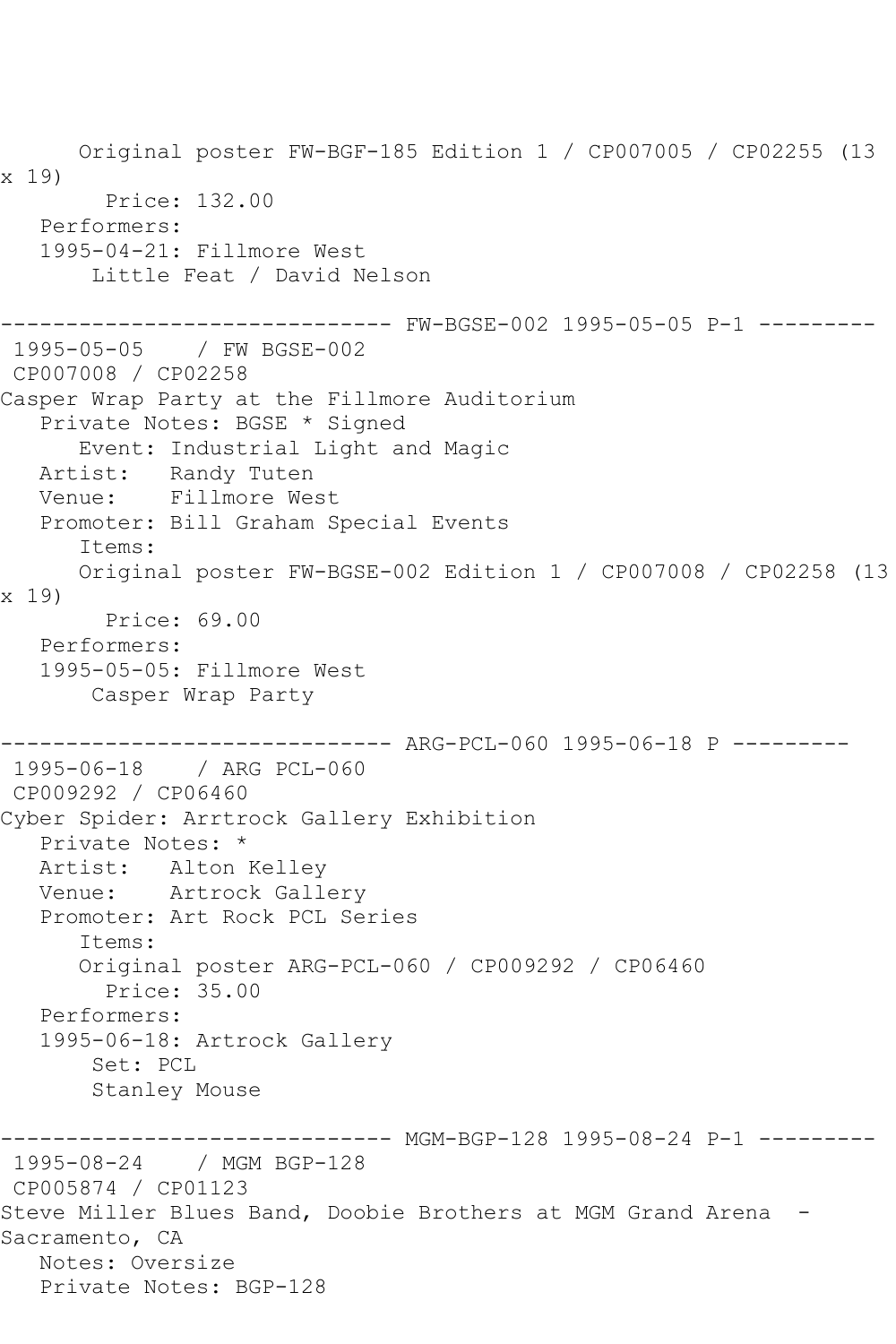Artist: Randy Tuten Venue: MGM Grand Arena Promoter: Bill Graham Presents BGP Items: Original poster MGM-BGP-128 Edition 1 / CP005874 / CP01123 (18 x 28) Price: 105.00 Performers: 1995-08-24: MGM Grand Arena Steve Miller Blues Band / Doobie Brothers 1995-09-02: Boise State Pavilion 1995-09-06: Concord Pavailion, Concord 1995-09-09: Shoreline Amphitheater, Mountain View 1995-09-08: Cal Expo Amphitheater, Sacramento ------------------------------ FW-BGSE-003 1995-09-21 P-1 --------- 1995-09-21 / FW BGSE-003 CP006776 / CP02026 Tie-Died - World Premier Party, Andrew Behar at Fillmore West Private Notes: BGSE \* Signed Event: Rock 'n Roll's Most dedicated Fans Artist: Randy Tuten Venue: Fillmore West Promoter: Bill Graham Special Events Items: Original poster FW-BGSE-003 Edition 1 / CP006776 / CP02026 (13 x 19) Price: 79.00 Performers: 1995-09-21: Fillmore West Tie-Died - World Premier Party / Andrew Behar ------------------------------ 1995-12-zz P --------- 1995-12-zz / CP031153 / NM11103 Merry Christmas and Happy New Year at Matthews Artist: Randy Tuten<br>Venue: Matthews Venue: Items: Original poster / CP031153 / NM11103 Performers: 1995-12-zz: Matthews Griffith Music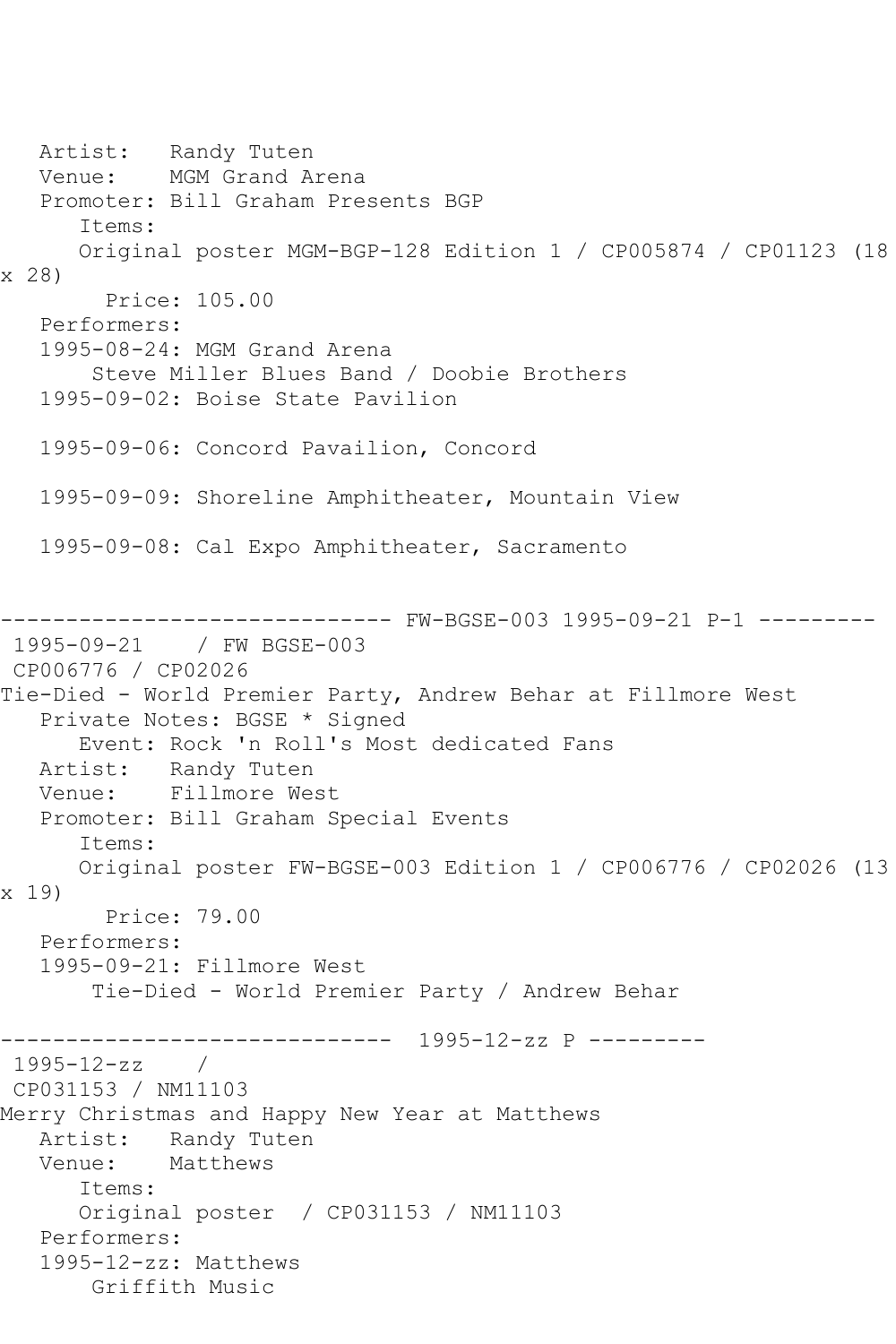Merry Christmas and Happy New Year ------------------------------ 1996-01-zz P --------- 1996-01-zz / CP031154 / NM11104 Nostalgic Aviator at Burbank, California Artist: Randy Tuten Venue: Burbank, CA Items: Original poster / CP031154 / NM11104 Notes: This was the second cover I did for my friends at Nostalgic aviator and was used for a handbill and book cover. Again, I used the famous tail section of one of my favorite airplanes the Super-G Constellation, with their logo repeated on the three tails of the Connie. Performers: 1996-01-zz: Burbank, CA Nostalgic Aviator ------------------------------ MAR-MAR-010 1996-03-02 P-1 --------- 1996-03-02 / MAR MAR-010 CP014469 / MARM273 Second Sight, Steve Kimcok at Maritime Hall Artist: Randy Tuten Venue: Maritime Hall Promoter: Family Dog Presents Items: Original poster MAR-MAR-010 Edition 1 / CP014469 / MARM273  $(12-3/4 \times 19-1/4)$  Performers: 1996-03-02: Maritime Hall Set: Family Dog at Maritime Hall Second Sight / Steve Kimock / Buckethead / Kaiser -Prince / Sister Soul 1996-03-08: Skadog / Skeletones / Undercover S.K.A. / Mud Sharks / Bimskala Bim / Real Big Fish ------------ FIL 1996-04-18 P ---------1996-04-18 / FIL CP031155 / NM11105 Go For Gold at Fillmore - San Francisco, CA Artist: Randy Tuten Venue: Fillmore Auditorium - SF Items: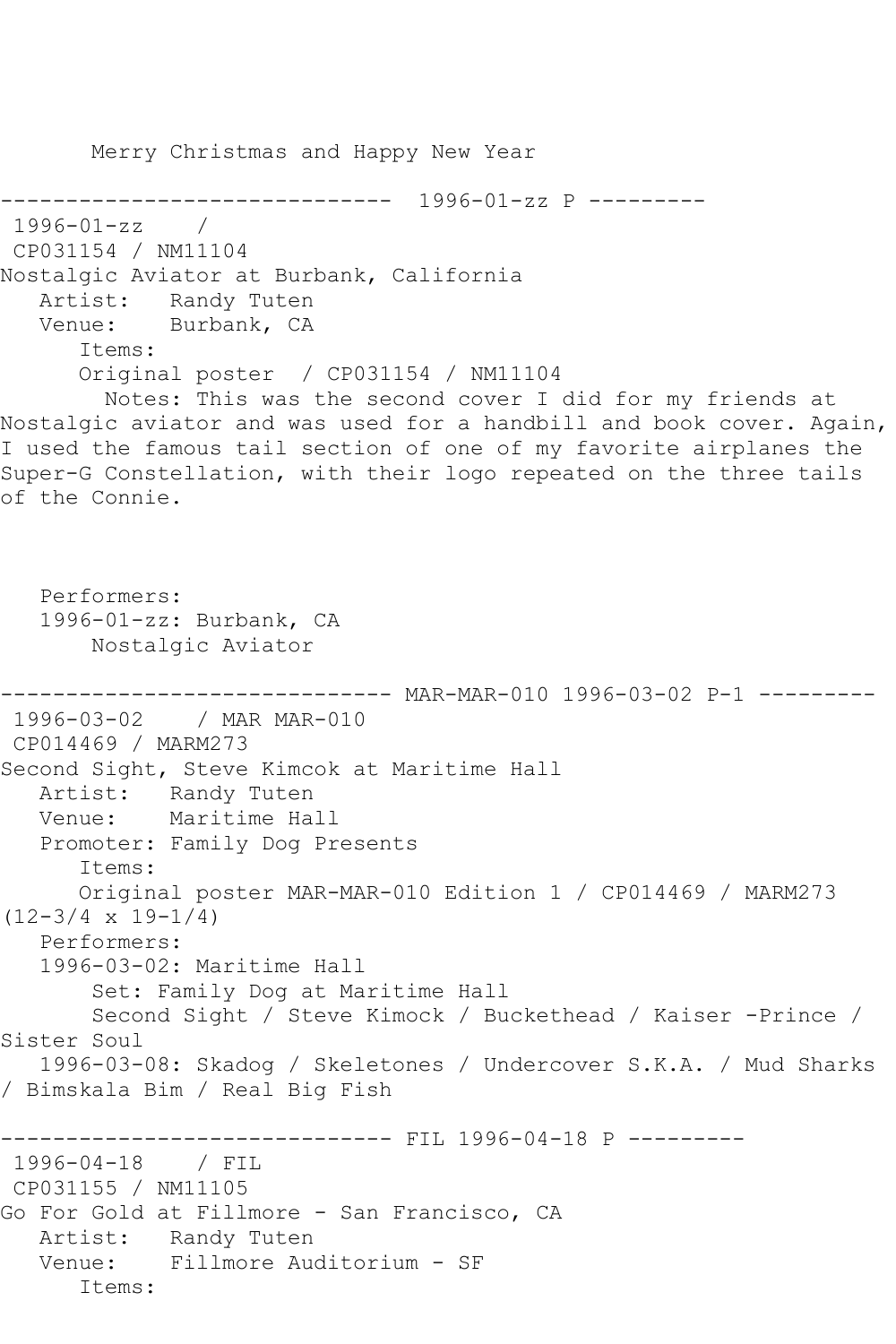Original poster FIL / CP031155 / NM11105 Notes: This was a poster and handbill for a private party at the Fillmore Auditorium for a new drug release, but they forgot to get the FDA appoval, so the release of the drug and party was cancelled. They were supposed to print a poster and handbill, but the handbill was the only thing printed. The central image was their logo. Performers: 1996-04-18: Fillmore Auditorium - SF Go For Gold ------------------------------ FW-BGF-219 1996-04-30 P-1 --------- 1996-04-30 / FW BGF-219 CP006796 / CP02046 Pete Townsend at Fillmore West - San Francisco, CA Private Notes: BGF Artist: Randy Tuten<br>Venue: Fillmore We Fillmore West Promoter: Bill Graham New Fillmores BGF Items: Original poster FW-BGF-219 Edition 1 / CP006796 / CP02046 (13 x 19) Price: 258.00 Performers: 1996-04-30: Fillmore West Pete Townsend ------------------------------ WILST-BGP-145 1996-05-28 P-1 -------- - 1996-05-28 / WILST BGP-145 CP006603 / CP01853 Joan Osborne, G. Love and Special Sauce at Wilson Theater, Fresno - Fresno, CA Private Notes: BGP-145 Artist: Randy Tuten Venue: Wilson Theater, Fresno Promoter: Bill Graham Presents BGP Items: Original poster WILST-BGP-145 Edition 1 / CP006603 / CP01853 (13 x 19-1/4) Price: 90.00 Performers: 1996-05-28: Wilson Theater, Fresno Joan Osborne / G. Love and Special Sauce 1996-05-30: Reno Hilton Showroom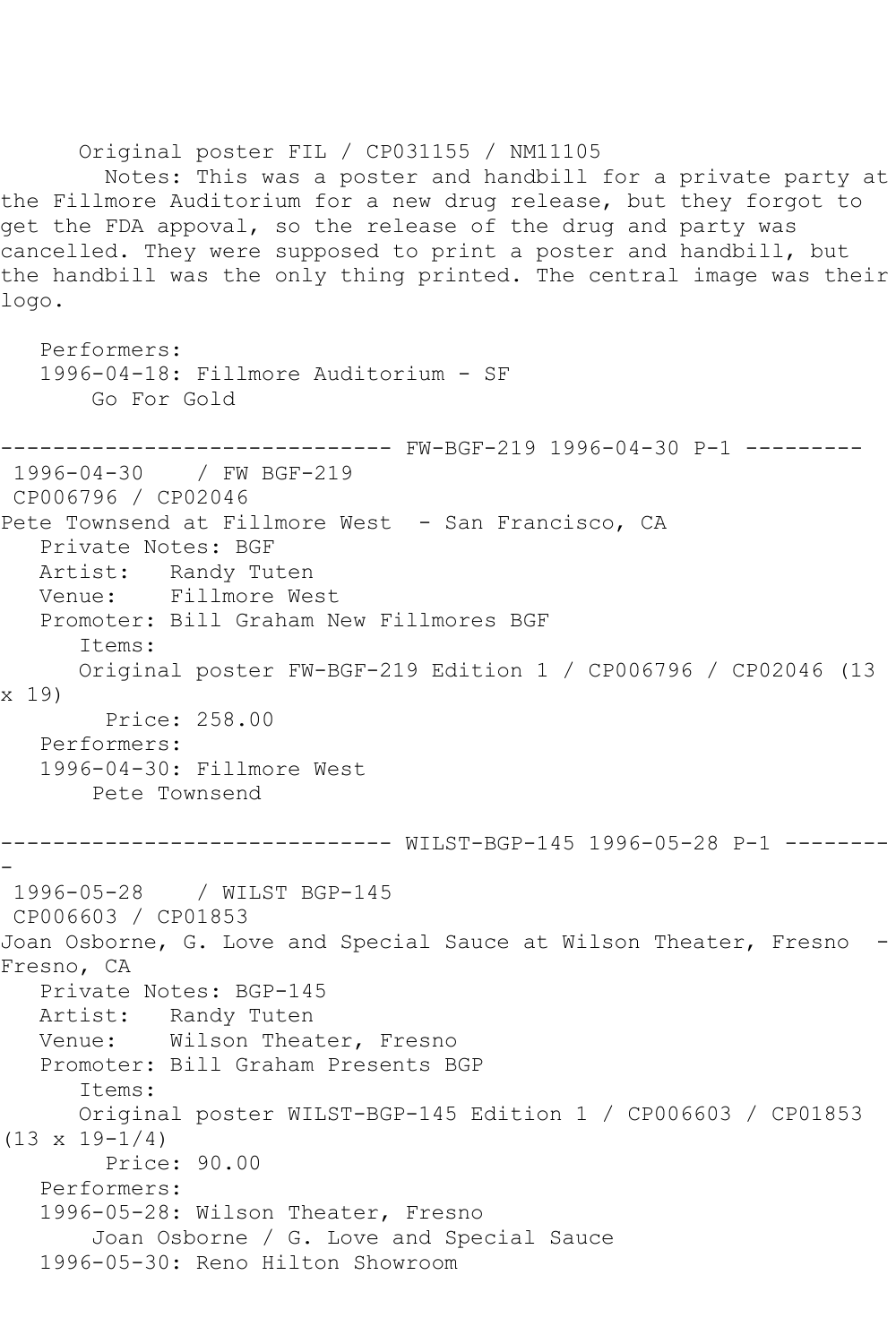Joan Osborne / G. Love and Special Sauce / G. Love and Special Sauce 1996-05-28: Warfield Theater Joan Osborne / G. Love and Special Sauce ------------------------------ SHO-BGP-095-O 1996-06-06 P-1 -------- - 1996-06-06 / SHO BGP-095-O CP005846 / CP01095 Eagles at Shoreline Amphitheater, Mountain View - Mountain View, Notes: Oversize Private Notes: BGP-095-O Artist: Randy Tuten Venue: Shoreline Amphitheater, Mountain View Promoter: Bill Graham Presents BGP Items: Original poster SHO-BGP-095-O Edition 1 / CP005846 / CP01095 (20-7/8 x 29) Price: 210.00 Performers: 1996-06-06 1996-06-12: Shoreline Amphitheater, Mountain View Eagles ------------------------------ 1996-06-22 P --------- 1996-06-22 / CP004465 / CD05636 Visual Feast: Alton Kelley, Victor Moscoso at Fort Mason Center, SF Notes: Ed, Grant and Mark of SF Rock Posters asked me to be art director for their artist shows, these guys were very supportive of my art. -- Jim Phillips Event: Visual Feast, Artists at Large Artist: Rick Griffin Venue: Fort Mason Center, SF Items: Original poster / CP004465 / CD05636 Original poster / CP009020 / CP06041 Original poster Edition 1 / CP014566 / MARM374 Performers: 1996-06-22: Fort Mason Center, SF ------------------------------ MAR-MAR-019 1996-07-03 p-1 --------- 1996-07-03 / MAR MAR-019 CP006435 / CP01685 Maritime Hall Calendar for July 1996 Private Notes: Maritime Hall Benefit: Global Peacewalk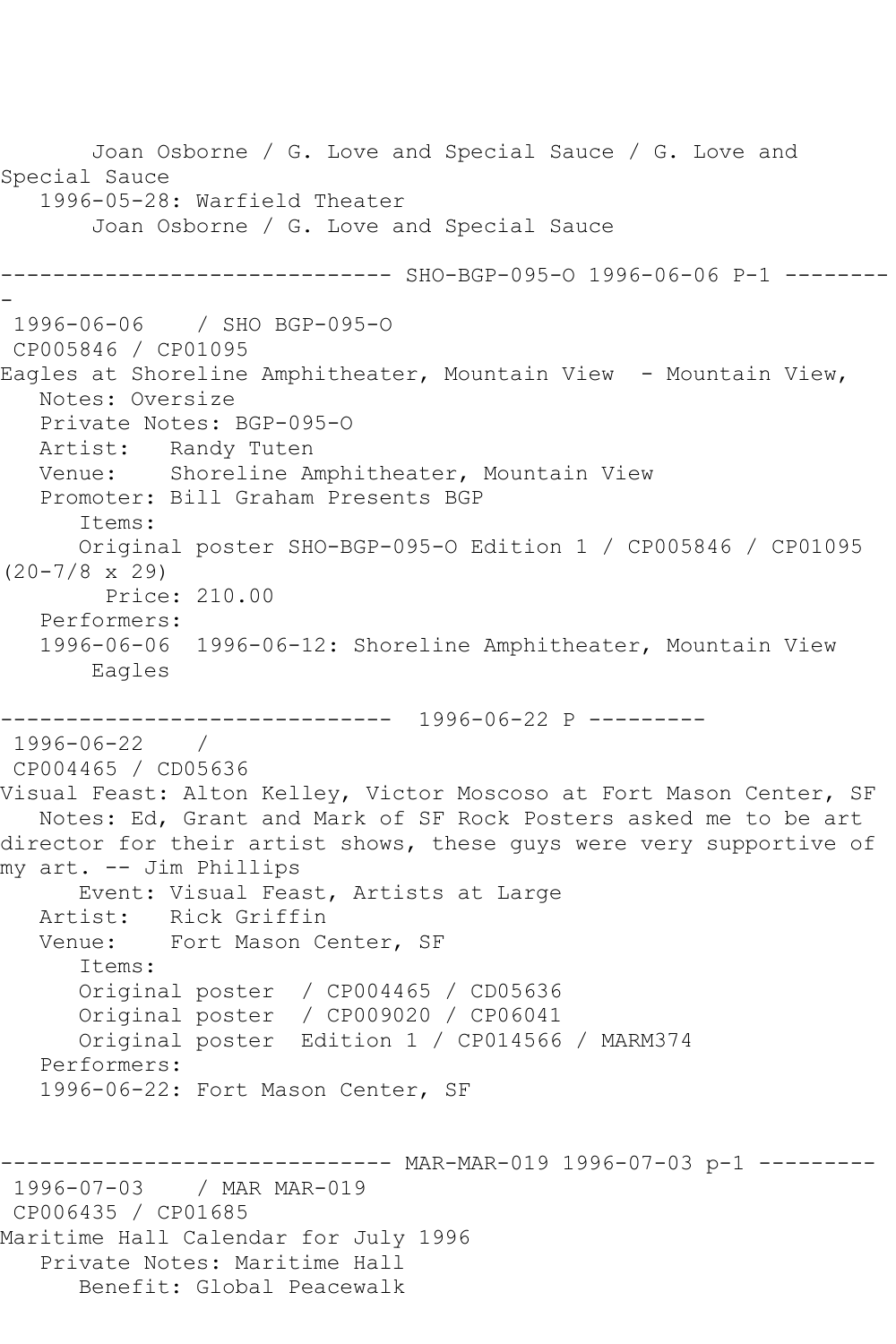Event: Maritime Hall Calendar, July 1998 Artist: Randy Tuten Venue: Maritime Hall Items: MAR-MAR-019 / CP045570 (15-3/4 x 18-3/4) MAR-MAR-019 Edition 1 / CP006435 / CP01685 (15-3/4 x 18-3/4) MAR-MAR-019 / CP014245 / MARM049 Performers: 1996-07-05 1996-07-27: Maritime Hall 1996-07-03: Los Angelitos / Papa's Culture / Kofy Brown / Samba Mapangala / Orchestra Virunga / DJ Cheb I Sabbah / DJs: Round World Music 1996-07-10: Carnival Dogs / Little Mystery / Jeb Brady 1996-07-12: Local Showcase 1 / Jambay / Sunfur / Sister Soul / Blew Willie 1996-07-13: Local Showcase 2 1996-07-14: Global Peace Walk 1996-07-17: Queenfish / Tune Ahead / Government Grown 1996-07-19: Reggae Sunsplash / 1996 World Tour / Dennis Brown / Big Mountain / Capleton / Judy Mowatt / Sugar Minott / Skool Band 1996-07-20: Jai Uttal / Pagan Love Orchestra / DJ Cheb I Sabbah 1996-07-24: Alex Skolnick / Billy Bob 1996-07-25: HBO Def Comedy Jam / DJ Kid Capri 1996-07-26: Switchblade Symphony / Eva O / Battery / Sys Ex 1996-07-27: Unbroken Chain / Celebration of the Grateful Dead 1996-07-31: Raw Juice / Wind Cave / Many Thanks ------------ FIL 1996-10-13 P ----------1996-10-13 / FIL CP031185 / NM11135 David Repp, Tracy Doe at Fillmore - San Francisco, CA Artist: Randy Tuten<br>Venue: Fillmore Aud Fillmore Auditorium - SF Items: Original poster FIL / CP031185 / NM11135 Notes: David and Tracy wanted a wedding invitation that looked like a Fillmore poster with the Golden Gate Bridge on it. David was the house manager of the Fillmore Auditorium for years. There were no posters printed just a handbill. Performers: 1996-10-13: Fillmore Auditorium - SF David Repp / Tracy Doe ------------------------------ 1996-11-09 P --------- 1996-11-09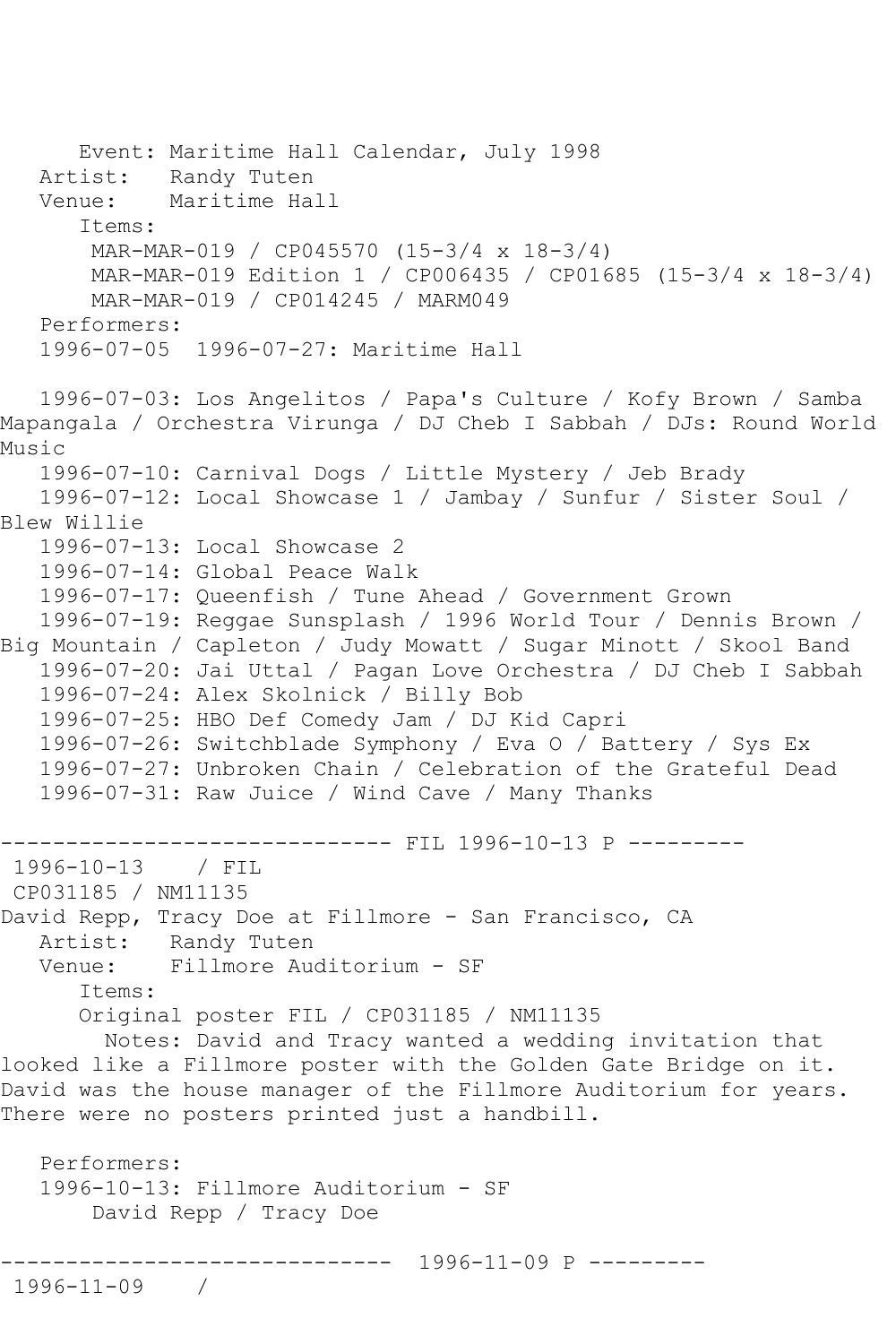CP031146 / NM11096 Jimmy and the Weasels at Jack's Bar, S.F, CA - San Francisco, CA Artist: Randy Tuten Venue: Jack's Bar, S.F, CA Items: Original poster / CP031146 / NM11096 Notes: I designed this for Jimmy who is a friend and leader of the Weasels. I loved the name, and I was inspired by the weasels in Disney's "Wind in the Willows", which I liked a lot. I did three handbills/flyers for three different shows, this is one of them. Performers: 1996-11-09: Jack's Bar, S.F, CA Jimmy and the Weasels ------------------------------- MSG 1997 P-1 ---------<br>1997 / MSG / MSG CP018421 / RT1997 DOORS COMMERMORATIVE Doors at Madison Square Garden - New York, NY Artist: Randy Tuten Venue: Madison Square Garden Items: Original poster MSG Edition 1 / CP018421 / RT1997 DOORS COMMERMORATIVE MSG / NONE / DOORS MSG / NONE / COMMERMORATIVE Performers: 1997: Madison Square Garden Doors -------------------------------- RHF 1997 P ---------<br>1997 / RHF 1997 / RHF CP031188 / NM11138 Feed Your Head at Rock and Roll Hall of Fame - Cleveland, OH Artist: Randy Tuten Venue: Rock and Roll Hall of Fame Items: Original poster RHF / CP031188 / NM11138 Notes: REPLACE EXISTING IMAGE I designed this poster for Bob Sarles for a 22 minute film about the San Francisco music scene in the 60's. The film played at the Rock'n'Roll Museum in Cleveland, it played for a year. The design is based on John Cipollina's famous guitar - this guitar and stack of amps with horns that John played is the first thing you see inside the front door at the museum. I was glad they (Bob Sarles) wanted to use John on the poster, there was some talk of using Janis Joplin. I think this is a beautiful poster. To me John's guitar playing style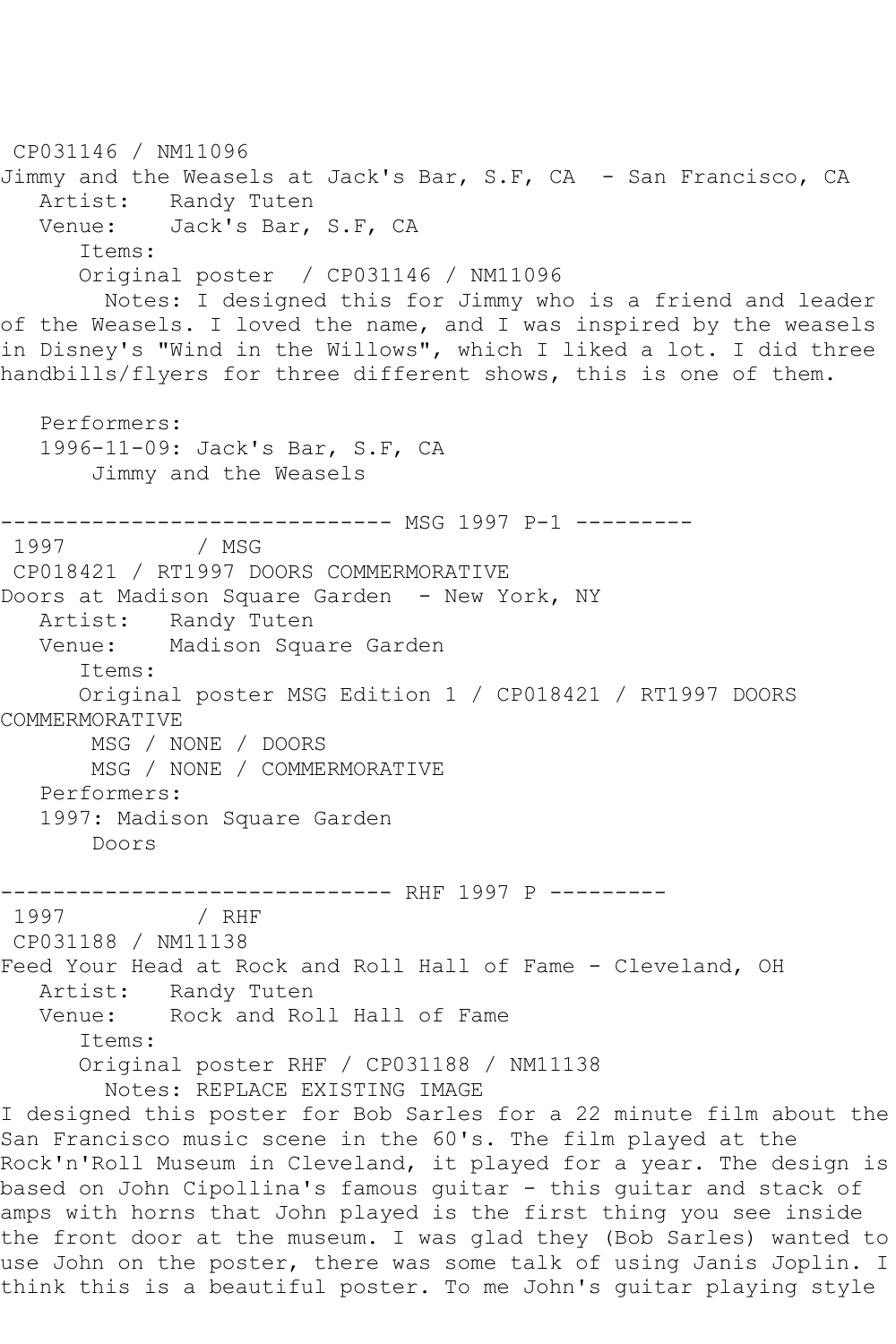Roll for me. Whit Clifton did the drawing of john Cipollina. Performers: 1997: Rock and Roll Hall of Fame Feed Your Head ------------------------------ MSG-PCL-175 1997-01-24 P --------- 1997-01-24 / MSG PCL-175 CP009171 / CP06339 Doors at Madison Square Garden - New York, NY Private Notes: \* Artist: Randy Tuten Venue: Madison Square Garden Promoter: Art Rock PCL Series Items: Original poster MSG-PCL-175 / CP009171 / CP06339 Price: 10.00 Performers: 1997-01-24: Madison Square Garden Set: PCL Doors ------------------------------ FW-BGF-257 1997-03-10 P-1 --------- 1997-03-10 / FW BGF-257 CP006835 / CP02085 Daryl Hall at Fillmore West - San Francisco, CA Private Notes: BGF Artist: Randy Tuten Venue: Fillmore West Promoter: Bill Graham New Fillmores BGF Items: Original poster FW-BGF-257 Edition 1 / CP006835 / CP02085 (13 x 19) Price: 53.00 Performers: 1997-03-10: Fillmore West Daryl Hall ---------- BGCA 1997-03-15 P ---------1997-03-15 / BGCA CP031187 / NM11137 Bay Area Music Awards at Bill Graham Civic Auditorium - San Francisco, CA Artist: Randy Tuten

was unique and special, and so this image really represents Rock and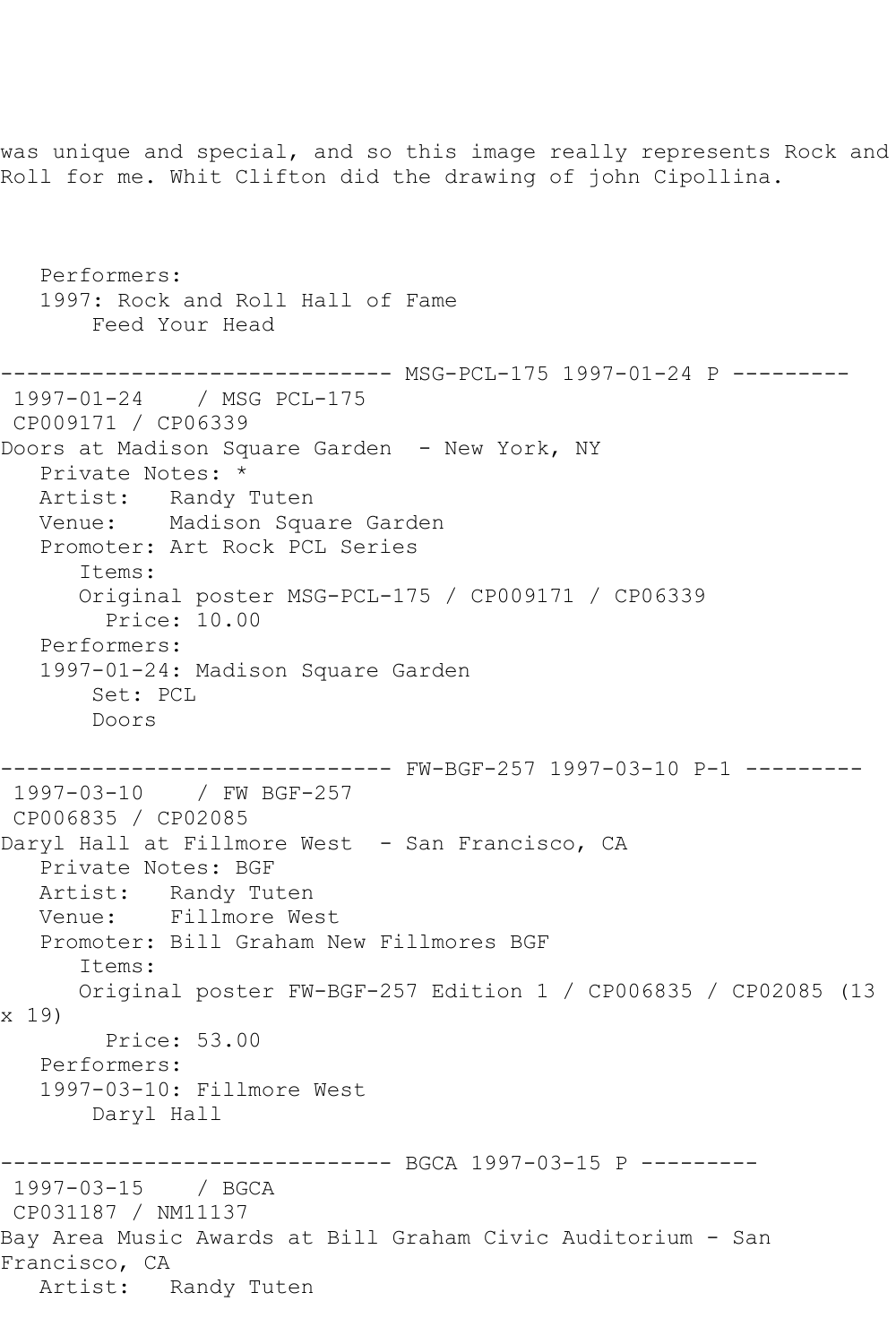Venue: Bill Graham Civic Auditorium Items: Original poster BGCA / CP031187 / NM11137 Notes: REPLACE EXISTING IMAGE This is supposed to represent driving out of the tunnel of the San Francisco Bay Bridge on Treasure Island as you approach San Francisco, with the Golden Gate Bridge to the right. I took some liberties with the painting, e.g., the San Mateo Bridge is on the left along with the Stanford University Tower although you can't see them from there. This poster would have been a beautiful poster had they gotten it color separated the correct way, and printed it smaller and on thicker paper, but they persisted with oversized and cheap paper - those two things can kill a poster. Still, it's a very nice image and it was a killer show. There was a handbill for this show but it didn't have the bands on it, that's the second image Performers: 1997-03-15: Bill Graham Civic Auditorium Bay Area Music Awards / Bammies / Tracy Chapman / Carlos Santana / Huey Lewis and the News / E-40 / Too Short / Cake / Linda Perry / Imperial Teen / Jocelyn Enriquez / Priemiere ------------------------------ FW-BGF-278 1997-07-05 P-1 --------- 1997-07-05 / FW BGF-278 CP006857 / CP02107 Joe Walsh, Big Blue Hearts at Fillmore West - San Francisco, CA Private Notes: BGF Artist: Randy Tuten Venue: Fillmore West Promoter: Bill Graham New Fillmores BGF Items: Original poster FW-BGF-278 Edition 1 / CP006857 / CP02107 (13 x 19) Price: 69.00 Performers: 1997-07-05: Fillmore West Joe Walsh / Big Blue Hearts ------------------------------ FW-BGF-293 1997-10-03 P-1 --------- 1997-10-03 / FW BGF-293 CP006875 / CP02125 Boz Scaggs at Fillmore West - San Francisco, CA Private Notes: BGF Artist: Randy Tuten Venue: Fillmore West Promoter: Bill Graham New Fillmores BGF Items: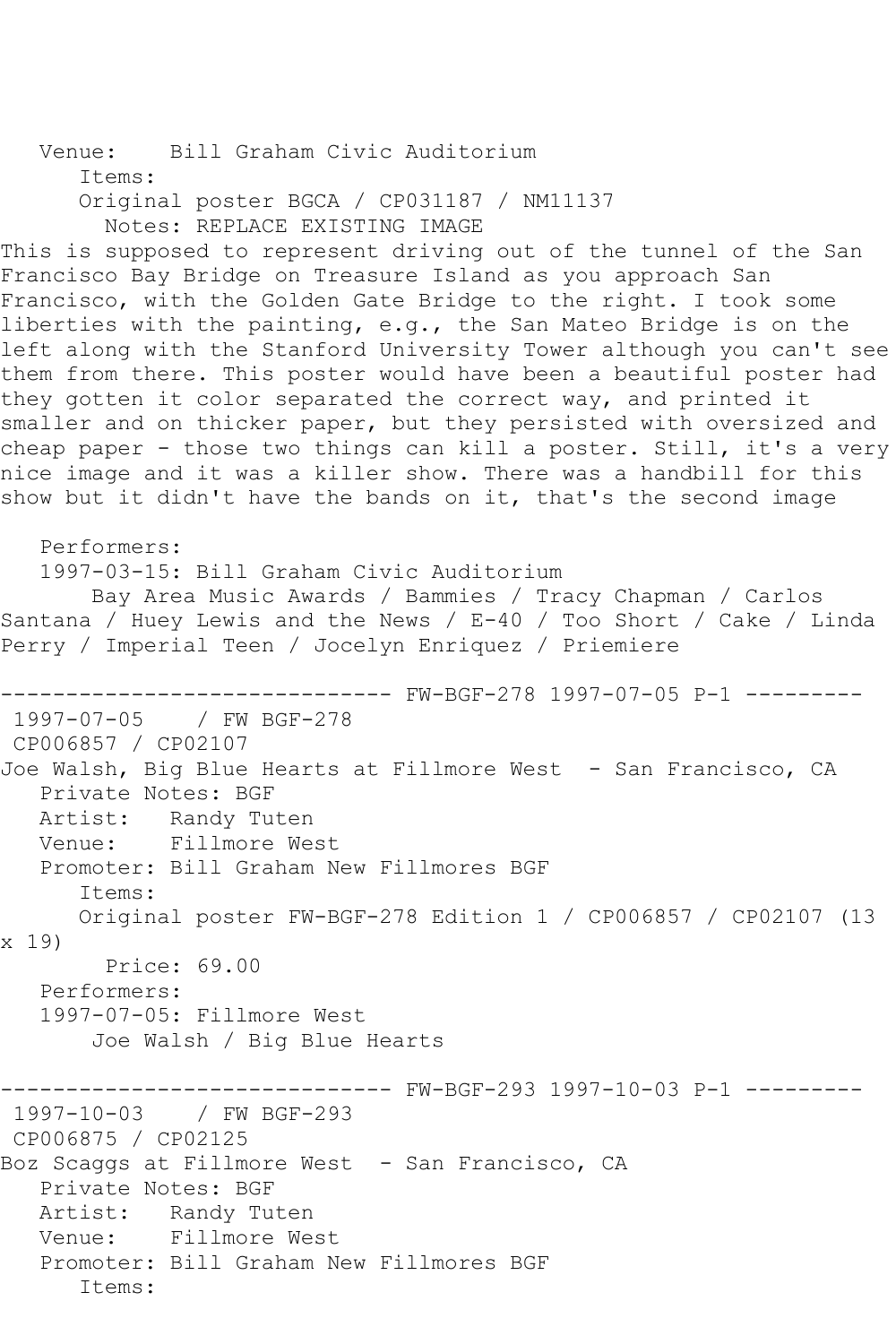Original poster FW-BGF-293 Edition 1 / CP006875 / CP02125 (13 x 19) Price: 69.00 Performers: 1997-10-03 1997-10-05: Fillmore West Boz Scaggs ------------------------------ FW-BGF-294 1997-10-07 P-1 --------- 1997-10-07 / FW BGF-294 CP006876 / CP02126 Boz Scaggs at Fillmore West - San Francisco, CA Private Notes: BGF Artist: Randy Tuten Venue: Fillmore West Promoter: Bill Graham New Fillmores BGF Items: Original poster FW-BGF-294 Edition 1 / CP006876 / CP02126 (13 x 19) Price: 69.00 Performers: 1997-10-07 1997-10-09: Fillmore West Boz Scaggs ------------------------------ YCNY-BGSE-004 1997-10-11 P-1 -------- - 1997-10-11 / YCNY BGSE-004 CP006633 / CP01883 Giles 40th Birthday, Hot Tuna at Yale Club of New York City Private Notes: BGSE \* Signed NFS Event: Giles 40th Birthday Artist: Randy Tuten Venue: Yale Club of New York City Promoter: Bill Graham Presents Items: Original poster YCNY-BGSE-004 Edition 1 / CP006633 / CP01883 (13 x 19) Price: 100.00 Performers: 1997-10-11: Yale Club of New York City Giles 40th Birthday / Hot Tuna / Rockhoppers / Flying Other Brothers ------------------------------ FW-BGF-295 1997-10-13 P-1 --------- 1997-10-13 / FW BGF-295 CP006877 / CP02127 Boz Scaggs at Fillmore West - San Francisco, CA Private Notes: BGF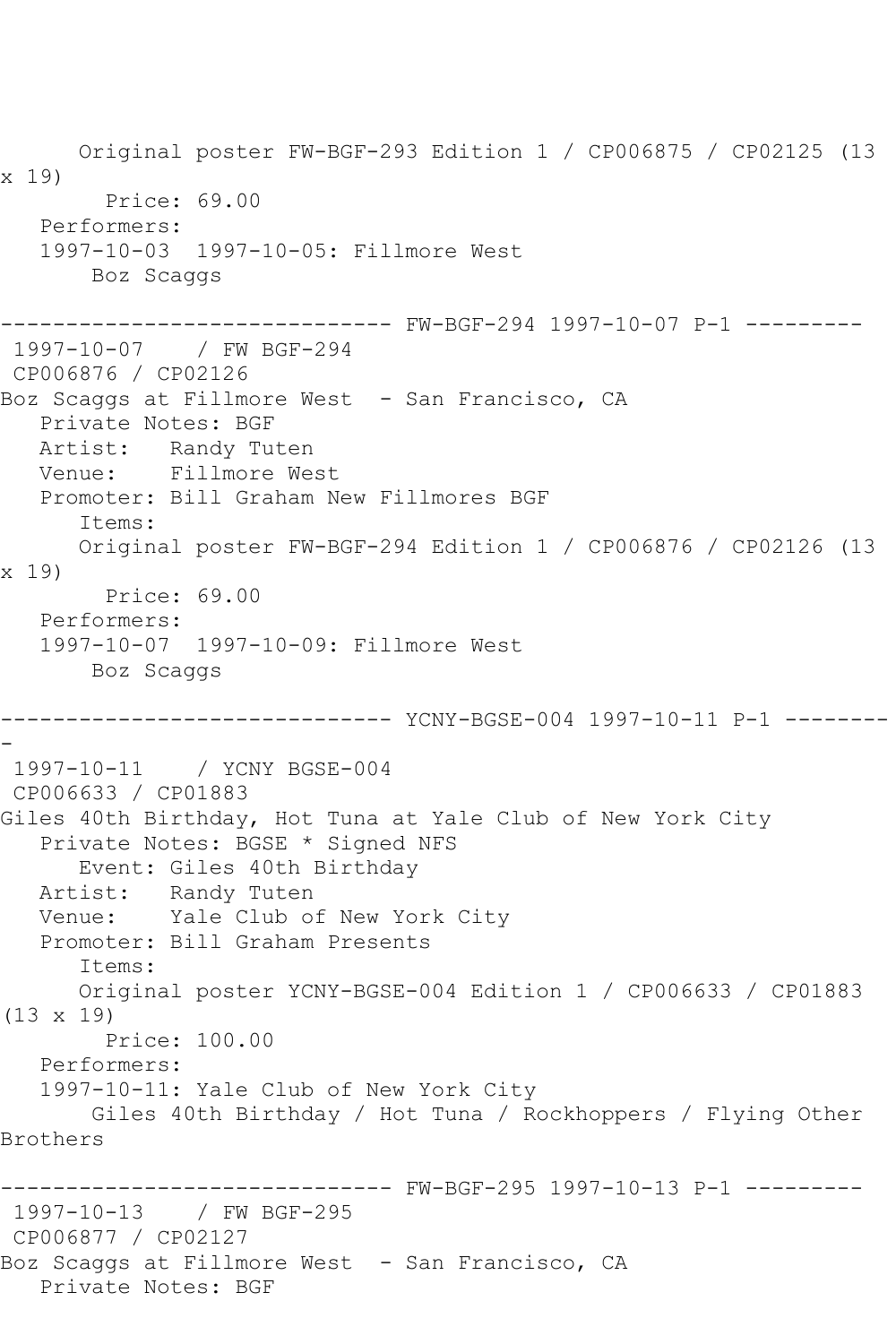Artist: Randy Tuten Venue: Fillmore West Promoter: Bill Graham New Fillmores BGF Items: Original poster FW-BGF-295 Edition 1 / CP006877 / CP02127 (13 x 19) Price: 69.00 Performers: 1997-10-13 1997-10-17: Fillmore West Boz Scaggs ------------------------------ SJA-BGSE-005 1997-11-14 P-1 --------- 1997-11-14 / SJA BGSE-005 CP006634 / CP01884 Bob Dylan, Wallflowers at San Jose Arena, University of texas - San Jose, CA Private Notes: BGSE \* Signed Series: 30th Anniversary Celebration Artist: Randy Tuten Venue: San Jose Arena, San Jose Items: Original poster SJA-BGSE-005 Edition 1 / CP006634 / CP01884 (13 x 19) Price: 226.00 SJA-BGSE-005 / CP019137 / XB19971114 SJA-BGSE-005 / NONE / XB1997111 Performers: 1997-11-14: San Jose Arena, San Jose San Jose Arena, San Jose 1997-11-14: San Jose Arena, San Jose 1997-11-14: San Jose Arena, San Jose Bob Dylan / Bob Dylan / Wallflowers / Wallflowers 1997-11-14: Frank Erwin Center, Austin Tx 1997-11-14: Frank Erwin Center, Austin Tx Stevie Wonder / Stevie Wonder / Margaret Cho / Margaret Cho ------------------------------ 1997-12-19 P --------- 1997-12-19 / Celebrating 30 Years and Bill Graham Presents at Fillmore West - San Francisco, CA Artist: Randy Tuten Venue: Fillmore West Items: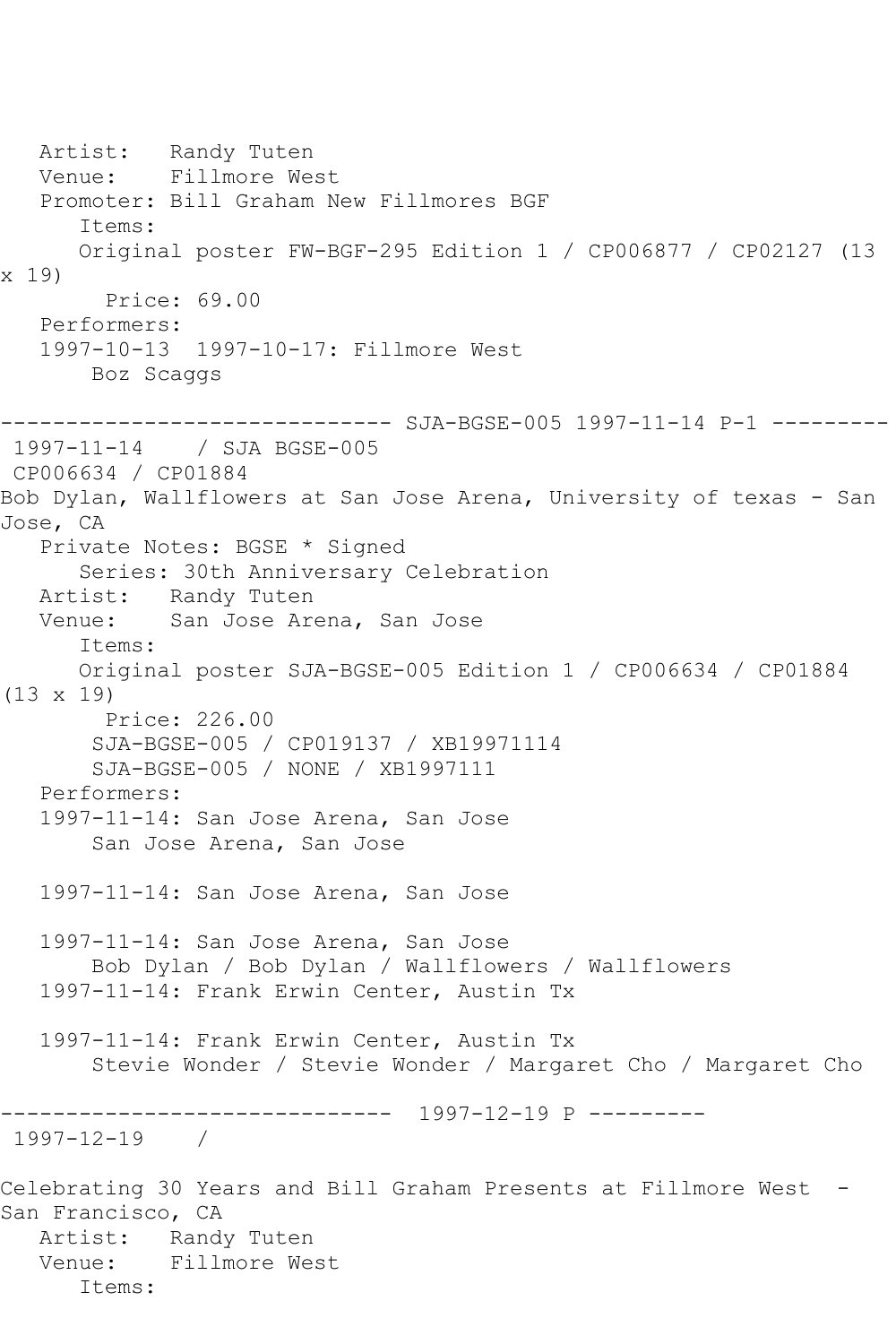Original poster / Performers: 1997-12-19: Fillmore West Celebrating 30 Years and Bill Graham Presents ------------------------------ FW-BGF-310 1997-12-19 P-1 --------- 1997-12-19 / FW BGF-310 CP006892 / CP02142 Jerry Pomili 30 Years at Bill Graham Presents, Fillmore West Private Notes: BGF Artist: Randy Tuten Venue: Fillmore West Promoter: Bill Graham New Fillmores BGF Items: Original poster FW-BGF-310 Edition 1 / CP006892 / CP02142 (13 x 19) Price: 158.00 Performers: 1997-12-19: Fillmore West Jerry Pompili ------ FW-BGF-309 1997-12-19 P-1 ---------1997-12-19 / FW BGF-309 CP006891 / CP02141 Ray Etzler, 30 Years at Bill Graham Presents, at the Fillmore Private Notes: BGF Event: Have You Heard the One About... Artist: Randy Tuten Venue: Fillmore West Promoter: Bill Graham New Fillmores BGF Items: Original poster FW-BGF-309 Edition 1 / CP006891 / CP02141 (13 x 19) Price: 132.00 Performers: 1997-12-19: Fillmore West Ray Etzler ------------------------------ 1997-12-28 P --------- 1997-12-28 / CP031179 / NM11129 Rick Swing at Temple Amanu-El and Asian Art Museum Artist: Randy Tuten Venue: Temple Amanu-El and Asian Art Museum Items: Original poster / CP031179 / NM11129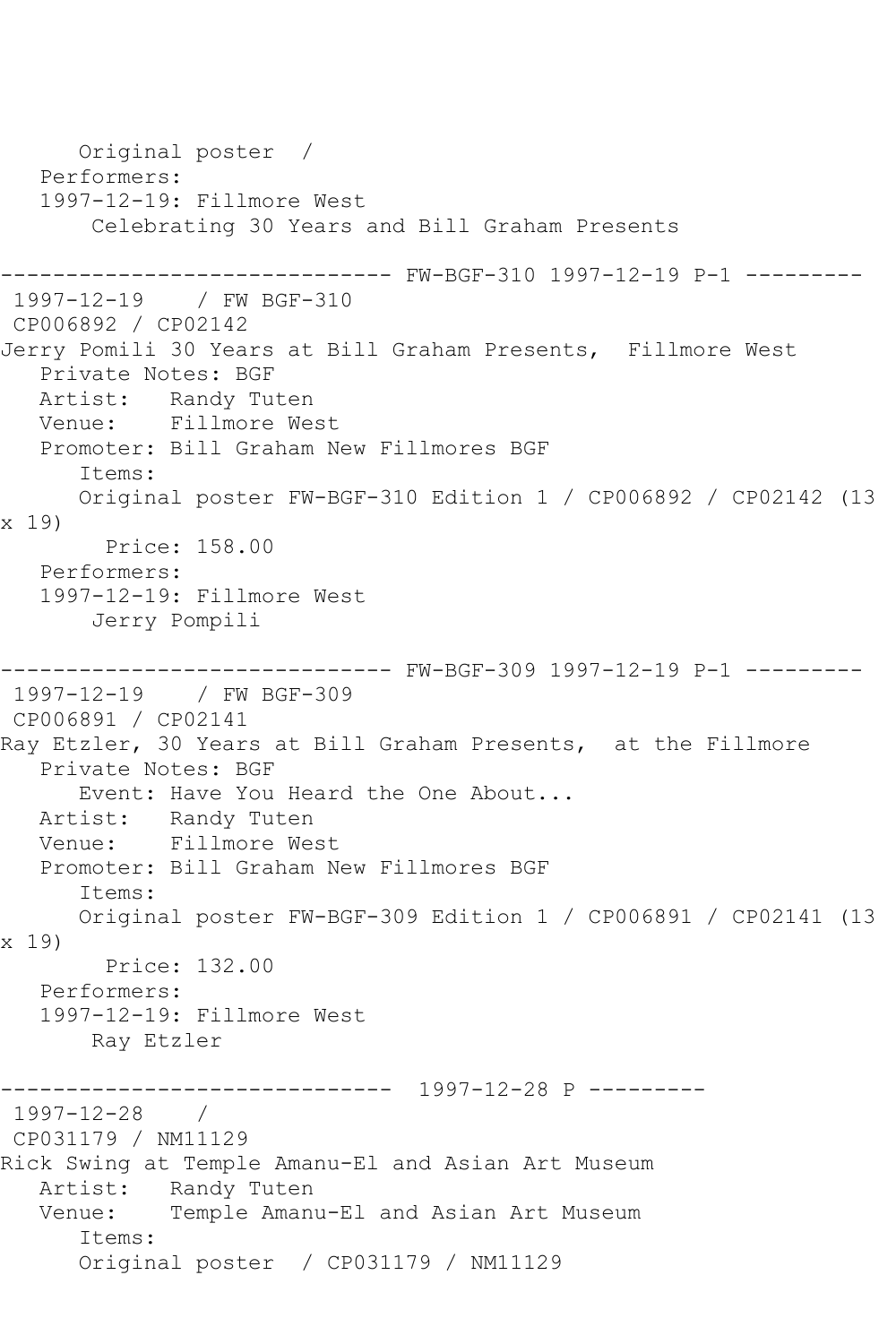Notes: This was a wedding invitation I designed for Rick & Darian, friends of mine. I tried to give the feeling that everything is interwoven, including love and matters of the heart. Everything comes from the gold heart at the center top, and I gave it that classic book or volume look to it, everyone liked it very much. I was very happy to do this for Rick and Darian. This wedding is the only occasion on which I wore a tux. Performers: 1997-12-28: Temple Amanu-El and Asian Art Museum Rick Swing ------------------------------ BGCA-BGP ? 1997-12-31 P-1 --------- 1997-12-31 / BGCA BGP ? CP018429 / RT19971231 Boz Scaggs, Chris Isaak at Bill Graham Civic Auditorium - San Francisco, CA Private Notes: BGP-? Artist: Randy Tuten Venue: Bill Graham Civic Auditorium Promoter: Bill Graham BGP-CC Items: Original poster BGCA-BGP ? Edition 1 / CP018429 / RT19971231  $(13 \times 19 - 1/4)$  BGCA-BGP ? / NONE / RT1997123 (13 x 19-1/4) Performers: 1997-12-31: Bill Graham Civic Auditorium Bill Graham Civic Auditorium Boz Scaggs / Chris Isaak / Robert Cray Band / Wilco / Los Van Van / Buckwheat Zydeco / Midnighters / Big Blue Hearts / R.L. Burnside / Syd Straw / George Lopez / Finocchio's ------------------------------ 1998 P-1 --------- 1998 / CP019413 / XF082 The Flight of the Jefferson Airplane, Behind The Music, a film

 Notes: This item appears in the Art of Rock book, plate no. m844 Artist: Randy Tuten Items: Original poster Edition 1 / CP019413 / XF082

AORPlate: m844

Performers:

1998: Jefferson Airplane

------------------------------ -BGP WHAT 1998-02-13 P --------- 1998-02-13 / BGP WHAT

CP043140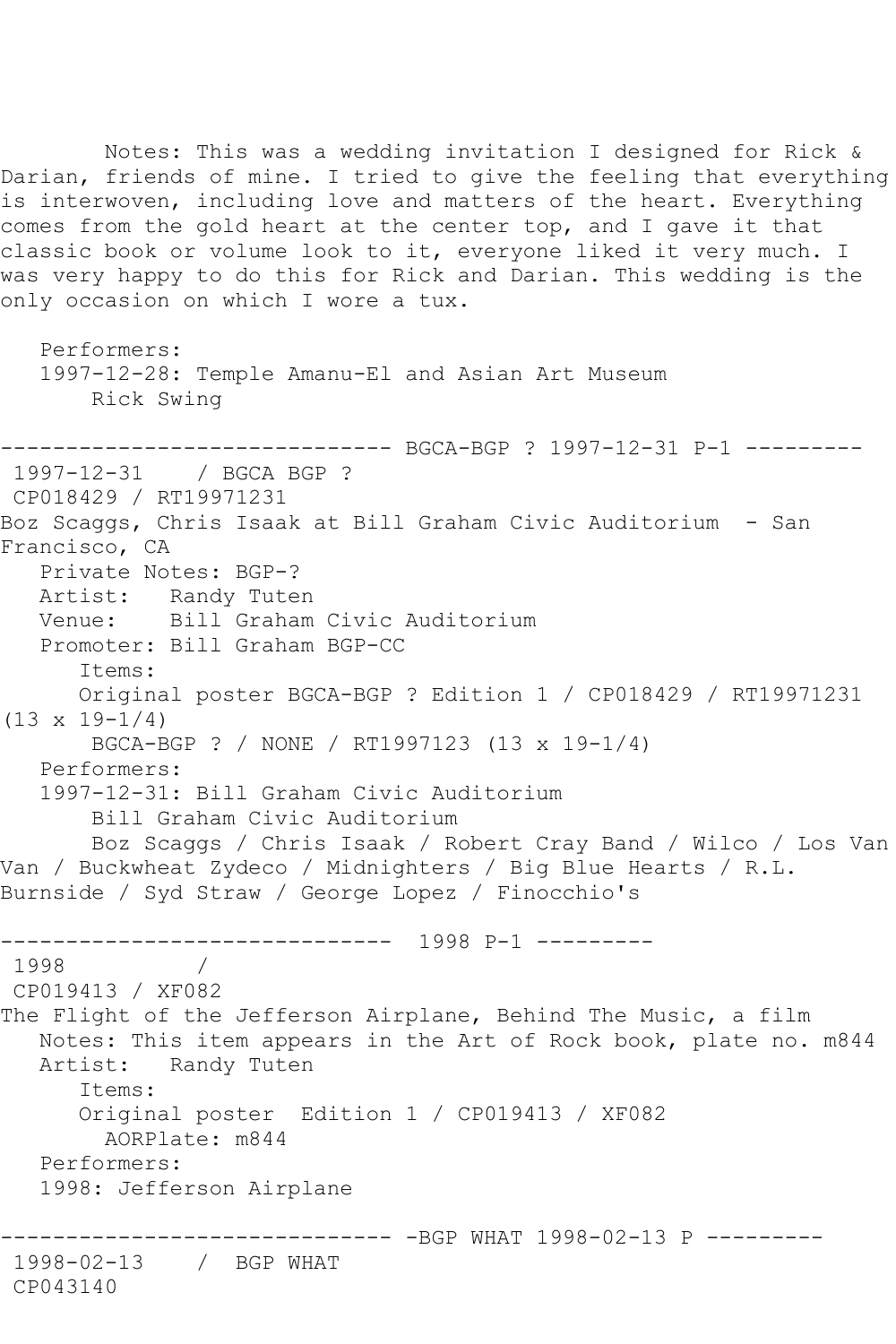Rockhoppers at Fort Hill Brew House, 125 Broad st., Boston, Massachuse Artist: Randy Tuten Venue: Fort Hill Brew House, 125 Broad st., Boston, Massachusettes Items: Original poster -BGP WHAT / CP043140 Price: 40.00 Performers: 1998-02-13: Fort Hill Brew House, 125 Broad st., Boston, Massachusettes Rockhoppers ------------------------------ FIL-BGF-317 1998-02-27 P-1 --------- 1998-02-27 / FIL BGF-317 CP006899 / CP02149 Phil Lesh at Fillmore Auditorium - SF - San Francisco, CA Private Notes: BGF Benefit: Unbroken Chain Foundation Artist: Randy Tuten Venue: Fillmore Auditorium - SF Promoter: Bill Graham New Fillmores BGF Items: Original poster FIL-BGF-317 Edition 1 / CP006899 / CP02149 (13 x 19) Price: 105.00 Performers: 1998-02-27: Fillmore Auditorium - SF Phil Lesh ------------------------------ FIL-BGF-323 1998-04-16 P-1 --------- 1998-04-16 / FIL BGF-323 CP006905 / CP02155 Steve Miller Blues Band at Fillmore Auditorium - SF - San Francisco, CA Private Notes: BGF Artist: Randy Tuten Venue: Fillmore Auditorium - SF Promoter: Bill Graham New Fillmores BGF Items: Original poster FIL-BGF-323 Edition 1 / CP006905 / CP02155 (13 x 19) Price: 79.00 Performers: 1998-04-16 1998-04-18: Fillmore Auditorium - SF Steve Miller Blues Band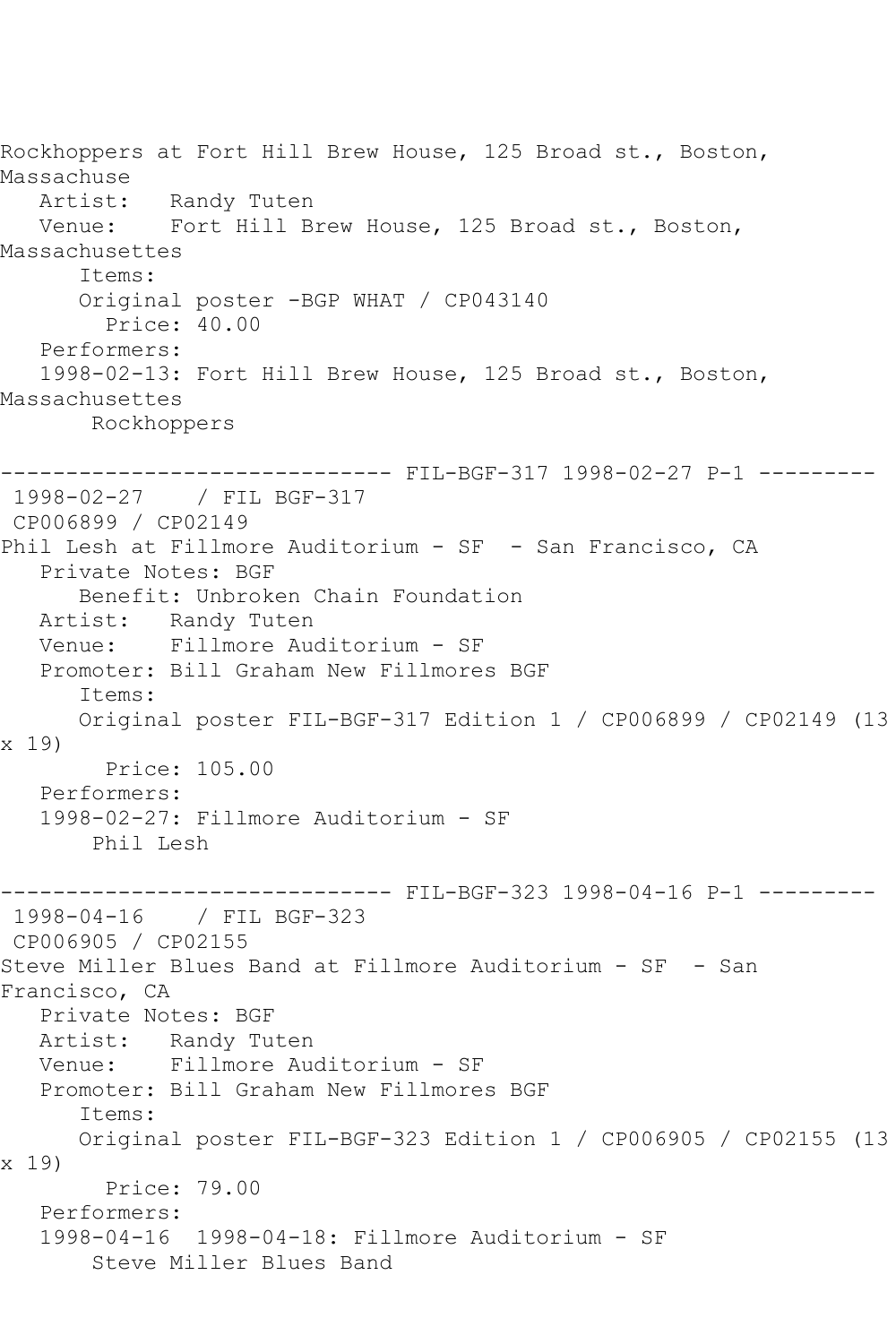------------------------------ FIL-BGSE-006 1998-05-12 P-1 --------- 1998-05-12 / FIL BGSE-006 CP006472 / CP01722 Crosby Stills and Nash at Fillmore Auditorium - SF - San Francisco, CA Private Notes: BGSE \* Signed Event: Music to Your Ears: An Announcement That's Been a Long Time Coming Artist: Randy Tuten Venue: Fillmore Auditorium - SF Promoter: Bill Graham Special Events Items: Original poster FIL-BGSE-006 Edition 1 / CP006472 / CP01722 (13 x 19) Price: 132.00 Performers: 1998-05-12: Fillmore Auditorium - SF Crosby Stills and Nash ------------------------------ FIL 1998-06-11 P --------- 1998-06-11 / FIL CP031145 / NM11095 Kristen and Casey Presents Flashback at the Fillmore at Fillmore - San Francisco, CA<br>Artist: Randy Artist: Randy Tuten<br>Venue: Fillmore Aud Fillmore Auditorium - SF Items: Original poster FIL / CP031145 / NM11095 Notes: The first Austin Powers movie had just been released and the clients wanted something like that, flower power-ish, so this is a takeoff of Austin Powers. This was a Bill Graham Special Event, for a graduation party at the Fillmore Auditorium, but it had no number and was only printed as tickets and an invitation for the event. I believe one or two big posters were producted. Performers: 1998-06-11: Fillmore Auditorium - SF Kristen and Casey Present ------------------------------ FIL-BGF-334 1998-07-17 P-1 --------- 1998-07-17 / FIL BGF-334 CP006917 / CP02167 Gregg Allman Band, Sy Klopps Blues Band at Fillmore Auditorium - SF - San Francisco, CA Private Notes: BGF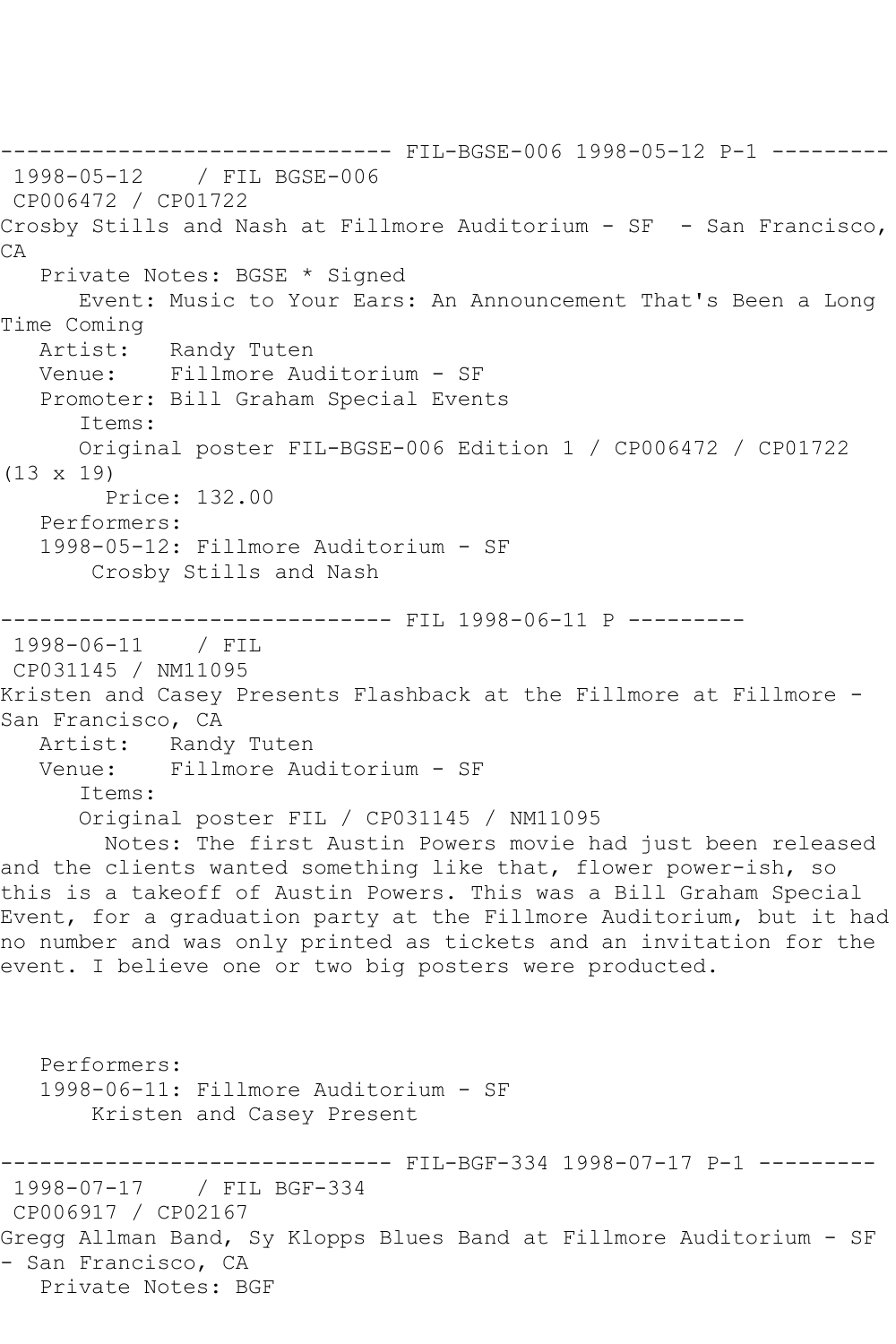```
 Artist: Randy Tuten
   Venue: Fillmore Auditorium - SF
   Promoter: Bill Graham New Fillmores BGF
       Items:
      Original poster FIL-BGF-334 Edition 1 / CP006917 / CP02167 (13 
x 19)
        Price: 79.00
   Performers:
   1998-07-17 1998-07-18: Fillmore Auditorium - SF
        Gregg Allman Band / Sy Klopps Blues Band
   ------------------------------ FIL-BGF-336 1998-08-31 P-1 ---------
1998-08-31 / FIL BGF-336
CP006919 / CP02169
Jimmie Vaughan, Junior Brown at Fillmore Auditorium - San Francisco, 
CA
   Private Notes: BGF
   Artist: Randy Tuten
   Venue: Fillmore Auditorium - SF
   Promoter: Bill Graham New Fillmores BGF
       Items:
      Original poster FIL-BGF-336 Edition 1 / CP006919 / CP02169 (13 
x 19)
         Price: 69.00
   Performers:
   1998-08-31: Fillmore Auditorium - SF
        Jimmie Ray Vaughan / Junior Brown / Blues Fuse
   ------------------------------ FIL-BGF-341 1998-09-21 P-1 ---------
1998-09-21 / FIL BGF-341
CP006485 / CP01735
Hootie and the Blowfish at Fillmore Auditorium - SF - San 
Francisco, CA
   Private Notes: BGF
      Event: Jump Little Children
   Artist: Randy Tuten
   Venue: Fillmore Auditorium - SF
   Promoter: Bill Graham New Fillmores BGF
       Items:
      Original poster FIL-BGF-341 Edition 1 / CP006485 / CP01735 (13 
x 19)
        Price: 53.00
   Performers:
   1998-09-21: Fillmore Auditorium - SF
        Hootie and the Blowfish
------------------------------ FIL-BGSE-007 1998-09-27 P ---------
```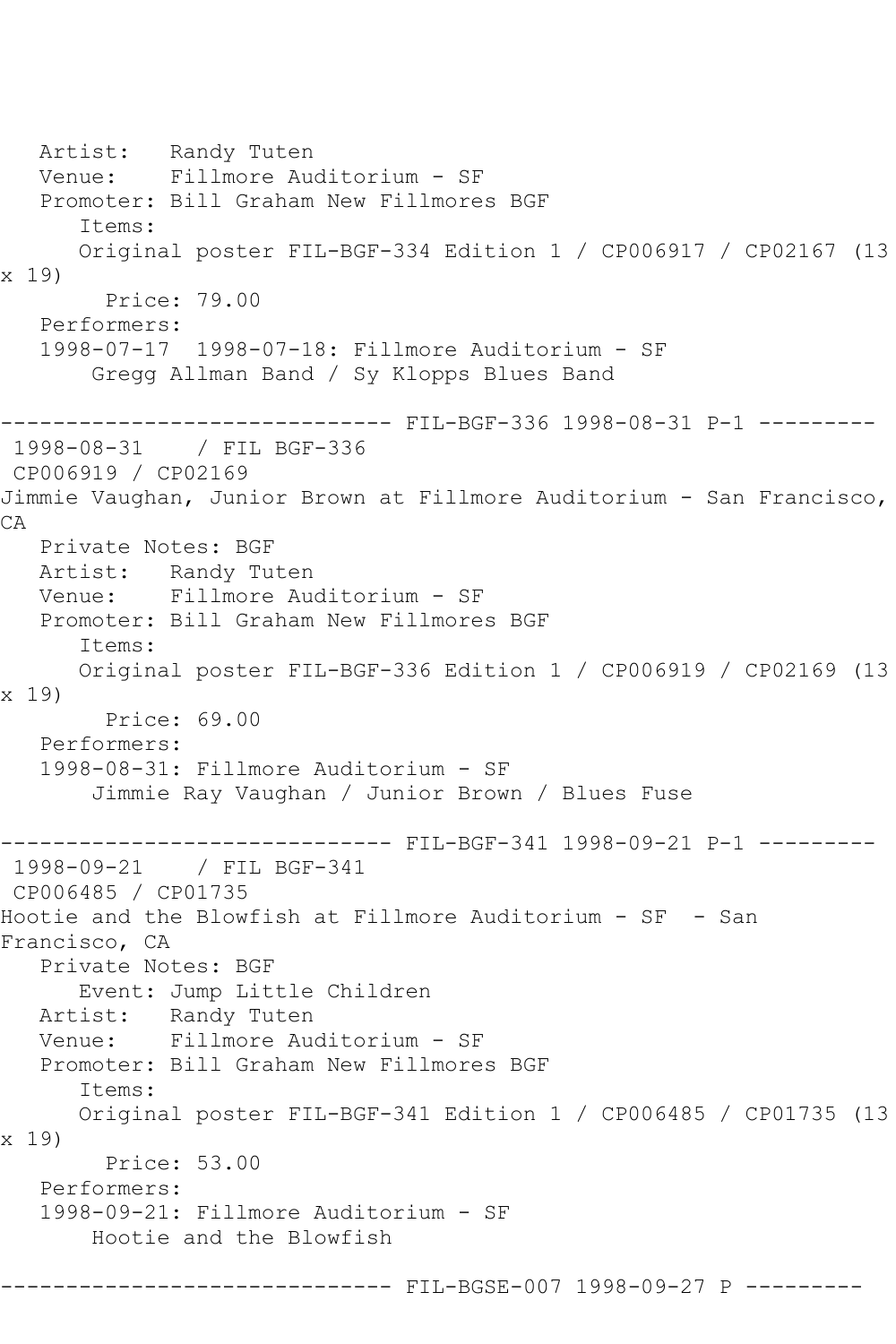1998-09-27 / FIL BGSE-007 CP043125 Eastern Acoustic Works at Fillmore Auditorium Private Notes: BGSE \* Signed Artist: Randy Tuten Venue: Fillmore Auditorium - SF Promoter: Bill Graham Special Events Items: Original poster FIL-BGSE-007 / CP043125 (13 x 19) Price: 53.00 Performers: 1998-09-27: Fillmore Auditorium - SF ------------------------------ FIL-BGSE-008 1998-11-10 P-1 --------- 1998-11-10 / FIL BGSE-008 CP006660 / CP01910 Michael Mcdonald at Fillmore Auditorium Private Notes: BGSE \* Event: Oracle Partnership Celebration Artist: Randy Tuten Venue: Fillmore Auditorium - SF Promoter: Bill Graham Special Events Items: Original poster FIL-BGSE-008 Edition 1 / CP006660 / CP01910  $(13 \times 19)$  Price: 69.00 Performers: 1998-11-10: Fillmore Auditorium - SF Michael Mcdonald ------------------------------ 1998-12 P --------- 1998-12 / CP031181 / NM11131 Jefferson Airplane at VH1 Show Artist: Randy Tuten<br>Venue: VH1 Show VH1 Show Items: Original poster (Original artwork) / CP031182 Original poster / CP031181 / NM11131 Notes: REPLACE EXISTING IMAGE POSTER # RF-02 I designed this for Bob Sarles of Ravin' Films for a VH1/Behind The Music series on TV. I tried to give this a sexy look and feel to it as Grace Slick loved sex, but we didn't want to use Grace on the poster. I designed a Vargas type girl wearing the famous vest that Grace wore at Woodstock to represent her. She doesn't have any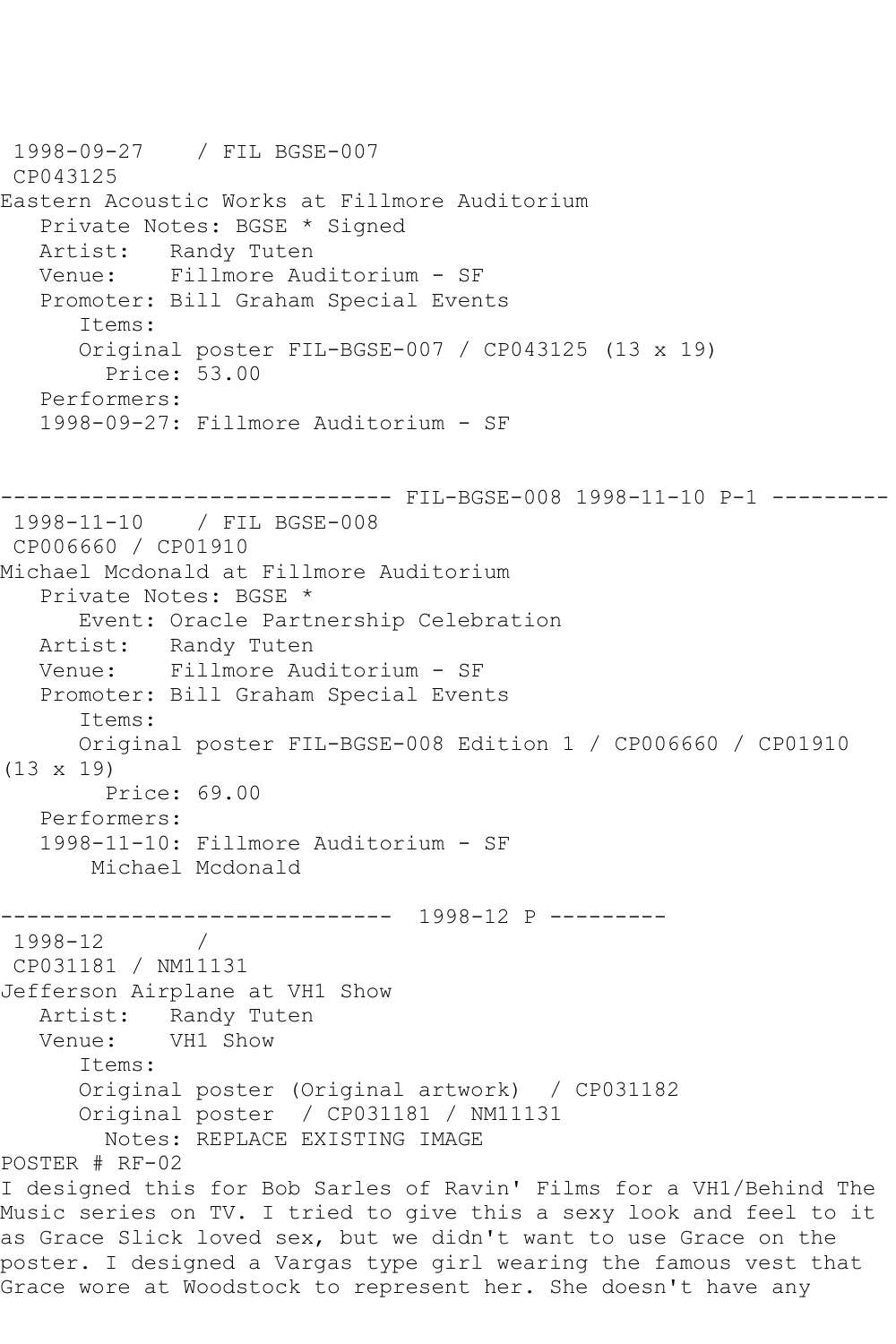panties on to represent the fact that Grace slept with almost everybody. I used an old bi-plane to reflect the early Airplane feel of the 60's and 70's. It was printed in Reds, Oranges and Yellows to convey hot sexy colors. Performers: 1998-12: VH1 Show Jefferson Airplane ------------------------------ GAMH 1999-03-13 P-1 --------- 1999-03-13 / GAMH CP005686 / CP00935 Raditator Great American Music Hall - San Francisco, CA Private Notes: Misc \* CHECK Artist: Randy Tuten Venue: Great American Music Hall Items: Original poster GAMH Edition 1 / CP005686 / CP00935 Performers: 1999-03-13 1999-03-14: Great American Music Hall Raditators 1999-03-14: Palookaville ------------------------------ FIL-BGSE-012 1999-05-27 P-1 --------- 1999-05-27 / FIL BGSE-012 CP005561 / CP00810 Doobie Brothers, Dave Mason at Fillmore Auditorium - SF [San Francisco, CA] Private Notes: BGSE \* Artist: Randy Tuten Venue: Fillmore Auditorium - SF Promoter: Bill Graham Special Events Items: Original poster FIL-BGSE-012 Edition 1 / CP005561 / CP00810 (13 x 19) Price: 158.00 Performers: 1999-05-27: Fillmore Auditorium - SF Doobie Brothers / Dave Mason -------------- WILT 1999-06-12 P ---------1999-06-12 / WILT CP031184 / NM11134 Tom Waits at Wiltern Theater - San Francisco, CA Event: Artist: Randy Tuten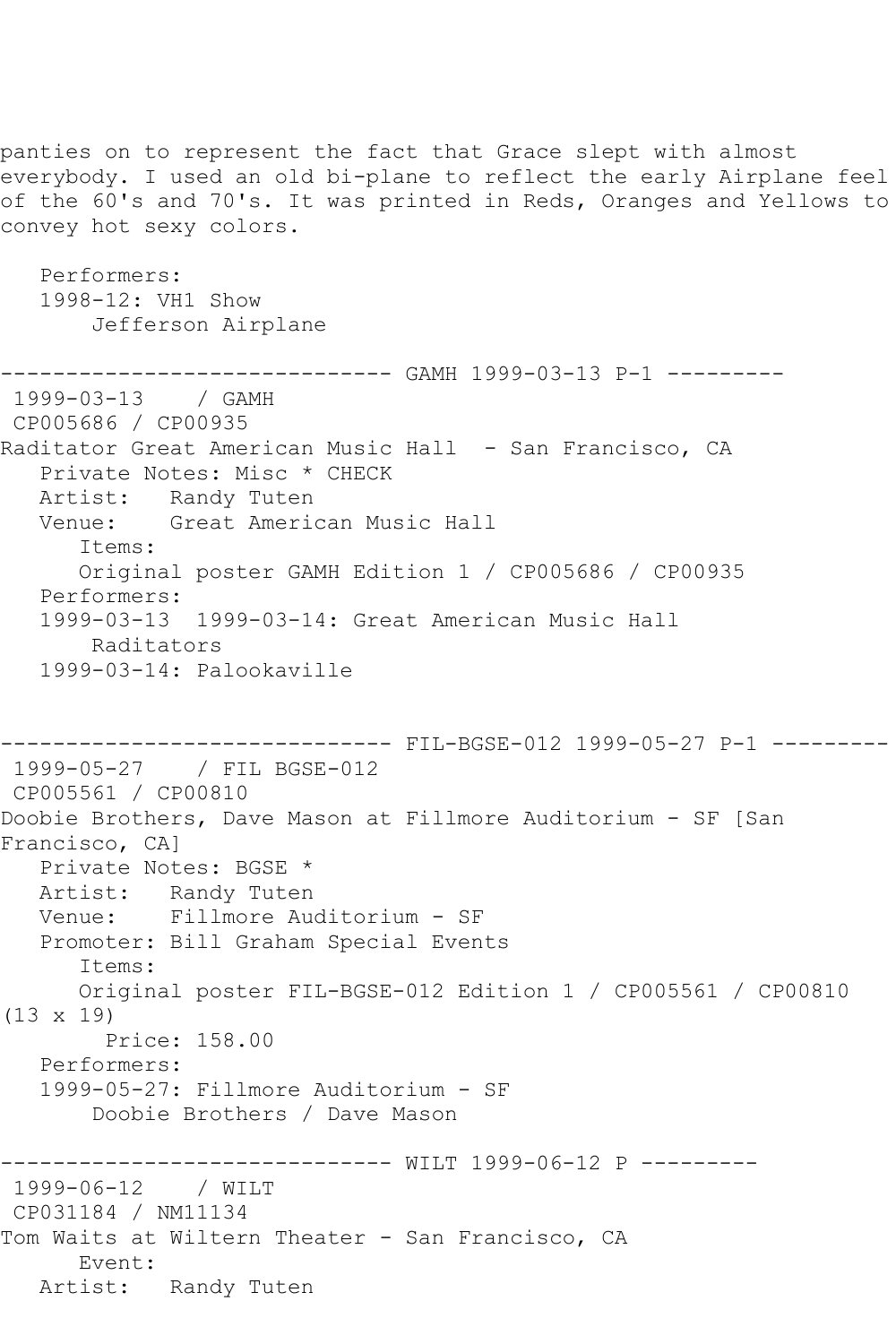Venue: Wiltern Theater, Los Angeles Items: Original poster WILT / CP031184 / NM11134 Notes: When I designed this I originally had it raining on the umbrella but then I thought, wherever he goes it rains piano keys, so I changed it to raining piano keys from inside the umbrella. Without the handle, it almost looks like a mushroom. This poster was a big success and very popular - everybody involved loved it. Performers: 1999-06-12 1999-06-14 ?: Wiltern Theater, Los Angeles Tom Waits ------------------------------ WILT-BGP-C001 1999-12-17 P --------- 1999-12-17 / WILT BGP-C001 CP060243 / CP060243 Mark and Brian Christmas Show at the Wiltern Theater Private Notes: \* A/A1 Signed Artist: Randy Tuten Venue: Wiltern Theater, Los Angeles Promoter: Chevy / KLOS Items: Original poster WILT-BGP-C001 / CP060243 / CP060243 (13 x 19) Performers: 1999-12-17: Wiltern Theater, Los Angeles Paul Rodgers / Kenny Wayne Shepherd / Toto / Train / Rockapella / Bob Saget / Craig Shoemaker / Gloria Stuart / Mark and Brian ------------------------------ 1999-12-31 P-1 --------- 1999-12-31 / CP018445 / RT19991231 John Mellencamp at Conseco Fieldhouse Artist: Randy Tuten Venue: Conseco Fieldhouse Items: Original poster Edition 1 / CP018445 / RT19991231 / CP031175 / NM11125 Performers: 1999-12-31: Conseco Fieldhouse John Mellencamp ------------------------------ 19zz-00-00 P-1 --------- 19zz-00-00 / CP000870 / 0886 Great Pacific Shirt Works & Screen Process Co.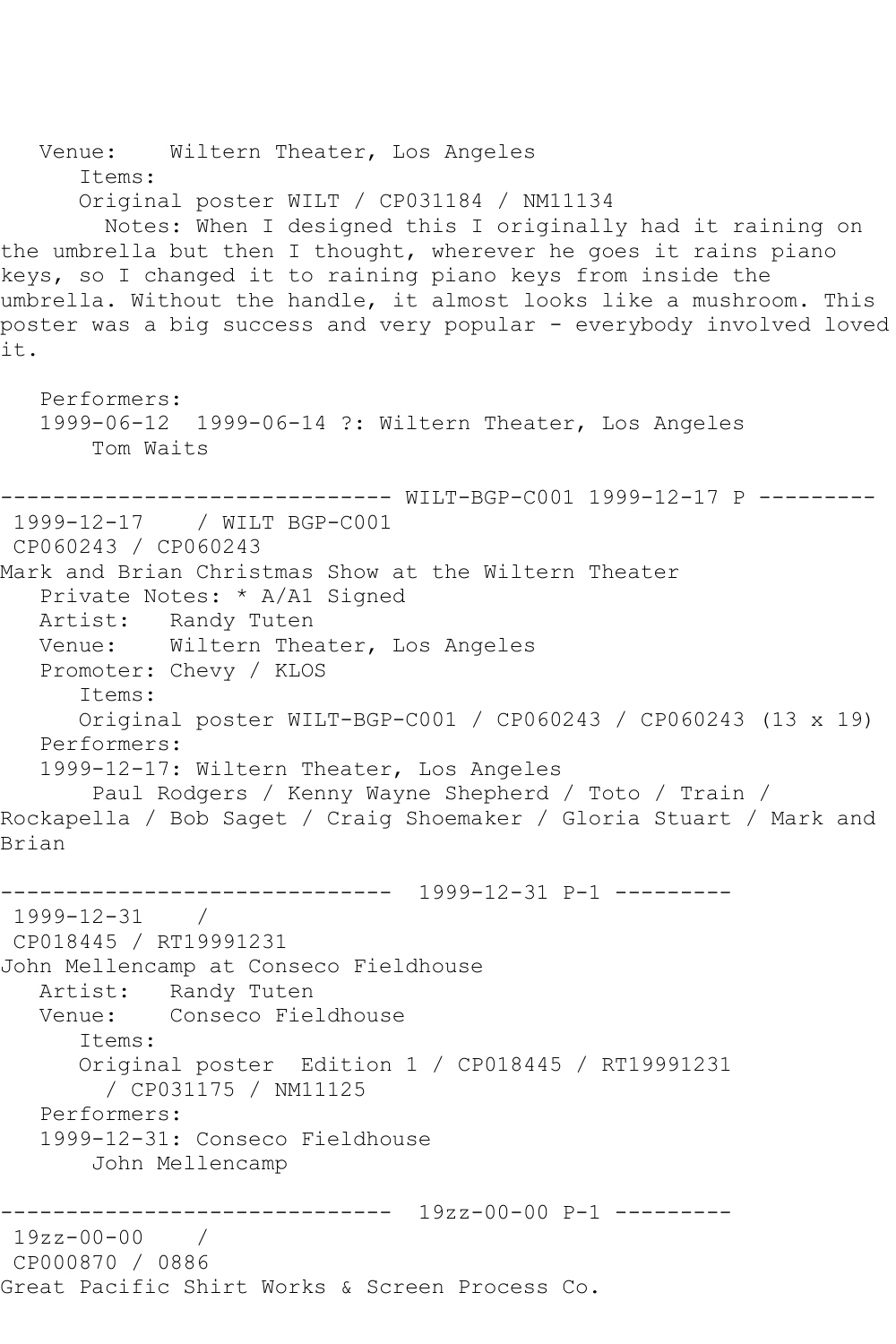Event: Great Pacific Shirt Works & Screen Process Co. Artist: Randy Tuten Items: Original poster Edition 1 / CP000870 / 0886 Performers:  $19zz - 00 - 00$ ------------------------------ 19zz-00-00 P --------- 19zz-00-00 / Doobies, Miller Artist: Randy Tuten Items: Original poster / Performers: 19zz-00-00: Doobie Brothers / Miller / Steve ------------------------------ 19zz-05-07 P-1 --------- 19zz-05-07 / CP019392 / XF061 Fleetwood Mac, Gary Wright at Day On the Green - Oakland, CA Notes: This item appears in the Art of Rock book, plate no. m268\_S Artist: Randy Tuten Venue: Day On the Green Items: Original poster Edition 1 / CP019392 / XF061 AORPlate: m268\_S Performers: 19zz-05-07: Day On the Green Fleetwood Mac / Gary Wright / Doobie Brothers ------------------------------ 19zz-05-13 P-1 --------- 19zz-05-13 / CP001727 / 1750 Van Morrison, Jethro Tull, San Francisco, CA Artist: Randy Tuten Items: Original poster Edition 1 / CP001727 / 1750 Performers: 19zz-05-13 19zz-08-18: Van Morrison / Jethro Tull / Cold Blood / Dan Hicks / Dave Mason / Tower of Power / Copperhead / Herbie Hancock / Van Morrison / Stoneground / Lamb / Commander Cody and his Lost Planet Airmen / Malo / Deep Purple / Black Oak Arkansas / Jethro Tull / Cheech and Chong / Procol Harum / Mahavishnu Orchestra / John Mclaughlin / Yes / Leon Russel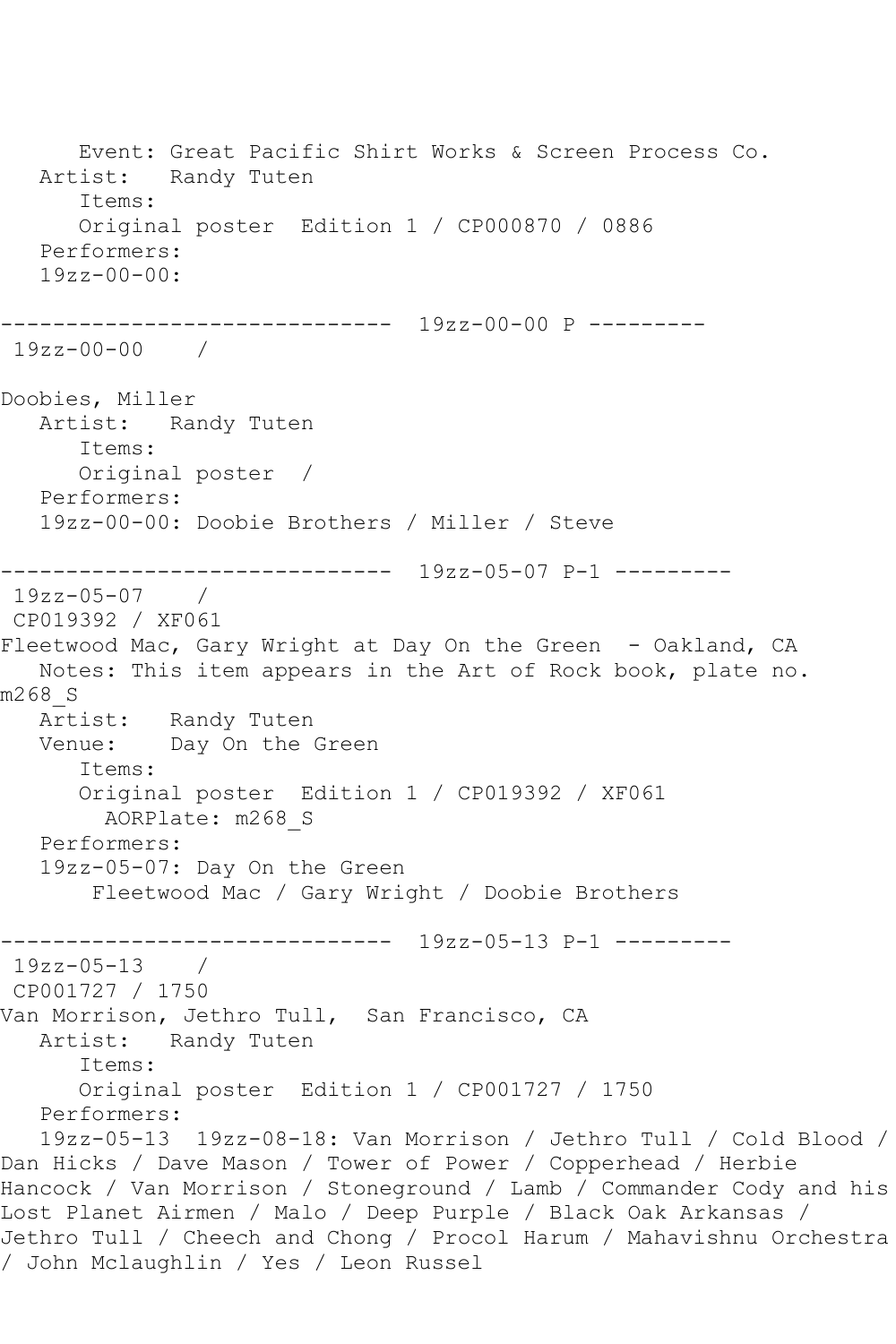------------------------------ OAS 19zz-05-24 P-1 --------- 19zz-05-24 / OAS CP015245 / ME0392 Chicago, Beach Boys at Oakland Stadium - Oakland, CA Event: A Day on the Green Artist: Randy Tuten Venue: Oakland Stadium Promoter: Bill Graham Presents Items: Original poster OAS Edition 1 / CP015245 / ME0392 Performers: 19zz-05-24: Oakland Stadium Chicago / Beach Boys ------------------------------ FRA 19zz-06-26 P --------- 19zz-06-26 / FRA CP031289 / NM11239 Band, Flying Burrito Brothers at Frost Amphitheater - Stanford, CA Artist: Randy Tuten Venue: Frost Amphitheater Promoter: ASSU Special Events Items: Original poster FRA / CP031289 / NM11239 Original poster FRA Edition 1 / CP015039 / ME0186 Performers: 19zz-06-26: Frost Amphitheater Band / Flying Burrito Brothers ------------------------------ HOL 19zz-07-19 H-1 --------- 19zz-07-19 / HOL CP015239 / ME0386 Emerson, Lake at Hollywood Bowl - Los Angeles, CA Artist: Randy Tuten<br>Venue: Hollywood B Hollywood Bowl Promoter: F.M. Productions Items: Handbill HOL / CP031344 / NM11294 Handbill HOL Edition 1 / CP015239 / ME0386 Performers: 19zz-07-19: Hollywood Bowl Emerson / Lake / Palmer / Humble Pie / Edgar Winter ------------- SELA 19zz-07-24 H-1 ---------19zz-07-24 / SELA CP015226 / ME0373 Quicksilver Messenger Service, Paul Butterfield at Seland Arena - Fresno, CA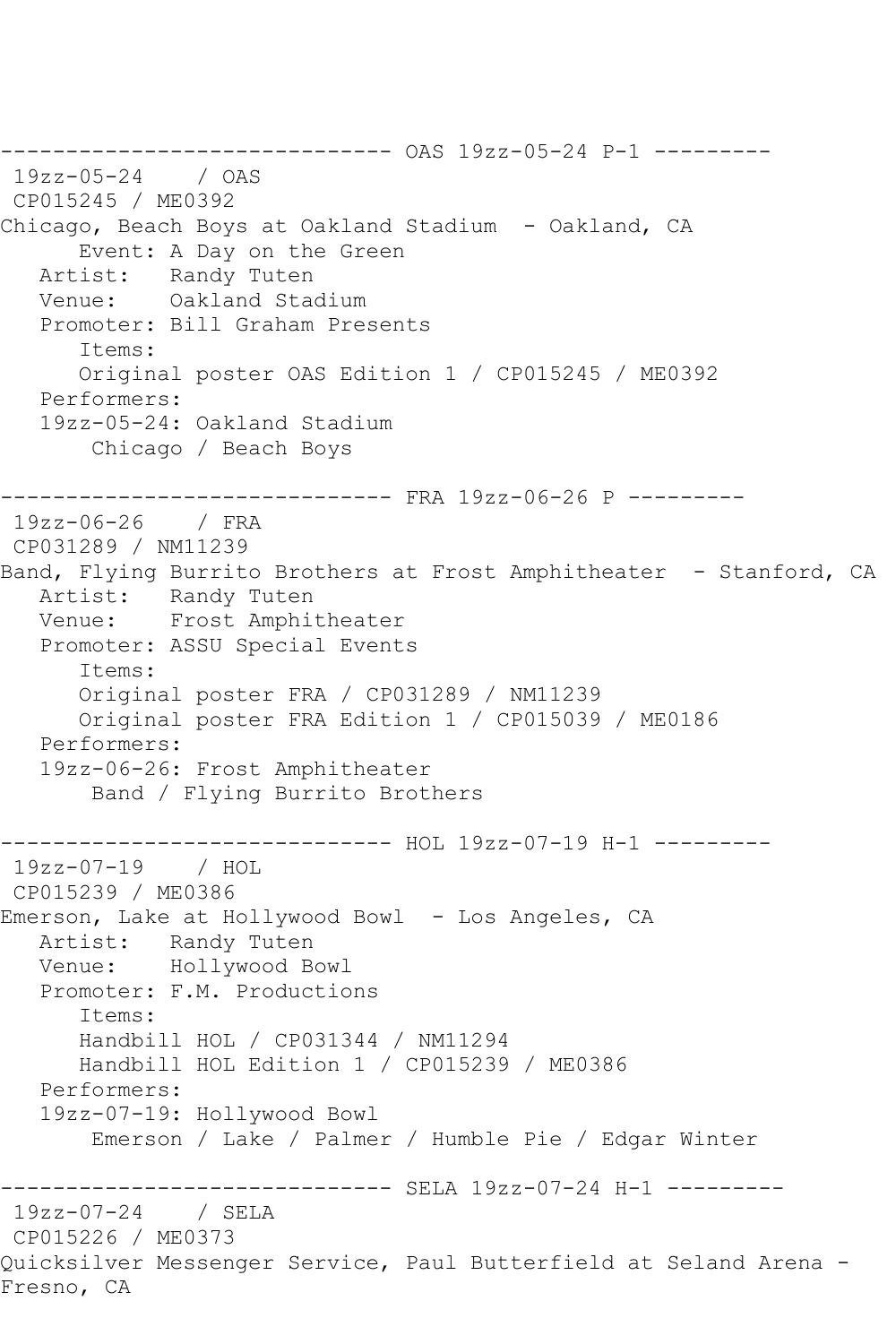Artist: Randy Tuten Venue: Selland Arena Promoter: Direct Productions Items: Handbill SELA / CP031311 / NM11261 Handbill SELA Edition 1 / CP015226 / ME0373 Performers: 19zz-07-24: Selland Arena Quicksilver Messenger Service / Paul Butterfield Blues Band / Jo Jo Gunne ------------------------------ 19zz-07-27 P-1 --------- 19zz-07-27 / CP015113 / ME0260 Stephen Stills, Crazy Horse at Boston Garden - Boston, MA Artist: Randy Tuten Venue: Boston Garden Promoter: F.M. Productions Items: Original poster / CP031345 / NM11295 Original poster Edition 1 / CP015113 / ME0260 Performers: 19zz-07-27: Boston Garden Stephen Stills / Crazy Horse ------------------------------ SPEC 19zz-07-28 P-1 --------- 19zz-07-28 / SPEC CP001266 / 1281 Stephen Stills, Crazy Horse at Spectrum Artist: Randy Tuten Venue: Spectrum Items: Original poster SPEC Edition 1 / CP001266 / 1281 (20 x 14) Performers: 19zz-07-28: Spectrum Stephen Stills / Crazy Horse ------------------------------ 19zz-08-16 P-1 --------- 19zz-08-16 / CP001729 / 1752 Calendar: Bill Graham Presents: August/September Artist: Randy Tuten Items: Original poster Edition 1 / CP001729 / 1752 Performers: 19zz-08-16 19zz-10-02: Grateful Dead / Jefferson Airplane / Leon Russel / Nitzinger / Kinks / DR. Hook and his Medicine Show / Faces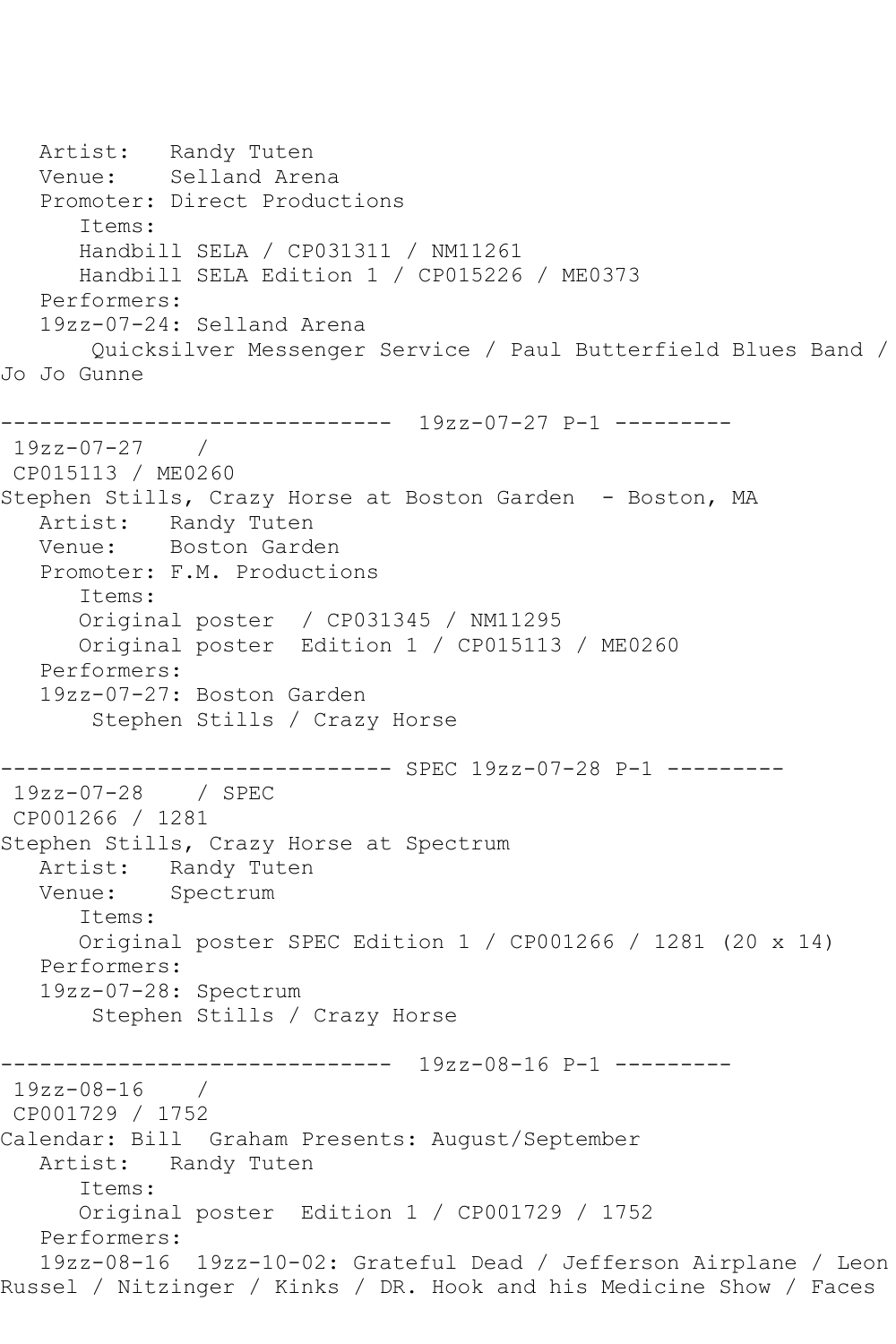```
/ Rod Stewart / Tower of Power / Humble Pie / Stevie Wonder / 
Jefferson Airplane / Pink Floyd / Joe Cocker / John Mayall / Albert 
King / Delbert and Glenn / George Carlin / Cat Stevens
------------------------------ 19zz-09-09 P ---------
19zz-09-09 / 
CP004221 / CD04630
Leon Russell, Freddie King at Sacramento Memorial Coliseum -
Sacramento, CA
  Artist: Randy Tuten<br>Venue: Sacramento I
            Sacramento Memorial Coliseum
   Promoter: Direct Productions
       Items:
       Original poster / CP004221 / CD04630
       Original poster / CP031394 / NM11344
       Original poster Edition 1 / CP015244 / ME0391
   Performers:
   19zz-09-09: Sacramento Memorial Coliseum
        Leon Russel / Freddie King
------------------------------ OAC 19zz-10-09 P-1 ---------
19zz-10-09 / OAC 
CP002829 / 2792
Who, Grateful Dead at Oakland Coliseum - Oakland, CA
       Event: Days on the Gree #8 and #9
   Artist: Randy Tuten
   Venue: Oakland Coliseum
    Promoter: Bill Graham Presents
       Items:
       Original poster OAC / CP031272 / NM11222 (14-3/4 x 17-1/2)
       Original poster OAC / CP015083 / ME0230 (14-3/4 x 17-1/2)
       Original poster / CP060528 (14-3/4 x 17-1/2)
       Original poster (Original artwork) OAC Edition 1 / CP002829 / 
2792 (14-3/4 x 17-1/2)
   Performers:
    19zz-10-09 19zz-10-10: Oakland Coliseum
        Who / Grateful Dead
                ------------------------------ WIN 19zz-10-22 P-1 ---------
19zz-10-22 / WIN 
CP015249 / ME0396
Boz Scaggs, Youngbloods at Winterland - San Francisco, CA
  Artist: Randy Tuten<br>Venue: Winterland
            Winterland
   Promoter: Bill Graham Presents
       Items:
       Original poster WIN Edition 1 / CP015249 / ME0396
```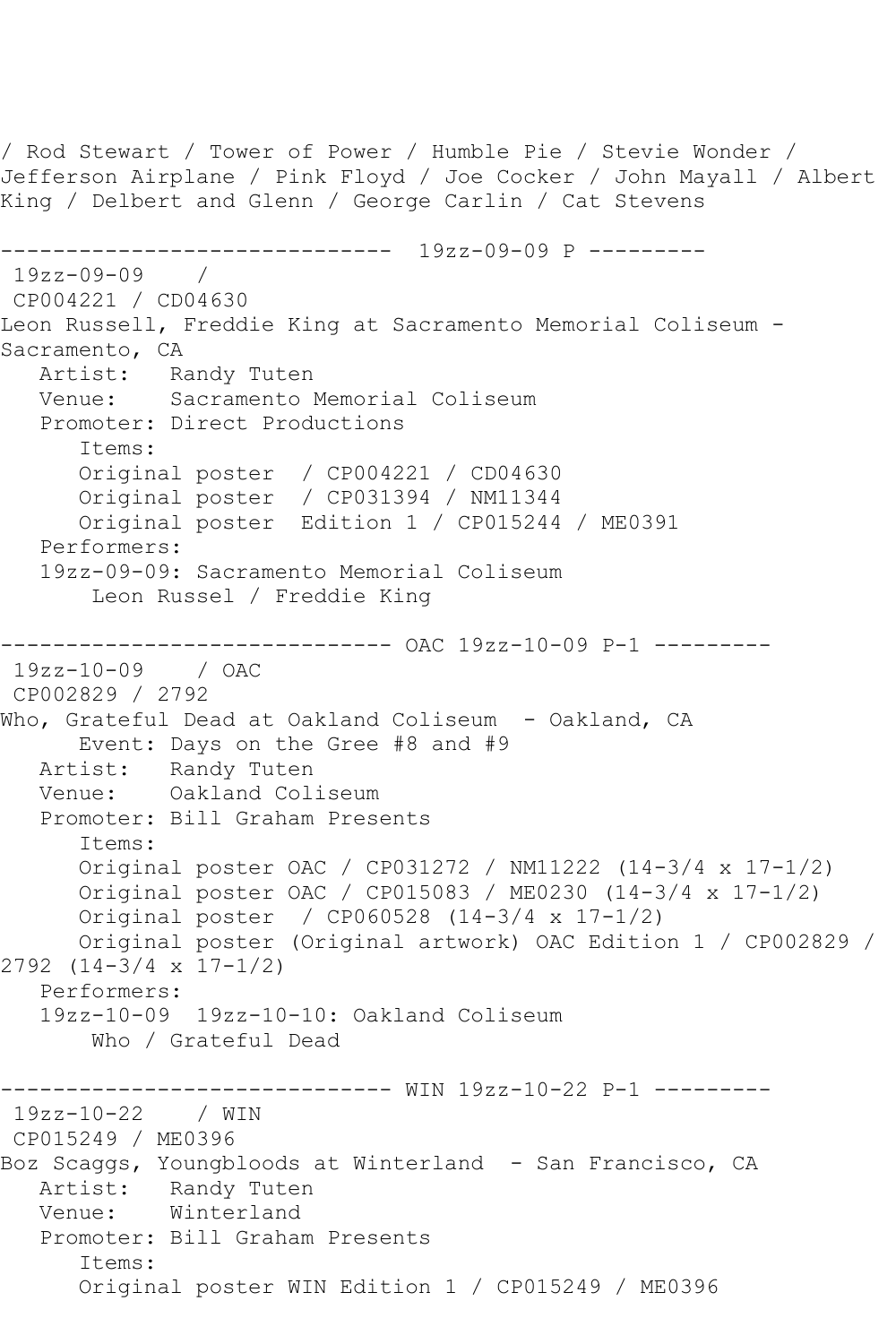Performers: 19zz-10-22 19zz-10-23: Winterland Boz Scaggs / Youngbloods / Flash Cadillac / Continental Kids / Tucky Buzzard ------------------------------ 19zz-10-31 P-1 --------- 19zz-10-31 / CP015046 / ME0193 Oingo Boingo, Rick and Ruby at Paramount Theater Event: Halloween Artist: Randy Tuten Venue: Paramount Theater, Oakland Promoter: Bill Graham Presents Items: Original poster Edition 1 / CP015046 / ME0193 Performers: 19zz-10-31: Paramount Theater, Oakland Oingo Boingo / Rick and Ruby ------------------------------ CPV 19zz-10-31 P-1 --------- 19zz-10-31 / CPV CP015250 / ME0397 Tubes at Concord Pavilion - Concord, CA Artist: Randy Tuten Venue: Concord Pavailion, Concord Promoter: Bill Graham Presents Items: Original poster CPV Edition 1 / CP015250 / ME0397 Performers: 19zz-10-31: Concord Pavailion, Concord Tubes ------------------------------ CCG 19zz-12-13 P-1 --------- 19zz-12-13 / CCG CP015080 / ME0227 Charlie Daniels at Cocoanut Grove - Santa Cruz, CA Event: Good Ol' Southern Dancin' Music Artist: Randy Tuten Venue: Cocoanut Grove Promoter: Bill Graham Presents Items: Original poster CCG / CP031197 / NM11147 Original poster CCG Edition 1 / CP015080 / ME0227 Performers: 19zz-12-13: Cocoanut Grove Charlie Daniels Band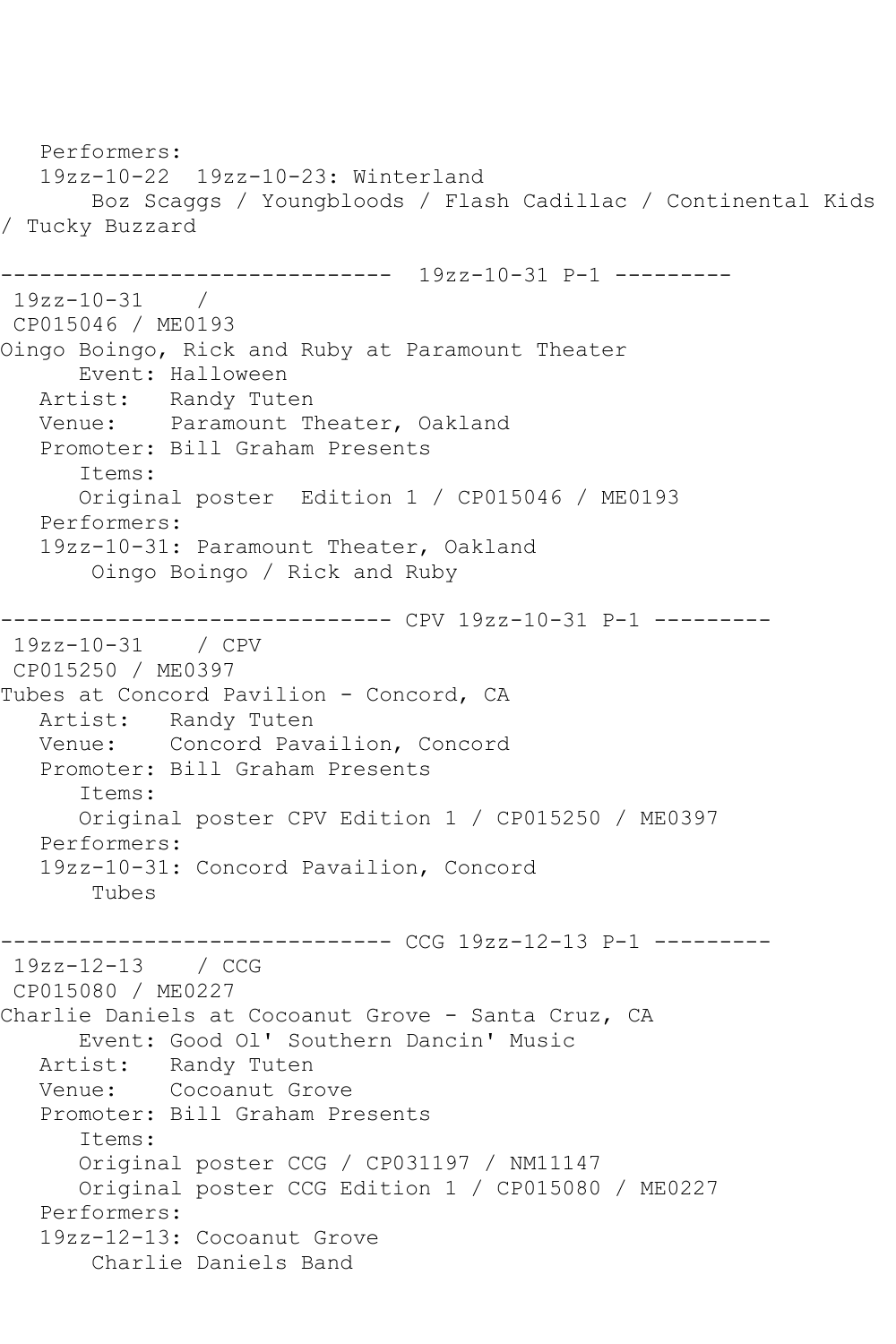------------------------------ 19zz-12-16 P-1 --------- 19zz-12-16 / CP015096 / ME0243 Sly and the Family Stone, King Kong at Civic Auditorium - San Francisco, CA<br>Artist: I Randy Tuten Venue: Civic Auditorium Promoter: Explosion Productions Items: Original poster / CP031407 / NM11357 Original poster Edition 1 / CP015096 / ME0243 Performers: 19zz-12-16: Civic Auditorium Sly and the Family Stone / King Kong ------------------------------ WAR-BGP-232 2000-01-20 P-1 --------- 2000-01-20 / WAR BGP-232 CP005465 / CP00714 Bob Barsotti 1970-200 at Warfield Theater - San Francisco, CA Private Notes: BGP-232 Event: Berkeley Community Theater to Black Oak Ranch Artist: Randy Tuten Venue: Warfield Theater Promoter: Bill Graham Presents BGP Items: Original poster WAR-BGP-232 Edition 1 / CP005465 / CP00714 (13  $x 19 - 1/4$  Price: 53.00 Performers: 2000-01-20: Warfield Theater Bob Barsotti ------------------------------ 2000-02-19 P ---------  $2000 - 02 - 19$ CP031141 / NM11091 Bob Sarles, Kim Nalley at 774 Twentieth Ave - San Francisco, CA Artist: Randy Tuten Venue: 774 Twentieth Ave Items: Original poster / CP031141 / NM11091 Notes: This was done for a friend, an invitation to a party he was having, and he just wanted some lettering that gave it the appearance of a rock'n'roll notice from the 60's. There was not a lot of time to do it. I think it was printed in four colors - red, orange, yellow and purple.

Performers: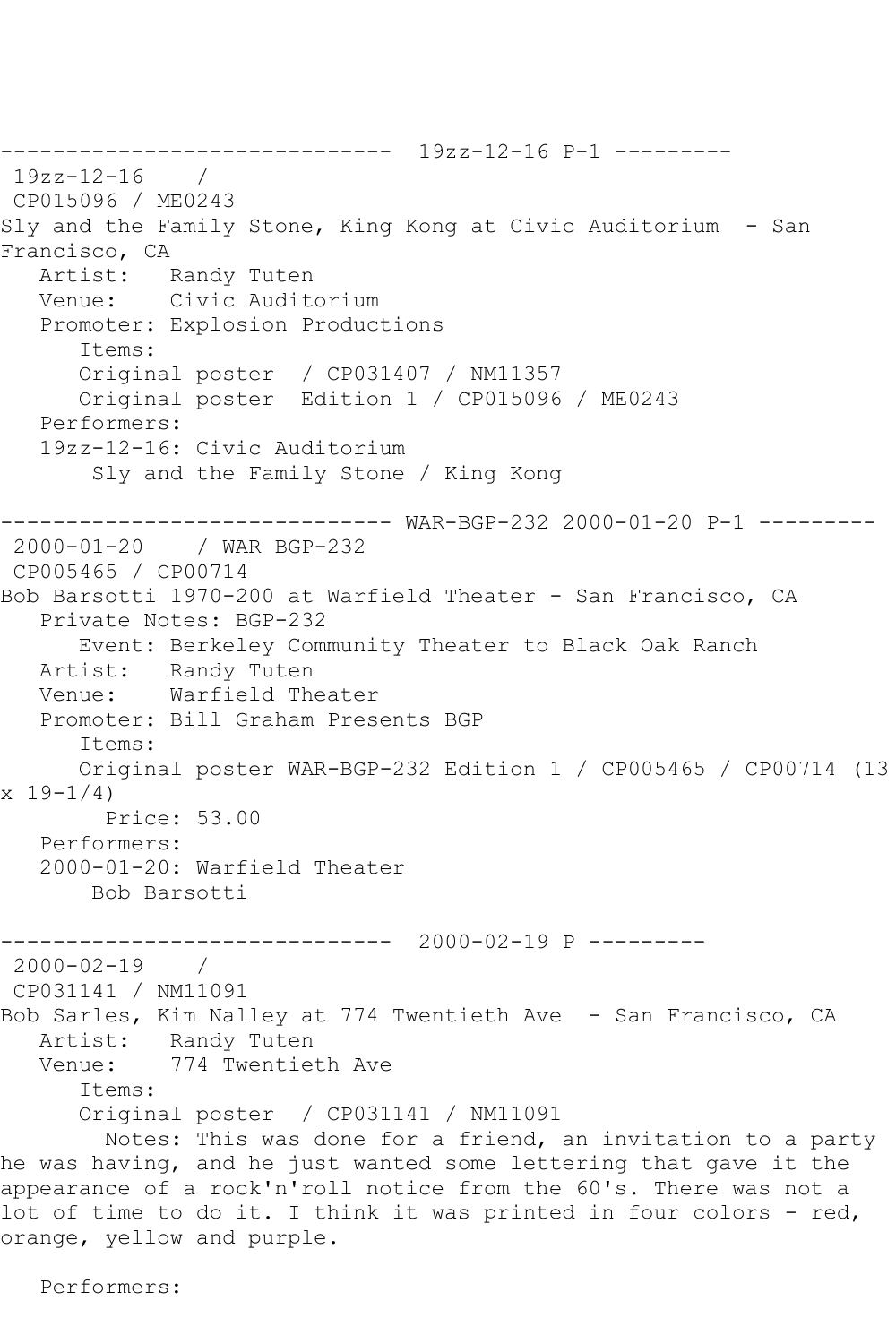2000-02-19: 774 Twentieth Ave Bob Sarles / Kim Nalley / John Nocturne ------------------------------ -BGP WHAT 2000-04-04 P --------- 2000-04-04 / BGP WHAT CP060242 / CP060242 Brian Setzer: StreamSearch.com Internet Film and Music Awards at the Playboy Mansion Private Notes: \* A/A- Signed 2-copies Benefit: First annual Streamsearch.com Artist: Randy Tuten Venue: Playboy Mansion Promoter: Stream Search Items: Original poster -BGP WHAT / CP060242 / CP060242 (13 x 19) Price: 40.00 Performers: 2000-04-04: Playboy Mansion Brian Setzer Orchestra ------------------------------ FIL-BGSE-023 2000-04-11 P-1 --------- 2000-04-11 / FIL BGSE-023 CP043138 Sota Jazz Band, Carlos Santana at Fillmore Auditorium - SF - San Francisco, CA Private Notes: BGSE \* Signed Artist: Randy Tuten Venue: Fillmore Auditorium - SF Promoter: Bill Graham Special Events Items: Original poster FIL-BGSE-023 Edition 1 / CP043138 (13 x 19) Price: 95.00 Performers: 2000-04-11: Fillmore Auditorium - SF Sota Jazz Band / Carlos Santana ------------------------------ 2000-05-20 P-1 --------- 2000-05-20 / CP018451 / RT20000520 Surfrider Bash, Drifting Sand at Half Moon Bay - Half Moon Bay, CA Artist: Randy Tuten Venue: Half Moon Bay Items: Original poster / NONE / NM11128 Original poster Edition 1 / CP018451 / RT20000520 Performers: 2000-05-20: Half Moon Bay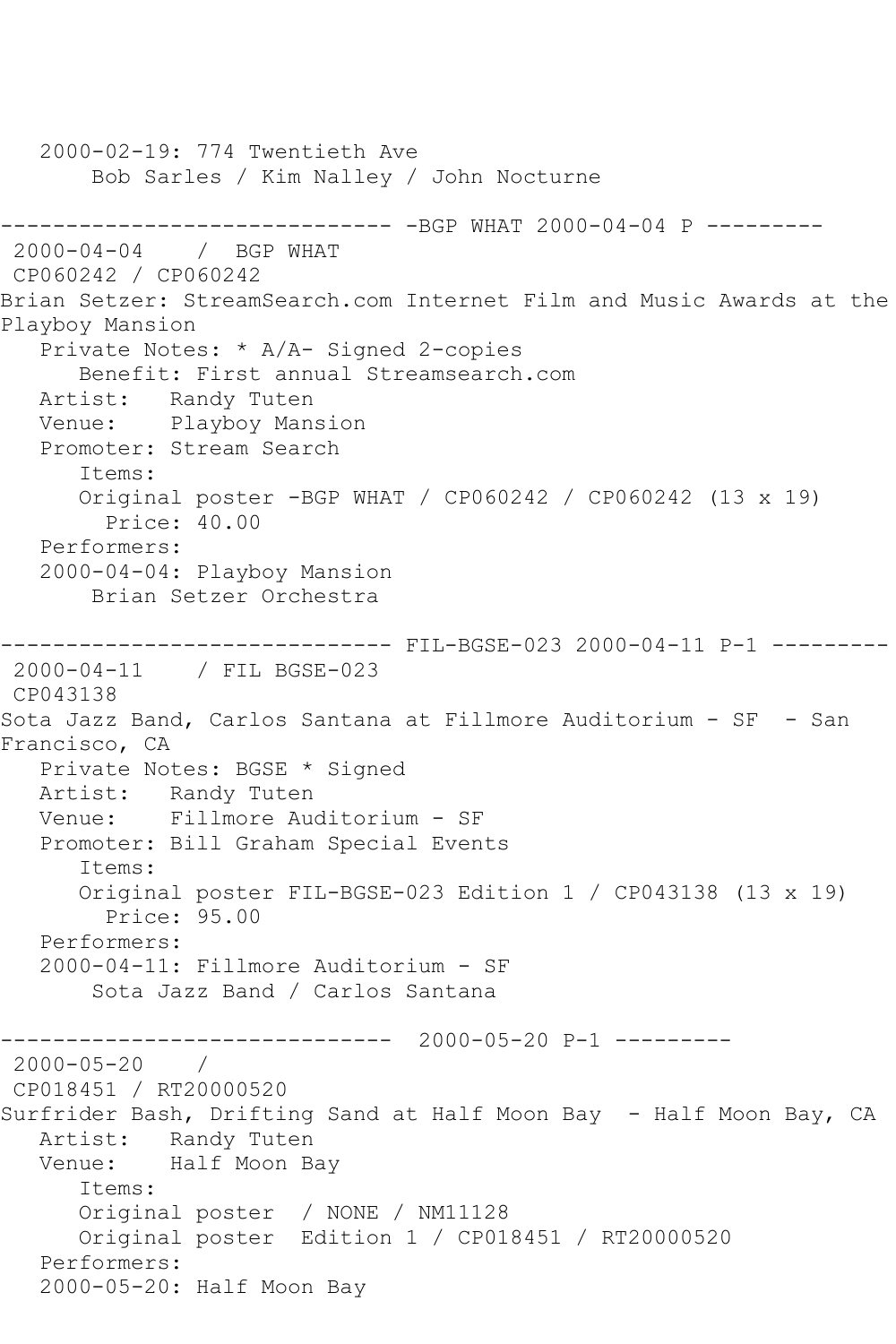Surfrider Bash / Drifting Sand / Bustin' Boards / Tom Heavy Band ------------------------------ FIL 2000-07-27 P --------- 2000-07-27 / FIL CP031142 / NM11092 Rage Against the Machine, Gang Starr at The Fillmore, S.F. Artist: Randy Tuten Venue: Fillmore Auditorium - SF Items: Original poster FIL / CP031142 / NM11092 Notes: The band asked Bill Graham Presents to hire me to design a poster because they liked my work. The drawing of Mount Rushmore with revolutionaries (Che Guevara, Zapata, Angela Davis & Malcolm X) instead of presidents was at the suggestion of the band and was done by Whit Clifton. We completed the job, but the band kept cancelling for one reason or another. The concert was canceled twice, and never actually took place. Performers: 2000-07-27 2000-07-28: Fillmore Auditorium - SF Rage Against the Machine / Gang Starr / Chuck D's Confrontation Camp ------------------------------ LDS 2000-08-11 P-1 --------- 2000-08-11 / LDS CP018453 / RT20000811 Flying Other Brothers at Last Day Saloon - San Francisco, CA Artist: Randy Tuten Venue: Last Day Saloon Items: Original poster LDS Edition 1 / CP018453 / RT20000811 LDS / NONE / RT2000081 Performers: 2000-08-11: Last Day Saloon Flying Other Brothers ----------- FIL-BGF-414 2000-08-25 P-1 ---------2000-08-25 / FIL BGF-414 CP005529 / CP00778 George Thorogood, Destroyers at Fillmore Auditorium - SF - San Francisco, CA Private Notes: BGF Artist: Randy Tuten Venue: Fillmore Auditorium - SF Promoter: Bill Graham New Fillmores BGF Items: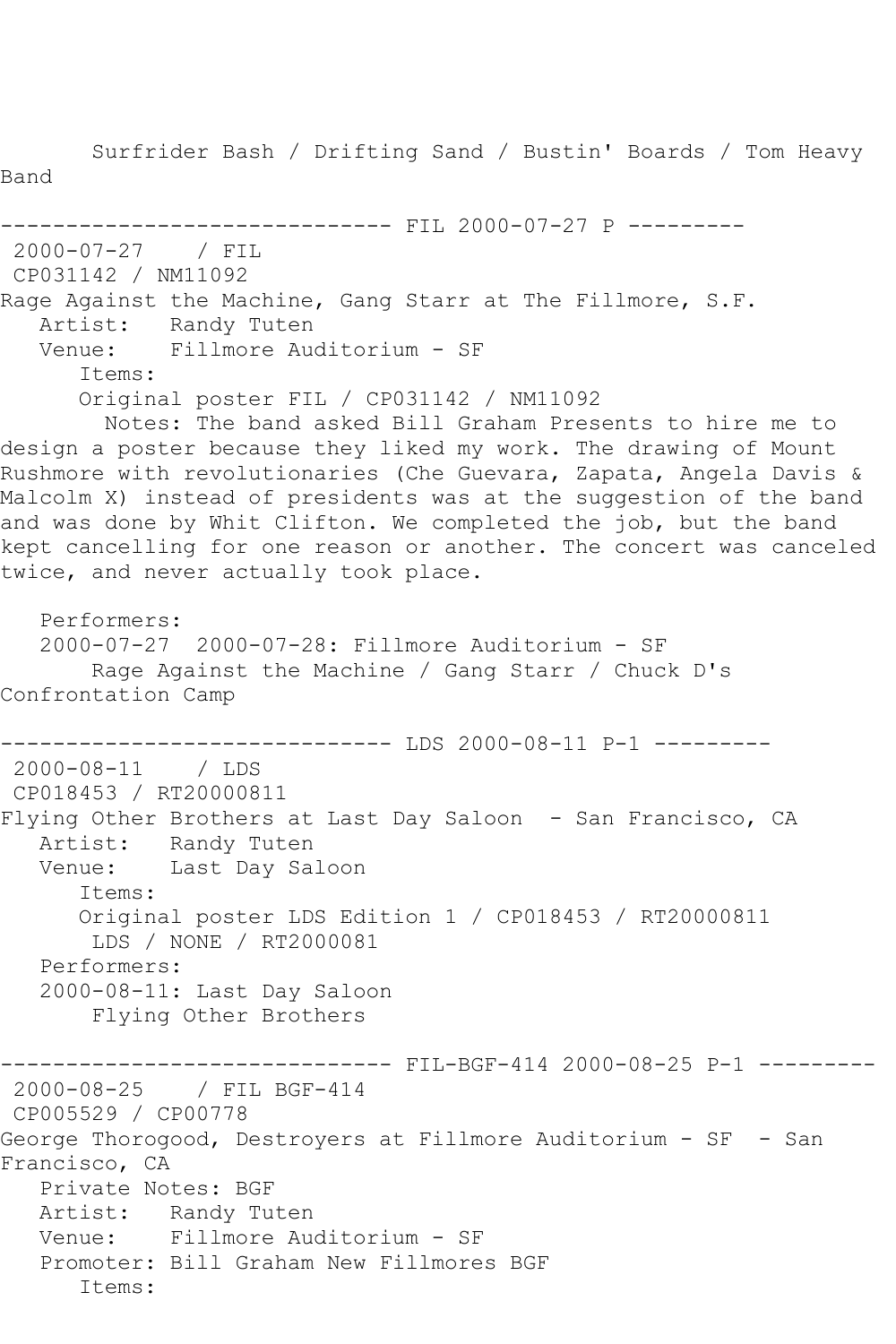Original poster FIL-BGF-414 Edition 1 / CP005529 / CP00778 (13 x 19) Price: 53.00 Performers: 2000-08-25: Fillmore Auditorium - SF George Thorogood / Destroyers / Sista Monica ------------------------------ WAR-BGP-249 2000-11-11 P-1 --------- 2000-11-11 / WAR BGP-249 CP005493 / CP00742 Meters, George Porter, JR. at Warfield Theater - San Francisco, CA Private Notes: BGP-249 Artist: Randy Tuten Venue: Warfield Theater Promoter: Bill Graham Presents BGP Items: Original poster WAR-BGP-249 Edition 1 / CP005493 / CP00742 (13 x 19-1/4) Price: 69.00 Performers: 2000-11-11: Warfield Theater Meters / George Porter, JR. / Leo Nocentelli / Joseph "Zigaboo" Mopelis / Art Neville ------------------------------ 2000-11-14 P ---------  $2000 - 11 - 14$ CP031134 / NM11084 Stoned Immaculate at NY, NY Artist: Randy Tuten Venue: New York, NY Items: Original poster / CP031134 / NM11084 Notes: Elektra Records in New York and people in Los Angeles wanted some lettering to go on a CD cover with a Rick Griffin image (the bug). This job came to me through Chet Helms of The Family Dog fame, whose approval was needed to use the bug image, which was on a Family Dog poster for Denver, 1968. He suggested that I do the lettering. I tried to design some lettering that went with the image of the bug. This is a promotional poster for the CD release. If you like The Doors and these bands This Cd sounds real good and some of this stiff sounds great. Performers: 2000-11-14: New York, NY

------------------ FIL-BGSE-028 2000-12-01 P-1 ---------

Stoned Immaculate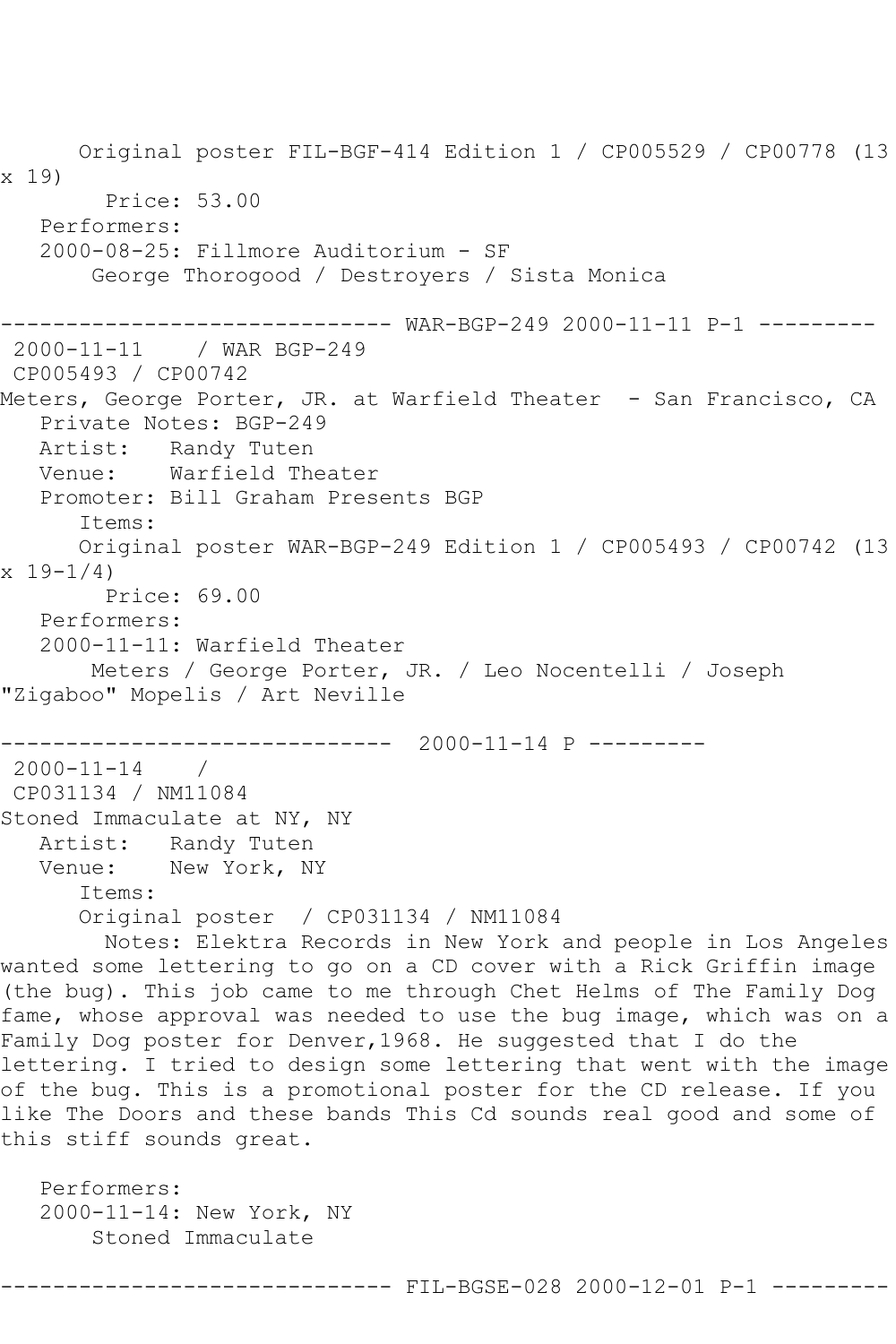```
2000-12-01 / FIL BGSE-028
CP005502 / CP00751
Tech TV Holiday Bash: Cheeseballs at Fillmore Auditorium
   Private Notes: BGSE *
   Artist: Randy Tuten
   Venue: Fillmore Auditorium - SF
   Promoter: Bill Graham Special Events
       Items:
      Original poster FIL-BGSE-028 Edition 1 / CP005502 / CP00751 
(13 x 19)
        Price: 53.00
   Performers:
   2000-12-01: Fillmore Auditorium - SF
       Cheeseballs
------------------------------ OKA 2000-12-31 P ---------
2000-12-31 / OKA 
CP031143 / NM11093
Other Ones, Mickey Hart at Oakland Arena - Oakland, CA
  Artist: Randy Tuten<br>Venue: Oakland Arer
           Oakland Arena
       Items:
      Original poster OKA / CP031143 / NM11093
        Notes: Bill Graham Presents asked me to design a billboard 
for the New Year's Eve show at Oakland Arena. They just wanted some 
lettering and balloons and I thought some roses would fit nicely as 
well, and again they didn't give me much time. This was a billboard 
in downtown San Francisco. this was all this was used for.
   Performers:
   2000-12-31: Oakland Arena
       Other Ones / Mickey Hart / Bruce Hornsby / Bob Weir / 
Alphonse Johnson / Mark Karan
------------------------------ WAR-BGP-260 2001-05-26 P-1 ---------
2001-05-26 / WAR BGP-260
CP005551 / CP00800
Train, Pat Mcghee at Warfield Theater - San Francisco, CA
   Private Notes: BGP-260
   Artist: Randy Tuten
   Venue: Warfield Theater
   Promoter: Bill Graham BGP-CC
       Items:
      Original poster WAR-BGP-260 Edition 1 / CP005551 / CP00800 (13 
x 19-1/4)
        Price: 53.00
```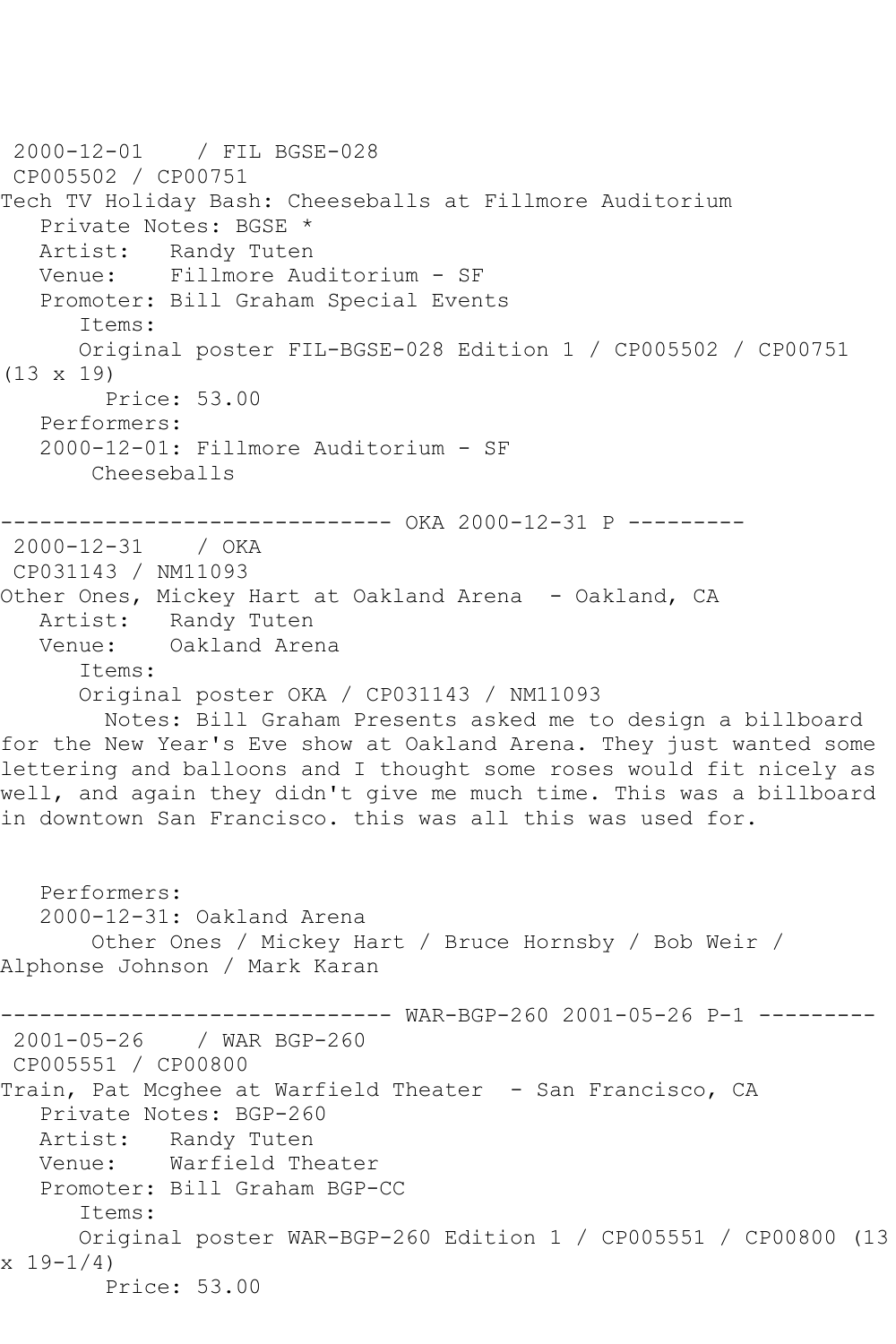Performers: 2001-05-26: Warfield Theater Train / Pat Mcghee ------------------------------ 2001-08-04 P --------- 2001-08-04 / CP031135 / NM11085 Rolling Rock Town Fair, Stone Temple Pilots at Latrobe, Pennsylvania - Latrobe, PA Artist: Randy Tuten Venue: Latrobe, Pennsylvania Items: Original poster / CP031135 / NM11085 Notes: When I designed this I was looking for a glassic Rock'N'Roll look and They just wanted something that highlighted the bands so I used a classic what I call a ribgage idea with the bottle inside it and raping around it. the bands were a problem they all wanted to be as big as Stone Temple Pilots. everyone concern like it.the second image is 6 feet x 3 feet Banner the nagitive space is to write in messages at retail stores, the third image is the Tshirt. it was used on many idems. Performers: 2001-08-04: Latrobe, Pennsylvania Rolling Rock Town Fair / Stone Temple Pilots ------------------------------ 2001-09-03 P --------- 2001-09-03 / CP052306 / CP052306 Celebrating Rick's 50th Birthday Artist: Randy Tuten Venue: Pier 23 Cafe Items: Original poster / CP052306 / CP052306 Performers: 2001-09-03: Pier 23 Cafe ------------------------------ 2002-03-20 P --------- 2002-03-20 / CP046540 / CP046540 No Doubt, Faint at Paramount Theater Private Notes: \* A/A- 2-copies CHECK Benefit: HOB 7 Artist: Randy Tuten Venue: Paramount Theater, Oakland Promoter: House of Blues Concerts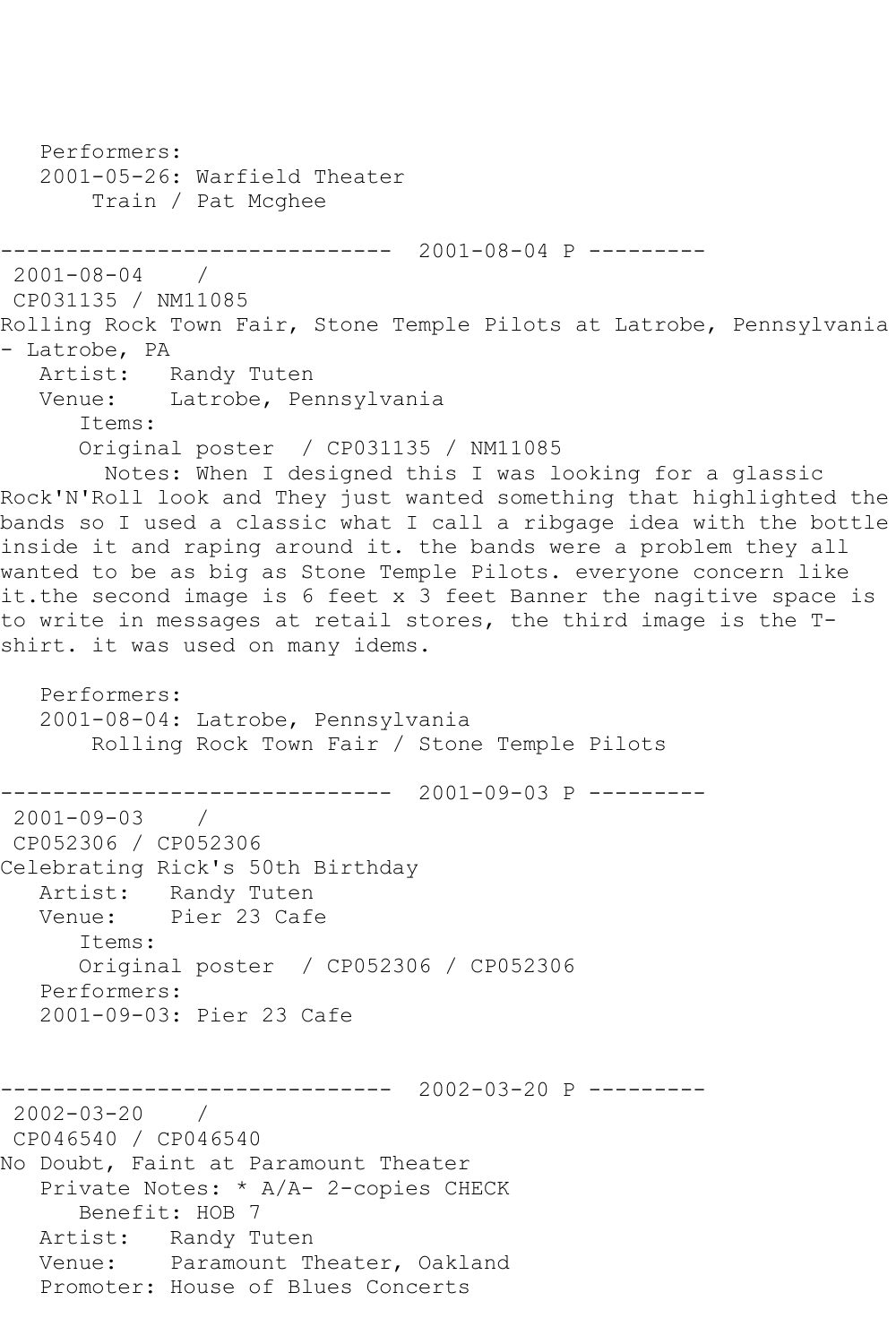Items: Original poster / CP046540 / CP046540 (13 x 19) Performers: 2002-03-20 2002-03-21: Paramount Theater, Oakland No Doubt / Faint ------------------------------ 2002-03-30 P --------- 2002-03-30 / CP046536 / CP046536 Styx, Reo Speedwagon at Memorial Coliseum Private Notes: \* A/A- CHECK Benefit: HOB 2 Artist: Randy Tuten Venue: Memorial Coliseum Promoter: House of Blues Concerts Items: Original poster / CP046536 / CP046536 (13 x 19) Performers: 2002-03-30: Memorial Coliseum Styx / Reo Speedwagon ----------- CRY 2002-04-22 P ----------2002-04-22 / CRY CP046539 / CP046539 Medeski Martin and Wood, DJ P Love at Crystal Ballroom - Portland, OR Private Notes: \* A/A- several CHECK Benefit: HOB 3 Artist: Randy Tuten Venue: Crystal Ballroom Promoter: House of Blues Concerts Items: Original poster CRY / CP046539 / CP046539 (13 x 19) Performers: 2002-04-22 2002-04-23: Crystal Ballroom Medeski Martin and Wood / DJ P Love 2002-04-25: McDonald Theater Medeski Martin and Wood / DJ P Love 2002-04-24: Paramount Theater, Oakland Medeski Martin and Wood / DJ P Love ------------------------------ 2002-05-25 P --------- 2002-05-25 / CP031138 / NM11088 Sasquatch Festival, String Cheese Incident at George Amphitheater Notes: I designed this for the SASQUATCH Festival in Washington State and gave it a snowy look with an Indian Arrow. I had intended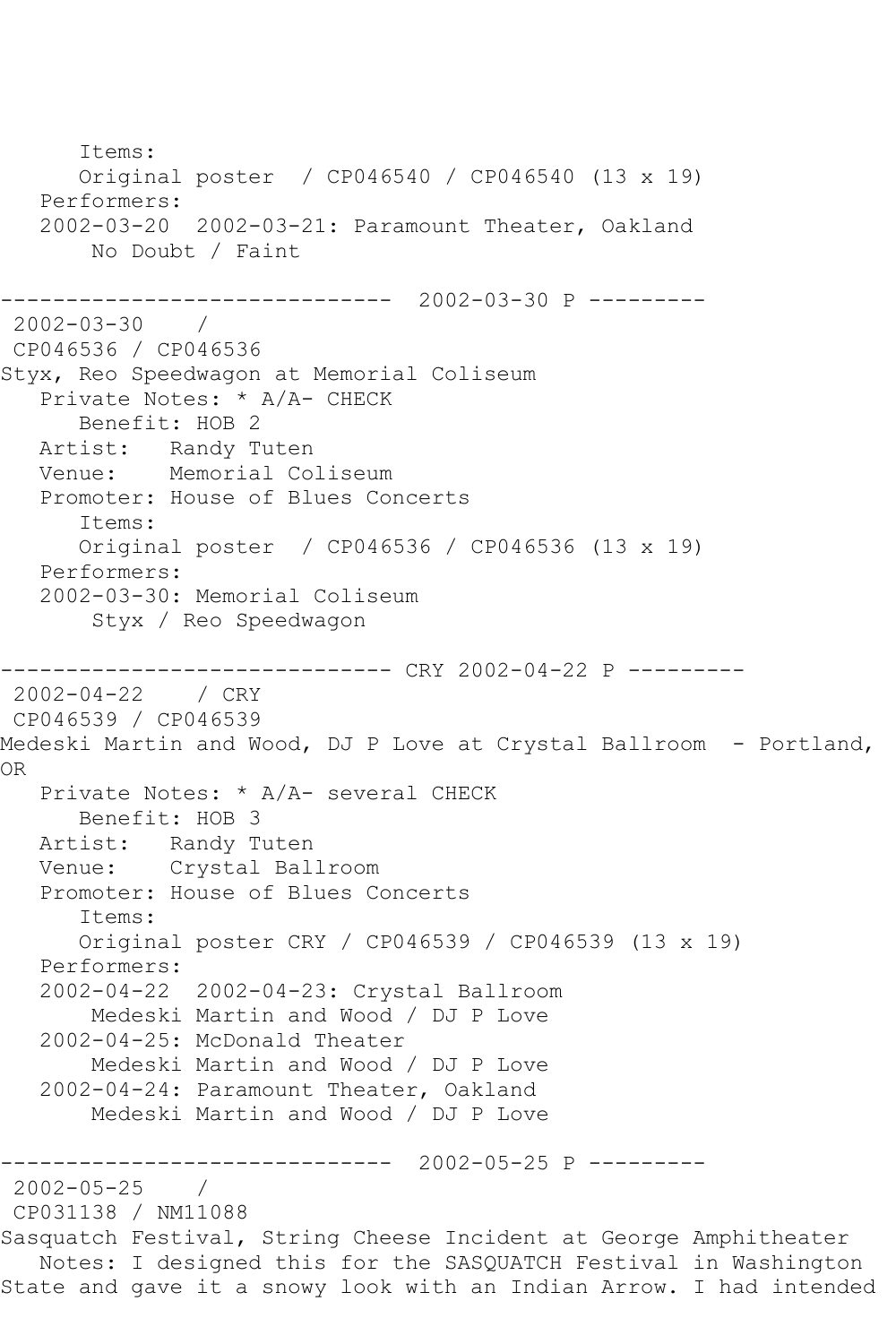putting Sasquatch tracks leading through the forest, but the promoters kept adding new bands, and time ran out - there are some small ones down in the bottom right hand snowy scene. I was under a lot of pressure to get this done quickly, and so I forgot to put "THE" in front of String Cheese Incident. That would have been enough to upset The String Cheese Incident and so the promoter thought it better to cancel the poster. A few years back I designed something for The String Cheese Incident, but they never got back to me or thanked me for my effort. I've talked to other promoters and apparently they're just another group trying to capitalize on the Grateful Dead left-overs. I'm not impressed! - anyway it would have been a nice poster.

 Artist: Randy Tuten Venue: George Amphitheater Items: Original poster / CP031138 / NM11088 Performers: 2002-05-25: George Amphitheater Sasquatch Festival / String Cheese Incident / Ben Harper / Jack Johnson / Galactic / Blackaliscious / Soulive / MAKTUB / John Butler Trio / Patrick Brayer ------------------------------ 2002-06-08 P --------- 2002-06-08 / CP046552 / CP046552 Jethro Tull at Benaroya Hall - Seattle, WA Private Notes: \* A/A- CHECK Benefit: HOB 4 Artist: Randy Tuten Venue: Benaroya Hall Promoter: House of Blues Concerts Items: Original poster / CP046552 / CP046552 (13 x 19) Performers: 2002-06-08: Benaroya Hall Jethro Tull ------------------------------ GEA 2002-06-15 P --------- 2002-06-15 / GEA CP046532 / CP046532 Eagles at Gorge Amphitheater - Gorge, WA Private Notes: \* A/A- CHECK Benefit: HOB 5 Artist: Randy Tuten Venue: Gorge Amphitheater Promoter: House of Blues Concerts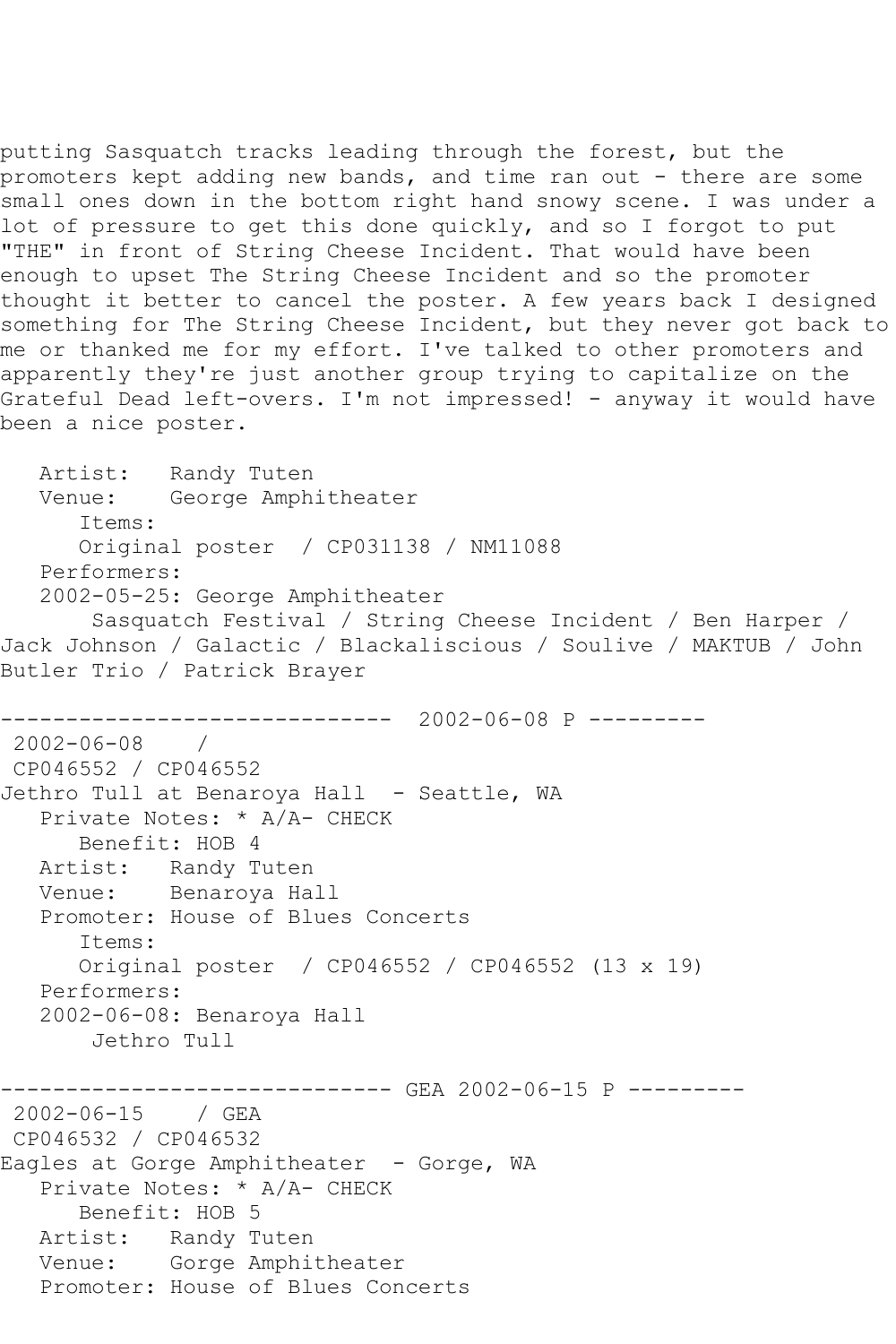Items: Original poster GEA / CP046532 / CP046532 (13 x 19) Performers: 2002-06-15: Gorge Amphitheater Eagles ------------------------------ GEA 2002-07-06 P --------- 2002-07-06 / GEA CP046534 / CP046534 Who, Counting Crows at Gorge Amphitheatre Private Notes: \* A/A- CHECK Benefit: HOB 6 Artist: Randy Tuten Venue: Gorge Amphitheater Promoter: House of Blues Concerts Items: Original poster GEA / CP046534 / CP046534 (13 x 19) Performers: 2002-07-06: Gorge Amphitheater Who / Counting Crows ------------------------------ FIL 2002-07-10 P --------- 2002-07-10 / FIL CP031139 / NM11089 Dog Beaver at The Fillmore, S.F. Artist: Randy Tuten<br>Venue: Fillmore Aud Venue: Fillmore Auditorium - SF Items: Original poster FIL / CP031139 / NM11089 Notes: Some friends asked me to design a quicky for them. I intended to have some shaply lags leaning against a fire hydrant in middle of the V but it would have been so small It wouldn't have shown up all that well. This was used as a flyer and laminate for back stage passes. Performers: 2002-07-10: Fillmore Auditorium - SF Dog Beaver ------------------------------ CUTH 2002-08-03 P --------- 2002-08-03 / CUTH CP046537 / CP046537 B. B. King, George Thorogood and the Destroyers at Cuthbert Auditorium Private Notes: \* A/A- 2-copies CHECK Benefit: HOB 7 / B. B. King Blues Festival Artist: Randy Tuten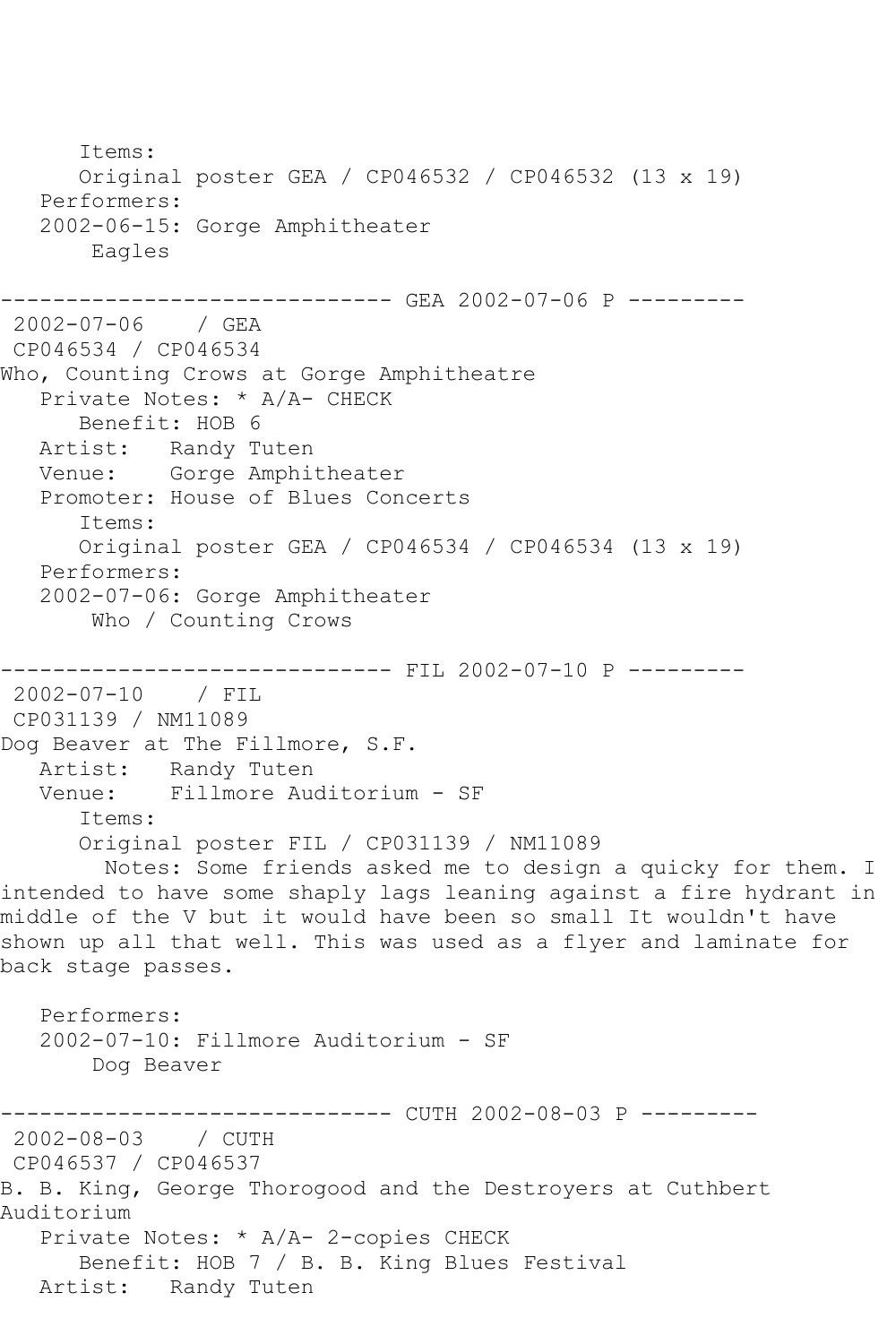Venue: Cuthbert Amphitheater Promoter: House of Blues Concerts Items: Original poster CUTH / CP046537 / CP046537 (13 x 19) Performers: 2002-08-03: Cuthbert Amphitheater B.B. King / George Thorogood / Fabulous Thunderbirds / Joe Bonamassa 2002-08-04: Gorge Amphitheater B.B. King / George Thorogood / Fabulous Thunderbirds / Joe Bonamassa ------------------------------ TACD 2002-08-20 P --------- 2002-08-20 / TACD CP046550 / CP046550 Bruce Springsteen at Tacoma Dome - Tacoma, WA Private Notes: \* A/A- 2 copies CHECK Benefit: HOB 8 Artist: Walt Clifton Venue: Tacoma Dome Promoter: House of Blues Concerts Items: Original poster TACD / CP046550 / CP046550 (13 x 19) Performers: 2002-08-20: Tacoma Dome Bruce Springsteen 2002-08-27: Compaq Center Bruce Springsteen ------------------------------ WILT-BGP-287 2002-10-15 P --------- 2002-10-15 / WILT BGP-287 CP041024 Bob Dylan, Musiq at Wiltern Theater - San Francisco, CA Private Notes: BGP-287 Artist: Randy Tuten Venue: Wiltern Theater, Los Angeles Promoter: Bill Graham BGP-CC Items: Original poster WILT-BGP-287 / CP041024 (13 x 19-1/4) Price: 79.00 Performers: 2002-10-15 2002-10-17: Wiltern Theater, Los Angeles Bob Dylan 2002-10-18: Musiq 2002-10-19 2002-10-20: Cult 2002-10-21: Underworld 2002-10-23: Ryan Adams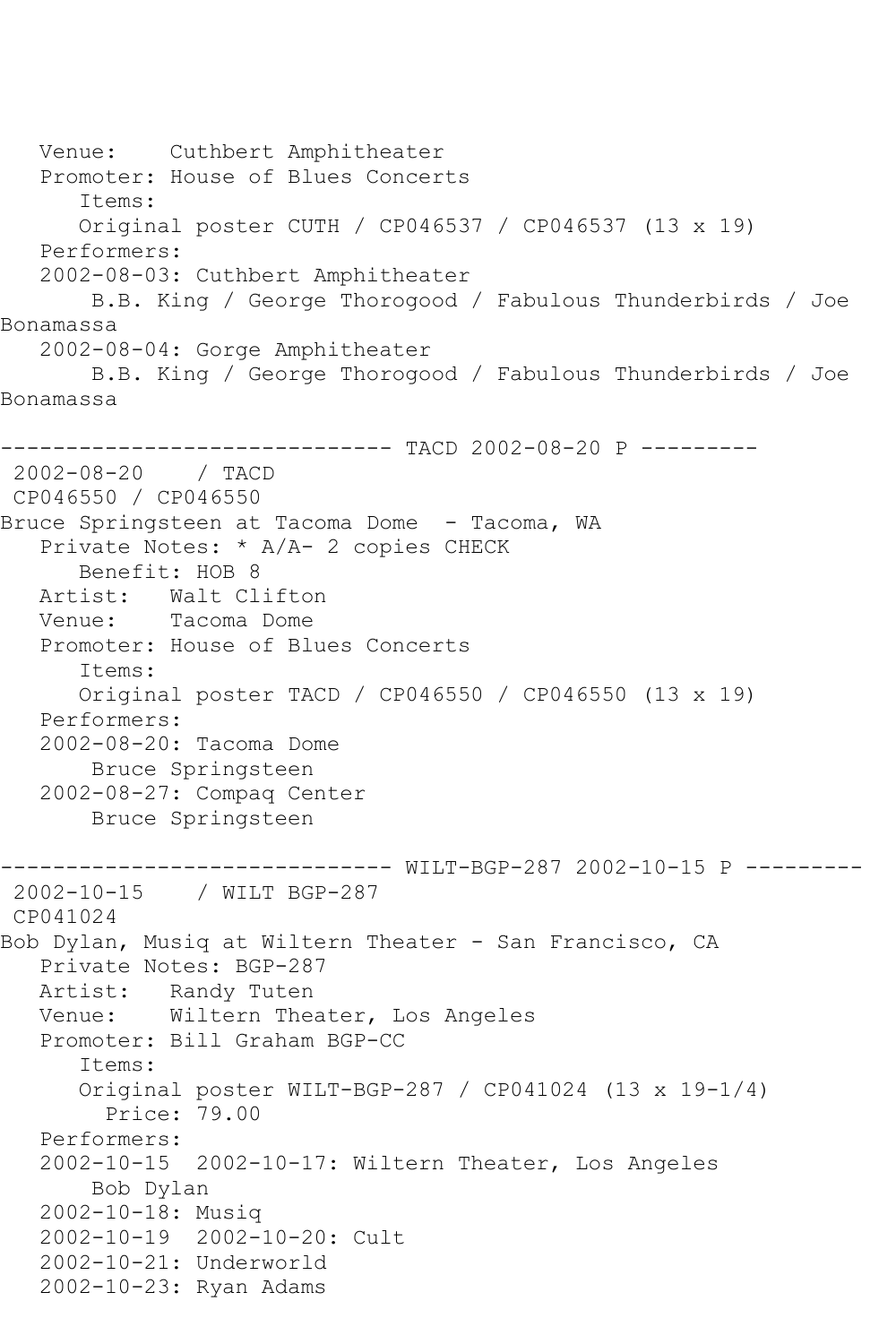```
 2002-10-24: Ani Difranco
   2002-10-25: Me'shell Ndegeocello
   2002-10-27: Art Garfunkel
   2002-11-01: Jaguars
   2002-11-02: Sinbad
   2002-11-04: Rolling Stones
   2002-11-05: Lucinda Williams / Aimee Mann / Neil Finn / John Doe 
/ Rosey and Joe Henry
   2002-11-08: Badly Drawn Boy
   2002-11-09: Filter
   2002-11-13: Stormy Weather
   2002-10-17: Mr. Show / Janeane Garofalo / Kids In the Hall
   2002-10-19 2002-10-20: Sigur Ros
   2002-10-22: Thievery Corporation
   2002-11-23 2002-11-24: Box Car Racer
   2002-11-30: Los Lobos
   2002-11-04: Soft Cell
   2002-11-05: Lazy Dog
   2002-11-08: Joe Cocker
   2002-11-13: Mark and Brian
        ------------------------------ CHRP-BGP-292 2002-11-02 P ---------
2002-11-02 / CHRP BGP-292
CP043152
Journey, Joe Satriani at Chronicle Pavilion - Denver, CO
   Private Notes: BGP-292
       Event: 107.7 the Bone, Classic Rock that Rocks, Bone Bash
   Artist: Randy Tuten
   Venue: Chronicle Pavilion
   Promoter: Bill Graham BGP-CC
       Items:
       Original poster CHRP-BGP-292 / CP043152 (13 x 19-1/4)
         Price: 41.00
   Performers:
   2002-11-02: Journey / Chronicle Pavilion
        Joe Satriani / Y and T / Montrose
                   ------------ zzzz-01-20 P ---------
zzzz-01-20 f / 
CP052299 / CP052299
Grover Washington Jr., Caldera at Paramount Theater - Oakland, CA
   Artist: Randy Tuten
   Venue: Paramount Theater, Oakland
   Promoter: Bill Graham Presents
       Items:
       Original poster / CP052299 / CP052299
   Performers:
```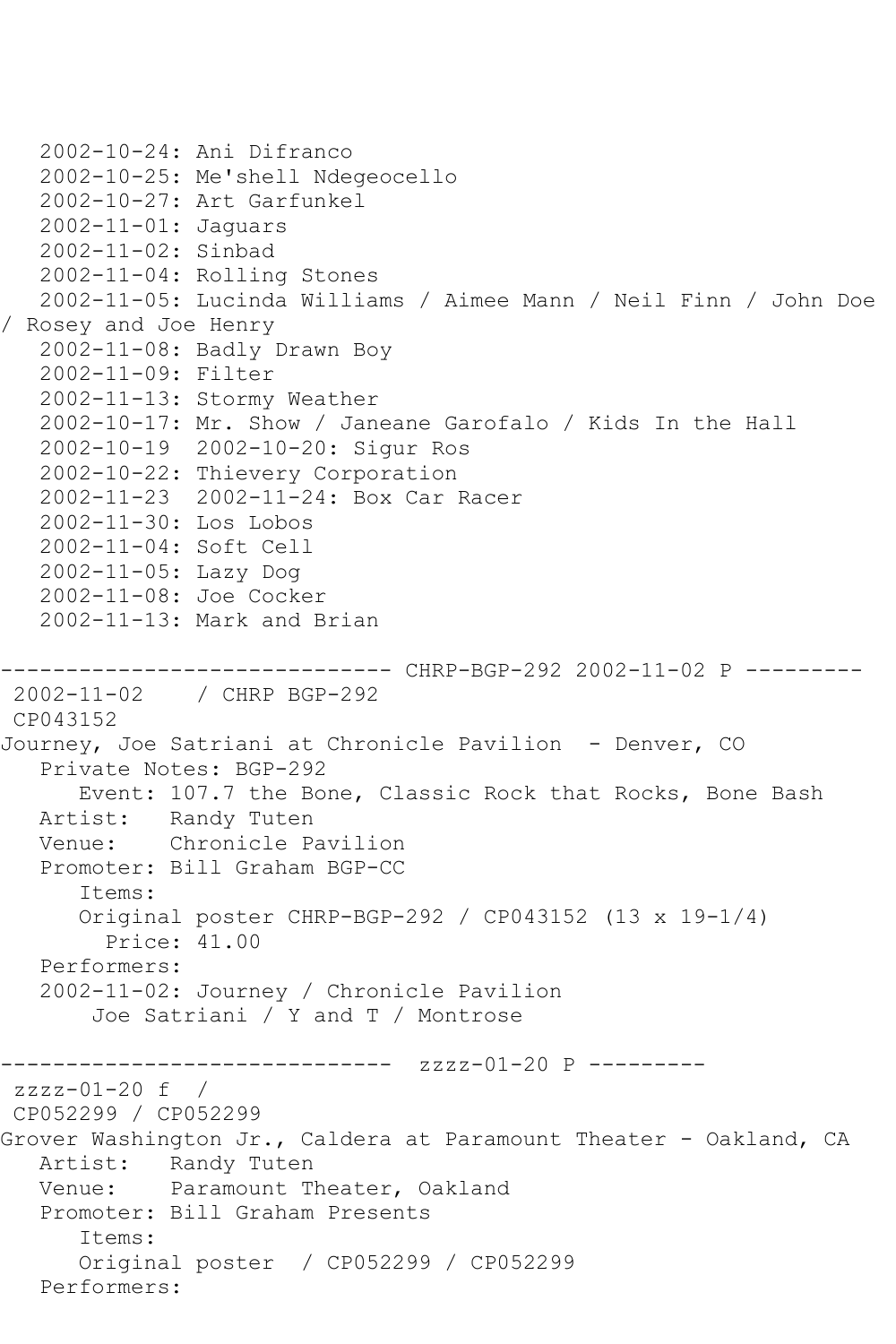zzzz-01-20 fri: Paramount Theater, Oakland Grover Washington Jr. / Caldera ------------------------------ zzzz-03-20 P -------- zzzz-03-20 f / CP061539 / CP061539 Big Brother and the Holding Company, Devil's Kitchen at Family Dog [San Francisco, CA] Benefit: Lights by Temporary Optics Artist: Randy Tuten<br>Venue: Family Dog Family Dog Items: Original poster / CP061539 / CP061539 (8-1/2 x 11) Performers: zzzz-03-20 fri zzzz-03-22 sun: Family Dog Big Brother and the Holding Company / Devil's Kitchen / Kaleidoscope ------------------------------ zzzz-03-23 P -------- zzzz-03-23 / CP052294 / CP052294 SF Snack Benefit: San Francisco Students Need Athletics Culture and Kicks Artist: Randy Tuten<br>Venue: Kezar Stadir Kezar Stadium Items: Original poster / CP052294 / CP052294 Performers: zzzz-03-23: Kezar Stadium Doobie Brothers / Mimi Farina / Jefferson Starship / Jerry Garcia / Joan Baez / Carlos Santana / Tower of Power / Neil Young / Miracles ------------------------------ zzzz-04-16 P -------- zzzz-04-16 s / CP052291 / CP052291 Van Morrison, Delta Wires at Stockton Civic Auditorium - Stockton, CA Artist: Randy Tuten<br>Venue: Stockton Cir Stockton Civic Auditorium Items: Original poster / CP052291 / CP052291 Performers: zzzz-04-16 sun: Stockton Civic Auditorium Van Morrison / Delta Wires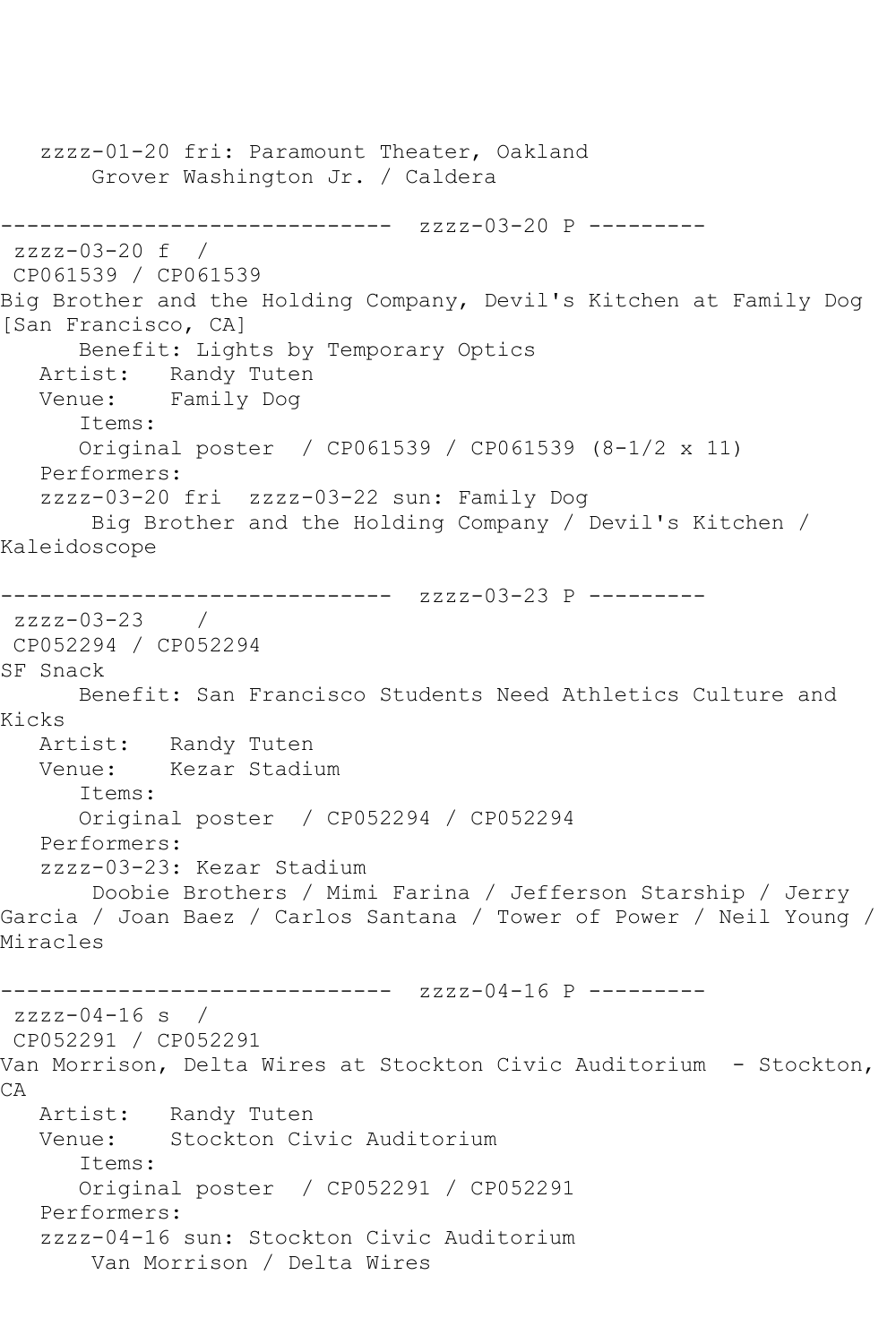------------------------------ zzzz-04-22 P -------- zzzz-04-22 s / CP060592 / CP060592 Grateful Dead, Charlie Daniels Band at Spartan Stadium San Jose State<br>Artist: Randy Tuten Venue: Spartan Stadium San Jose, CA Promoter: Bill Graham Presents Items: Original poster / CP060592 / CP060592 (13-1/4 x 17-1/4) Performers: zzzz-04-22 sun: Spartan Stadium San Jose, CA Grateful Dead / Charlie Daniels Band / Greg Kihn Band ------------------------------ zzzz-05-01 P --------  $zzzz-05-01$  s / CP052296 / CP052296 Peter Frampton, Fleetwood Mac at Oakland Stadium - Oakland, CA Benefit: New Year's Eve Artist: Randy Tuten Venue: Oakland Stadium Items: Original poster / CP052296 / CP052296 Performers: zzzz-05-01 sat: Oakland Stadium Peter Frampton / Fleetwood Mac / Gary Wright ------------------------------ zzzz-05-05 P -------- zzzz-05-05 t / CP061535 / CP061535 Crosby Still Nash and Young at Coliseum [Philadelphia, PA] Artist: Randy Tuten Venue: Coliseum Promoter: Direct Productions Items: Original poster / CP061535 / CP061535 (8-1/2 x 11) Performers: zzzz-05-05 tue: Coliseum Crosby Still Nash and Young ------------------------------ zzzz-07-31 P -------- zzzz-07-31 s / CP052303 / CP052303 Eastern Front, Chron Gen at Aquatic Park - Berkeley, CA Artist: Randy Tuten Venue: Aquatic Park Items: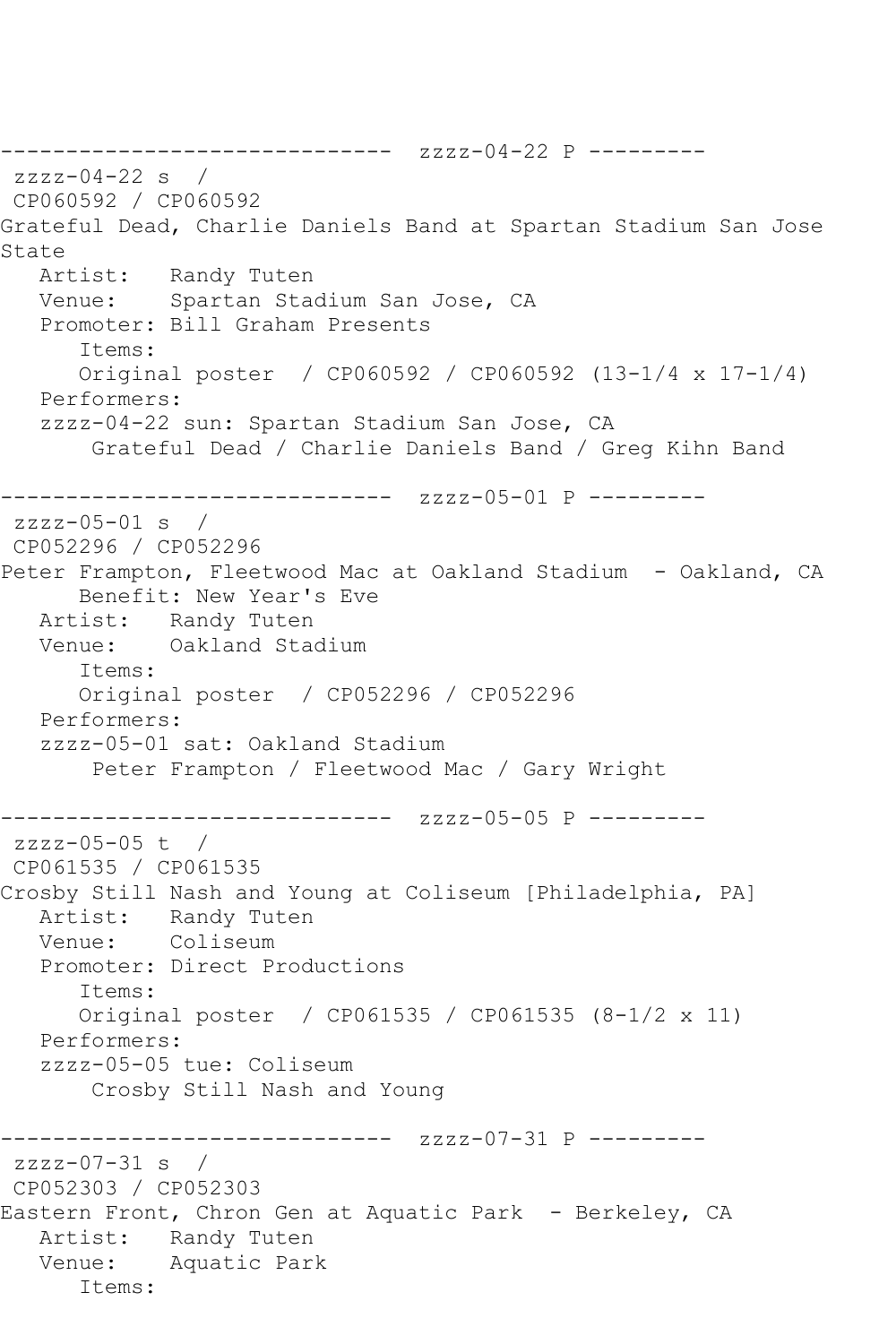Original poster / CP052303 / CP052303 Original poster / CP052304 Performers: zzzz-07-31 sat: Aquatic Park Eastern Front / Chron Gen / Wasted Youth / Batallion of Saints / Lewd / Jody Foster's Army / Circle One / Channel Three / Husker Du / Shattered Faith ------------------------------ zzzz-08-18 P -------- zzzz-08-18 f / CP052301 / CP052301 Journey, Marshall Tucker at Cal Expo Grandstand Artist: Randy Tuten Venue: Cal Expo Amphitheater, Sacramento Promoter: Bill Graham Presents / KZAP Items: Original poster / CP052301 / CP052301 Performers: zzzz-08-18 fri: Cal Expo Amphitheater, Sacramento Journey / Marshall Tucker / Thin Lizzy / Cars ------------------------------ zzzz-10-14 P -------- zzzz-10-14 s / CP060614 / CP060614 Jazz Crusaders, Johnny Otis Show at Berkeley Community Theater -Berkeley, CA Artist: Randy Tuten Venue: Berkeley Community Theater Promoter: Uranus Productions Items: Original poster / CP060614 / CP060614 (12-1/4 x 18-1/2) Performers: zzzz-10-14 sat: Berkeley Community Theater Jazz Crusaders / Johnny Otis Show / Shuggie Otis / Sweet Salvation ------------------------------ zzzz-11-20 P -------- zzzz-11-20 s / CP052290 / CP052290 Jackson Browne at Paramount Theater - Oakland, CA Artist: Randy Tuten Venue: Paramount Theater, Oakland Promoter: Bill Graham Presents Items: Original poster / CP052290 / CP052290 Performers: zzzz-11-20 sat: Paramount Theater, Oakland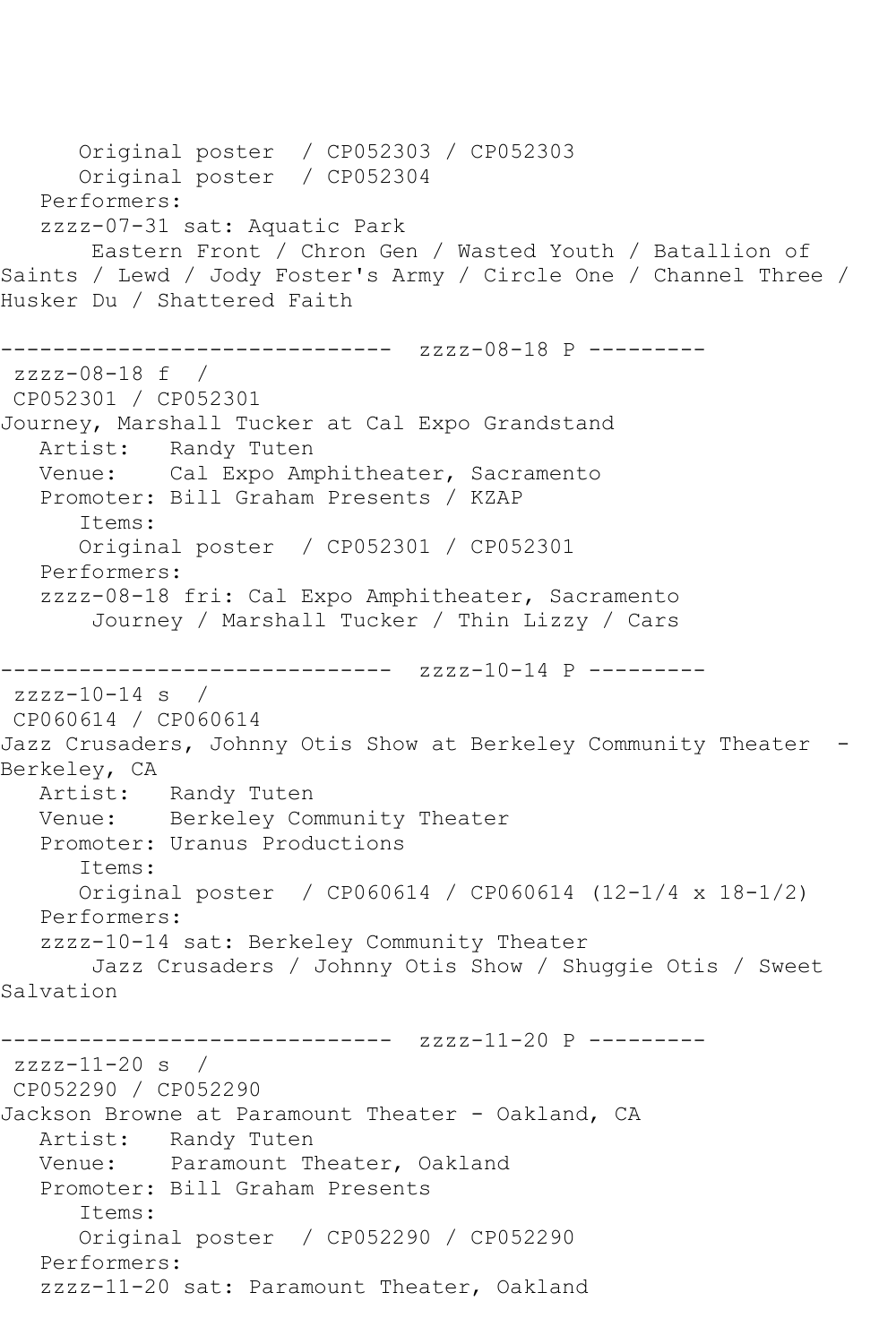Jackson Browne

------------------------------ zzzz-12-09 P -------- zzzz-12-09 s / CP052302 / CP052302 Hank Williams Jr. and the Bama Band, Commander Cody at Berkeley Community Theater - Berkeley, CA Artist: Randy Tuten Venue: Berkeley Community Theater Promoter: Townhouse Productions Items: Original poster / CP052302 / CP052302 Performers: zzzz-12-09 sun: Berkeley Community Theater Hank Williams Jr. / Commander Cody / Texas Chainsaw Band ------------------------------ zzzz-zz-zz P-1 --------  $zzzz-zz-zz$  / CP019395 / XF064 Bill Graham Presents Notes: This item appears in the Art of Rock book, plate no. m300\_S Artist: Randy Tuten Items: Original poster Edition 1 / CP019395 / XF064 AORPlate: m300\_S Performers: zzzz-zz-zz: ------------------------------ zzzz-zz-zz P -------- zzzz-zz-zz / CP052292 / CP052292 Bob Cohen Sound System Artist: Randy Tuten Items: Original poster / CP052292 / CP052292 Performers: ------------------------------ zzzz-zz-zz P --------  $zzzz-zz-zz$  / CP052293 / CP052293 Bob Cohen Sound System Artist: Randy Tuten Items: Original poster / CP052293 / CP052293 Performers: